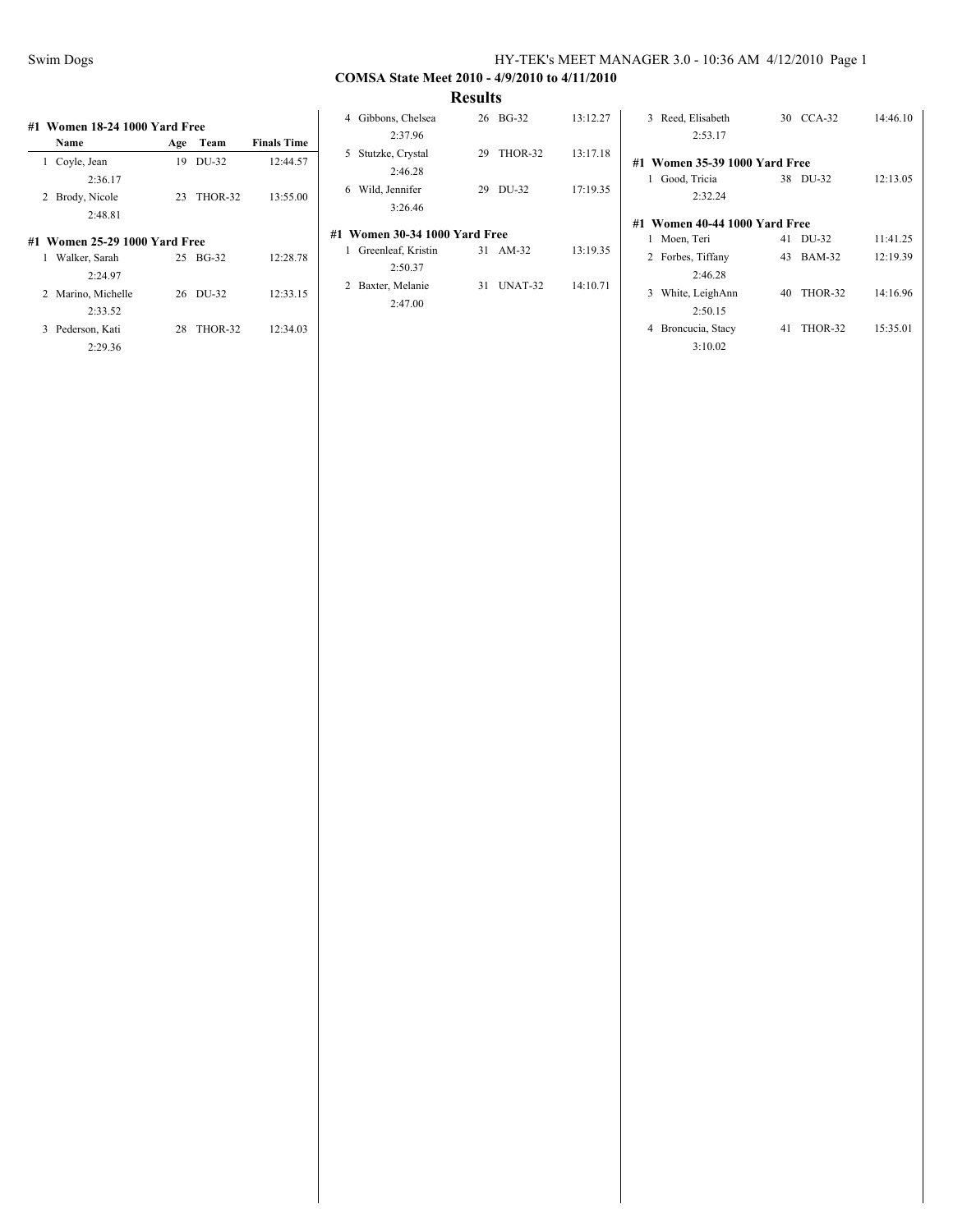2:41.26

### Swim Dogs HY-TEK's MEET MANAGER 3.0 - 10:36 AM 4/12/2010 Page 2

# **COMSA State Meet 2010 - 4/9/2010 to 4/11/2010**

| (#1 Women 40-44 1000 Yard Free) |               |          | 4 Dullea, Melanie             | 48 SS-32  | 13:07.75 | 2 Sortwell, Andrea            | 50 BG-32      | 18:14.45 |
|---------------------------------|---------------|----------|-------------------------------|-----------|----------|-------------------------------|---------------|----------|
| 5 Schnell, Suzie                | 41 DU-32      | 15:53.90 | 2:27.40                       |           |          | 3:40.97                       |               |          |
| 3:13.15                         |               |          | 5 Robinson, Dea               | 47 SS-32  | 14:48.45 | 3 Bennett, Aimee              | 53 SS-32      | 18:51.24 |
| 6 Dale, Lisa                    | 40 DU-32      | 16:26.06 | 6 Ryan, Monica                | 49 DU-32  | 15:35.12 | 3:46.19                       |               |          |
| 46.37                           |               |          | 3:08.22                       |           |          | 4 Townley, Antoinette         | THOR-32<br>50 | 19:32.20 |
| 7 Lougee, Linda                 | THOR-32<br>42 | 20:40.76 | 7 Bershok, Rhonda             | 45 AM-32  | 16:22.89 | 4:33.07                       |               |          |
| 4:02.21                         |               |          | 3:15.11                       |           |          | 5 Andersen, Jan               | THOR-32<br>52 | 21:02.23 |
| #1 Women 45-49 1000 Yard Free   |               |          | 8 Casper, Dana<br>4:26.31     | 46 CCA-32 | 22:21.82 | #1 Women 55-59 1000 Yard Free |               |          |
| 1 Vanderpoel, Nicole            | 45 IM-32      | 11:59.82 |                               |           |          | Laney, Judith                 | 57 DU-32      | 13:43.38 |
| 2:14.96                         |               |          | #1 Women 50-54 1000 Yard Free |           |          | 2:41.76                       |               |          |
| 2 Steffe, Kathleen              | 47 IM-32      | 12:06.38 | Kimbrough, Doris              | 50 BG-32  | 14:28.98 | 2 Fouts, Susan                | 59 IM-32      | 13:58.98 |
| 2:01.76                         |               |          | 2:53.13                       |           |          | 2:46.11                       |               |          |
| 3 Hagadorn, Heather             | 45 DU-32      | 12:29.34 |                               |           |          |                               |               |          |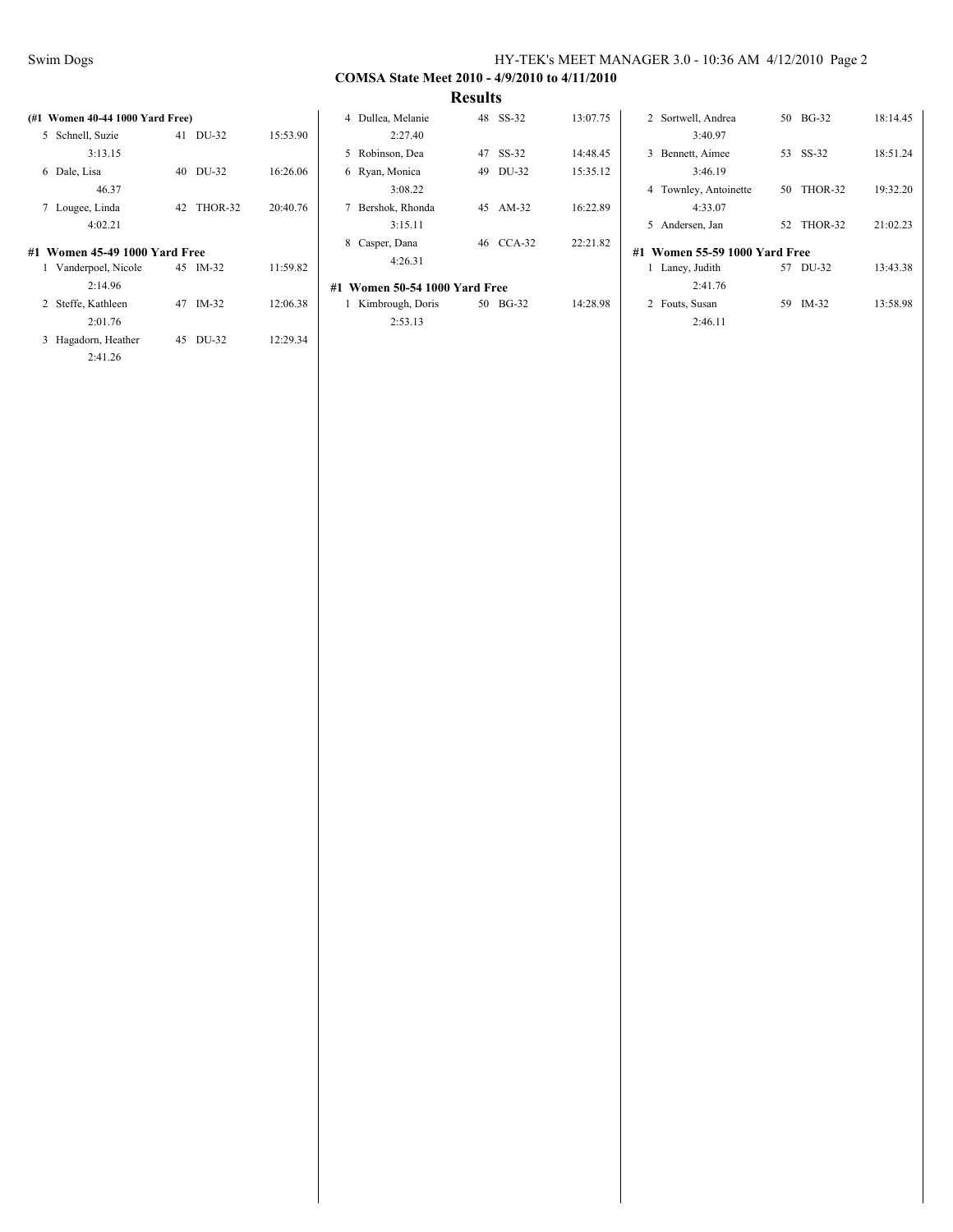### **COMSA State Meet 2010 - 4/9/2010 to 4/11/2010 Results**

## **(#1 Women 55-59 1000 Yard Free)** 3 Sunie, Beverly 57 THOR-32 16:10.73 3:15.33 4 Wilson, Debbie 58 DAC 18:38.19 3:45.57 **#1 Women 60-64 1000 Yard Free** 1 Young, Lydia 61 SUMM-32 15:55.27 3:10.92

| 2 Noble, Ann | 62 CCA-32 | 20:38.69 |
|--------------|-----------|----------|
| 1:56.19      |           |          |

#### **#1 Women 75-79 1000 Yard Free**

| 1 Buchannan, Peggy | 77 BG-32 | 22:03.58 |
|--------------------|----------|----------|
| 4:24.73            |          |          |

| #1 Men 18-24 1000 Yard Free |    |            |          |  |  |  |  |  |  |  |  |  |
|-----------------------------|----|------------|----------|--|--|--|--|--|--|--|--|--|
| --- Ganiyev, Doston         |    | 22 SQUI-32 | DNF      |  |  |  |  |  |  |  |  |  |
| #1 Men 25-29 1000 Yard Free |    |            |          |  |  |  |  |  |  |  |  |  |
| 1<br>McIntosh, Dan          |    | 25 DU-32   | 11:08.47 |  |  |  |  |  |  |  |  |  |
| 2:12.49                     |    |            |          |  |  |  |  |  |  |  |  |  |
| 2 Gimlin, Matt              | 25 | $BG-32$    | 11:18.83 |  |  |  |  |  |  |  |  |  |
| 2:07.96                     |    |            |          |  |  |  |  |  |  |  |  |  |
| Jackson, Keaka<br>3         | 29 | DU-32      | 12:17.01 |  |  |  |  |  |  |  |  |  |
| 2:18.66                     |    |            |          |  |  |  |  |  |  |  |  |  |
| Carpenter, Dustin<br>4      | 28 | SOUI-32    | 12:17.57 |  |  |  |  |  |  |  |  |  |
| 2:29.27                     |    |            |          |  |  |  |  |  |  |  |  |  |

| Ko, Scott<br>5.             | 27 | $BG-32$        | 12:39.33 |  |  |  |  |  |  |  |  |  |
|-----------------------------|----|----------------|----------|--|--|--|--|--|--|--|--|--|
| 2:28.14                     |    |                |          |  |  |  |  |  |  |  |  |  |
| Ida, Kevin<br>6             | 27 | THOR-32        | 12:55.82 |  |  |  |  |  |  |  |  |  |
| 2.32.57                     |    |                |          |  |  |  |  |  |  |  |  |  |
| #1 Men 30-34 1000 Yard Free |    |                |          |  |  |  |  |  |  |  |  |  |
| 1 Foster, Jared             |    | 34 THOR-32     | 11:23.42 |  |  |  |  |  |  |  |  |  |
| 2:17.07                     |    |                |          |  |  |  |  |  |  |  |  |  |
| 2 Cox, Michael              |    | 32 JAM-32      | 11:24.47 |  |  |  |  |  |  |  |  |  |
| 2:09.36                     |    |                |          |  |  |  |  |  |  |  |  |  |
| Wright, Caleb<br>3          | 34 | <b>THOR-32</b> | 12:02.59 |  |  |  |  |  |  |  |  |  |
|                             |    | 8:55.29        |          |  |  |  |  |  |  |  |  |  |
| Lenning, Craig<br>4         | 30 | DU-32          | 12:16.58 |  |  |  |  |  |  |  |  |  |
| 2:26.61                     |    |                |          |  |  |  |  |  |  |  |  |  |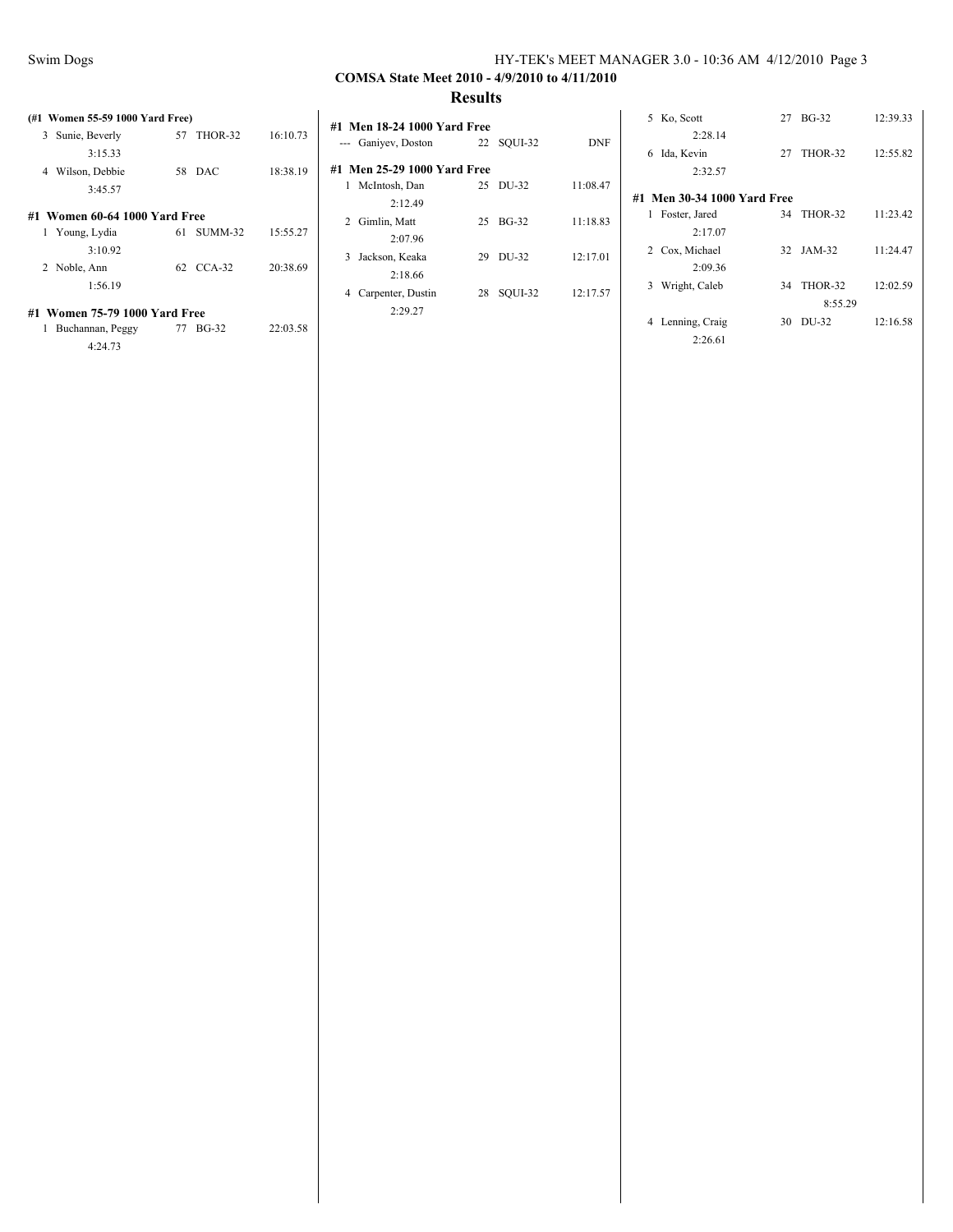| (#1 Men 30-34 1000 Yard Free)<br>5 Davison, Kris | THOR-32<br>34 | 14:34.49 | 3 Renault, Zander<br>3:01.30                    |    | 36 BG-32   | 14:22.53 | 4 Francavilla, Anthony<br>3:19.36     |    | 43 THOR-32 | 16:48.17 |
|--------------------------------------------------|---------------|----------|-------------------------------------------------|----|------------|----------|---------------------------------------|----|------------|----------|
| 2:55.25                                          |               |          | 4 Hayden, John                                  |    | 38 SQUI-32 | 14:36.06 | <b>Men 45-49 1000 Yard Free</b><br>#1 |    |            |          |
| 6 Forrester, Scott<br>3:06.54                    | 32 THOR-32    | 15:28.84 |                                                 |    | 1:22.32    |          | Wise, Mike<br>1:40.09                 | 45 | DU-32      | 10:45.88 |
| 7 Weber, Tom                                     | THOR-32<br>34 | 17:04.52 | #1 Men 40-44 1000 Yard Free<br>Remacle, Michael |    | 42 BAM-32  | 11:29.39 | 2 Melanson, Edward                    | 47 | DU-32      | 10:50.72 |
| 3:18.93                                          |               |          | 2:49.25                                         |    |            |          | 2:33.48                               |    |            |          |
| #1 Men 35-39 1000 Yard Free                      |               |          | 2 Hovt, Brian                                   | 43 | THOR-32    | 13:17.92 | 3 Moe, Stephen                        | 49 | DU-32      | 11:31.25 |
| Hoftiezer, Scott                                 | 39 DU-32      | 12:32.30 | 2:46.13                                         |    |            |          | 2:18.18                               |    |            |          |
| 2:36.28                                          |               |          | 3 Cruz, Eduardo                                 | 40 | THOR-32    | 13:37.41 | 4 Robinson, Cory                      | 45 | DU-32      | 11:31.84 |
| 2 Haji, Salim                                    | 38 DU-32      | 12:44.89 | 2:55.67                                         |    |            |          | 2:17.26                               |    |            |          |
| 2:28.53                                          |               |          |                                                 |    |            |          |                                       |    |            |          |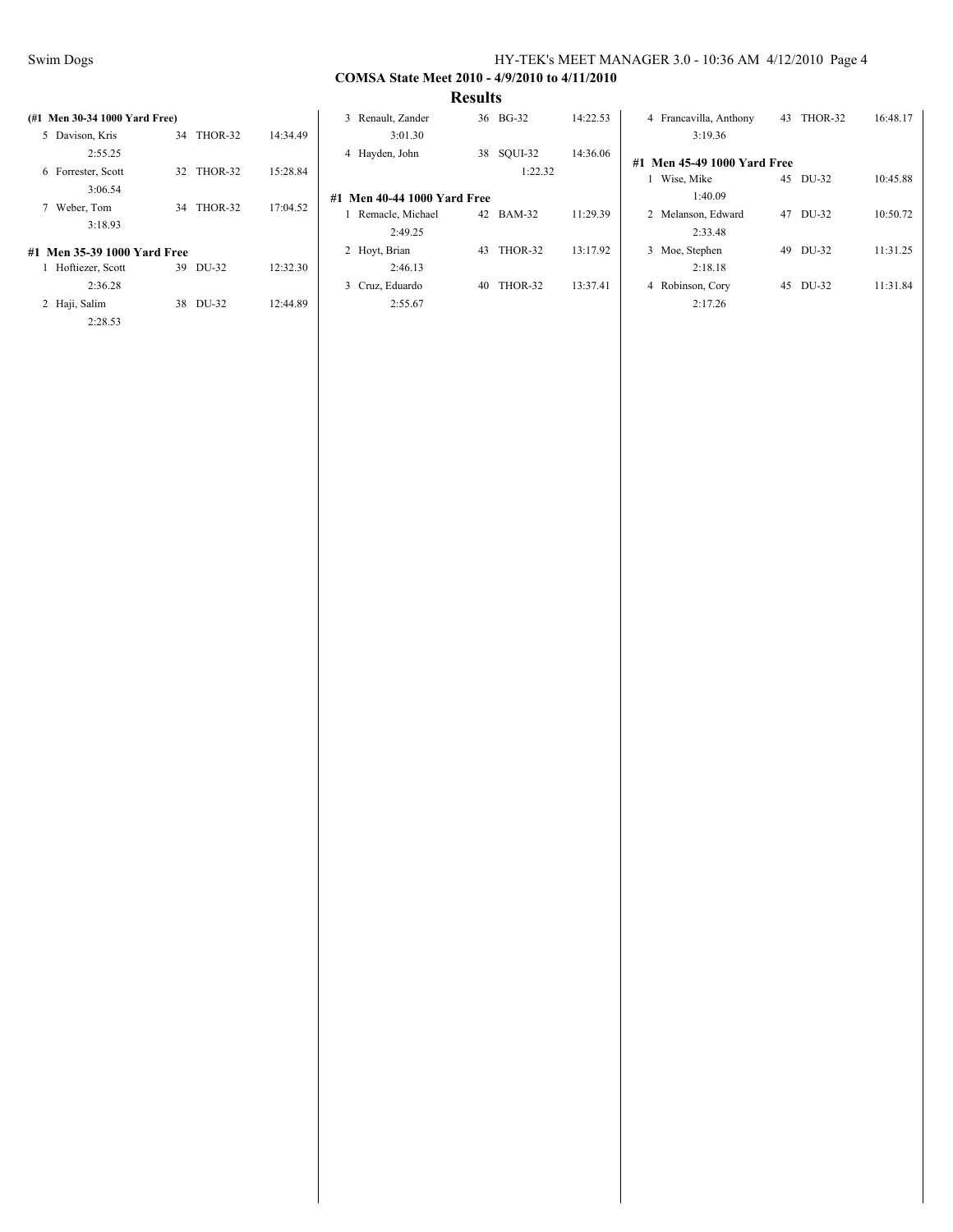|                               |    |           |          |                             | $-000$ $-00$ |            |          |                             |    |            |          |
|-------------------------------|----|-----------|----------|-----------------------------|--------------|------------|----------|-----------------------------|----|------------|----------|
| (#1 Men 45-49 1000 Yard Free) |    |           |          | 10 Hanson, Jim              |              | 47 CSST-32 | 13:57.66 | 5 Culp, Michael             |    | 54 SS-32   | 12:49.61 |
| 5 Classen, Ken                | 49 | DU-32     | 11:55.89 | 2:04.57                     |              |            |          | 2:32.02                     |    |            |          |
| 1:45.11                       |    |           |          | #1 Men 50-54 1000 Yard Free |              |            |          | 6 Henderson, Jamie          |    | 52 SQUI-32 | 14:43.37 |
| 6 Phelps, Brian               | 45 | $AM-32$   | 12:01.43 | Scott, Greg                 |              | 50 DU-32   | 10:49.59 | 2:57.86                     |    |            |          |
| 2:25.43                       |    |           |          | 1:55.67                     |              |            |          | 7 Andersen, Kurt            |    | 52 THOR-32 | 18:16.02 |
| 7 Johnston, Mark              | 49 | $SDOG-32$ | 12:19.60 | 2 Jay, Howard               |              | 53 GSAM-32 | 11:11.53 | 1:46.88                     |    |            |          |
| 2:29.43                       |    |           |          | 2:36.28                     |              |            |          | 8 Cattles, Steve            |    | 50 BG-32   | 24:31.61 |
| 8 Magouirk, Jeffrey           |    | 48 BG-32  | 12:26.39 | 3 Piszkin, Andy             |              | 51 MIRA-32 | 11:35.90 | 7:31.10                     |    |            |          |
| 2:27.37                       |    |           |          | 2:26.82                     |              |            |          | #1 Men 55-59 1000 Yard Free |    |            |          |
| 9 Newcomb, Scott              | 49 | DAWG-32   | 12:28.21 | 4 Seymour, Dag              |              | 51 JAM-32  | 12:18.22 | Mann, Michael               | 55 | DU-32      | 10:22.55 |
| 2:30.13                       |    |           |          | 2:32.53                     |              |            |          | 1:44.67                     |    |            |          |
|                               |    |           |          |                             |              |            |          |                             |    |            |          |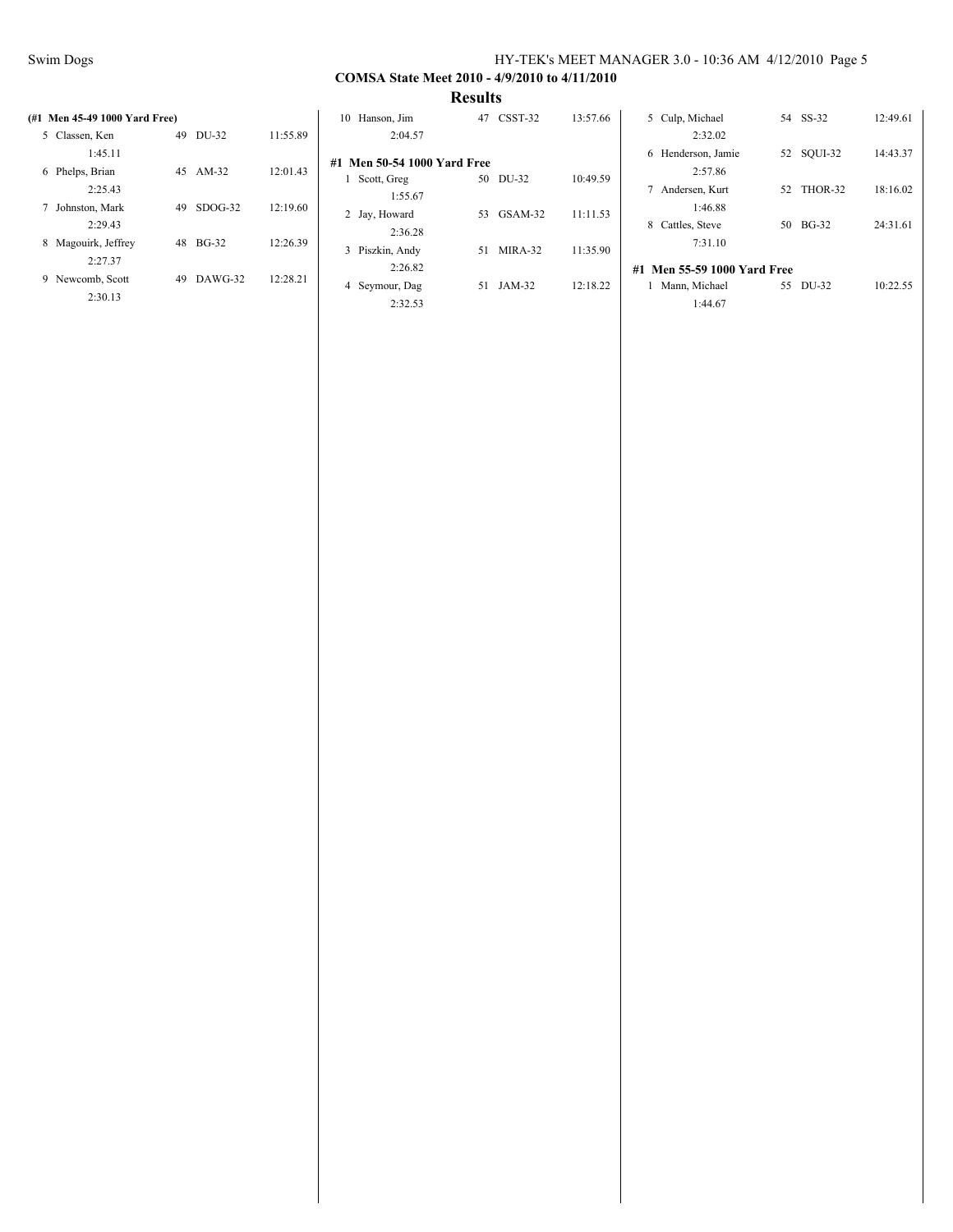### Swim Dogs HY-TEK's MEET MANAGER 3.0 - 10:36 AM 4/12/2010 Page 6

# **COMSA State Meet 2010 - 4/9/2010 to 4/11/2010**

| (#1 Men 55-59 1000 Yard Free) |            |          | 2 Netting, Rob              | 60 DU-32   | 15:53.36 |                               |       |            |          |
|-------------------------------|------------|----------|-----------------------------|------------|----------|-------------------------------|-------|------------|----------|
| 2 Heggy, Terry                | 55 FMST-32 | 12:29.16 | 3:07.99                     |            |          | #2 Women 18-24 1650 Yard Free |       |            |          |
| 2:46.40                       |            |          | 3 Cooper, Bob               | 61 THOR-32 | 23:14.19 | 1 Coyle, Jean                 |       | 19 DU-32   | 21:36.54 |
| 3 Hess, Richard               | 55 BG-32   | 12:31.74 |                             |            |          | 34.43                         | 37.34 | 38.25      | 38.27    |
| 2:33.03                       |            |          | #1 Men 65-69 1000 Yard Free |            |          | 38.75                         | 38.52 | 38.81      | 38.98    |
| 4 Morneau, Geoff              | 59 BG-32   | 14:17.59 | 1 Burson, Bill              | 65 SS-32   | 13:27.72 | 39.03                         | 39.17 | 38.82      | 39.12    |
| 2:51.79                       |            |          | 2:46.44                     |            |          | 39.85                         | 39.98 | 39.33      | 39.72    |
|                               |            |          | 2 Abrahams, Richard         | 65 BG-32   | 14:43.69 | 39.66                         | 40.25 | 39.77      | 39.53    |
| 5 Arrison, Tom                | 59 SQUI-32 | 18:04.27 | 3:25.13                     |            |          | 39.57                         | 40.30 | 39.94      | 40.18    |
| 3:27.32                       |            |          |                             |            |          | 40.27                         | 40.04 | 40.21      | 39.91    |
| #1 Men 60-64 1000 Yard Free   |            |          | #1 Men 70-74 1000 Yard Free |            |          | 40.36                         | 40.41 | 39.90      | 39.33    |
| 1 Townsend, Cecil             | 62 PUEB-32 | 13:38.49 | 1 Malone, Mark              | 71 JAM-32  | 18:04.04 | 38.54                         |       |            |          |
| 2:38.97                       |            |          | 3:33.39                     |            |          | 2 Buser, Katlyn               |       | 19 HRM-32  | 21:45.66 |
|                               |            |          | 2 Hoogstrate, Harvey        | 73 DU-32   | 20:59.53 |                               |       |            |          |
|                               |            |          | 4:11.36                     |            |          | 33.14                         | 35.67 | 37.06      | 37.84    |
|                               |            |          |                             |            |          | 38.91                         | 38.94 | 39.58      | 39.74    |
|                               |            |          | #1 Men 75-79 1000 Yard Free |            |          | 39.41                         | 39.91 | 39.62      | 40.22    |
|                               |            |          | 1 Murray, Alister           | 77 CMS-32  | 23:39.36 | 39.44                         | 40.56 | 40.27      | 40.40    |
|                               |            |          |                             |            |          | 40.16                         | 39.73 | 40.20      | 39.36    |
|                               |            |          |                             |            |          | 40.07                         | 40.78 | 40.78      | 41.27    |
|                               |            |          |                             |            |          | 40.98                         | 40.95 | 40.56      | 40.80    |
|                               |            |          |                             |            |          | 40.40                         | 40.00 | 39.81      | 39.80    |
|                               |            |          |                             |            |          | 39.30                         |       |            |          |
|                               |            |          |                             |            |          |                               |       | 23 THOR-32 |          |
|                               |            |          |                             |            |          | 3 Brody, Nicole               |       |            | 23:33.34 |
|                               |            |          |                             |            |          | 37.37                         | 41.57 | 42.22      | 42.36    |
|                               |            |          |                             |            |          | 42.81                         | 42.91 | 42.99      | 43.35    |
|                               |            |          |                             |            |          | 42.98                         | 42.79 | 42.74      | 43.17    |
|                               |            |          |                             |            |          | 42.98                         | 42.80 | 43.11      | 43.23    |
|                               |            |          |                             |            |          | 43.22                         | 43.16 | 43.78      | 43.55    |
|                               |            |          |                             |            |          | 43.12                         | 43.96 | 43.21      | 43.55    |
|                               |            |          |                             |            |          | 43.56                         | 43.25 | 43.78      | 43.13    |
|                               |            |          |                             |            |          | 43.47                         | 42.59 | 43.61      | 42.61    |
|                               |            |          |                             |            |          | 40.41                         |       |            |          |
|                               |            |          |                             |            |          | #2 Women 25-29 1650 Yard Free |       |            |          |
|                               |            |          |                             |            |          | 1 Gabehart, Kelsa             |       | 29 DU-32   | 20:34.27 |
|                               |            |          |                             |            |          | 31.11                         | 34.12 | 35.65      | 36.34    |
|                               |            |          |                             |            |          | 36.38                         | 37.48 | 37.52      | 37.53    |
|                               |            |          |                             |            |          |                               |       |            |          |
|                               |            |          |                             |            |          | 38.03                         | 38.14 | 38.69      | 38.41    |
|                               |            |          |                             |            |          | 38.86                         | 38.28 | 39.30      | 37.63    |
|                               |            |          |                             |            |          | 38.14                         | 37.80 | 38.01      | 37.33    |
|                               |            |          |                             |            |          | 37.95                         | 37.84 | 37.27      | 37.24    |
|                               |            |          |                             |            |          | 38.02                         | 37.72 | 38.13      | 37.55    |
|                               |            |          |                             |            |          | 37.63                         | 38.09 | 37.97      | 37.72    |
|                               |            |          |                             |            |          | 36.39                         |       |            |          |
|                               |            |          |                             |            |          | 2 Marino, Michelle            |       | 26 DU-32   | 21:01.05 |
|                               |            |          |                             |            |          | 32.91                         | 37.61 | 37.78      |          |
|                               |            |          |                             |            |          |                               |       |            | 38.16    |
|                               |            |          |                             |            |          | 37.69                         | 38.76 | 37.57      | 38.18    |
|                               |            |          |                             |            |          | 38.44                         | 38.22 | 39.24      | 38.40    |
|                               |            |          |                             |            |          | 38.48                         | 37.60 | 38.57      | 38.06    |
|                               |            |          |                             |            |          | 38.00                         | 38.43 | 39.19      | 37.94    |
|                               |            |          |                             |            |          | 37.76                         | 38.33 | 38.37      | 38.45    |
|                               |            |          |                             |            |          | 38.86                         | 38.99 | 38.16      | 38.68    |
|                               |            |          |                             |            |          | 38.88                         | 38.74 | 38.73      | 39.52    |
|                               |            |          |                             |            |          | 38.35                         |       |            |          |
|                               |            |          |                             |            |          |                               |       |            |          |
|                               |            |          |                             |            |          |                               |       |            |          |
|                               |            |          |                             |            |          |                               |       |            |          |
|                               |            |          |                             |            |          |                               |       |            |          |
|                               |            |          |                             |            |          |                               |       |            |          |
|                               |            |          |                             |            |          |                               |       |            |          |
|                               |            |          |                             |            |          |                               |       |            |          |
|                               |            |          |                             |            |          |                               |       |            |          |
|                               |            |          |                             |            |          |                               |       |            |          |
|                               |            |          |                             |            |          |                               |       |            |          |
|                               |            |          |                             |            |          |                               |       |            |          |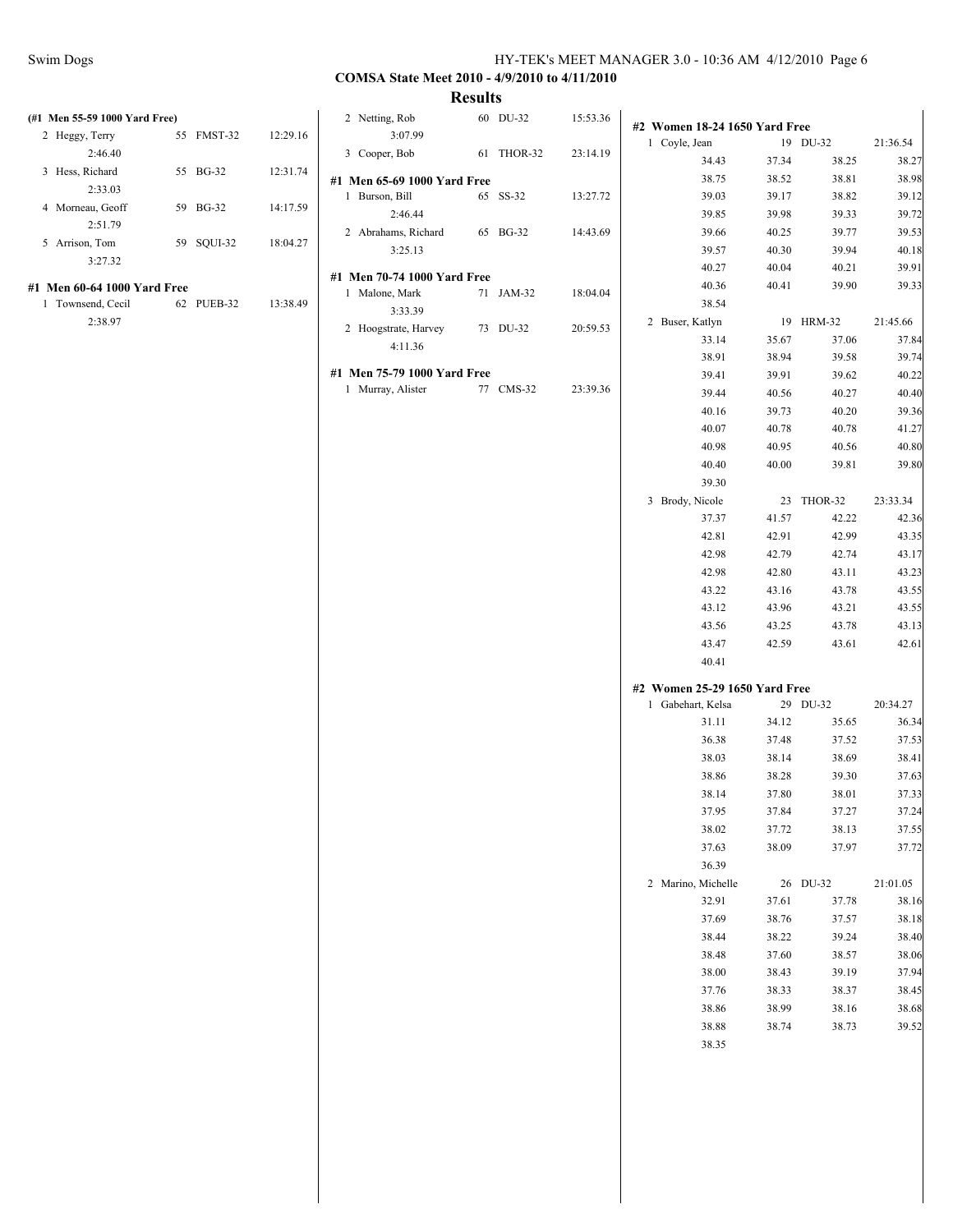|             |                                 |       |            |          |                               | <b>Results</b> |            |          |                               |       |            |          |
|-------------|---------------------------------|-------|------------|----------|-------------------------------|----------------|------------|----------|-------------------------------|-------|------------|----------|
|             | (#2 Women 25-29 1650 Yard Free) |       |            |          | 3 Greenleaf, Kristin          |                | 31 AM-32   | 22:39.19 | 3 Melrose, Heather            |       | 36 THOR-32 | 24:12.99 |
|             | 3 Walker, Sarah                 |       | 25 BG-32   | 21:09.86 | 37.13                         | 39.76          | 40.60      | 41.35    | 37.79                         | 42.46 | 42.93      | 43.23    |
|             | 33.80                           | 37.37 | 38.29      | 38.42    | 41.27                         | 41.84          | 41.49      | 41.86    | 43.45                         | 44.24 | 44.13      | 44.11    |
|             | 38.88                           | 39.14 | 38.80      | 38.96    | 41.47                         | 41.45          | 42.02      | 42.27    | 44.13                         | 44.37 | 44.33      | 44.05    |
|             | 39.15                           | 38.89 | 39.12      | 40.02    | 42.04                         | 42.04          | 41.68      | 41.79    | 44.31                         | 44.15 | 44.04      | 44.07    |
|             | 38.51                           | 39.61 | 38.13      | 38.48    | 41.59                         | 40.69          | 41.46      | 41.85    | 44.32                         | 44.05 | 43.74      | 44.81    |
|             | 39.31                           | 38.79 | 38.97      | 39.32    | 41.77                         | 41.62          | 41.45      | 41.51    | 44.32                         | 44.54 | 45.43      | 44.33    |
|             | 38.87                           | 39.42 | 39.32      | 39.32    | 41.55                         | 41.17          | 41.05      | 40.82    | 44.81                         | 44.77 | 44.90      | 44.89    |
|             | 38.68                           | 38.21 | 38.42      | 38.31    | 40.74                         | 40.97          | 40.48      | 40.18    | 45.00                         | 45.19 | 45.32      | 44.85    |
|             | 38.24                           | 38.53 | 37.30      | 37.76    | 40.23                         |                |            |          | 41.93                         |       |            |          |
|             | 35.52                           |       |            |          | 4 Clark, Denise               |                | 31 THOR-32 | 23:16.63 | 4 Martines, Danielle          |       | 39 CCA-32  | 28:45.83 |
|             | 4 Gerson, Jennifer              |       | 26 BAM-32  | 21:18.64 | 36.95                         | 40.22          | 41.73      | 41.86    | 43.06                         | 54.50 | 48.93      | 49.74    |
|             | 34.95                           | 37.02 | 38.29      | 38.44    | 42.21                         | 41.87          | 42.01      | 42.80    | 51.44                         | 50.21 | 51.60      | 53.39    |
|             | 38.68                           | 39.16 | 39.23      | 39.04    | 43.08                         | 42.92          | 43.06      | 42.54    | 52.83                         | 53.08 | 54.02      | 52.83    |
|             | 38.74                           | 39.52 | 38.88      | 39.25    | 43.27                         | 42.33          | 42.65      | 42.64    | 52.42                         | 52.13 | 52.89      | 53.30    |
|             | 39.11                           | 38.82 | 39.29      | 38.85    | 42.79                         | 43.43          | 43.94      | 42.24    | 52.99                         | 53.50 | 51.87      | 52.90    |
|             | 38.88                           | 39.08 | 38.80      | 39.30    | 42.87                         | 43.21          | 42.34      | 42.80    | 54.38                         | 53.25 | 53.31      | 53.66    |
|             | 39.11                           | 38.92 | 39.19      | 39.46    | 42.71                         | 43.22          | 42.48      | 42.96    | 53.69                         | 52.70 | 53.20      | 1:46.51  |
|             | 39.08                           | 38.73 | 37.73      | 39.14    | 42.62                         | 43.31          | 42.49      | 41.33    | 53.14                         | 52.99 | 52.56      | 48.81    |
|             | 38.16                           | 38.47 | 38.64      | 39.45    | 39.75                         |                |            |          |                               |       |            |          |
|             | 39.23                           |       |            |          | 5 Wieck, Sonja                |                | 30 HRM-32  | 24:09.60 | #2 Women 40-44 1650 Yard Free |       |            |          |
|             | 5 Gibbons, Chelsea              |       | 26 BG-32   | 22:22.39 | 38.88                         | 42.84          | 43.25      | 43.05    | 1 Richardson, Kim             |       | 41 FCC-32  | 19:58.25 |
|             | 34.65                           | 37.69 | 39.16      | 39.93    | 43.41                         | 44.13          | 44.32      | 44.16    | 31.58                         | 34.20 | 35.43      | 35.54    |
|             | 40.70                           | 41.06 | 41.30      | 41.41    | 44.11                         | 43.46          | 44.01      | 44.00    | 35.94                         | 36.31 | 36.31      | 36.48    |
|             | 41.44                           | 41.47 | 41.53      | 41.60    | 44.42                         | 43.97          | 44.92      | 43.66    | 36.85                         | 37.27 | 36.67      | 36.72    |
|             | 41.69                           | 40.95 | 41.49      | 41.92    | 44.15                         | 44.06          | 44.01      | 43.74    | 36.83                         | 36.86 | 36.97      | 36.81    |
|             | 41.45                           | 41.21 | 42.21      | 41.33    | 44.73                         | 44.19          | 44.47      | 45.26    | 36.96                         | 36.88 | 36.75      | 36.85    |
|             | 41.55                           | 40.65 | 41.22      | 40.97    | 44.87                         | 44.49          | 43.93      | 44.15    | 36.58                         | 36.67 | 36.47      | 37.09    |
|             | 39.97                           | 41.37 | 41.55      | 41.30    | 44.47                         | 44.27          | 44.81      | 44.52    | 37.02                         | 36.95 | 36.86      | 36.67    |
|             | 41.38                           | 40.83 | 39.03      | 40.41    | 42.89                         |                |            |          | 36.74                         | 36.30 | 36.03      | 35.79    |
|             | 37.97                           |       |            |          |                               |                |            |          | 34.87                         |       |            |          |
|             |                                 |       |            |          | #2 Women 35-39 1650 Yard Free |                |            |          | 2 Potter, Kathryn             |       | 44 DAWG-32 | 20:06.14 |
|             | #2 Women 30-34 1650 Yard Free   |       |            |          | 1 Beelaert, Anna              |                | 35 FMST-32 | 22:15.15 | 31.93                         | 34.60 | 35.41      | 35.64    |
| 1 Lee, Jodi |                                 |       | 32 THOR-32 | 20:36.65 | 36.51                         | 39.46          | 39.92      | 40.11    | 35.81                         | 35.81 | 36.29      | 36.56    |
|             | 32.66                           | 35.83 | 35.73      | 36.56    | 40.27                         | 40.49          | 40.19      | 40.60    | 36.50                         | 36.61 | 36.80      | 36.59    |
|             | 36.99                           | 37.22 | 36.75      | 37.01    | 40.59                         | 40.35          | 40.40      | 40.63    | 36.57                         | 36.32 | 36.70      | 36.49    |
|             | 36.85                           | 37.23 | 37.32      | 37.78    | 40.43                         | 40.35          | 40.59      | 40.64    | 36.95                         | 37.24 | 36.74      | 37.16    |
|             | 37.14                           | 37.41 | 37.68      | 37.29    | 41.15                         | 40.84          | 40.59      | 40.93    | 37.12                         | 37.70 | 37.49      | 37.42    |
|             | 37.52                           | 37.51 | 37.69      | 37.78    | 40.84                         | 40.87          | 40.56      | 40.88    | 37.23                         | 37.34 | 37.42      | 37.45    |
|             | 37.77                           | 38.32 | 38.42      | 38.44    | 40.98                         | 41.07          | 41.11      | 41.04    | 37.50                         | 36.97 | 36.97      | 36.71    |
|             | 38.19                           | 38.51 | 38.50      | 38.89    | 41.03                         | 40.73          | 40.96      | 40.59    | 36.10                         |       |            |          |
|             | 38.77                           | 38.43 | 38.38      | 38.79    | 39.45                         |                |            |          | 3 Ford, Michelle              |       | 41 HRM-32  | 20:29.13 |
|             | 37.29                           |       |            |          | 2 Whitfield, Elizabeth        |                | 36 CCA-32  | 23:27.53 | 34.12                         | 36.55 | 37.30      | 37.69    |
|             | 2 Matlock, Annika               |       | 31 DU-32   | 20:37.49 | 39.70                         | 42.13          | 42.39      | 43.38    | 37.80                         | 38.04 | 37.70      | 37.58    |
|             | 32.70                           | 35.17 | 35.88      | 36.15    | 43.12                         | 42.77          | 42.74      | 42.83    | 37.95                         | 37.63 | 37.47      | 37.44    |
|             | 36.46                           | 36.47 | 36.76      | 36.66    | 42.71                         | 42.93          | 42.77      | 42.38    | 37.35                         | 37.56 | 37.43      | 37.39    |
|             | 37.14                           | 37.07 | 37.48      | 37.48    | 42.72                         | 42.75          | 42.59      | 42.68    | 37.21                         | 37.20 | 37.24      | 37.12    |
|             | 38.01                           | 37.90 | 37.77      | 38.22    | 42.91                         | 42.86          | 43.23      | 43.28    | 37.10                         | 36.92 | 37.12      | 37.42    |
|             | 37.96                           | 38.38 | 37.95      | 38.08    | 42.59                         | 42.75          |            |          | 37.58                         | 37.65 | 37.60      | 37.20    |
|             | 38.19                           | 38.16 | 38.15      | 38.39    | 42.31                         | 42.94          | 43.40      | 43.17    | 37.35                         | 37.14 | 37.39      | 37.13    |
|             | 38.94                           | 38.57 | 38.88      | 38.68    | 42.87                         | 1:25.68        | 42.91      | 42.97    | 35.76                         |       |            |          |
|             | 38.44                           | 38.60 | 38.38      | 37.69    | 40.25                         |                |            |          |                               |       |            |          |
|             | 36.73                           |       |            |          |                               |                |            |          |                               |       |            |          |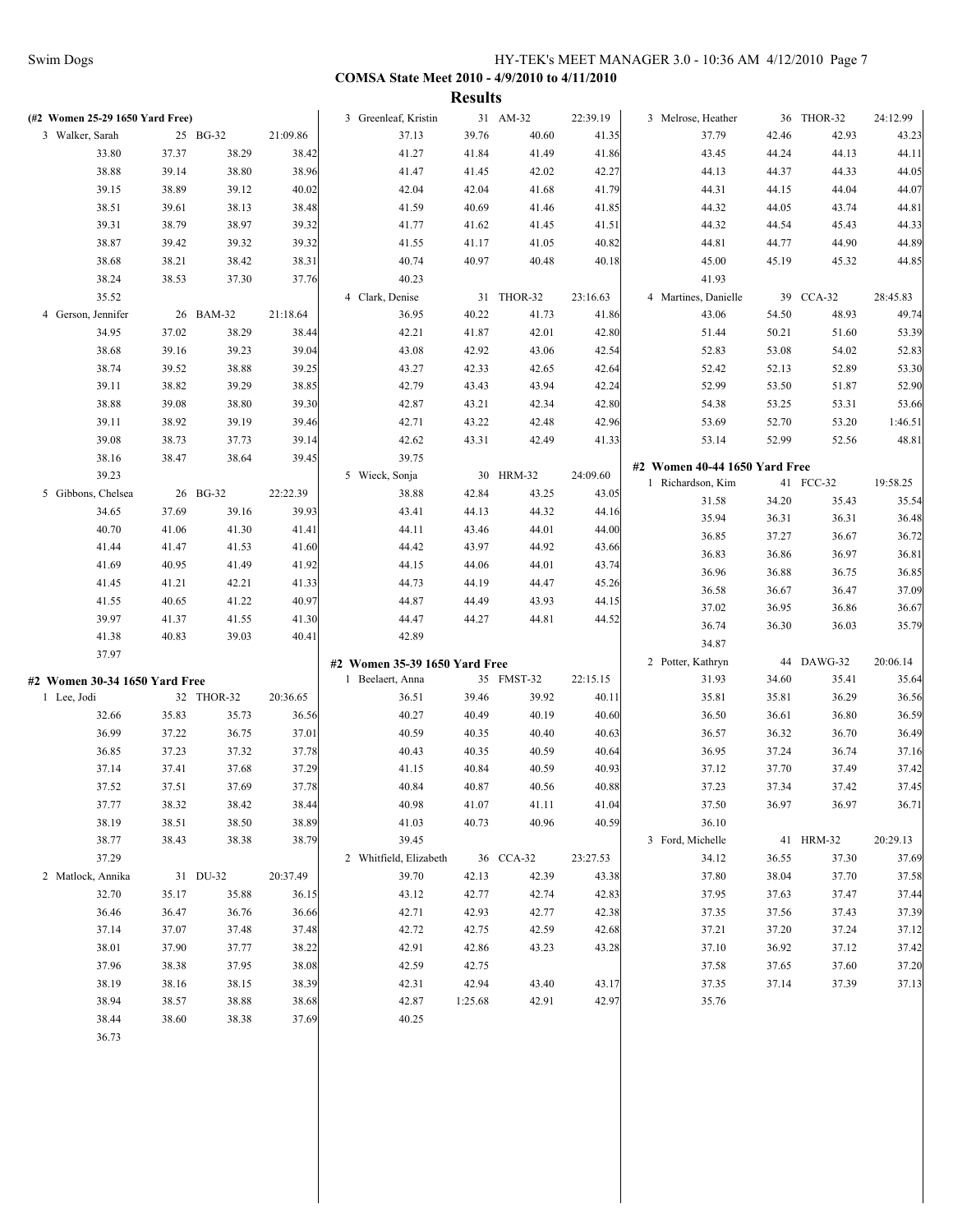| (#2 Women 40-44 1650 Yard Free) |         |                    |                    |                               |         |           |            |                               |         |            |          |
|---------------------------------|---------|--------------------|--------------------|-------------------------------|---------|-----------|------------|-------------------------------|---------|------------|----------|
| 4 Diaz, Kimberly                |         | 42 DU-32           | 22:29.66           | #2 Women 45-49 1650 Yard Free |         |           |            | #2 Women 50-54 1650 Yard Free |         |            |          |
| 35.40                           | 38.17   | 39.89              | 40.25              | 1 Vanderpoel, Nicole          |         | 45 IM-32  | 20:03.23   | 1 Kimbrough, Doris            |         | 50 BG-32   | 23:37.68 |
| 40.66                           | 41.03   | 40.79              | 41.27              | 34.22                         | 37.67   | 37.50     | 36.91      | 37.76                         | 40.67   | 41.45      | 43.50    |
| 41.48                           | 41.29   | 41.46              | 41.75              | 36.63                         | 36.93   | 36.68     | 36.77      | 43.33                         | 43.67   | 43.62      | 44.04    |
| 41.41                           | 41.45   | 41.46              | 41.24              | 37.20                         | 37.37   | 37.06     | 36.97      | 44.13                         | 43.38   | 42.71      | 44.10    |
| 40.94                           | 41.35   | 41.32              | 40.82              | 36.63                         | 36.83   | 36.37     | 36.68      | 43.07                         | 42.54   | 43.30      | 42.17    |
| 41.09                           | 41.18   | 41.57              | 41.46              | 36.54                         | 36.58   | 36.25     | 36.14      | 1:25.43                       | 43.75   | 45.24      | 43.38    |
| 41.37                           | 41.46   | 41.40              | 41.29              | 36.27                         | 36.21   | 36.21     | 36.31      | 43.10                         | 44.54   | 42.67      | 44.07    |
| 41.26                           | 41.68   | 41.26              | 40.82              | 36.41                         | 36.24   | 36.39     | 36.41      | 43.02                         | 42.94   | 42.20      | 43.09    |
| 40.39                           |         |                    |                    | 36.03                         | 36.41   | 36.20     | 35.44      | 43.12                         | 42.67   | 41.56      | 40.17    |
| 5 Babson, Kristin               |         | 42 SDOG-32         | 23:10.22           | 34.77                         |         |           |            | 3.29                          |         |            |          |
| 34.02                           | 37.42   | 38.91              | 39.94              | 2 Glauch, Missy               |         | 47 CCA-32 | 27:04.53   | 2 Whittmore, Lisa             |         | 52 CMS-32  | 25:59.70 |
| 40.96                           | 41.24   | 41.71              | 42.37              | 37.11                         | 42.04   | 44.98     | 46.00      | 39.86                         | 44.09   | 45.43      | 45.77    |
| 42.79                           | 42.49   | 43.07              | 43.01              | 47.18                         | 48.23   | 48.64     | 48.80      | 46.15                         | 46.41   | 46.62      | 47.04    |
| 43.62                           | 43.20   | 43.34              | 42.92              | 50.22                         | 49.67   | 50.19     | 50.59      | 47.37                         | 47.59   | 47.58      | 48.25    |
| 43.14                           | 43.56   | 43.25              | 42.71              | 50.30                         | 50.48   | 50.89     | 51.00      | 47.48                         | 48.10   | 48.31      | 48.67    |
| 42.39                           | 42.95   | 42.80              | 42.63              | 50.54                         | 50.64   | 51.03     | 50.42      | 48.11                         | 47.82   | 48.17      | 48.26    |
| 43.10                           | 43.89   | 43.34              | 43.33              | 50.35                         | 50.59   | 50.50     | 50.86      | 48.24                         | 47.81   | 48.04      | 47.89    |
| 43.29                           | 42.62   | 43.29              | 42.92              | 50.91                         | 50.86   | 50.38     | 50.41      | 48.00                         | 48.62   | 48.66      | 47.90    |
| 40.00                           |         |                    |                    | 50.79                         | 50.53   | 50.28     | 49.80      | 47.86                         | 47.76   | 47.94      | 47.59    |
| 6 Seal, Adrienne                |         | 44 AM-32           | 23:32.92           | 49.32                         |         |           |            | 46.31                         |         |            |          |
| 37.92                           | 41.05   | 41.85              | 42.45              | 3 Bershok, Rhonda             |         | 45 AM-32  | 27:39.27   | 3 Townley, Antoinette         |         | 50 THOR-32 | 29:44.95 |
| 42.56                           | 42.51   | 43.09              | 42.76              | 42.30                         | 46.86   | 50.68     | 49.75      | 52.94                         | 55.85   | 56.21      | 56.48    |
| 43.35                           | 43.00   | 42.94              | 42.60              | 48.83                         | 50.65   | 49.97     | 50.84      | 57.77                         | 57.17   | 58.73      | 59.32    |
| 42.99                           | 43.55   | 43.10              | 43.23              | 51.32                         | 50.26   | 49.53     | 51.55      | 1:00.38                       | 59.21   | 58.73      | 59.28    |
| 43.54                           | 43.20   | 43.37              | 43.88              | 50.54                         | 50.57   | 50.52     | 51.21      | 58.73                         | 58.68   |            |          |
| 43.42                           | 43.37   | 43.41              | 43.67              | 51.60                         | 50.41   | 51.45     | 50.65      | 57.97                         | 57.83   | 58.83      | 57.28    |
| 43.67                           | 43.37   | 43.34              | 43.36              | 50.81                         | 50.91   | 51.57     | 50.46      | 57.73                         | 58.27   | 58.33      | 58.76    |
| 43.07                           | 42.88   | 43.29              | 42.09              | 50.41                         | 51.90   | 50.15     | 51.64      | 56.87                         | 57.99   | 57.19      | 57.70    |
| 41.04                           |         |                    |                    | 51.04                         | 51.90   | 51.76     | 50.92      | 57.75                         | 57.37   | 57.00      | 48.84    |
| 7 White, LeighAnn               |         | 40 THOR-32         | 24:58.61           | 46.31                         |         |           |            | 4 Andersen, Jan               |         | 52 THOR-32 | 35:12.94 |
| 40.65                           | 46.60   | 44.87              | 45.97              | 4 Andersson, Pia              |         | 49 CCA-32 | 31:23.73   | 54.55                         | 1:01.17 | 1:03.10    | 1:04.83  |
| 44.86                           | 46.84   | 44.93              | 47.49              | 44.61                         | 49.52   | 54.83     | 56.46      | 1:03.87                       | 1:03.34 | 1:04.34    | 1:08.44  |
| 44.63                           | 47.29   | 45.55              | 47.68              | 59.56                         | 1:00.24 | 57.45     | 58.77      | 1:03.85                       | 1:01.63 | 1:03.78    | 1:04.47  |
| 45.36                           | 46.74   | 45.03              | 46.04              | 57.37                         | 58.98   | 58.73     | 58.16      | 1:02.15                       | 1:04.00 | 1:04.05    | 1:03.30  |
| 45.14                           | 47.48   | 44.38              | 46.09              | 59.76                         | 58.04   | 1:57.13   | 57.39      | 1:04.00                       | 1:03.26 | 1:03.87    | 1:05.51  |
| 44.64                           | 46.65   | 44.76              | 47.02              | 58.29                         | 58.58   | 58.53     | 56.82      | 1:02.45                       | 1:05.20 | 1:04.59    | 1:07.01  |
| 45.30                           | 46.27   | 44.00              | 46.49              | 57.50                         | 56.49   | 59.10     | 56.19      | 1:05.87                       | 1:04.28 | 1:06.09    | 1:04.51  |
| 44.24                           | 46.45   | 43.23              | 46.13              | 59.05                         | 55.82   | 57.47     | 56.95      | 1:04.84                       | 1:07.11 | 1:05.35    | 1:03.89  |
| 39.81                           |         |                    |                    | 56.25                         | 57.61   | 54.24     | 57.84      | 1:04.24                       |         |            |          |
| 8 Lougee, Linda                 |         | 42 THOR-32         | 35:59.27           | 5 Sirovatka, Denise           |         | 46 CCA-32 | 32:35.56   | #2 Women 55-59 1650 Yard Free |         |            |          |
| 54.40                           | 59.26   | 1:03.92            | 1:01.99            | 47.12                         | 52.60   | 59.16     | 57.87      | 1 Laney, Judith               |         | 57 DU-32   | 22:54.08 |
| 1:02.02                         | 1:03.56 | 1:05.82            | 1:05.16            | 1:00.44                       | 4:03.53 | 58.94     | 2:01.42    | 37.28                         | 40.75   | 41.87      | 42.57    |
| 1:05.06                         | 1:04.66 | 1:05.29            | 1:02.96            | 1:59.22                       | 1:02.56 | 58.44     | 3:02.00    | 42.04                         | 42.40   | 41.65      | 42.12    |
| 1:04.55                         | 1:06.41 | 1:06.37            | 1:06.62            | 59.22                         | 1:59.50 | 58.60     | 1:00.21    | 41.91                         | 42.01   | 42.22      | 42.15    |
| 1:05.16                         | 1:08.48 | 1:06.87            | 1:07.14            | 1:01.13                       | 58.98   | 1:00.16   | 1:00.85    | 41.85                         | 41.63   | 41.98      | 42.27    |
| 1:06.70                         | 1:07.13 |                    | 1:06.51            | 59.77                         | 1:00.53 | 1:00.11   | 59.24      | 42.21                         | 41.49   | 41.71      | 41.95    |
| 1:07.11                         | 1:07.47 | 1:08.72<br>1:08.69 |                    | 53.96                         |         |           |            | 42.57                         | 42.03   | 42.19      | 42.02    |
| 1:09.40                         | 1:08.33 | 1:08.63            | 1:10.53<br>1:04.64 | 6 Clendenen, Karen            |         | 47 CCA-32 | 44:03.67   | 42.18                         | 42.11   | 41.34      | 41.79    |
|                                 |         |                    |                    | --- Derr, Kirsten             |         | 45 DU-32  | <b>DNF</b> | 41.18                         | 41.71   | 40.89      | 40.79    |
| 59.71                           |         |                    |                    | 37.08                         | 39.06   | 40.72     | 41.07      | 39.22                         |         |            |          |
|                                 |         |                    |                    | 41.27                         | 41.67   | 41.62     | 41.92      |                               |         |            |          |
|                                 |         |                    |                    | 41.78                         | 42.46   | 42.19     | 42.14      |                               |         |            |          |
|                                 |         |                    |                    | 42.53                         | 43.11   | 43.05     | 43.47      |                               |         |            |          |
|                                 |         |                    |                    | 43.96                         |         |           |            |                               |         |            |          |
|                                 |         |                    |                    |                               |         |           |            |                               |         |            |          |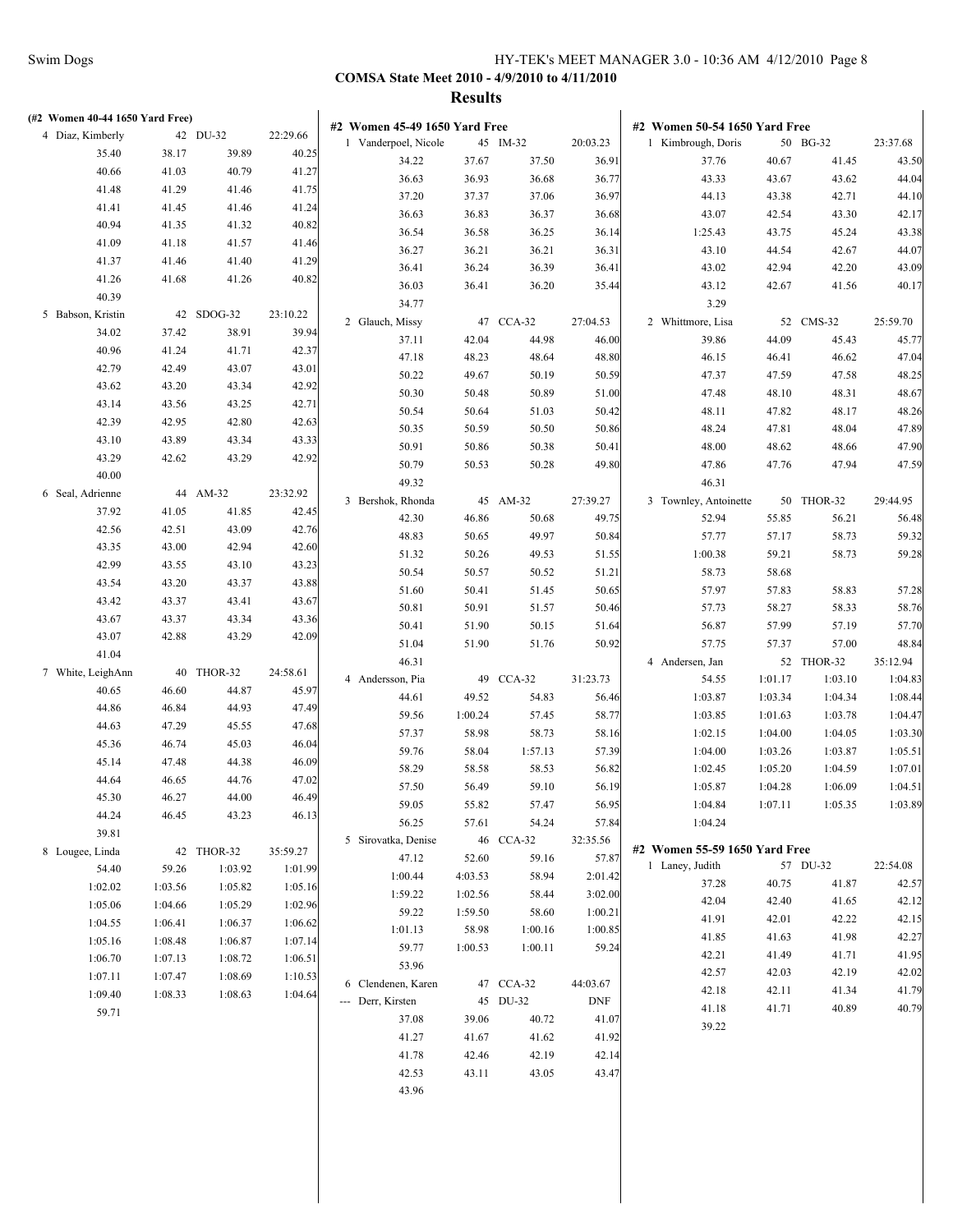|                                 |         |           |          |                             | <b>Results</b> |            |          |                             |       |            |          |
|---------------------------------|---------|-----------|----------|-----------------------------|----------------|------------|----------|-----------------------------|-------|------------|----------|
| (#2 Women 55-59 1650 Yard Free) |         |           |          | 3 Smith, David              |                | 22 SQUI-32 | 20:37.94 | 5 Ko, Scott                 |       | 27 BG-32   | 22:35.62 |
| 2 Hill, Janellen                |         | 59 CCA-32 | 37:53.39 | 33.12                       | 36.13          | 37.44      | 37.80    | 34.17                       | 38.10 | 39.58      | 40.33    |
| 1:00.26                         | 1:03.74 | 2:13.73   | 1:05.60  | 37.86                       | 37.73          | 38.09      | 38.02    | 40.92                       | 42.38 | 41.83      | 41.55    |
| 1:08.35                         | 1:07.91 | 1:09.47   | 1:07.78  | 38.71                       | 39.10          | 38.45      | 37.92    | 41.72                       | 42.76 | 42.52      | 41.97    |
| 1:07.91                         | 1:08.78 | 1:08.62   | 1:07.86  | 39.41                       | 38.94          | 39.12      | 38.22    | 41.54                       | 41.22 | 42.14      | 41.76    |
| 1:06.67                         | 1:07.67 | 1:08.83   | 1:11.39  | 38.48                       | 38.25          | 38.74      | 38.97    | 41.79                       | 41.49 | 41.61      | 41.47    |
| 1:09.83                         | 1:11.44 | 1:06.71   | 1:10.65  | 38.18                       | 38.97          | 36.53      | 36.68    | 41.98                       | 42.33 | 40.34      | 41.45    |
|                                 |         | 1:11.58   | 1:09.47  | 37.42                       |                |            | 37.83    | 41.49                       | 42.24 | 41.19      | 39.21    |
| 1:10.52                         | 1:12.55 | 2:22.66   |          | 37.09                       | 37.73          | 1:13.70    | 33.27    | 42.60                       | 41.17 | 40.23      | 40.95    |
|                                 |         | 1:10.30   | 1:10.69  | 32.23                       |                |            |          | 39.59                       |       |            |          |
| 1:08.26                         |         |           |          | #2 Men 25-29 1650 Yard Free |                |            |          | #2 Men 30-34 1650 Yard Free |       |            |          |
| 3 Parry, Diana                  |         | 57 CCA-32 | 41:18.98 | 1 McIntosh, Dan             |                | 25 DU-32   | 19:01.71 | 1 Dvorak, Marek             |       | 31 CMS-32  | 18:54.11 |
| #2 Women 65-69 1650 Yard Free   |         |           |          | 30.87                       | 33.95          | 34.31      | 35.08    | 9:54.22                     |       |            |          |
| 1 Anziano, Marcia               |         | 65 IM-32  | 28:01.28 | 35.04                       | 35.05          | 35.92      | 35.10    | 2 Cox, Michael              |       | 32 JAM-32  | 19:15.49 |
| 44.40                           | 49.43   | 50.29     | 50.55    | 35.00                       | 35.01          | 35.04      | 35.18    | 31.99                       | 34.48 | 35.32      | 35.02    |
| 51.20                           | 50.64   | 51.49     | 51.14    | 35.25                       | 35.29          | 35.05      | 34.59    | 35.15                       | 35.05 | 35.23      | 35.29    |
| 50.78                           | 50.79   | 50.69     | 50.58    | 35.06                       | 34.66          | 34.63      | 34.78    | 35.52                       | 35.25 | 35.75      | 35.26    |
| 50.97                           | 50.99   | 51.19     | 51.60    | 34.65                       | 34.75          | 34.66      | 34.67    | 35.21                       | 35.05 | 35.03      | 34.98    |
| 51.76                           | 51.78   | 51.58     | 52.16    | 34.79                       | 34.40          | 34.63      | 34.37    | 35.18                       | 35.31 | 34.58      | 35.14    |
| 50.93                           | 51.86   | 51.69     | 52.80    | 34.46                       | 34.49          | 34.41      | 34.29    | 35.50                       | 35.43 | 36.04      | 35.50    |
| 52.54                           | 52.36   | 51.91     | 51.47    | 32.28                       |                |            |          | 35.38                       | 35.50 | 35.63      | 35.39    |
| 52.01                           | 51.12   | 51.25     | 49.77    | 2 Gimlin, Matt              |                | 25 BG-32   | 19:40.98 | 35.36                       | 34.76 | 34.69      | 34.15    |
| 47.56                           |         |           |          | 33.26                       | 36.83          | 36.86      | 37.46    | 32.37                       |       |            |          |
|                                 |         |           |          | 36.93                       | 36.99          | 36.60      | 36.95    | 3 Foster, Jared             |       | 34 THOR-32 | 19:52.33 |
| #2 Women 75-79 1650 Yard Free   |         |           |          | 36.72                       | 36.80          | 36.47      | 36.04    | 29.17                       | 33.52 | 35.10      | 36.14    |
| 1 Hertzberg, Ruth               |         | 77 BG-32  | 45:40.60 | 36.17                       | 36.55          | 35.37      | 35.71    | 36.56                       | 36.48 | 34.35      | 36.04    |
| 1:09.35                         | 1:16.80 | 1:21.91   | 1:19.89  | 36.18                       | 35.93          | 35.83      | 36.05    | 37.12                       | 37.57 | 37.18      | 38.11    |
| 1:19.97                         | 1:24.94 | 1:24.36   | 1:23.53  | 35.48                       | 36.05          | 34.56      | 35.22    | 36.92                       | 37.08 | 37.52      | 37.06    |
| 1:22.53                         | 1:23.91 | 1:21.95   | 1:21.86  | 35.01                       | 35.49          | 35.80      | 35.05    | 35.49                       | 38.52 | 36.74      | 37.49    |
| 1:24.91                         | 1:23.38 | 1:25.37   | 1:24.71  | 35.42                       | 34.90          | 35.00      | 33.79    | 36.72                       | 37.50 | 35.82      | 36.96    |
| 1:25.83                         | 1:23.83 | 1:24.08   | 1:29.99  | 33.51                       |                |            |          | 36.61                       | 37.14 | 37.29      | 35.97    |
| 2:53.07                         | 1:24.87 | 1:25.04   | 1:23.92  | 3 Carpenter, Dustin         |                | 28 SQUI-32 | 20:34.57 | 35.12                       | 35.76 | 35.71      | 35.19    |
| 1:24.93                         | 1:22.63 | 1:25.49   |          | 31.20                       | 35.74          | 36.73      | 37.15    | 32.38                       |       |            |          |
|                                 | 1:24.30 | 1:21.98   | 1:22.05  | 37.33                       | 37.60          | 38.04      | 37.86    | 4 Lenning, Craig            |       | 30 DU-32   | 20:56.31 |
| 1:16.24                         |         |           |          | 38.12                       | 38.17          | 37.79      | 37.86    | 33.72                       | 37.35 | 37.90      | 37.66    |
| #2 Men 18-24 1650 Yard Free     |         |           |          | 38.30                       | 37.73          | 38.08      | 37.95    | 37.99                       | 37.84 | 37.39      | 38.19    |
| 1 Ellis, Kevin                  |         | 23 GAC-32 | 16:43.69 | 38.33                       | 38.52          | 38.63      | 37.98    | 37.98                       | 38.56 | 38.42      | 37.88    |
| 8:43.42                         |         |           |          | 38.27                       | 37.97          | 38.07      | 37.63    | 38.70                       | 38.26 | 38.53      | 38.30    |
| 2 Cowan, Brooks                 |         | 23 DU-32  | 18:10.44 | 37.75                       | 37.61          | 37.64      | 37.65    | 38.17                       | 38.37 | 38.40      | 38.51    |
| 9:41.42                         |         |           |          | 37.79                       | 36.84          | 37.33      | 37.29    | 38.09                       | 38.43 | 38.23      | 37.70    |
|                                 |         |           |          | 33.62                       |                |            |          | 38.38                       | 39.04 | 38.69      | 38.50    |
|                                 |         |           |          | 4 Jackson, Keaka            |                | 29 DU-32   | 20:39.06 | 38.71                       | 38.47 | 38.06      | 37.69    |
|                                 |         |           |          | 34.86                       | 38.74          | 38.82      | 38.68    | 38.20                       |       |            |          |
|                                 |         |           |          | 38.16                       | 38.33          | 38.07      | 38.01    |                             |       |            |          |
|                                 |         |           |          | 37.91                       | 37.71          | 38.18      | 38.03    |                             |       |            |          |
|                                 |         |           |          | 37.13                       | 38.37          | 38.26      | 38.01    |                             |       |            |          |
|                                 |         |           |          | 38.12                       | 38.58          | 38.26      | 37.70    |                             |       |            |          |
|                                 |         |           |          | 38.03                       | 37.85          | 38.26      | 38.19    |                             |       |            |          |
|                                 |         |           |          | 37.79                       | 38.48          | 39.16      | 38.94    |                             |       |            |          |
|                                 |         |           |          | 38.32                       | 37.66          | 38.46      | 29.42    |                             |       |            |          |
|                                 |         |           |          | 28.57                       |                |            |          |                             |       |            |          |
|                                 |         |           |          |                             |                |            |          |                             |       |            |          |
|                                 |         |           |          |                             |                |            |          |                             |       |            |          |
|                                 |         |           |          |                             |                |            |          |                             |       |            |          |
|                                 |         |           |          |                             |                |            |          |                             |       |            |          |
|                                 |         |           |          |                             |                |            |          |                             |       |            |          |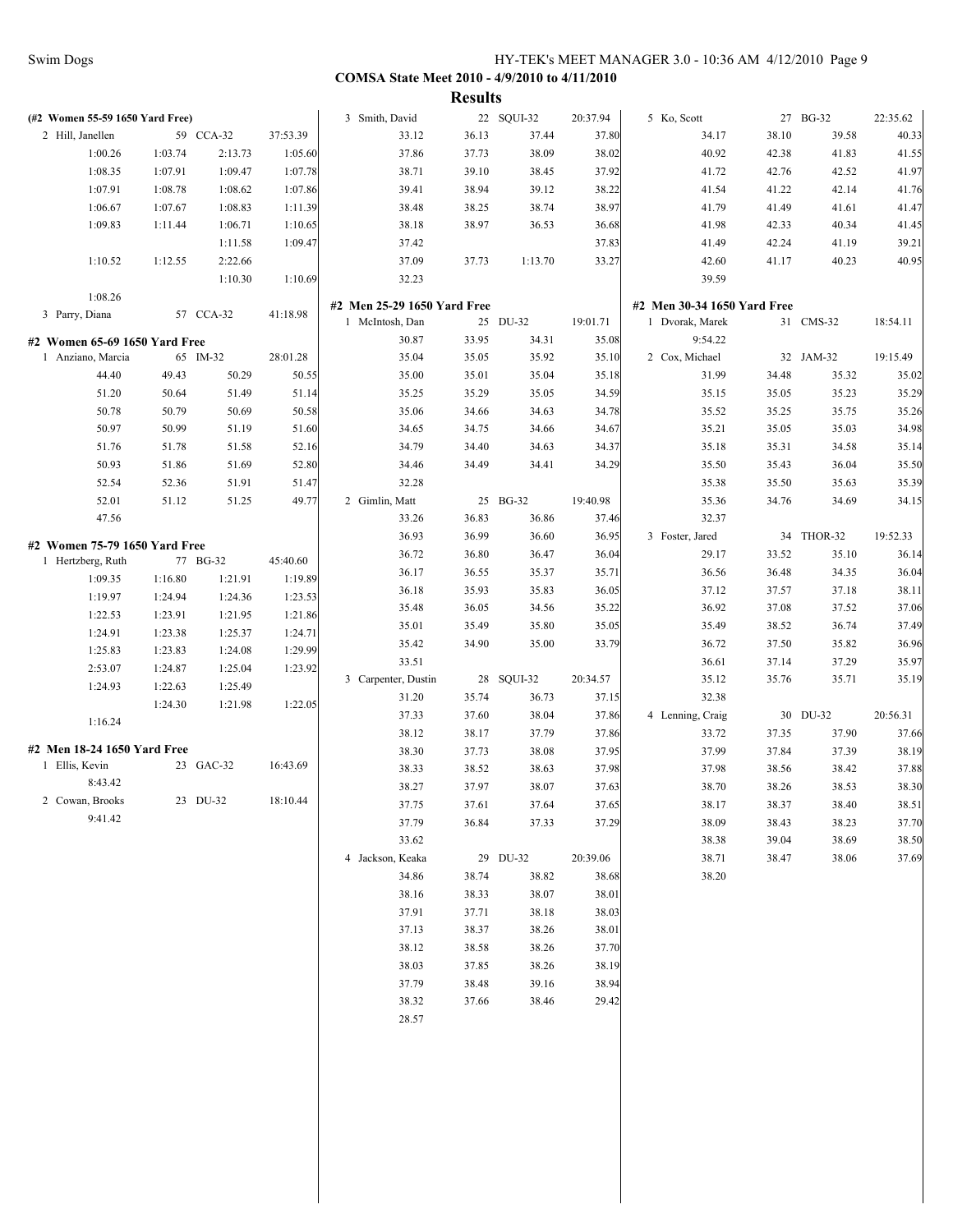| (#2 Men 30-34 1650 Yard Free) |         |            |          | 3 Hayden, John              |         | 38 SQUI-32 | 24:46.30 | #2 Men 45-49 1650 Yard Free |       |            |          |
|-------------------------------|---------|------------|----------|-----------------------------|---------|------------|----------|-----------------------------|-------|------------|----------|
| 5 Wright, Caleb               |         | 34 THOR-32 | 20:57.82 | 37.97                       | 43.46   | 2:16.07    | 45.35    | 1 Dittrich, Wolfgang        |       | 48 BAM-32  | 18:26.38 |
| 30.92                         | 35.79   | 36.27      | 36.72    | 2:15.65                     | 45.64   | 45.99      | 45.10    | 9:36.49                     |       |            |          |
| 37.48                         | 37.82   | 38.11      | 37.76    | 45.46                       | 46.39   | 45.08      | 45.51    | 2 Moe, Stephen              |       | 49 DU-32   | 19:12.48 |
| 38.38                         | 37.64   | 38.40      | 37.54    | 45.50                       | 1:31.79 | 46.04      | 45.82    |                             |       |            |          |
| 38.10                         | 1:16.86 | 38.48      | 37.75    | 45.77                       | 1:31.81 | 46.62      | 45.27    | 9:48.78                     |       |            |          |
| 37.80                         | 38.10   | 37.83      | 38.61    | 45.65                       | 44.89   | 44.32      | 1:29.37  | 3 Robinson, Cory            |       | 45 DU-32   | 19:44.89 |
| 38.42                         | 37.77   | 36.83      | 37.56    | 44.49                       | 41.29   |            |          | 10:15.76                    |       |            |          |
| 37.92                         | 38.79   | 38.61      | 38.21    |                             |         |            |          | 4 Classen, Ken              |       | 49 DU-32   | 19:57.81 |
| 38.80                         | 39.16   | 38.47      | 37.78    | #2 Men 40-44 1650 Yard Free |         |            |          | 33.06                       | 35.62 | 35.88      | 36.39    |
| 13.14                         |         |            |          | 1 Remacle, Michael          |         | 42 BAM-32  | 19:31.41 | 36.62                       | 36.02 | 36.18      | 35.75    |
| 6 Forrester, Scott            |         | 32 THOR-32 | 26:32.42 | 10:16.90                    |         |            |          | 36.09                       | 36.60 | 36.34      | 36.46    |
| 40.15                         | 47.20   | 47.44      | 47.70    | 2 Ruhser, Richard           |         | 43 JAM-32  | 22:14.11 | 36.72                       | 36.82 | 36.33      | 36.13    |
| 48.15                         | 48.22   | 48.49      | 47.75    | 32.05                       | 35.41   | 36.24      | 37.43    | 37.29                       | 36.67 | 36.89      | 36.83    |
|                               |         |            |          | 38.51                       | 38.70   | 39.13      | 39.19    | 36.49                       | 36.91 | 37.23      | 36.55    |
| 47.64                         | 48.00   | 48.73      | 47.75    | 39.75                       | 40.56   | 40.86      | 40.97    | 36.68                       | 36.88 | 36.87      | 36.30    |
| 48.64                         | 48.04   | 47.99      | 48.76    | 40.74                       | 40.90   | 41.44      | 41.30    | 36.84                       | 35.94 | 36.40      | 35.60    |
| 48.44                         | 47.79   | 48.78      | 48.61    | 41.50                       | 41.85   | 41.74      | 41.84    | 34.43                       |       |            |          |
| 48.91                         | 49.46   | 49.64      | 49.72    | 41.16                       | 41.54   | 41.87      | 41.58    | 5 Johnston, Mark            |       | 49 SDOG-32 | 20:18.01 |
| 48.62                         | 49.44   | 49.24      | 48.82    | 42.07                       | 42.08   | 42.99      | 43.05    | 32.08                       | 35.35 | 35.91      | 36.68    |
| 49.41                         | 49.13   | 48.88      | 47.64    | 41.79                       | 42.26   | 42.04      | 41.16    | 37.06                       | 36.90 | 37.12      | 36.66    |
| 49.24                         |         |            |          | 40.41                       |         |            |          | 36.45                       | 36.80 | 36.81      | 36.95    |
| 7 Weber, Tom                  |         | 34 THOR-32 | 29:08.14 | 3 Cruz, Eduardo             |         | 40 THOR-32 | 22:26.99 | 36.90                       | 36.86 | 37.08      | 37.29    |
| 43.82                         | 51.22   | 51.74      | 52.46    | 39.34                       | 40.79   | 40.42      | 40.30    | 37.00                       | 36.92 | 37.13      | 37.37    |
| 53.12                         | 54.28   | 53.75      | 53.36    | 40.22                       | 41.45   | 41.41      | 40.21    | 37.32                       | 37.19 | 36.97      | 37.88    |
| 52.76                         | 54.38   | 53.09      | 54.59    | 40.97                       | 40.67   | 41.19      | 40.49    | 38.25                       | 37.70 | 37.67      | 38.18    |
| 53.92                         | 54.98   | 54.83      | 53.79    | 39.95                       | 40.44   | 39.47      | 40.26    | 38.49                       | 38.15 | 38.29      | 36.57    |
| 54.64                         | 53.33   | 54.05      | 53.80    | 40.60                       | 41.01   | 41.05      | 40.69    | 34.03                       |       |            |          |
| 53.71                         | 53.60   | 54.07      | 54.61    | 41.40                       | 42.28   | 41.41      | 42.36    |                             |       |            |          |
| 53.62                         | 52.29   | 53.09      | 53.46    | 40.90                       | 42.27   | 41.97      | 42.47    |                             |       |            |          |
| 53.57                         | 52.24   | 52.74      | 51.86    | 41.31                       | 41.03   | 38.45      | 42.43    |                             |       |            |          |
| 47.37                         |         |            |          | 37.78                       |         |            |          |                             |       |            |          |
|                               |         |            |          | 4 Francavilla, Anthony      |         |            |          |                             |       |            |          |
| #2 Men 35-39 1650 Yard Free   |         |            |          |                             |         | 43 THOR-32 | 27:59.89 |                             |       |            |          |
| 1 Doherty, Kevin              |         | 36 SQUI-32 | 17:19.82 | 42.59                       | 48.96   | 52.97      | 53.15    |                             |       |            |          |
| 8:54.19                       |         |            |          | 53.96                       | 50.65   | 52.31      | 52.31    |                             |       |            |          |
| 2 Hoftiezer, Scott            |         | 39 DU-32   | 21:07.13 | 52.54                       | 53.02   | 52.57      | 52.29    |                             |       |            |          |
| 33.73                         | 37.87   | 37.19      | 38.78    | 50.94                       | 51.79   | 51.01      | 52.94    |                             |       |            |          |
| 38.39                         | 38.64   | 38.85      | 39.16    | 50.19                       | 51.21   | 51.54      | 51.32    |                             |       |            |          |
| 39.48                         | 39.92   | 39.27      | 38.04    | 49.92                       | 50.59   | 50.31      | 51.35    |                             |       |            |          |
| 38.71                         | 38.63   | 39.02      | 39.26    | 51.22                       | 49.98   | 50.55      | 51.25    |                             |       |            |          |
| 39.39                         | 37.65   | 39.47      | 38.60    | 50.23                       | 50.00   | 51.00      | 49.09    |                             |       |            |          |
| 38.09                         | 37.91   | 38.94      | 39.48    | 46.14                       |         |            |          |                             |       |            |          |
| 38.16                         | 38.73   | 38.01      | 38.51    |                             |         |            |          |                             |       |            |          |
| 37.96                         | 38.63   | 38.59      | 37.90    |                             |         |            |          |                             |       |            |          |
| 36.17                         |         |            |          |                             |         |            |          |                             |       |            |          |
|                               |         |            |          |                             |         |            |          |                             |       |            |          |
|                               |         |            |          |                             |         |            |          |                             |       |            |          |
|                               |         |            |          |                             |         |            |          |                             |       |            |          |
|                               |         |            |          |                             |         |            |          |                             |       |            |          |
|                               |         |            |          |                             |         |            |          |                             |       |            |          |
|                               |         |            |          |                             |         |            |          |                             |       |            |          |
|                               |         |            |          |                             |         |            |          |                             |       |            |          |
|                               |         |            |          |                             |         |            |          |                             |       |            |          |
|                               |         |            |          |                             |         |            |          |                             |       |            |          |
|                               |         |            |          |                             |         |            |          |                             |       |            |          |
|                               |         |            |          |                             |         |            |          |                             |       |            |          |
|                               |         |            |          |                             |         |            |          |                             |       |            |          |
|                               |         |            |          |                             |         |            |          |                             |       |            |          |
|                               |         |            |          |                             |         |            |          |                             |       |            |          |
|                               |         |            |          |                             |         |            |          |                             |       |            |          |
|                               |         |            |          |                             |         |            |          |                             |       |            |          |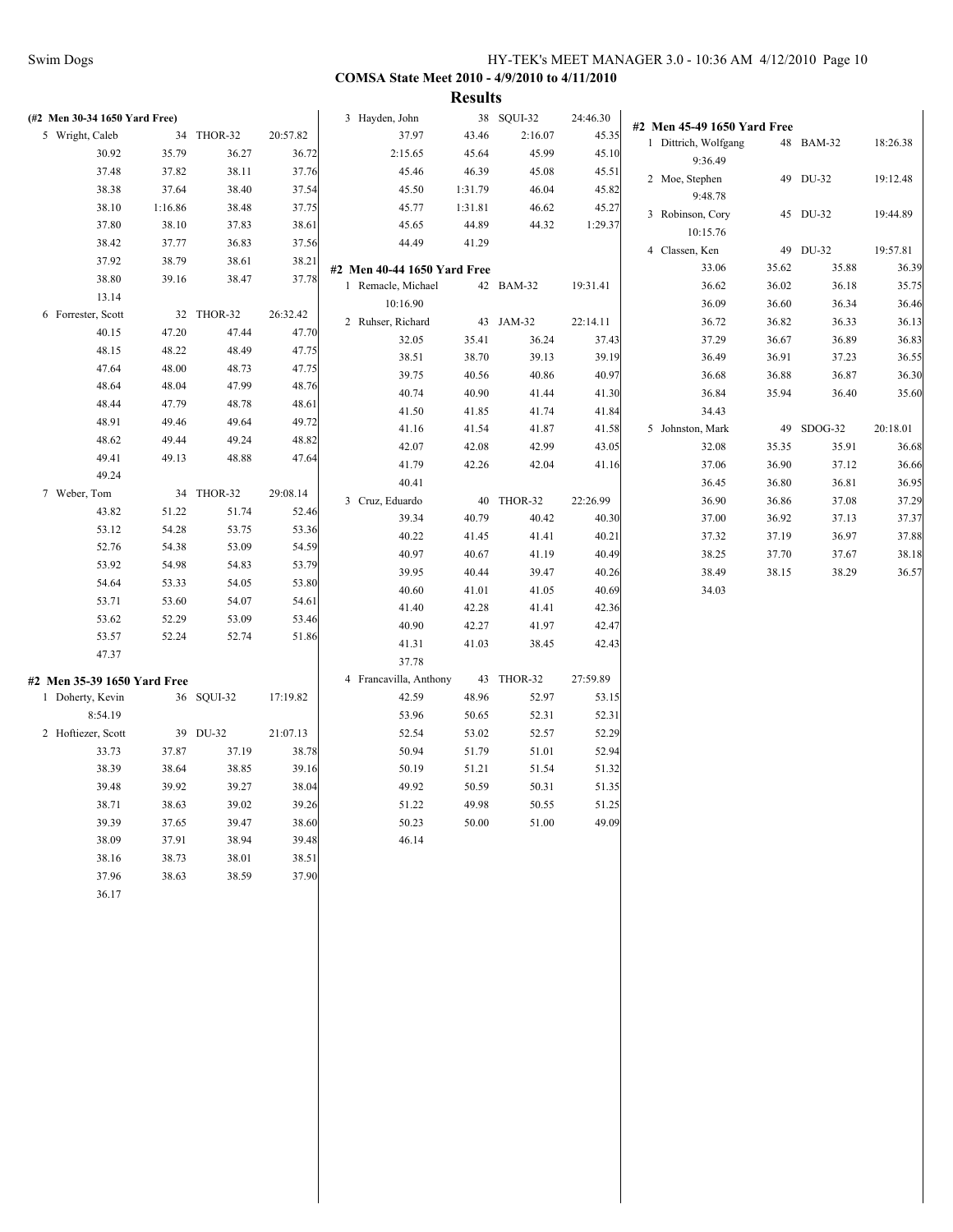|                               |       |            |          |                             | <b>Results</b> |            |          |                             |       |            |          |
|-------------------------------|-------|------------|----------|-----------------------------|----------------|------------|----------|-----------------------------|-------|------------|----------|
| (#2 Men 45-49 1650 Yard Free) |       |            |          | 11 Ramirez, Al              |                | 48 BG-32   | 24:43.22 | 4 Seymour, Dag              |       | 51 JAM-32  | 21:03.15 |
| 6 Magouirk, Jeffrey           |       | 48 BG-32   | 20:36.19 | 38.61                       | 41.72          | 43.19      | 43.24    | 33.16                       | 36.00 | 36.90      | 37.38    |
| 32.60                         | 35.42 | 36.64      | 36.74    | 43.40                       | 43.98          | 44.31      | 44.37    | 37.27                       | 38.14 | 38.12      | 38.04    |
| 37.76                         | 37.05 | 37.80      | 37.38    | 44.45                       | 43.87          | 45.08      | 45.08    | 38.27                       | 38.28 | 38.67      | 38.80    |
| 36.87                         | 37.12 | 37.37      | 37.60    | 45.07                       | 45.73          | 45.43      | 45.56    | 38.40                       | 38.82 | 38.62      | 38.55    |
| 37.54                         | 37.77 | 37.49      | 37.31    | 45.82                       | 45.69          | 45.64      | 45.77    | 38.88                       | 38.84 | 38.59      | 38.96    |
| 37.66                         | 37.54 | 37.57      | 38.11    | 45.96                       | 45.89          | 46.04      | 46.28    | 38.55                       | 38.47 | 38.58      | 38.91    |
| 37.23                         | 37.62 | 38.92      | 38.17    | 45.66                       | 46.63          | 46.09      | 45.82    | 39.00                       | 39.05 | 38.95      | 39.12    |
| 38.10                         | 38.76 | 38.44      | 39.16    | 45.19                       | 46.10          | 46.20      | 46.37    | 39.05                       | 39.28 | 39.05      | 38.98    |
| 38.10                         | 37.71 | 37.57      | 38.34    | 44.98                       |                |            |          | 37.47                       |       |            |          |
| 36.73                         |       |            |          | 12 Levi, Theodore           |                | 45 THOR-32 | 37:00.46 | 5 McHugh, Jerry             |       | 52 DAC     | 25:59.06 |
| 7 Newcomb, Scott              |       | 49 DAWG-32 | 21:12.21 | 44.68                       | 55.59          | 1:02.17    | 1:02.09  | 37.51                       | 43.12 | 45.90      | 45.99    |
| 36.14                         | 38.40 | 38.39      | 38.36    | 1:02.21                     | 1:05.46        | 1:08.10    | 1:09.29  | 47.23                       | 47.96 | 48.00      | 48.48    |
| 37.68                         | 38.08 | 38.34      | 39.04    | 1:11.51                     | 1:13.63        | 1:22.93    | 1:23.71  | 47.93                       | 47.61 | 48.31      | 48.55    |
| 38.66                         | 38.98 | 38.77      | 38.48    | 1:18.59                     | 1:16.44        | 1:12.61    | 1:12.16  | 47.91                       | 48.34 | 48.73      | 49.24    |
| 38.50                         | 38.41 | 38.28      | 38.66    | 1:12.35                     | 1:13.13        | 1:12.85    | 1:10.73  | 49.51                       | 48.76 | 49.07      | 48.37    |
| 38.36                         | 38.81 | 38.67      | 38.62    | 1:10.45                     |                |            | 1:12.19  | 47.58                       | 48.54 | 48.43      | 47.99    |
| 38.45                         | 39.21 | 39.15      | 38.81    | 1:10.70                     | 1:10.36        | 1:09.40    | 1:08.85  | 48.45                       | 46.94 | 46.86      | 47.70    |
| 39.17                         | 38.68 | 39.29      | 39.53    | 1:11.12                     | 1:08.99        | 1:06.98    | 1:07.85  | 47.84                       | 47.13 | 46.15      | 46.28    |
| 39.44                         | 39.02 |            |          | 1:02.24                     |                |            |          | 42.65                       |       |            |          |
|                               |       | 38.51      | 37.63    |                             |                |            |          |                             |       |            | 30:32.79 |
| 37.69                         |       |            |          | #2 Men 50-54 1650 Yard Free |                |            |          | 6 Andersen, Kurt            |       | 52 THOR-32 |          |
| 8 Crozier, Cliff              |       | 49 FMST-32 | 21:26.81 | 1 Petersen, Craig           |                | 50 DU-32   | 18:16.32 | 50.09                       | 51.08 | 53.72      | 55.08    |
| 34.04                         | 37.90 | 39.44      | 38.91    | 9:49.40                     |                |            |          | 54.00                       | 56.63 | 56.06      | 55.44    |
| 38.66                         | 38.88 | 39.19      | 39.07    | 2 Jay, Howard               |                | 53 GSAM-32 | 18:45.81 | 55.55                       | 57.20 | 56.41      | 55.63    |
| 39.38                         | 38.64 | 38.69      | 39.31    | 9:42.82                     |                |            |          | 55.51                       | 55.30 | 57.08      | 54.96    |
| 39.49                         | 38.54 | 39.08      | 38.85    | 3 Piszkin, Andy             |                | 51 MIRA-32 | 20:38.30 | 57.11                       | 55.65 | 56.90      | 55.79    |
| 38.97                         | 39.43 | 39.33      | 39.26    | 31.90                       | 37.30          | 37.81      | 38.16    | 56.50                       | 56.73 | 56.70      | 56.32    |
| 39.41                         | 39.77 | 39.76      | 39.63    | 38.82                       | 38.52          | 37.51      | 38.16    | 55.97                       | 57.92 | 57.46      | 1:51.91  |
| 39.55                         | 39.75 | 39.48      | 39.78    | 38.30                       | 38.06          | 38.21      | 38.07    | 55.27                       | 55.31 | 53.76      | 53.75    |
| 39.63                         | 39.08 | 39.05      | 39.33    | 37.70                       | 37.21          | 37.54      | 37.99    | #2 Men 55-59 1650 Yard Free |       |            |          |
| 37.53                         |       |            |          | 37.91                       | 38.03          | 38.26      | 37.22    | 1 Heggy, Terry              |       | 55 FMST-32 | 20:52.79 |
| 9 Nuanes, Jack                |       | 46 GAC-32  | 22:56.43 | 37.35                       | 37.35          | 37.57      | 37.76    | 35.38                       | 39.61 | 38.29      | 38.58    |
| 36.50                         | 38.55 | 40.01      | 40.92    | 37.80                       | 37.98          | 37.78      | 37.87    | 38.15                       | 38.44 | 38.63      | 38.03    |
| 42.17                         | 42.88 | 41.58      | 41.48    | 37.91                       | 37.82          | 36.83      | 37.23    | 38.30                       | 37.98 | 38.34      | 37.62    |
| 42.14                         | 42.30 | 42.21      | 42.11    | 34.37                       |                |            |          | 38.15                       | 37.80 | 38.22      | 38.09    |
| 41.92                         | 42.28 | 42.27      | 42.54    |                             |                |            |          | 38.04                       | 38.30 | 37.94      | 37.91    |
| 42.03                         | 41.85 | 42.27      | 42.07    |                             |                |            |          | 37.96                       |       |            | 37.97    |
| 42.20                         | 42.46 | 42.05      | 42.12    |                             |                |            |          |                             | 37.94 | 38.12      | 38.23    |
| 42.18                         | 41.73 | 42.06      | 42.72    |                             |                |            |          | 38.20                       | 38.19 | 37.89      |          |
| 42.74                         | 42.41 | 42.42      | 41.51    |                             |                |            |          | 38.27                       | 38.12 | 37.48      | 37.06    |
| 39.75                         |       |            |          |                             |                |            |          | 35.56                       |       |            |          |
| 10 Kelly, John                |       | 48 BG-32   | 23:55.94 |                             |                |            |          | 2 Morneau, Geoff            |       | 59 BG-32   | 24:31.54 |
| 40.64                         | 42.11 | 42.94      | 43.19    |                             |                |            |          | 38.62                       | 43.39 | 44.21      | 44.66    |
| 43.37                         | 43.59 | 44.06      | 43.42    |                             |                |            |          | 44.82                       | 44.37 | 44.77      | 45.30    |
| 44.10                         | 43.34 | 43.70      | 43.60    |                             |                |            |          | 45.64                       | 45.09 | 45.37      | 45.48    |
| 42.94                         | 44.58 | 44.30      | 43.92    |                             |                |            |          | 44.80                       | 44.99 | 44.77      | 45.19    |
| 43.69                         | 43.32 | 43.96      | 44.38    |                             |                |            |          | 45.04                       | 44.97 | 44.71      | 45.26    |
|                               |       |            |          |                             |                |            |          | 44.27                       | 44.99 | 44.41      | 45.18    |
| 44.42                         | 43.37 | 44.11      | 44.02    |                             |                |            |          | 44.93                       | 44.29 | 45.18      | 44.26    |
| 43.56                         | 44.68 | 43.27      | 44.24    |                             |                |            |          | 44.87                       | 45.01 | 44.80      | 44.59    |
| 43.36                         | 43.95 | 42.93      | 43.03    |                             |                |            |          | 43.31                       |       |            |          |
| 41.85                         |       |            |          |                             |                |            |          |                             |       |            |          |
|                               |       |            |          |                             |                |            |          |                             |       |            |          |
|                               |       |            |          |                             |                |            |          |                             |       |            |          |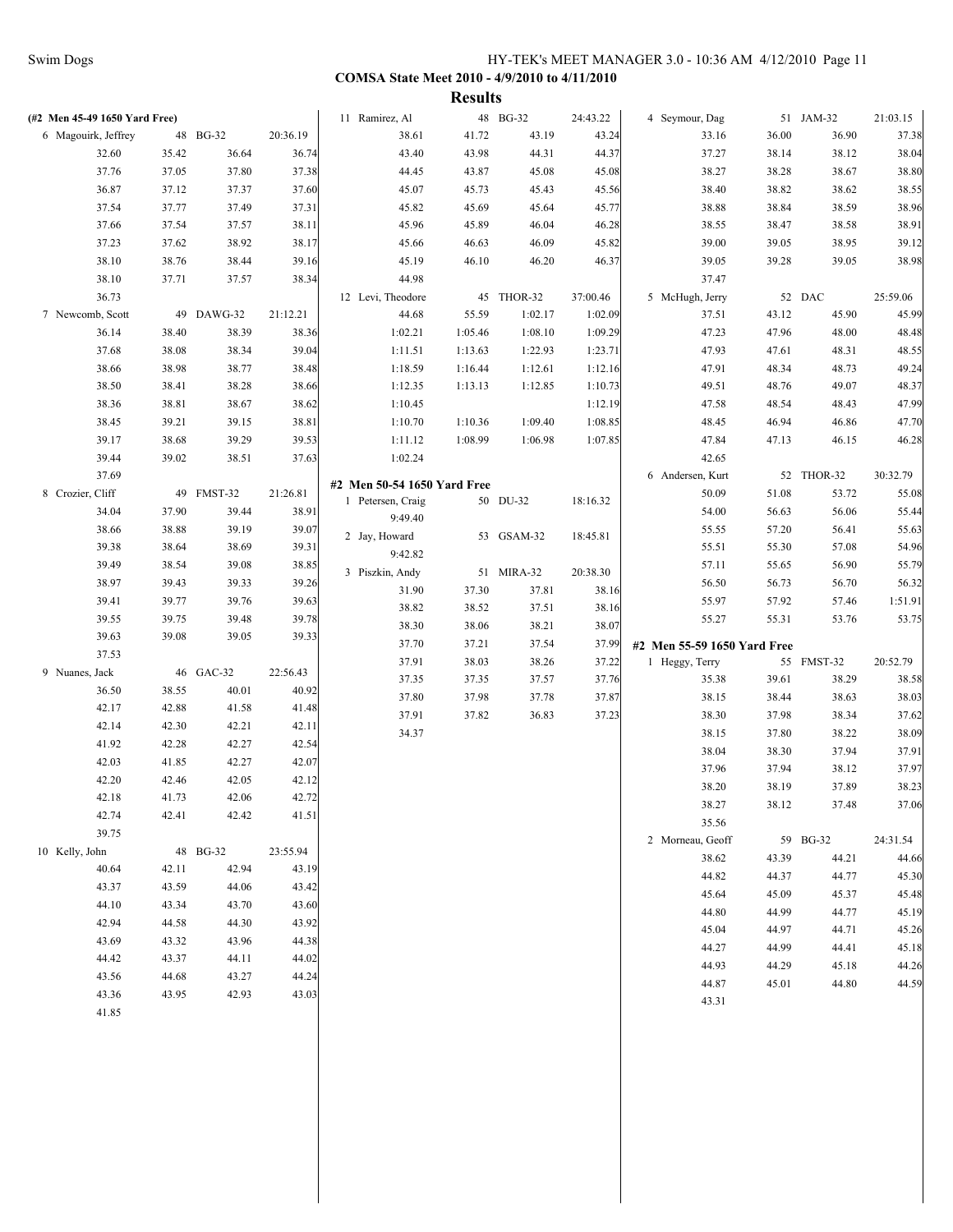| (#2 Men 55-59 1650 Yard Free)                    |         |            |          |                                                  |                |                   |                    | 2 Framke, Erin             |         | 36 DU-32   | 5:29.65  |
|--------------------------------------------------|---------|------------|----------|--------------------------------------------------|----------------|-------------------|--------------------|----------------------------|---------|------------|----------|
| 3 De Seguin, Michael                             |         | 56 DU-32   | 25:35.10 | #2 Men 65-69 1650 Yard Free<br>1 McDanal, Steven |                | 66 JAM-32         | 32:58.41           | 33.43                      | 40.77   | 43.07      | 42.67    |
| 41.21                                            | 43.98   | 44.81      | 45.31    | 49.95                                            | 56.92          |                   |                    | 45.69                      | 46.42   | 39.89      | 37.71    |
| 46.37                                            | 46.01   | 46.03      | 45.79    | 59.70                                            |                | 59.60             | 58.14              | 3 McEahern, Barb           |         | 39 JAM-32  | 5:47.67  |
| 47.06                                            | 48.18   | 48.05      | 47.44    | 58.32                                            | 57.49<br>58.55 | 59.16<br>58.41    | 58.71<br>59.52     | 34.56                      | 40.97   | 45.43      | 45.69    |
| 47.19                                            | 47.34   | 48.82      | 46.73    | 58.19                                            | 59.90          | 59.74             | 59.85              | 48.93                      | 49.66   | 41.65      | 40.78    |
| 47.29                                            | 47.56   | 47.23      | 47.39    |                                                  | 1:05.55        | 59.68             |                    | 4 Beelaert, Anna           |         | 35 FMST-32 | 5:55.99  |
| 48.25                                            | 47.19   | 47.42      | 46.26    | 1:03.78<br>1:03.43                               | 1:02.76        | 1:03.44           | 1:05.58<br>1:02.05 | 37.46                      | 43.00   | 47.47      | 45.71    |
| 47.63                                            | 47.06   | 46.94      | 48.40    | 1:01.48                                          | 1:01.49        | 1:01.00           | 1:01.44            | 51.23                      | 50.36   | 41.50      | 39.26    |
| 47.21                                            | 46.39   | 46.42      | 44.92    | 59.91                                            | 1:00.20        | 1:00.08           | 59.11              | 5 Vowles, Nicole           |         | 39 THOR-32 | 5:57.89  |
| 41.22                                            |         |            |          | 55.28                                            |                |                   |                    | 36.04                      | 43.76   | 47.54      | 46.85    |
|                                                  |         |            |          |                                                  |                |                   |                    | 49.77                      | 50.16   | 42.76      | 41.01    |
| #2 Men 60-64 1650 Yard Free<br>1 Davidson, Birch |         | 63 SS-32   | 22:31.05 | #2 Men 75-79 1650 Yard Free                      |                |                   |                    | #3 Women 40-44 400 Yard IM |         |            |          |
| 38.81                                            | 40.49   | 41.28      | 41.23    | 1 Martin, Joe                                    |                | 78 SS-32          | 38:15.72           | 1 Seal, Adrienne           |         | 44 AM-32   | 6:20.57  |
| 41.52                                            | 41.72   | 41.67      | 41.61    | 59.36                                            | 1:06.51        | 1:08.71           | 1:08.27            | 40.41                      | 47.68   | 50.74      | 49.29    |
| 41.76                                            | 41.67   | 41.74      | 41.55    | 1:07.88                                          | 1:08.76        | 1:12.04           | 1:10.93            | 53.94                      | 53.63   | 43.39      | 41.49    |
| 41.73                                            | 41.63   | 41.72      | 40.99    | 1:11.17                                          | 1:11.54        | 1:11.83           | 1:11.53            | 2 Clapp, Christine         |         | 43 IM-32   | 7:27.89  |
| 41.01                                            | 41.01   | 41.03      | 40.78    | 1:09.84                                          | 1:10.89        | 1:10.83           | 1:10.12            | 48.58                      | 1:59.72 | 1:02.81    | 1:02.73  |
| 40.91                                            | 40.90   | 40.43      | 40.89    | 1:12.27                                          | 1:09.26        | 1:09.61           | 1:11.45            | 1:00.63                    | 46.78   | 46.71      |          |
| 40.88                                            | 40.76   | 41.34      | 40.96    | 1:09.17                                          | 1:08.84        | 1:11.21           | 1:10.01            |                            |         |            |          |
| 40.49                                            | 40.25   | 40.83      | 40.02    | 1:11.55                                          | 1:11.23        | 1:08.08           | 1:10.35            | #3 Women 45-49 400 Yard IM |         |            |          |
| 37.44                                            |         |            |          | 1:09.64                                          | 1:09.22        | 1:08.85           | 1:08.42            | 1 Vanderpoel, Nicole       |         | 45 IM-32   | 5:17.33  |
| 2 Townsend, Cecil                                |         | 62 PUEB-32 | 23:18.42 | 1:06.35                                          |                |                   |                    | 33.31                      | 36.99   | 38.78      | 39.24    |
| 38.52                                            | 43.45   | 44.47      | 44.26    | 2 Murray, Alister                                |                | 77 CMS-32         | 41:13.82           | 48.94                      | 49.49   | 35.96      | 34.62    |
| 44.19                                            | 43.70   | 43.65      | 43.38    | #3 Women 18-24 400 Yard IM                       |                |                   |                    | 2 Johnson, Deanna          |         | 46 HRM-32  | 6:23.01  |
| 43.96                                            | 42.78   | 42.80      | 42.80    | 1 Jensen, Alicia                                 |                | 23 DU-32          | 4:51.54            | 41.04                      | 46.96   | 50.40      | 50.80    |
| 42.40                                            | 42.32   | 42.30      | 42.51    | 30.52                                            | 34.44          | 38.55             | 38.73              | 52.16                      | 53.05   | 45.54      | 43.06    |
| 42.02                                            | 42.48   | 42.20      | 41.86    | 39.67                                            | 40.08          | 35.15             | 34.40              | 3 Sauls, Catherine         |         | 45 THOR-32 | 6:46.58  |
| 42.16                                            | 42.22   | 42.27      | 42.66    |                                                  |                |                   |                    | 39.29                      | 50.87   | 55.70      | 54.84    |
| 41.70                                            | 42.51   | 42.01      | 42.23    | #3 Women 25-29 400 Yard IM                       |                |                   |                    | 53.84                      | 57.20   | 47.99      | 46.85    |
| 42.16                                            | 41.92   | 41.46      | 41.13    | 1 Walker, Sarah                                  |                | 25 BG-32          | 5:27.50            | 4 Clendenen, Karen         |         | 47 CCA-32  | 10:17.50 |
| 37.94                                            |         |            |          | 33.50<br>46.19                                   | 39.74          | 44.91             | 42.36              | 1:04.77                    | 1:17.99 | 1:15.21    | 1:19.49  |
| 3 Netting, Rob                                   |         | 60 DU-32   | 26:28.07 | 2 Gibbons, Chelsea                               | 47.64          | 37.74<br>26 BG-32 | 35.42<br>5:31.00   | 1:35.24                    | 2:42.14 | 1:02.93    |          |
| 43.28                                            | 48.46   | 49.03      | 48.82    | 33.85                                            | 40.42          | 41.96             | 41.75              | #3 Women 50-54 400 Yard IM |         |            |          |
| 48.70                                            | 48.57   | 49.46      | 49.15    | 46.58                                            | 47.87          | 40.24             | 38.33              | 1 Kimbrough, Doris         |         | 50 BG-32   | 6:48.48  |
| 48.56                                            | 48.48   | 48.31      | 49.04    | 3 Abreo, Marisa                                  |                | 27 THOR-32        | 6:00.13            | 46.02                      | 55.31   | 49.02      | 48.50    |
| 48.41                                            | 47.87   | 48.33      | 48.87    | 35.79                                            | 40.85          | 48.70             | 48.50              | 59.76                      | 1:00.51 | 46.60      | 42.76    |
| 48.86                                            | 48.19   | 48.76      | 48.43    | 50.67                                            | 51.77          | 42.26             | 41.59              | #3 Women 60-64 400 Yard IM |         |            |          |
| 48.71                                            | 48.32   | 47.99      | 47.90    |                                                  |                |                   |                    | 1 Young, Lydia             |         | 61 SUMM-32 | 7:15.95  |
| 48.14                                            | 49.25   | 48.12      | 47.97    | #3 Women 30-34 400 Yard IM                       |                |                   |                    | 48.99                      | 59.28   | 53.59      | 54.47    |
| 48.44                                            | 47.71   | 47.18      | 46.65    | 1 Lee, Jodi                                      |                | 32 THOR-32        | 5:06.01            | 59.11                      | 1:00.42 | 51.76      | 48.33    |
| 44.11                                            |         |            |          | 30.48                                            | 35.49          | 39.74             | 39.15              | 2 Lebsack, Linda           |         | 63 DU-32   | 8:04.73  |
| 4 Cooper, Bob                                    |         | 61 THOR-32 | 41:44.71 | 42.60                                            | 43.20          | 37.47             | 37.88              | 51.92                      | 1:00.75 | 1:05.63    | 1:08.07  |
| 1:02.12                                          | 1:11.86 | 1:15.01    | 1:15.50  | 2 Matlock, Annika                                |                | 31 DU-32          | 5:21.95            | 1:07.08                    | 1:07.07 | 53.05      | 51.16    |
| 1:16.26                                          | 1:17.27 | 1:14.44    | 1:16.65  | 33.85                                            | 38.90          | 42.29             | 41.99              |                            |         |            |          |
| 1:17.85                                          | 1:14.93 | 1:14.44    | 1:16.20  | 45.85                                            | 46.65          | 37.04             | 35.38              | #3 Women 70-74 400 Yard IM |         |            |          |
| 1:15.36                                          | 1:14.71 | 1:17.69    | 1:18.17  | 3 Clark, Denise                                  |                | 31 THOR-32        | 5:43.53            | 1 Oberg, Jane              |         | 72 DAC     | 7:56.62  |
| 1:18.91                                          | 1:18.37 | 1:15.71    | 2:33.41  | 36.02                                            | 41.33          | 43.04             | 41.79              | 52.21                      | 1:00.89 | 1:06.91    | 1:05.22  |
| 1:18.47                                          | 1:15.72 | 1:17.45    | 1:17.73  | 48.89                                            | 47.47          | 42.27             | 42.72              | 1:00.13                    | 1:03.86 | 54.46      | 52.94    |
| 1:17.63                                          | 1:18.28 | 1:16.07    | 1:15.93  | 4 Greenleaf, Kristin                             |                | 31 AM-32          | 5:55.04            | #4 Men 18-24 400 Yard IM   |         |            |          |
| 1:15.45                                          | 1:18.47 | 1:13.29    | 1:15.36  | 38.44                                            | 43.36          | 48.24             | 47.32              | 1 Smith, David             |         | 22 SQUI-32 | 4:59.00  |
|                                                  |         |            |          | 49.19                                            | 49.56          | 40.05             | 38.88              | 30.25                      | 33.90   | 39.38      | 39.14    |
|                                                  |         |            |          | #3 Women 35-39 400 Yard IM                       |                |                   |                    | 43.35                      | 43.62   | 35.31      | 34.05    |
|                                                  |         |            |          | 1 Jacroux, Celeste                               |                | 35 DU-32          | 5:14.15            | 2 Portillo, Christopher    |         | 23 TXLA-43 | 5:00.78  |
|                                                  |         |            |          | 31.22                                            | 36.68          | 38.76             | 38.92              | 30.05                      | 35.01   | 38.08      | 38.33    |
|                                                  |         |            |          | 46.82                                            | 47.74          | 37.47             | 36.54              | 43.65                      | 44.33   | 36.51      | 34.82    |
|                                                  |         |            |          |                                                  |                |                   |                    |                            |         |            |          |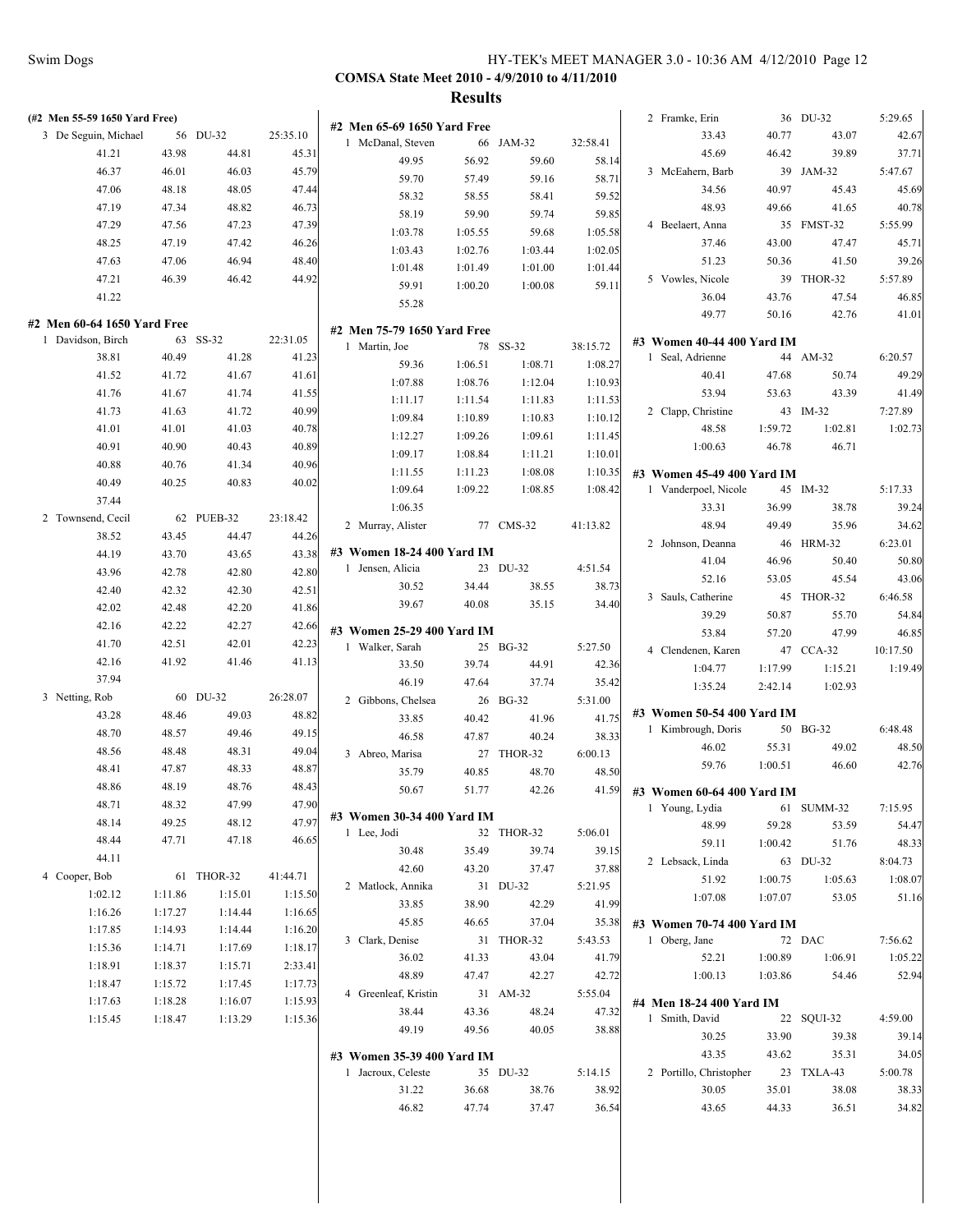| #4 Men 25-29 400 Yard IM  |       |                     |                  | #4 Men 45-49 400 Yard IM |         |            |         | #4 Men 60-64 400 Yard IM          |         |                       |         |
|---------------------------|-------|---------------------|------------------|--------------------------|---------|------------|---------|-----------------------------------|---------|-----------------------|---------|
| 1 Christianson, Jon       |       | 28 SQUI-32          | 4:21.74          | 1 Mann, Jonathan         |         | 49 DU-32   | 4:37.79 | 1 Carney, Kent                    |         | 62 CMS-32             | 5:45.93 |
| 25.88                     | 30.00 | 32.85               | 33.06            | 28.87                    | 32.78   | 35.65      | 35.20   | 35.72                             | 44.48   | 45.91                 | 43.59   |
| 37.01                     | 39.57 | 32.65               | 30.72            | 39.81                    | 41.07   | 32.76      | 31.65   | 47.58                             | 47.94   | 41.37                 | 39.34   |
| 2 Gimlin, Matt            |       | 25 BG-32            | 4:42.67          | 2 Melanson, Edward       |         | 47 DU-32   | 4:43.73 | 2 Harding, Peter                  |         | 62 UNAT-32            | 6:08.33 |
| 28.45                     | 31.98 | 36.99               | 37.84            | 29.61                    | 33.41   | 36.70      | 36.40   | 40.64                             | 46.34   | 48.04                 | 50.97   |
| 40.04                     | 41.27 | 33.28               | 32.82            | 41.65                    | 42.14   | 32.70      | 31.12   | 52.08                             | 51.42   | 41.74                 | 37.10   |
| 3 Romero, Ted             |       | 29 BAM-32           | 4:42.94          | 3 Magouirk, Jeffrey      |         | 48 BG-32   | 5:38.73 | 3 Townsend, Cecil                 |         | 62 PUEB-32            | 6:14.07 |
| 28.22                     | 33.40 | 36.26               | 36.13            | 33.98                    | 44.76   | 45.15      | 44.68   | 41.24                             | 48.38   | 47.45                 | 45.49   |
| 41.58                     | 42.45 | 33.04               | 31.86            | 47.30                    | 49.23   | 37.34      | 36.29   | 55.68                             | 54.88   | 42.04                 | 38.91   |
| 4 Ko, Scott               |       | 27 BG-32            | 5:20.94          | 4 Crozier, Cliff         |         | 49 FMST-32 | 5:52.45 | #4 Men 65-69 400 Yard IM          |         |                       |         |
| 29.47                     | 34.13 | 38.49               | 39.12            | 35.38                    | 40.52   | 48.74      | 48.02   | 1 Burson, Bill                    |         | 65 SS-32              | 6:14.63 |
| 49.67                     | 50.29 | 40.29               | 39.48            | 53.95                    | 51.80   | 38.74      | 35.30   | 39.94                             | 54.29   | 48.23                 | 47.13   |
| #4 Men 30-34 400 Yard IM  |       |                     |                  | 5 Kelly, John            |         | 48 BG-32   | 6:42.80 | 51.88                             | 52.58   | 41.29                 | 39.29   |
| 1 Miller, Matt            |       | 31 FCST-25          | 4:38.62          | 44.37                    | 51.91   | 52.09      | 50.97   | 2 Abrahams, Richard               |         | 65 BG-32              | 6:44.01 |
| 26.88                     | 30.88 | 35.23               | 35.38            | 56.18                    | 58.73   | 45.05      | 43.50   | 27.00                             | 31.07   | 1:24.00               | 1:01.39 |
| 41.17                     | 41.71 | 34.13               | 33.24            | 6 Ramirez, Al            |         | 48 BG-32   | 6:42.98 | 58.83                             | 58.51   | 43.08                 | 40.13   |
| 2 Cox, Michael            |       | 32 JAM-32           | 4:43.67          | 43.05                    | 50.61   | 55.97      | 54.14   |                                   |         |                       |         |
| 30.04                     | 34.69 | 36.34               | 34.98            | 58.16                    | 56.42   | 45.73      | 38.90   | #4 Men 70-74 400 Yard IM          |         |                       |         |
| 39.26                     | 39.78 | 34.95               | 33.63            | #4 Men 50-54 400 Yard IM |         |            |         | 1 Wolfe, Artie                    |         | 70 BG-32              | 5:46.48 |
| 3 Wright, Caleb           |       | 34 THOR-32          | 5:06.91          | 1 Petersen, Craig        |         | 50 DU-32   | 4:49.46 | 38.11                             | 45.61   | 44.13                 | 44.72   |
| 28.99                     | 35.98 | 40.92               | 40.10            | 27.98                    | 32.54   | 35.70      | 34.94   | 47.95                             | 49.82   | 38.16                 | 37.98   |
| 45.28                     | 46.40 | 36.04               | 33.20            | 44.74                    | 45.82   | 34.47      | 33.27   | #4 Men 75-79 400 Yard IM          |         |                       |         |
| 4 Foster, Jared           |       | 34 THOR-32          | 5:08.16          | 2 Jay, Howard            |         | 53 GSAM-32 | 5:00.68 | 1 Martin, Joe                     |         | 78 SS-32              | 9:58.63 |
| 31.76                     | 39.56 | 38.20               | 39.73            | 31.37                    | 34.40   | 39.35      | 39.92   | 1:06.69                           | 1:20.94 | 1:29.30               | 1:24.30 |
| 46.11                     | 47.09 | 33.68               | 32.03            | 43.42                    | 44.27   | 34.65      | 33.30   | 1:12.58                           | 1:14.02 | 1:06.80               | 1:04.00 |
|                           |       |                     |                  | 3 Piszkin, Andy          |         | 51 MIRA-32 | 5:05.26 | #5 Women 18+200 Yard Medley Relay |         |                       |         |
| #4 Men 35-39 400 Yard IM  |       |                     |                  | 30.37                    | 36.17   | 41.12      | 40.60   | 1 DU-32                           |         | $\mathbf{A}$          | 2:00.84 |
| 1 Doherty, Kevin<br>28.49 | 31.74 | 36 SQUI-32<br>34.94 | 4:24.15<br>33.72 | 45.18                    | 45.73   | 33.76      | 32.33   | Jensen, Alicia W23                |         | Wong, Dara W22        |         |
| 37.59                     | 36.59 | 31.15               | 29.93            | 4 Louie, Jamie           |         | 53 CSST-32 | 5:17.82 | Richardson, Edie W20              |         | Coyle, Jean W19       |         |
| 2 Pryor, Keith            |       | 39 SQUI-32          | 5:18.06          | 34.36                    | 40.07   | 40.91      | 41.67   | 29.52                             | 33.30   | 29.83                 | 28.19   |
| 33.00                     | 38.17 | 41.88               | 40.96            | 42.80                    | 44.27   | 37.20      | 36.54   | 2 BG-32                           |         | $\mathbf{A}$          | 2:06.54 |
| 46.45                     | 45.34 | 36.77               | 35.49            | 5 Nolte, Christopher     |         | 53 IM-32   | 5:19.91 | Young, Lauren W23                 |         | Gibbons, Chelsea W26  |         |
| 3 Shelles, Dave           |       | 36 UWSC-32          | 5:35.59          | 30.53                    | 35.98   | 40.66      | 41.07   | Walker, Sarah W25                 |         | Hoesing, Shannon W28  |         |
| 34.73                     | 39.34 | 47.10               | 48.15            | 48.13                    | 51.10   | 37.11      | 35.33   | 33.28                             | 34.19   | 31.40                 | 27.67   |
| 44.96                     | 45.48 | 38.83               | 37.00            | 6 Thorn, Kevin           |         | 53 SQUI-32 | 7:31.62 | 3 DU-32                           |         | B                     | 2:08.30 |
| 4 Hoftiezer, Scott        |       | 39 DU-32            | 5:49.38          | 46.53                    | 57.32   | 1:06.16    | 1:05.52 | Schultz, Leah W26                 |         | Framke, Erin W36      |         |
| 32.40                     | 38.19 | 50.84               | 50.49            | 57.51                    | 57.79   | 53.32      | 47.47   | Lanz, Joanna W22                  |         | Loper, Tracey W26     |         |
| 50.50                     | 51.88 | 38.15               | 36.93            | 7 Andersen, Kurt         |         | 52 THOR-32 | 8:04.40 | 31.95                             | 36.18   | 32.04                 | 28.13   |
|                           |       |                     |                  | 54.90                    | 1:04.00 | 1:09.25    | 1:05.71 | 4 IM-32                           |         | A                     | 2:09.93 |
| #4 Men 40-44 400 Yard IM  |       |                     |                  | 1:01.84                  | 1:02.61 | 53.06      | 53.03   | Tew, Lauren W27                   |         | Thilker, Lisa W44     |         |
| 1 Champlin, Pete          |       | 41 DU-32            | 4:51.67          | #4 Men 55-59 400 Yard IM |         |            |         | Riner, Betsy W43                  |         | Dawkins, Jessica W24  |         |
| 29.75                     | 33.84 | 38.92               | 38.28            | 1 Mann, Michael          |         | 55 DU-32   | 4:28.69 | 32.31                             | 40.42   | 30.87                 | 26.33   |
| 40.99                     | 41.93 | 34.77               | 33.19            | 28.53                    | 32.23   | 35.91      | 34.75   | 5 JAM-32                          |         | A                     | 2:12.04 |
| 2 Blum, Juri              |       | 43 SS-32            | 5:16.10          | 38.14                    | 39.23   | 30.60      | 29.30   | McEahern, Barb W39                |         | Pretz, Lisa W26       |         |
| 32.84                     | 38.20 | 41.39               | 40.33            | 2 Heggy, Terry           |         | 55 FMST-32 | 5:41.02 | Stolz, Jolene W26                 |         | Roach, Stephanie W21  |         |
| 44.11                     | 44.86 | 37.64               | 36.73            | 37.87                    | 47.88   | 48.77      | 44.54   | 36.10                             | 37.96   | 29.40                 | 28.58   |
| 3 Cruz, Eduardo           |       | 40 THOR-32          | 5:31.44          | 48.19                    | 47.57   | 34.08      | 32.12   | 6 AM-32                           |         | A                     | 2:12.19 |
| 34.46                     | 39.62 | 45.56               | 44.62            | 3 Morneau, Geoff         |         | 59 BG-32   | 6:27.84 | Schweissing, Kristin W32          |         | Fostvedt, Alishia W33 |         |
| 46.11                     | 46.33 | 38.92<br>43 SQUI-32 | 35.82            | 44.19                    | 50.37   | 47.78      | 48.96   | Hillsten, Angela W34              |         | Seal, Adrienne W44    |         |
| 4 Kjeseth, Thor<br>36.20  | 45.53 | 56.36               | 6:28.11          | 53.79                    | 54.55   | 44.24      | 43.96   | 32.08                             | 34.67   | 32.31                 | 33.13   |
| 52.19                     | 51.37 | 46.09               | 55.61<br>44.76   | 4 McElhinney, Tom        |         | 56 BG-32   | 7:19.80 | 7 THOR-32                         |         | A                     | 2:19.55 |
| --- Francavilla, Anthony  |       | 43 THOR-32          | DQ               | 39.39                    | 49.56   | 1:04.12    | 1:02.10 | Abreo, Marisa W27                 |         | Vowles, Nicole W39    |         |
| 48.76                     | 57.55 | 1:03.99             | 1:05.18          | 59.72                    | 1:01.71 | 53.01      | 50.19   | Brody, Nicole W23                 |         | Broncucia, Stacy W41  |         |
| 59.75                     | 57.38 | 50.68               | 49.04            |                          |         |            |         | 35.26                             | 38.13   | 35.29                 | 30.87   |
|                           |       |                     |                  |                          |         |            |         |                                   |         |                       |         |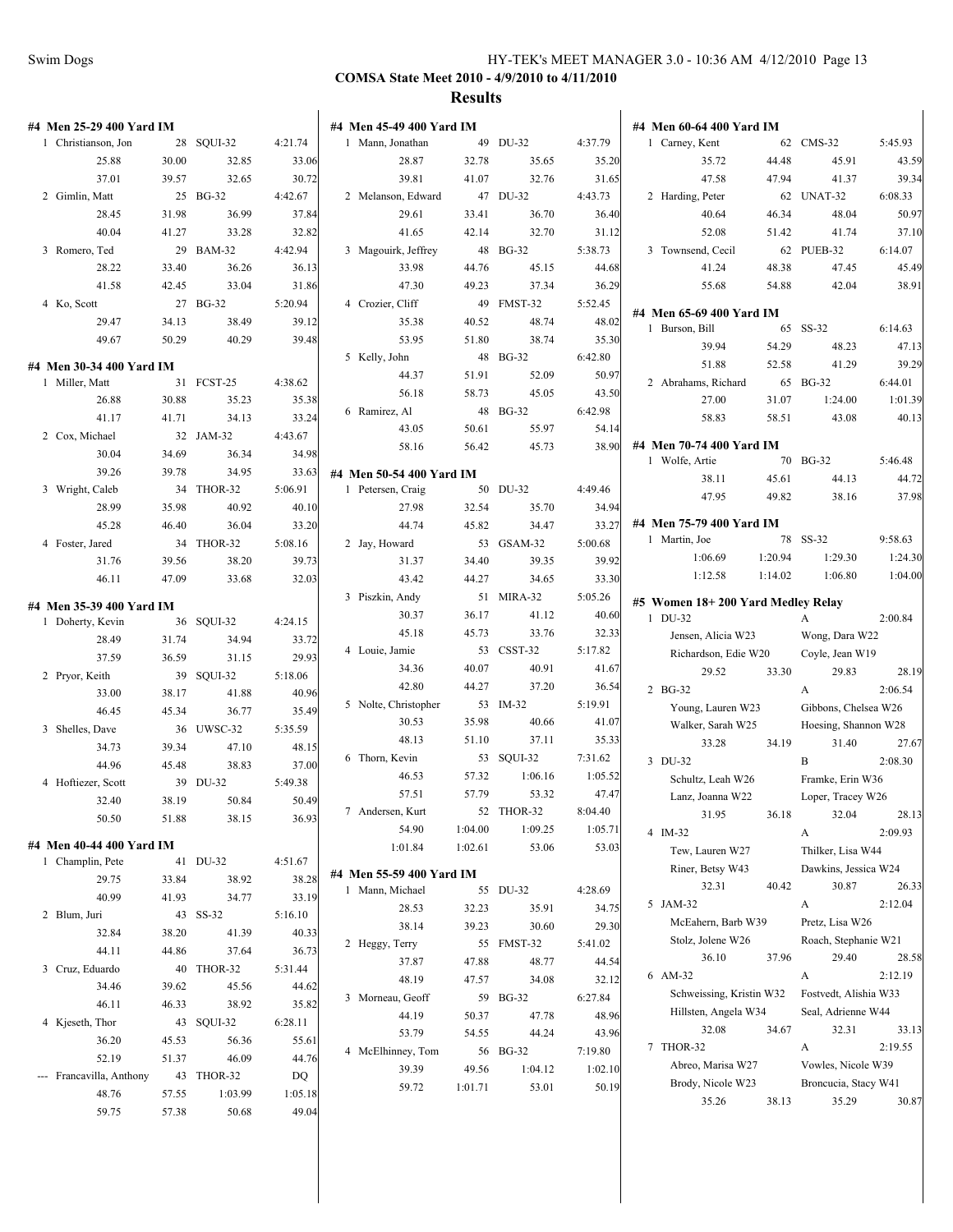#### **COMSA State Meet 2010 - 4/9/2010 to 4/11/2010 Results**

|   | (#5 Women 18+200 Yard Medley Relay) |         |                              |         |
|---|-------------------------------------|---------|------------------------------|---------|
| 8 | <b>RMT-32</b>                       |         | A                            | 2:25.71 |
|   | Williamson, Lauren W22              |         | Garner, Lindsay W31          |         |
|   | Schirmuhly, Kristin W26             |         | Wilson, Amanda W31           |         |
|   | 31.12                               | 42.75   | 26.61                        | 45.23   |
|   | FAST-32                             |         | B                            | DQ      |
|   | Fuller, Lacy W30                    |         | Jelley, Sara W22             |         |
|   | Johnson, Kristi W44                 |         | Kline, Courtney W27          |         |
|   | 43.63                               | 41.30   | 36.21                        | 30.41   |
|   | #5 Women 25+ 200 Yard Medley Relay  |         |                              |         |
| 1 | THOR-32                             |         | A                            | 2:00.91 |
|   | Stutzke, Crystal W29                |         | Lee, Jodi W32                |         |
|   | Pederson, Kati W28                  |         | Clark, Denise W31            |         |
|   | 31.12                               | 32.04   | 28.80                        | 28.95   |
| 2 | <b>BAM-32</b>                       |         | A                            | 2:05.46 |
|   | Gerson, Jennifer W26                |         | Tobey, Stacey W41            |         |
|   | Forbes, Tiffany W43                 |         | Bank, Wendy W47              |         |
|   | 34.64                               | 34.35   | 29.46                        | 27.01   |
| 3 | DU-32                               |         | A                            | 2:10.51 |
|   | Gabehart, Kelsa W29                 |         | Matlock, Annika W31          |         |
|   | Jones, Alana W38                    |         | Walker, Anne W39             |         |
|   | 31.00                               | 36.46   | 35.58                        | 27.47   |
|   | 4 CCA-32                            |         | C                            | 4:14.64 |
|   | Nestrud, Wendy W44                  |         | Harris, Abigail W48          |         |
|   | Keenen, Liz W34                     |         | Patel, Rachana W36           |         |
|   | 43.61                               | 1:37.89 | 1:28.94                      | 24.20   |
|   | #5 Women 35+200 Yard Medley Relay   |         |                              |         |
| 1 | DU-32                               |         | А                            | 2:01.80 |
|   | Hagadorn, Heather W45               |         | Good, Tricia W38             |         |
|   |                                     |         |                              |         |
|   | Jacroux, Celeste W35                |         | Boris, Anne W40              |         |
|   | 33.11                               | 34.65   | 28.39                        | 25.65   |
| 2 | IM-32                               |         | A                            | 2:04.25 |
|   | Vanderpoel, Nicole W45              |         | Seavall, Kelly W41           |         |
|   | Speckman, Channa W35                |         | Crino, Heide W43             |         |
|   | 34.02                               | 34.60   | 28.10                        | 27.53   |
| 3 | <b>BG-32</b>                        |         | A                            | 2:16.99 |
|   | Baumann, Kari W38                   |         | Von Der Lippe, Susan W44     |         |
|   | Crouch, Kim W48                     |         | Sortwell, Andrea W50         |         |
|   | 42.59                               | 32.20   | 25.56                        | 36.64   |
| 4 | THOR-32                             |         | А                            | 2:32.27 |
|   | Bacon, Kim W36                      |         | Melrose, Heather W36         |         |
|   | White, LeighAnn W40                 |         | Townley, Antoinette W50      |         |
|   | 38.11                               | 42.20   | 34.35                        | 37.61   |
|   | #5 Women 45+ 200 Yard Medley Relay  |         |                              |         |
| 1 | IM-32                               |         | А                            | 2:20.04 |
|   | Campbell, Ellen W47                 |         | Garnier, Kathy W49           |         |
|   | Nolte, Susan W49                    |         | Fletcher, Lynne W49          |         |
|   | 34.32                               | 34.23   | 39.38                        | 32.11   |
| 2 | THOR-32                             |         | A                            | 2:48.88 |
|   | Miller, Shelley W47                 |         | Stokoe, Jeanne W48           |         |
|   | Sauls, Catherine W45                |         | Craft, Carol W48             |         |
|   | 39.16                               | 39.90   | 44.44                        | 45.38   |
| 3 | DU-32                               |         | A                            | 2:58.66 |
|   | Liane, Lokken W50                   |         | Derr, Kirsten W45            |         |
|   | Lebsack, Linda W63<br>47.95         | 42.81   | Prall, Winifred W62<br>47.19 | 40.71   |

|   |                                   | <b>IZCSUILS</b> |                        |         |
|---|-----------------------------------|-----------------|------------------------|---------|
|   | 4 THOR-32                         |                 | В                      | 3:15.81 |
|   | Sunie, Beverly W57                |                 | England, Nancy W60     |         |
|   | True, Ann W54                     |                 | Engele, Vickie W55     |         |
|   | 49.44                             | 55.43           | 44.60                  | 46.34   |
|   | 5 CCA-32                          |                 | A                      | 3:16.31 |
|   | Casper, Dana W46                  |                 | Glauch, Missy W47      |         |
|   | Clendenen, Karen W47              |                 | Mazzetta, Marcy W51    |         |
|   | 1:02.01                           | 38.60           | 59.71                  | 35.99   |
|   |                                   |                 |                        |         |
|   | #5 Women 55+200 Yard Medley Relay |                 |                        |         |
|   | 1 CCA-32                          |                 | B                      | 2:28.36 |
|   | Reed, Judy W66                    |                 | McKim, Penny W65       |         |
|   | Noble, Ann W62                    |                 | Parry, Diana W57       |         |
|   | 45.11                             | 24.19           | 24.12                  | 54.94   |
| 2 | $IM-32$                           |                 | A                      | 2:58.22 |
|   | Anziano, Marcia W65               |                 | Kane, Julie W56        |         |
|   | Hashimoto, Christine W62          |                 | Fouts, Susan W59       |         |
|   | 48.86                             | 50.39           | 43.31                  | 35.66   |
|   |                                   |                 |                        |         |
|   | #6 Men 18+200 Yard Medley Relay   |                 |                        |         |
| 1 | SQUI-32                           |                 | A                      | 1:41.86 |
|   | Christianson, Jon M28             |                 | Doherty, Kevin M36     |         |
|   | Burleigh, Roger M26               |                 | Ford, Ryan M23         |         |
|   | 26.06                             | 28.70           | 23.54                  | 23.56   |
|   | 2 DU-32                           |                 | A                      | 1:43.73 |
|   | Cowan, Brooks M23                 |                 | Brown, Andrew M23      |         |
|   | Grassano, Andrew M20              |                 | Garrey, Ruslan M19     |         |
|   | 27.58                             | 28.88           | 23.35                  | 23.92   |
|   | 3 AM-32                           |                 | A                      | 1:46.73 |
|   | Phelps, Brian M45                 |                 | Gotto, Tony M38        |         |
|   | Schwartzkopf, Jess M31            |                 | Phelps, Michael M22    |         |
|   | 28.69                             | 30.52           | 25.33                  | 22.19   |
| 4 | SQUI-32                           |                 | B                      | 1:53.79 |
|   | Carpenter, Dustin M28             |                 | Ganiyev, Doston M22    |         |
|   | Smith, David M22                  |                 | Clark, Jeremiah M34    |         |
|   | 31.12                             | 30.79           | 26.80                  | 25.08   |
| 5 | JAM-32                            |                 | B                      | 1:58.18 |
|   | Seymour, Dag M51                  |                 | Goodman, Nate M24      |         |
|   | Goodwin, Rob M45                  |                 | Flynn, Shawn M39       |         |
|   | 31.28                             | 31.40           | 26.90                  | 28.60   |
|   | 6 GAC-32                          |                 | A                      | 2:00.17 |
|   | Ellis, Kevin M23                  |                 | Levine, Nicholas M28   |         |
|   | Erzinger, Martin M52              |                 | Nuanes, Jack M46       |         |
|   | 26.86                             | 34.71           | 28.71                  | 29.89   |
| 7 | <b>BG-32</b>                      |                 | A                      | 2:25.17 |
|   | Abelein, Nathan M43               |                 | Reetz, Eric M50        |         |
|   | Abelein, Christopher M18          |                 | Cattles, Steve M50     |         |
|   | 38.91                             | 41.40           | 25.76                  | 39.10   |
|   |                                   |                 |                        |         |
|   | #6  Men 25+ 200 Yard Medley Relay |                 |                        |         |
| 1 | DU-32                             |                 | А                      | 1:41.14 |
|   | Slouf, Erich M30                  |                 | Lang, Elliot M27       |         |
|   | Bell, Levi M25                    |                 | Zelie, Joel M27        |         |
|   | 26.35                             | 27.34           | 24.27                  | 23.18   |
| 2 | JAM-32                            |                 | A                      | 1:46.04 |
|   | Jones, Rich M44                   |                 | Cox, Michael M32       |         |
|   | McLachlan, Aaron M28              |                 | Van Akkeren, David M26 |         |
|   | 28.73                             | 30.89           | 23.59                  | 22.83   |
|   |                                   |                 |                        |         |

3 BAM-32 A 1:46.63 Walkenhorst, Jared M35 Bank, Holden M50 Remacle, Michael M42 Robertson, Matt M34 28.85 28.43 25.10 24.25 4 SS-32 A 1:51.23 Farner, Andrew M25 Herndon, Ryan M25 Thompson, Gill M26 Blum, Juri M43 29.14 29.28 25.96 26.85 5 THOR-32 A 1:52.29 Wright, Caleb M34 Juliano, Kevin M30 Foster, Jared M34 Roth, Bill M33 31.78 31.74 25.85 22.92 6 FAST-32 A 1:53.06 Stanback, John M56 Tuohy, Brian M27 Foster, Brendon M33 Treanor, Nate M32 29.87 32.93 25.89 24.37 7 DU-32 C 2:04.37 Chapman, Steve M53 Jackson, Keaka M29 Isert, Tim M42 Gleser, Robert M64 32.64 30.38 31.06 30.29 8 SQUI-32 A 2:08.67 Schwarz, Chad M34 Pryor, Keith M39 Silva, Mario M37 DiPalma, Monte M25 36.05 36.39 27.96 28.27 9 THOR-32 B 2:10.04 Forrester, Scott M32 Ida, Kevin M27 Davison, Kris M34 Weber, Tom M34 36.42 35.20 28.40 30.02 10 DU-32 B 2:21.03 Netting, Rob M60 Gorman, Geof M30 Wagner, Ryan M33 Vierling, Steve M34 42.59 36.92 30.37 31.15 --- FMST-32 A DQ Smith, Doug M42 Heggy, Terry M55 Crozier, Cliff M49 Guillot, Gregory M25 36.94 37.60 28.50 29.74 --- BG-32 A DQ Ko, Scott M27 Rowenhorst, Topher M26 Gimlin, Matt M25 Cooper, Carter M27 27.76 27.83 24.81 24.28 **#6 Men 35+ 200 Yard Medley Relay** 1 DU-32 A 1:44.72 O'Sullivan, Chris M35 Rosinski, Thomas M40 Champlin, Pete M41 Smith, Schuyler M41 24.86 31.48 26.49 21.89 2 DU-32 B 1:55.08 Malec, Jason M38 Danaceau, Mischa M38 Walker, Jerry M45 Burke, Pat M48 28.09 33.58 28.63 24.78 3 CCA-32 A 1:59.56 Jones, Drew M39 Wohlgenant, Tim M45 Olivere, Beau M41 Boyd, John M38 31.82 36.51 26.04 25.19 4 THOR-32 A 2:00.45 Dominguez, Sam M39 Cruz, Eduardo M40 Hoyt, Brian M43 Leo, Mark M50 30.24 34.36 28.95 26.90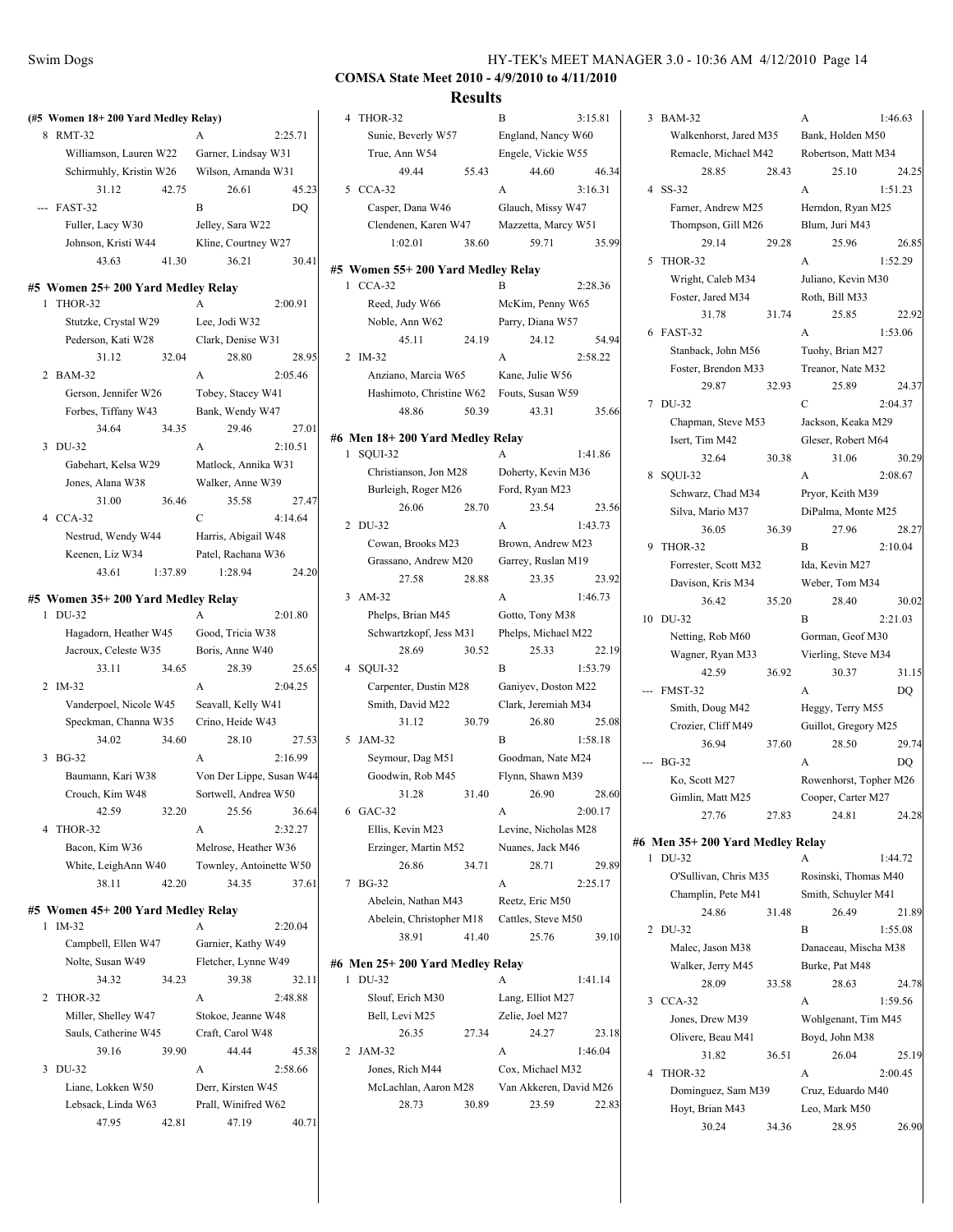|              | (#6 Men 35+200 Yard Medley Relay) |       |                        |         |
|--------------|-----------------------------------|-------|------------------------|---------|
| 5            | SQUI-32                           |       | A                      | 2:19.46 |
|              | Carroll, Kevin M47                |       | Kjeseth, Thor M43      |         |
|              | Bennett, Christopher M44          |       | Lund, Michael M47      |         |
|              | 37.08                             | 36.82 | 31.91                  | 33.65   |
| 6            | $SDOG-32$                         |       | A                      | 2:23.48 |
|              | Dickman, Jim M45                  |       | Malloy, Glenn M49      |         |
|              | Sarche, Jon M41                   |       | Shigaya, Steven M48    |         |
|              | 39.03                             | 36.65 | 34.74                  | 33.06   |
| ---          | <b>BG-32</b>                      |       | A                      | DQ      |
|              | Frisch, Jake M37                  |       | Fuller, Ed M51         |         |
|              | Hess, Richard M55                 |       | McElhinney, Tom M56    |         |
|              | 29.49                             | 28.87 | 25.54                  | 30.56   |
|              |                                   |       |                        |         |
|              | #6 Men 45+200 Yard Medley Relay   |       |                        |         |
| 1            | DU-32                             |       | A                      | 1:48.75 |
|              | Petersen, Craig M50               |       | Scott, Greg M50        |         |
|              | Melanson, Edward M47              |       | Le Vasseur, Andrew M46 |         |
|              | 28.98                             | 28.66 | 27.40                  | 23.71   |
|              | 2 DU-32                           |       | B                      | 1:50.30 |
|              | Wise, Mike M45                    |       | Kahl, Steve M47        |         |
|              | Mann, Jonathan M49                |       | Fuller, David M45      |         |
|              | 29.22                             | 30.95 | 25.76                  | 24.37   |
| 3            | IM-32                             |       | A                      | 1:59.45 |
|              | Nolte, Christopher M53            |       | Blodgett, Bob M59      |         |
|              | Powell, Scott M48                 |       | Lehrer, Mark M52       |         |
|              | 29.40                             | 39.10 | 25.98                  | 24.97   |
|              | 4 BG-32                           |       | A                      | 2:16.31 |
|              | Magouirk, Jeffrey M48             |       | Kelly, John M48        |         |
|              | Ramirez, Al M48                   |       | Huggins, David M50     |         |
|              | 36.82                             | 33.91 | 36.32                  | 29.26   |
| 5            | SQUI-32                           |       | A                      | 2:38.90 |
|              | Pflum, Glenn M60                  |       | Thorn, Kevin M53       |         |
|              | Henderson, Jamie M52              |       | Lee, Wayne M56         |         |
|              | 51.41                             | 42.35 | 34.24                  | 30.90   |
|              |                                   |       |                        |         |
|              | #6 Men 55+200 Yard Medley Relay   |       |                        |         |
| $\mathbf{1}$ | DU-32                             |       | A                      | 2:03.99 |
|              | Fischer, Chuck M58                |       | Arnold, Tom M62        |         |
|              | Mann, Michael M55                 |       | De Seguin, Michael M56 |         |
|              | 31.61                             | 37.31 | 26.29                  | 28.78   |
|              | #7 Women 18-24 50 Yard Free       |       |                        |         |
| 1            | Wong, Dara                        | 22    | DU-32                  | 26.47   |
| 2            | Dawkins, Jessica                  | 24    | IM-32                  | 26.82   |
|              |                                   |       | <b>RMT-32</b>          |         |
| 3            | Williamson, Lauren                | 22    |                        | 27.07   |
| 4            | Young, Lauren                     | 23    | <b>BG-32</b>           | 27.56   |
| 5            | Lanz, Joanna                      | 22    | DU-32                  | 27.69   |
| 6            | Johnson, Jenny                    | 20    | UNAT-32                | 28.22   |
| 7            | Richardson, Edie                  | 20    | DU-32                  | 28.95   |
| 8            | Buser, Katlyn                     | 19    | <b>HRM-32</b>          | 28.98   |
| 9            | Roach, Stephanie                  | 21    | JAM-32                 | 29.06   |
| 10           | Jelley, Sara                      | 22    | FAST-32                | 34.31   |
| 11           | Sala, Brenna                      | 19    | DU-32                  | 44.98   |
| 12           | Foxworthy, Ashley                 | 24    | UNAT-32                | 53.09   |
|              | #7 Women 25-29 50 Yard Free       |       |                        |         |
| 1            | Linke, Lyndsey                    | 29    | $FCC-32$               | 24.08   |
| 2            | Shuss, Audrey                     | 26    | RIPT-32                | 25.68   |
|              |                                   |       |                        |         |

|    |                             | IACSUILS |                |       |
|----|-----------------------------|----------|----------------|-------|
| 3  | Stutzke, Crystal            | 29       | THOR-32        | 26.93 |
| 4  | Schirmuhly, Kristin         | 26       | <b>RMT-32</b>  | 27.02 |
| 5  | Schultz, Leah               | 26       | DU-32          | 27.03 |
| 6  | Gabehart, Kelsa             | 29       | DU-32          | 27.52 |
| 7  | Walker, Sarah               | 25       | <b>BG-32</b>   | 28.25 |
| 8  | Hoesing, Shannon            | 28       | <b>BG-32</b>   | 28.42 |
| 9  | Gibbons, Chelsea            | 26       | <b>BG-32</b>   | 28.82 |
| 10 | Anstett, Denise             | 25       | FAST-32        | 28.99 |
| 11 | Griese, Stephanie           | 27       | PIER-54        | 29.15 |
| 12 | Taylor, Alexandra           | 26       | $CMS-32$       | 29.89 |
| 13 | Picl, Arianne               | 25       | EBM-20         | 29.99 |
| 14 | Kline, Courtney             | 27       | FAST-32        | 31.73 |
| 15 | Wild, Jennifer              | 29       | DU-32          | 35.86 |
|    |                             |          |                |       |
|    | #7 Women 30-34 50 Yard Free |          |                |       |
| 1  | Fostvedt, Alishia           | 33       | AM-32          | 26.82 |
|    | 2 Despain, Christina        | 32       | AM-32          | 29.31 |
|    | 3 Garner, Lindsay           | 31       | RMT-32         | 29.57 |
|    | 4 Salomonsen, Summer        | 31       | UNAT-32        | 29.80 |
| 5  | Hillsten, Angela            | 34       | AM-32          | 31.63 |
| 6  | Fuller, Lacy                | 30       | FAST-32        | 34.94 |
|    | 7 Wilson, Amanda            | 31       | RMT-32         | 51.57 |
|    | #7 Women 35-39 50 Yard Free |          |                |       |
| 1  | Luellen, Katie              | 36       | GAC-32         | 25.34 |
|    | 2 Speckman, Channa          | 35       | $IM-32$        | 25.76 |
|    | 3 Quaratino, Aimee          | 39       | RIPT-32        | 26.55 |
|    | 4 Walker, Anne              | 39       | DU-32          | 28.00 |
|    | 5 Bacon, Kim                | 36       | THOR-32        | 30.96 |
|    |                             |          |                |       |
| 6  | Jones, Alana                | 38       | DU-32          | 31.21 |
|    | 7 Hodges, Jenny             | 35       | <b>PIER-54</b> | 34.19 |
| 8  | Jorgensen, Mindy            | 36       | <b>PIER-54</b> | 37.75 |
|    | 9 Uriegas, Rachel           | 39       | FAST-32        | 39.31 |
|    | #7 Women 40-44 50 Yard Free |          |                |       |
| 1  | Von Der Lippe, Susan        | 44       | <b>BG-32</b>   | 24.17 |
|    | 2 Moen, Teri                | 41       | DU-32          | 26.01 |
|    | 3 Boris, Anne               | 40       | DU-32          | 26.17 |
|    | 4 Riner, Betsy              | 43       | IM-32          | 26.53 |
| 5  | Seavall, Kelly              | 41       | IM-32          | 26.60 |
|    | 6 Tobey, Stacey             | 41       | <b>BAM-32</b>  | 26.90 |
| 7  | Forbes, Tiffany             | 43       | <b>BAM-32</b>  | 27.27 |
| 8  | Crino, Heide                | 43       | IM-32          | 27.64 |
| 9  | Richardson, Kim             | 41       | <b>FCC-32</b>  | 27.96 |
| 10 | Kania, Regina               | 41       | SDOG-32        | 28.45 |
| 11 | Babson, Kristin             | 42       | SDOG-32        | 29.14 |
| 12 | Thilker, Lisa               | 44       | $IM-32$        | 29.89 |
| 13 | Broncucia, Stacy            | 41       | THOR-32        | 31.30 |
| 14 | Johnson, Kristi             | 44       | FAST-32        | 32.44 |
| 15 | White, LeighAnn             | 40       | THOR-32        | 33.08 |
| 16 | Clapp, Christine            | 43       | IM-32          | 37.83 |
| 17 | Prosser, Lynette            | 44       | SOUI-32        | 39.05 |
|    |                             |          |                |       |
|    | #7 Women 45-49 50 Yard Free |          |                |       |
| 1  | Crouch, Kim                 | 48       | <b>BG-32</b>   | 25.40 |
|    | 2 Garnier, Kathy            | 49       | $IM-32$        | 25.62 |
|    | 3 Campbell, Ellen           | 47       | $IM-32$        | 27.91 |
|    | 4 Hagadorn, Heather         | 45       | DU-32          | 28.14 |
| 5  | Horn, Kris                  | 47       | DAWG-32        | 29.90 |
|    |                             |          |                |       |
|    |                             |          |                |       |

| 6  | Rugar, Lisa                 | 47 | <b>RMT-32</b>  | 30.08   |
|----|-----------------------------|----|----------------|---------|
| 7  | Bergen, Michelle            | 49 | DU-32          | 30.35   |
| 8  | Frost, Cindy                | 46 | $FCC-32$       | 32.51   |
| 9  | Fletcher, Lynne             | 49 | $IM-32$        | 32.73   |
| 10 | Derr, Kirsten               | 45 | DU-32          | 32.81   |
| 11 | Nolte, Susan                | 49 | IM-32          | 35.34   |
| 12 | Dilley, Brenda              | 45 | DAWG-32        | 36.59   |
| 13 | Craft, Carol                | 48 | THOR-32        | 36.69   |
| 14 | Hanson, Betty               | 47 | <b>PIER-54</b> | 36.74   |
| 15 | Stokoe, Jeanne              | 48 | THOR-32        | 36.82   |
|    | #7 Women 50-54 50 Yard Free |    |                |         |
| 1  | Tatnall, Suzy               | 50 | <b>HRM-32</b>  | 29.10   |
| 2  | Whittmore, Lisa             | 52 | $CMS-32$       | 30.34   |
| 3  | Weihenmayer, Ellen          | 51 | UNAT-32        | 32.11   |
| 4  | Madore, Laure               | 53 | DU-32          | 33.44   |
| 5  | Sortwell, Andrea            |    | 50 BG-32       | 35.07   |
| 6  | Gardner, Sue                | 52 | CWW-32         | 35.77   |
| 7  | Liane, Lokken               | 50 | DU-32          | 35.88   |
| 8  | Mazzetta, Marcy             | 51 | $CCA-32$       | 36.49   |
| 9  | True, Ann                   | 54 | THOR-32        | 38.66   |
| 10 | Townley, Antoinette         | 50 | THOR-32        | 39.35   |
| 11 | Andersen, Jan               | 52 | THOR-32        | 46.70   |
|    |                             |    |                |         |
|    | #7 Women 55-59 50 Yard Free |    |                |         |
| 1  | Rosener, Karen              | 56 | FCC-32         | 28.06   |
| 2  | Slavec, Deborah             |    | 56 HRM-32      | 33.47   |
| 3  | Leonard, Adrienne           |    | 56 IM-32       | 35.54   |
|    | 4 Kane, Julie               | 56 | $IM-32$        | 42.72   |
| 5  | Engele, Vickie              | 55 | THOR-32        | 47.35   |
|    | 6 Parry, Diana              | 57 | $CCA-32$       | 48.64   |
|    | #7 Women 60-64 50 Yard Free |    |                |         |
| 1  | Young, Lydia                | 61 | SUMM-32        | 32.96   |
| 2  | Hashimoto, Christine        |    | 62 IM-32       | 35.29   |
| 3  | Prall, Winifred             | 62 | DU-32          | 36.66   |
| 4  | England, Nancy              | 60 | THOR-32        | 45.59   |
|    |                             |    |                |         |
|    | #7 Women 65-69 50 Yard Free |    |                |         |
| 1  | Reed, Judy                  | 66 | $CCA-32$       | 32.44   |
|    | #7 Women 75-79 50 Yard Free |    |                |         |
| 1  | Buchannan, Peggy            | 77 | <b>BG-32</b>   | 49.31   |
| 2  | Hertzberg, Ruth             | 77 | <b>BG-32</b>   | 1:02.30 |
|    | #8 Men 18-24 50 Yard Free   |    |                |         |
| 1  | Ellis, Kevin                | 23 | GAC-32         | 22.09   |
| 2  | Grassano, Andrew            | 20 | DU-32          | 22.24   |
| 3  | Martin, Adam                | 18 | UWSC-32        | 22.74   |
| 4  | Phelps, Michael             | 22 | AM-32          | 22.83   |
| 5  | Brown, Andrew               | 23 | DU-32          | 22.99   |
| 6  | Rady, Ben                   | 19 | UWSC-32        | 23.35   |
| 7  | Price, Victor               | 22 | <b>BAM-32</b>  | 23.45   |
| 8  | Portillo, Christopher       | 23 | TXLA-43        | 23.89   |
|    |                             |    |                |         |
| 9  | Garrey, Ruslan              | 19 | DU-32          | 24.10   |
| 10 | Ford, Ryan                  | 23 | SQUI-32        | 24.51   |
| 11 | Abelein, Christopher        | 18 | <b>BG-32</b>   | 24.75   |
| 12 | McNeil, Ben                 | 23 | $CMS-32$       | 25.70   |
| 13 | Goodman, Nate               | 24 | JAM-32         | 26.02   |
| 14 | Ganiyev, Doston             | 22 | SQUI-32        | 26.75   |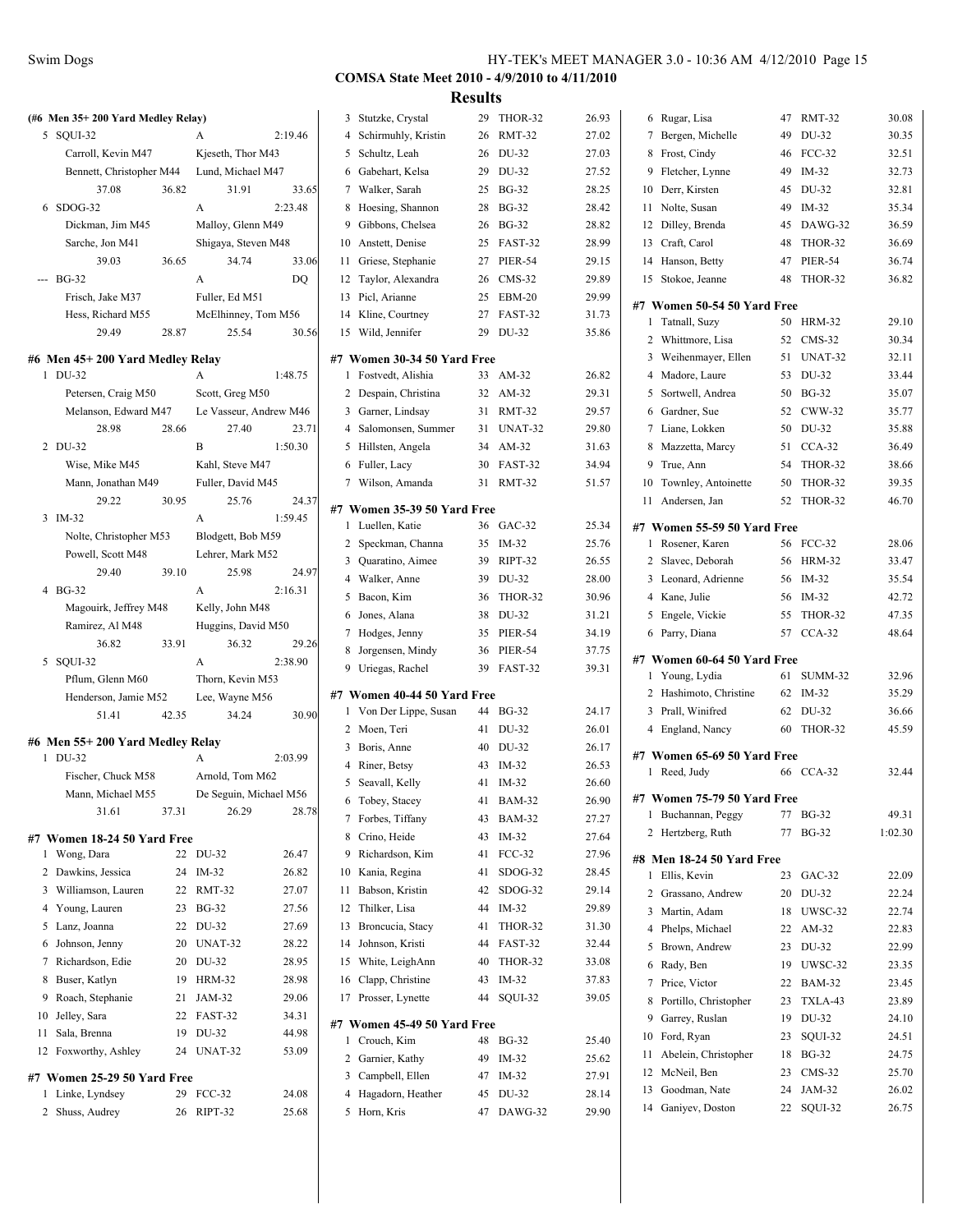|                | (#8 Men 18-24 50 Yard Free) |    |                |       |
|----------------|-----------------------------|----|----------------|-------|
|                | 15 Bentley, Mike            | 24 | UNAT-32        | 28.87 |
|                |                             |    |                |       |
|                | #8 Men 25-29 50 Yard Free   |    |                |       |
| 1              | Rowenhorst, Topher          | 26 | <b>BG-32</b>   | 22.05 |
|                | 2 McMillian, Brett          | 27 | TXLA-43        | 22.78 |
| 3              | McLachlan, Aaron            | 28 | JAM-32         | 22.94 |
| $\overline{4}$ | Jackson, Keaka              | 29 | DU-32          | 23.18 |
|                | 5 Farner, Andrew            | 25 | $SS-32$        | 23.30 |
|                | 6 Van Akkeren, David        | 26 | JAM-32         | 23.48 |
|                | 7 Gimlin, Matt              | 25 | <b>BG-32</b>   | 23.64 |
| 8              | Herndon, Ryan               | 25 | $SS-32$        | 24.24 |
| 9              | Cooper, Carter              | 27 | <b>BG-32</b>   | 24.52 |
| 10             | Ida, Kevin                  | 27 | THOR-32        | 25.09 |
| 11             | Carpenter, Dustin           | 28 | SQUI-32        | 25.97 |
|                | 12 Tuohy, Brian             | 27 | FAST-32        | 26.37 |
| 13             | Beres, Matthew              | 26 | $CMS-32$       | 26.71 |
| 14             | DiPalma, Monte              | 25 | SOUI-32        | 28.60 |
|                | #8 Men 30-34 50 Yard Free   |    |                |       |
| 1              | Slouf, Erich                | 30 | DU-32          | 22.32 |
|                | 2 Foster, Brendon           | 33 | FAST-32        | 22.70 |
|                | 3 Foster, Jared             | 34 | THOR-32        | 23.22 |
|                | 4 Roth, Bill                | 33 | THOR-32        | 23.38 |
|                | 5 Treanor, Nate             | 32 | FAST-32        | 23.73 |
| 6              | Robertson, Matt             | 34 | <b>BAM-32</b>  | 24.93 |
| 7              | Juliano, Kevin              | 30 | THOR-32        | 24.98 |
| 8              | Gorman, Geof                | 30 | DU-32          | 25.12 |
| 9              | Krell, David                | 31 | RMT-32         | 25.50 |
| 10             | Hodges, Jeff                | 34 | <b>PIER-54</b> | 25.52 |
| 11             | Clark, Jeremiah             | 34 | SQUI-32        | 25.72 |
|                | 12 Salomonsen, John         | 31 | UNAT-32        | 26.29 |
| 13             | Wagner, Ryan                | 33 | DU-32          | 26.40 |
|                | 14 Smith, Reuben            | 31 | FAST-32        | 27.50 |
|                | 15 Redfern, Andrew          | 31 | JAM-32         | 27.65 |
| 16             | Weber, Tom                  | 34 | THOR-32        | 29.66 |
| 17             | Vierling, Steve             | 34 | DU-32          | 30.94 |
|                | #8 Men 35-39 50 Yard Free   |    |                |       |
| 1              | Eisenhuth, Matthew          | 35 | DU-32          | 21.89 |
|                | 2 Sheldon, Paul             |    | 39 UNAT-32     | 22.63 |
| 3              | Walkenhorst, Jared          | 35 | <b>BAM-32</b>  | 22.94 |
| 4              | Gotto, Tony                 | 38 | AM-32          | 23.70 |
| 5              | Ruotsala, Lane              | 35 | UNAT-32        | 23.84 |
| 6              | Welting, Evan               | 35 | FAST-32        | 24.36 |
| 7              | Silva, Mario                | 37 | SQUI-32        | 24.53 |
| 8              | Boyd, John                  | 38 | $CCA-32$       | 24.79 |
| 9              | Haag, Bret                  | 38 | MIRA-32        | 25.30 |
| 10             | Flynn, Shawn                | 39 | JAM-32         | 29.36 |
|                |                             |    |                |       |
|                | #8 Men 40-44 50 Yard Free   |    |                |       |
| 1              | Smith, Schuyler             | 41 | DU-32          | 22.51 |
| 2              | Rosinski, Thomas            | 40 | DU-32          | 23.40 |
| 3              | Barringer, Rob              | 44 | UNAT-32        | 23.95 |
| 4              | Remacle, Michael            | 42 | BAM-32         | 24.09 |
| 5              | Just, AJ                    | 40 | IM-32          | 24.43 |
| 6              | Olivere, Beau               | 41 | $CCA-32$       | 24.53 |
| 7              | Elder, John                 | 44 | MIRA-32        | 24.56 |
|                |                             |    |                |       |

# **COMSA State Meet 2010 - 4/9/2010 to 4/11/2010**

| 8   | Pazmino, Jorge             | 40 | AM-32          | 24.95 |
|-----|----------------------------|----|----------------|-------|
| 9   | Hoyt, Brian                | 43 | THOR-32        | 25.33 |
| 10  | Dolan, Dan                 | 43 | UNAT-32        | 25.59 |
| 11  | Bartuska, Jim              | 42 | FMST-32        | 25.99 |
| 12  | Baker, Chris               | 44 | MINN-30        | 26.80 |
|     | 13 Isert, Tim              | 42 | DU-32          | 27.39 |
| 14  | Smith, Doug                | 42 | FMST-32        | 27.87 |
|     | 15 Sarche, Jon             | 41 | SDOG-32        | 28.07 |
|     | 16 Bennett, Christopher    | 44 | SQUI-32        | 30.01 |
|     | 17 Abelein, Nathan         | 43 | <b>BG-32</b>   | 31.62 |
|     |                            |    |                |       |
|     | #8 Men 45-49 50 Yard Free  |    |                |       |
| 1   | Menezes, Ron               | 47 | 24HF-32        | 22.95 |
| 2   | Kahl, Steve                | 47 | DU-32          | 23.26 |
| 3   | Fuller, David              | 45 | DU-32          | 23.70 |
|     | 4 Phelps, Brian            | 45 | AM-32          | 24.03 |
| 5   | Powell, Scott              | 48 | $IM-32$        | 24.14 |
| 6   | McConnell, Patrick         | 48 | <b>BAM-32</b>  | 24.41 |
| 7   | Johnston, Mark             | 49 | SDOG-32        | 24.64 |
| 8   | Le Vasseur, Andrew         | 46 | DU-32          | 24.89 |
| 9   | Burke, Pat                 | 48 | DU-32          | 25.09 |
| 10  | Walker, Jerry              | 45 | DU-32          | 25.39 |
| 11  | Goodwin, Rob               | 45 | JAM-32         | 25.87 |
|     | 12 Nestrud, Lon            | 45 | $CCA-32$       | 26.96 |
| 13  | Huckins, Kent              | 45 | <b>PIER-54</b> | 27.93 |
|     | 14 Magouirk, Jeffrey       | 48 | <b>BG-32</b>   | 28.71 |
| 15  | Hanson, Jim                | 47 | CSST-32        | 28.80 |
| 16  | Wohlgenant, Tim            | 45 | $CCA-32$       | 29.26 |
| 17  | Morton, Arthur             | 45 | $CCA-32$       | 29.28 |
| 18  | Ramirez, Al                | 48 | <b>BG-32</b>   | 29.38 |
| 19  | Carroll, Kevin             | 47 | SQUI-32        | 29.80 |
| 20  | Kelly, John                | 48 | <b>BG-32</b>   | 31.25 |
| 21  | Dickman, Jim               | 45 | SDOG-32        | 31.94 |
|     | 22 Lund, Michael           | 47 | SQUI-32        | 32.28 |
| 23  | Levi, Theodore             | 45 | THOR-32        | 33.76 |
|     | 24 Malloy, Glenn           | 49 | SDOG-32        | 34.93 |
|     | #8 Men 50-54 50 Yard Free  |    |                |       |
| 1   | Bank, Holden               | 50 | <b>BAM-32</b>  | 23.63 |
| 2   | Piszkin, Andy              | 51 | MIRA-32        | 23.82 |
| 3   | McCarty, Dave              | 51 | MESA-32        | 24.80 |
| 4   | Stehlin, Ed                | 54 | $GJD-32$       | 24.81 |
| 5   | Erzinger, Martin           | 52 | $GAC-32$       | 26.62 |
| 6   | Leo, Mark                  | 50 | THOR-32        | 27.25 |
| 7   | Huggins, David             | 50 | <b>BG-32</b>   | 28.10 |
| 8   | Lenhart, Ed                | 52 | WAVE-32        | 29.35 |
| 9   | Hawley, Gary               | 50 | AM-32          | 30.03 |
| 10  | Veteto, Steve              | 53 | CMS-32         | 31.64 |
| 11  | Reetz, Eric                | 50 | <b>BG-32</b>   | 31.77 |
| 12  |                            |    | <b>BG-32</b>   |       |
|     | Cattles, Steve             | 50 |                | 37.36 |
| 13  | Petrie, Stephen            | 53 | AM-32          | 39.05 |
| --- | Lehrer, Mark               | 52 | IM-32          | DQ    |
|     | #8  Men 55-59 50 Yard Free |    |                |       |
| 1   | Mann, Michael              | 55 | DU-32          | 23.20 |
| 2   | Hess, Richard              | 55 | <b>BG-32</b>   | 23.80 |
| 3   | Fischer, Chuck             | 58 | DU-32          | 26.06 |
|     | 4 Wolff, Charles           | 58 | <b>BG-32</b>   | 26.48 |
| 5   | Mainard, Tom               | 58 | DAWG-32        | 28.28 |
|     |                            |    |                |       |

| 6 Parkinson, Bruce                   | 59          | FAST-32       | 29.70   |
|--------------------------------------|-------------|---------------|---------|
| 7 Blodgett, Bob                      | 59          | $IM-32$       | 29.98   |
| 8 McElhinney, Tom                    | 56          | <b>BG-32</b>  | 31.41   |
| #8 Men 60-64 50 Yard Free            |             |               |         |
| 1<br>Harding, Peter                  | 62          | UNAT-32       | 28.04   |
| $\overline{2}$<br>Gleser, Robert     | 64          | DU-32         | 29.70   |
| #8 Men 65-69 50 Yard Free            |             |               |         |
| 1 Abrahams, Richard                  | 65          | <b>BG-32</b>  | 22.96   |
| 2 Burgess, Thom                      |             | 67 BG-32      | 29.48   |
| 3 Cunningham, Allan                  | 65          | CMS-32        | 31.31   |
| 4 Wollrab, Skip                      | 65          | $CMS-32$      | 32.47   |
| 5 McDanal, Steven                    | 66          | JAM-32        | 32.84   |
| 6 Johnson, David                     | 68          | SQUI-32       | 41.93   |
| 7 Reynolds, Bing                     | 69          | <b>BAM-32</b> | 44.55   |
| 8 Hutcheson, Kent                    | 69          | $CCA-32$      | 46.07   |
| #8 Men 70-74 50 Yard Free            |             |               |         |
| 1 King, William                      | 70          | DAWG-32       | 35.38   |
| 2 Plummer, Mark                      | 73          | $IM-32$       | 35.40   |
| 3 Malone, Mark                       | 71          | JAM-32        | 35.53   |
| #8 Men 75-79 50 Yard Free            |             |               |         |
| 1 Martin, Joe                        | 78          | $SS-32$       | 47.58   |
| #8 Men 80-84 50 Yard Free            |             |               |         |
| 1 Hart, James                        | 81          | $CMS-32$      | 41.48   |
| #8 Men 85-89 50 Yard Free            |             |               |         |
| 1 Wrenn, John                        | 89          | <b>BAM-32</b> | 1:01.19 |
| #9 Women 18-24 100 Yard Fly          |             |               |         |
|                                      |             |               |         |
| 1<br>Jensen, Alicia                  | 23          | DU-32         | 1:01.27 |
| 28.75                                | 32.52       |               |         |
| Schuman, Rhianon<br>$\overline{2}$   | 22          | DU-32         | 1:05.39 |
| 30.32                                | 35.07       |               |         |
| Dawkins, Jessica<br>3                | 24          | $IM-32$       | 1:05.52 |
| 31.47                                | 34.05       |               |         |
| 4 Buser, Katlyn                      | 19          | <b>HRM-32</b> | 1:12.76 |
| 32.72                                | 40.04       |               |         |
| #9 Women 25-29 100 Yard Fly          |             |               |         |
| Linke, Lyndsey<br>1                  | 29          | <b>FCC-32</b> | 59.20   |
| 27.59                                | 31.61       |               |         |
| $\overline{2}$<br>Shuss, Audrey      |             | 26 RIPT-32    | 1:03.67 |
| 30.95                                | 32.72       |               |         |
| 3 Pederson, Kati                     |             | 28 THOR-32    | 1:04.89 |
| 1:17.70                              |             |               |         |
| 4 Walker, Sarah<br>32.70             | 25<br>38.56 | BG-32         | 1:11.26 |
|                                      |             |               |         |
| #9 Women 30-34 100 Yard Fly          |             |               |         |
| 1 Lee, Jodi                          | 32          | THOR-32       | 1:04.16 |
| 29.41                                | 34.75       |               |         |
| $\overline{2}$<br>Despain, Christina |             | 32 AM-32      | 1:13.99 |
| 34.67                                | 39.32       |               |         |
| 3 Clark, Denise                      | 31          | THOR-32       | 1:14.96 |
| 32.57                                | 42.39       |               |         |
|                                      |             |               |         |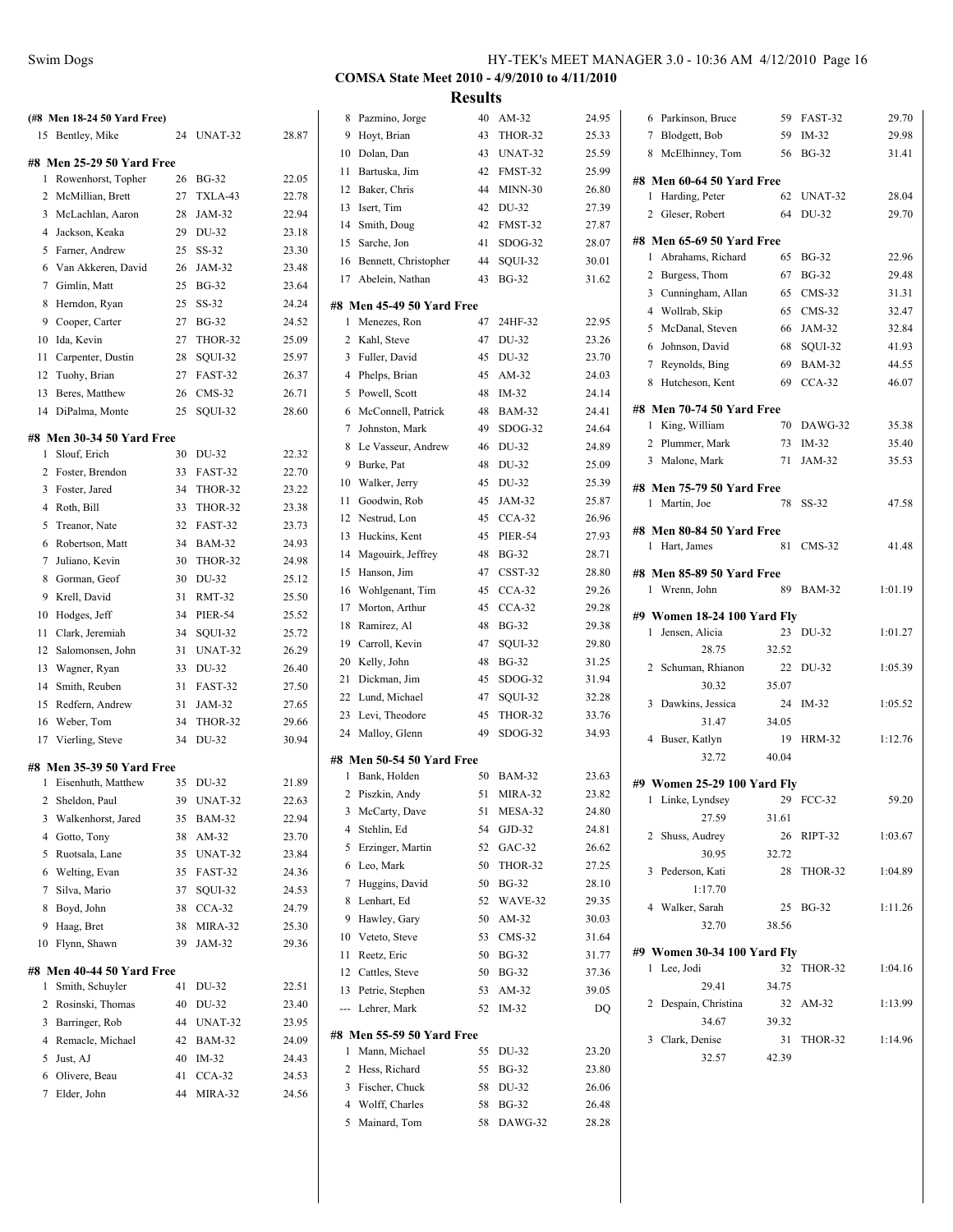| #9 Women 35-39 100 Yard Fly                    |       |                    |         |
|------------------------------------------------|-------|--------------------|---------|
| 1 Luellen, Katie                               | 36    | GAC-32             | 1:01.11 |
| 28.46                                          | 32.65 |                    |         |
| 2 Jacroux, Celeste                             |       | 35 DU-32           | 1:05.31 |
| 30.70                                          | 34.61 |                    |         |
| 3 McEahern, Barb                               |       | 39 JAM-32          | 1:14.67 |
| 34.31                                          | 40.36 |                    |         |
| #9 Women 40-44 100 Yard Fly                    |       |                    |         |
| 1 Von Der Lippe, Susan 44 BG-32                |       |                    | 56.62   |
| 26.91                                          | 29.71 |                    |         |
| 2 Moen, Teri                                   |       | 41 DU-32           | 1:03.45 |
| 29.31                                          | 34.14 |                    |         |
| 3 Potter, Kathryn                              |       | 44 DAWG-32         | 1:04.16 |
| 29.58                                          | 34.58 |                    |         |
| 4 White, LeighAnn                              |       | 40 THOR-32         | 1:15.70 |
| 35.32                                          | 40.38 |                    |         |
| 5 Johnson, Kristi                              |       | 44 FAST-32         | 1:29.02 |
| 40.64                                          | 48.38 |                    |         |
| #9 Women 45-49 100 Yard Fly                    |       |                    |         |
| 1 Vanderpoel, Nicole                           |       | 45 IM-32           | 1:08.56 |
| 32.62                                          | 35.94 |                    |         |
| 2 Dullea, Melanie                              |       | 48 SS-32           | 1:13.31 |
| 34.09                                          | 39.22 |                    |         |
| 3 Metzger, Anne                                |       | 49 JAM-32          | 1:14.83 |
| 33.22                                          | 41.61 |                    |         |
| 4 Horn, Kris                                   | 47    | DAWG-32            | 1:15.75 |
| 36.99                                          | 38.76 |                    |         |
| 5 Craft, Carol                                 |       | 48 THOR-32         | 1:43.06 |
| 46.58                                          | 56.48 |                    |         |
|                                                |       |                    |         |
| #9 Women 50-54 100 Yard Fly<br>1 Pyle, Rebecca |       | 54 SS-32           | 1:16.21 |
| 35.67                                          | 40.54 |                    |         |
| 2 Kimbrough, Doris                             |       | 50 BG-32           | 1:42.48 |
| 47.64                                          | 54.84 |                    |         |
|                                                |       |                    |         |
| #9 Women 60-64 100 Yard Fly                    |       |                    |         |
| 1 Young, Lydia                                 | 51.01 | 61 SUMM-32 1:37.22 |         |
| 46.21                                          |       |                    |         |
| 2 Lebsack, Linda<br>49.64                      | 59.70 | 63 DU-32           | 1:49.34 |
|                                                |       |                    |         |
| #9 Women 70-74 100 Yard Fly                    |       |                    |         |
| 1 Oberg, Jane                                  | 72    | DAC                | 1:49.79 |
| 51.57                                          | 58.22 |                    |         |
| #9 Women 75-79 100 Yard Fly                    |       |                    |         |
| 1 Hertzberg, Ruth                              |       | 77 BG-32           | 4:06.39 |
| #10 Men 18-24 100 Yard Fly                     |       |                    |         |
| 1 Brown, Andrew                                | 23    | DU-32              | 53.39   |
| 24.86                                          | 28.53 |                    |         |
| 2 Cowan, Brooks                                | 23    | DU-32              | 53.61   |
| 25.27                                          | 28.34 |                    |         |
| Phelps, Michael<br>3                           |       | 22 AM-32           | 56.99   |
| 26.05                                          | 30.94 |                    |         |
| Smith, David<br>4                              | 22    | SQUI-32            | 1:00.19 |
| 28.41                                          | 31.78 |                    |         |

|                |                            | results |              |         |
|----------------|----------------------------|---------|--------------|---------|
|                | 5 Abelein, Christopher     | 18      | <b>BG-32</b> | 1:00.21 |
|                | 27.70                      | 32.51   |              |         |
| 6              | Martin, Adam               | 18      | UWSC-32      | 1:00.29 |
|                | 27.19                      | 33.10   |              |         |
|                | 7 Ganiyev, Doston          | 22      | SQUI-32      | 1:00.70 |
|                | 28.61                      | 32.09   |              |         |
| 8              | Garrey, Ruslan             | 19      | DU-32        | 1:03.28 |
|                | 29.89                      | 33.39   |              |         |
|                | #10 Men 25-29 100 Yard Fly |         |              |         |
| 1              | Burleigh, Roger            | 26      | SQUI-32      | 52.40   |
|                | 24.48                      | 27.92   |              |         |
|                | 2 Christianson, Jon        | 28      | SQUI-32      | 52.82   |
|                | 25.16                      | 27.66   |              |         |
| 3              | McLachlan, Aaron           | 28      | JAM-32       | 55.81   |
|                | 25.75                      | 30.06   |              |         |
|                | 4 Jackson, Keaka           | 29      | DU-32        | 56.32   |
|                | 26.10                      | 30.22   |              |         |
| 5              | McMillian, Brett           | 27      | TXLA-43      | 57.11   |
|                | 26.29                      | 30.82   |              |         |
| 6              | Gimlin, Matt               | 25      | <b>BG-32</b> | 57.60   |
|                | 27.84                      | 29.76   |              |         |
|                | 7 Ko, Scott                | 27      | <b>BG-32</b> | 58.85   |
|                | 26.87                      | 31.98   |              |         |
| 8              | Thompson, Gill             | 26      | $SS-32$      | 58.97   |
|                | 27.66                      | 31.31   |              |         |
| 9              | Levine, Nicholas           | 28      | $GAC-32$     | 1:01.91 |
|                | 28.74                      | 33.17   |              |         |
| 10             | Cooper, Carter             | 27      | <b>BG-32</b> | 1:02.09 |
|                | 28.04                      | 34.05   |              |         |
|                | #10 Men 30-34 100 Yard Fly |         |              |         |
| 1              | Miller, Matt               | 31      | FCST-25      | 55.27   |
|                | 26.06                      | 29.21   |              |         |
| $\overline{2}$ | Schwartzkopf, Jess         |         | 31 AM-32     | 57.62   |
|                | 26.51                      | 31.11   |              |         |
| 3              | Cox, Michael               |         | 32 JAM-32    | 58.01   |
|                | 27.64                      | 30.37   |              |         |
| $\overline{4}$ | Davison, Kris              | 34      | THOR-32      | 1:11.38 |
|                | 32.97                      | 38.41   |              |         |
| 5              | Forrester, Scott           | 32      | THOR-32      | 1:37.47 |
|                | 43.93                      | 53.54   |              |         |
| 6              | Weber, Tom                 | 34      | THOR-32      | 1:47.00 |
|                | 50.51                      | 56.49   |              |         |
|                | --- Wright, Caleb          | 34      | THOR-32      | DQ      |
|                |                            |         |              |         |
|                | #10 Men 35-39 100 Yard Fly |         |              |         |
| 1              | O'Sullivan, Chris          | 35      | DU-32        | 55.01   |
|                | 25.43                      | 29.58   |              |         |
| 2              | Edwards, Dan               | 36      | BG-32        | 56.04   |
|                | 25.92                      | 30.12   |              |         |
| 3              | Frisch, Jake               |         | 37 BG-32     | 1:00.92 |
|                | 27.74                      | 33.18   |              |         |
| 4              | Haag, Bret                 | 38      | MIRA-32      | 1:01.78 |
|                | 27.45                      | 34.33   |              |         |
| 5              | O'Neill, Sean              | 39      | $IM-32$      | 1:07.46 |
|                | 31.48                      | 35.98   |              |         |
|                |                            |         |              |         |

| #10 | <b>Men 40-44 100 Yard Fly</b>               |         |               |         |
|-----|---------------------------------------------|---------|---------------|---------|
| 1   | Remacle, Michael                            | 42      | <b>BAM-32</b> | 58.56   |
|     | 26.99                                       | 31.57   |               |         |
| 2   | Champlin, Pete                              | 41      | DU-32         | 59.43   |
|     | 28.05                                       | 31.38   |               |         |
| 3   | Olivere, Beau                               | 41      | $CCA-32$      | 1:01.09 |
|     | 29.00                                       | 32.09   |               |         |
| 4   | Dolan, Dan                                  | 43      | UNAT-32       | 1:05.15 |
|     | 30.50                                       | 34.65   |               |         |
| 5   | Cruz, Eduardo                               | 40      | THOR-32       | 1:06.12 |
|     | 32.29                                       | 33.83   |               |         |
| 6   | Meyer, Jay                                  | 41      | PUEB-32       | 1:11.18 |
|     | 32.15                                       | 39.03   |               |         |
| 7   | Isert, Tim                                  | 42      | DU-32         | 1:12.83 |
|     | 34.62                                       | 38.21   |               |         |
|     | #10 Men 45-49 100 Yard Fly                  |         |               |         |
| 1   | Powell, Scott                               | 48      | $IM-32$       | 56.51   |
|     | 26.05                                       | 30.46   |               |         |
| 2   | Mann, Jonathan                              | 49      | DU-32         | 56.98   |
|     | 26.93                                       | 30.05   |               |         |
| 3   | Johnston, Mark                              | 49      | $SDOG-32$     | 1:00.56 |
|     | 28.31                                       | 32.25   |               |         |
| 4   | Shigaya, Steven                             | 48      | SDOG-32       | 1:48.11 |
|     | 42.99                                       | 1:05.12 |               |         |
| --- | DeLong, Tom                                 | 47      | UNAT-32       | DQ      |
|     | 30.89                                       | 38.95   |               |         |
|     | Levi, Theodore                              | 45      | THOR-32       | DQ      |
|     | 55.23                                       |         |               |         |
|     |                                             |         |               |         |
|     |                                             |         |               |         |
| 1   | #10 Men 50-54 100 Yard Fly                  | 51      | <b>BG-32</b>  | 55.39   |
|     | Fuller, Ed<br>26.22                         | 29.17   |               |         |
| 2   | Scott, Greg                                 | 50      | DU-32         | 56.77   |
|     | 26.47                                       | 30.30   |               |         |
| 3   | Piszkin, Andy                               | 51      | MIRA-32       | 57.34   |
|     | 26.74                                       | 30.60   |               |         |
| 4   | Stehlin, Ed                                 | 54      | $GJD-32$      | 1:02.04 |
|     | 28.81                                       | 33.23   |               |         |
| 5   | Nolte, Christopher                          | 53      | $IM-32$       | 1:03.62 |
|     | 29.02                                       | 34.60   |               |         |
| 6   | Lehrer, Mark                                | 52      | $IM-32$       | 1:08.35 |
|     | 31.31                                       | 37.04   |               |         |
| 7   | Hawley, Gary                                | 50      | AM-32         | 1:11.91 |
|     | 33.09                                       | 38.82   |               |         |
| 8   | Henderson, Jamie                            | 52      | SOUI-32       | 1:18.09 |
|     | 35.63                                       | 42.46   |               |         |
| 9   | Lenhart, Ed                                 | 52      | WAVE-32       | 1:26.45 |
|     | 38.52                                       | 47.93   |               |         |
|     |                                             |         |               |         |
| 1   | #10 Men 55-59 100 Yard Fly<br>Hess, Richard | 55      | <b>BG-32</b>  | 1:00.07 |
|     | 27.81                                       | 32.26   |               |         |
| 2   | Heggy, Terry                                | 55      | FMST-32       | 1:15.64 |
|     | 35.37                                       | 40.27   |               |         |
| 3   | Morneau, Geoff                              | 59      | BG-32         | 1:27.79 |
|     | 41.65                                       | 46.14   |               |         |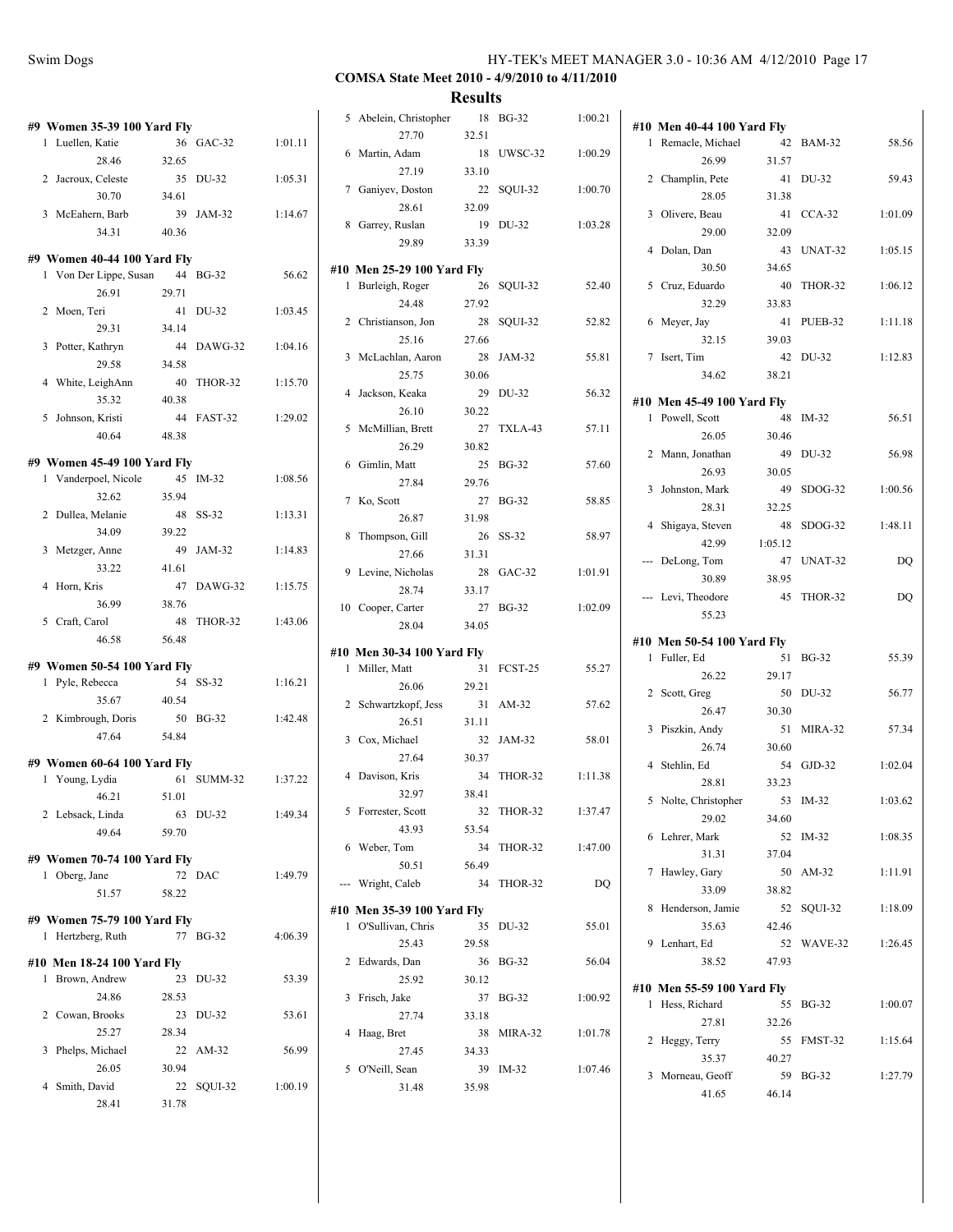$2:31.10$ 39.16  $2:48.50$ 44.00 8:03.24 45.35

 $2:12.06$ 34.57  $2:15.70$ 33.22  $2:22.09$ 37.31  $2:31.26$ 38.23  $2:36.82$ 39.09

 $2:16.65$  $34.03$  $2:26.98$ 36.94  $2:48.31$ 39.50

 $2:14.23$ 33.89  $2:19.45$ 36.01  $2:25.82$ 37.51  $2:47.12$ 42.05  $2:59.60$ 44.19

 $2:06.38$ 31.94  $2:56.13$ 

 $3:45.94$ 58.76

 $2:18.25$ 35.70  $2:31.13$ 40.42  $2:47.02$ 38.87  $2:59.45$ 46.41

 $2:46.95$ 41.46

|                               |         |            |         |                               |         |                     |                  | 4 Wright, Caleb                                     |       | 34 THOR-32 |
|-------------------------------|---------|------------|---------|-------------------------------|---------|---------------------|------------------|-----------------------------------------------------|-------|------------|
| #10 Men 60-64 100 Yard Fly    |         |            |         | #11 Women 45-49 200 Yard Back |         |                     |                  | 34.57                                               | 37.75 | 39.62      |
| 1 Abbott, Bill                |         | 63 UNAT-32 | 1:08.01 | 1 Bank, Wendy                 |         | 47 BAM-32           | 2:27.89          | 5 Schwarz, Chad                                     |       | 34 SQUI-32 |
| 30.40                         | 37.61   |            |         | 34.59                         | 36.77   | 38.20               | 38.33            | 38.84                                               | 41.20 | 44.46      |
| 2 Netting, Rob                |         | 60 DU-32   | 1:40.02 | 2 Vanderpoel, Nicole<br>37.07 |         | 45 IM-32            | 2:29.65          | 6 Forrester, Scott                                  |       | 32 THOR-32 |
| 45.10                         | 54.92   |            |         | 3 Johnson, Deanna             | 37.99   | 37.44<br>46 HRM-32  | 37.15<br>3:04.58 | 42.36                                               | 47.09 | 48.44      |
| #11 Women 18-24 200 Yard Back |         |            |         | 45.30                         | 46.99   | 47.03               |                  |                                                     |       |            |
| 1 Williamson, Lauren          |         | 22 RMT-32  | 2:29.56 | 4 Nolte, Susan                |         | 49 IM-32            | 45.26<br>3:09.88 | #12 Men 35-39 200 Yard Back<br>1 Walkenhorst, Jared |       | 35 BAM-32  |
| 33.64                         | 36.41   | 39.57      | 39.94   | 45.27                         | 48.09   | 48.90               | 47.62            | 30.81                                               | 32.93 | 33.75      |
| #11 Women 25-29 200 Yard Back |         |            |         |                               |         | 46 GAC-32           | 3:10.14          |                                                     |       | 35 FAST-32 |
| 1 Schirmuhly, Kristin         |         | 26 RMT-32  | 2:23.59 | 5 Golding, Sandy<br>43.45     | 47.79   | 50.28               | 48.62            | 2 Welting, Evan<br>32.30                            | 35.31 | 34.87      |
| 34.60                         | 36.24   | 36.65      | 36.10   |                               |         | 47 THOR-32          | 3:11.55          |                                                     |       | 38 DU-32   |
| 2 Tew, Lauren                 |         | 27 IM-32   | 2:30.91 | 6 Miller, Shelley<br>43.41    | 48.42   | 50.01               | 49.71            | 3 Danaceau, Mischa<br>32.74                         | 35.23 | 36.81      |
| 35.45                         | 38.05   | 38.49      | 38.92   |                               |         |                     |                  | 4 Jones, Drew                                       |       | 39 CCA-32  |
| 3 Loper, Tracey               |         | 26 DU-32   | 2:31.29 | #11 Women 50-54 200 Yard Back |         |                     |                  | 35.65                                               | 38.54 | 38.84      |
| 34.08                         | 37.96   | 39.57      | 39.68   | 1 Pyle, Rebecca               |         | 54 SS-32            | 3:10.01          |                                                     |       | 39 SQUI-32 |
| 4 Stutzke, Crystal            |         | 29 THOR-32 | 2:32.90 | 46.74                         | 48.24   | 48.37               | 46.66            | 5 Pryor, Keith<br>37.81                             | 40.24 | 39.68      |
| 35.16                         | 37.92   | 40.68      | 39.14   | 2 Kimbrough, Doris            |         | 50 BG-32            | 3:19.33          |                                                     |       |            |
| 5 Gibbons, Chelsea            |         | 26 BG-32   | 2:33.02 | 46.48                         | 50.69   | 51.38               | 50.78            | #12 Men 40-44 200 Yard Back                         |       |            |
| 36.69                         | 37.97   | 38.99      | 39.37   | #11 Women 55-59 200 Yard Back |         |                     |                  | 1 Jones, Rich                                       |       | 44 JAM-32  |
| 6 Gerson, Jennifer            |         | 26 BAM-32  | 2:36.30 | 1 Engele, Vickie              |         | 55 THOR-32          | 4:34.38          | 31.90                                               | 35.19 | 35.53      |
| 37.14                         | 39.54   | 40.05      | 39.57   | 1:00.95                       | 1:09.41 | 1:11.09             | 1:12.93          | 2 Hoyt, Brian                                       |       | 43 THOR-32 |
| 7 Asmar, Melanie              |         | 27 SQUI-32 | 2:59.86 |                               |         |                     |                  | 34.37                                               | 36.94 | 38.73      |
| 41.97                         | 46.13   | 46.28      | 45.48   | #11 Women 60-64 200 Yard Back |         |                     |                  | 3 Cruz, Eduardo                                     |       | 40 THOR-32 |
| --- Abreo, Marisa             |         | 27 THOR-32 | DQ      | 1 Young, Lydia                |         | 61 SUMM-32          | 3:12.29          | 41.01                                               | 43.84 | 43.96      |
| 40.49                         | 45.28   | 46.33      | 43.31   | 45.24                         | 49.17   | 49.23               | 48.65            | #12 Men 45-49 200 Yard Back                         |       |            |
|                               |         |            |         | 2 Hashimoto, Christine        |         | 62 IM-32            | 3:26.96          | 1 Melanson, Edward                                  |       | 47 DU-32   |
| #11 Women 30-34 200 Yard Back |         |            |         | 50.08                         | 51.93   | 53.68               | 51.27            | 31.70                                               | 34.17 | 34.47      |
| 1 Schweissing, Kristin        |         | 32 AM-32   | 2:25.80 | #11 Women 65-69 200 Yard Back |         |                     |                  | 2 Phelps, Brian                                     |       | 45 AM-32   |
| 33.24                         | 36.27   | 37.77      | 38.52   | 1 Anziano, Marcia             |         | 65 IM-32            | 3:46.06          | 31.70                                               | 35.01 | 36.73      |
| 2 Keenen, Liz                 |         | 34 CCA-32  | 3:02.03 | 53.92                         | 57.10   | 58.59               | 56.45            | 3 Wise, Mike                                        |       | 45 DU-32   |
| 43.46                         | 46.22   | 47.06      | 45.29   | #11 Women 70-74 200 Yard Back |         |                     |                  | 33.08                                               | 37.41 | 37.82      |
| #11 Women 35-39 200 Yard Back |         |            |         | 1 Oberg, Jane                 |         | 72 DAC              | 3:45.49          | 4 Magouirk, Jeffrey                                 |       | 48 BG-32   |
| 1 Luellen, Katie              |         | 36 GAC-32  | 2:15.63 | 54.18                         | 57.38   | 57.66               | 56.27            | 38.99                                               | 41.90 | 44.18      |
| 33.24                         | 34.74   | 34.75      | 32.90   |                               |         |                     |                  | 5 Kelly, John                                       |       | 48 BG-32   |
| 2 Jacroux, Celeste            |         | 35 DU-32   | 2:27.75 | #12 Men 18-24 200 Yard Back   |         |                     |                  | 43.10                                               | 44.75 | 47.56      |
| 35.54                         | 37.38   | 38.37      | 36.46   | 1 Martin, Adam                |         | 18 UWSC-32          | 2:12.75          |                                                     |       |            |
| 3 McEahern, Barb              |         | 39 JAM-32  | 2:49.90 | 30.74                         | 34.28   | 34.39               | 33.34            | #12 Men 50-54 200 Yard Back<br>1 Petersen, Craig    |       | 50 DU-32   |
| 39.54                         | 43.56   | 43.76      | 43.04   | #12 Men 25-29 200 Yard Back   |         |                     |                  | 30.09                                               | 32.37 | 31.98      |
| 4 Bacon, Kim                  |         | 36 THOR-32 | 2:53.34 | 1 McMillian, Brett            |         | 27 TXLA-43          | 2:09.46          | 2 Veteto, Steve                                     |       |            |
| 40.67                         | 43.24   | 44.99      | 44.44   | 29.09                         | 32.26   | 33.87               | 34.24            |                                                     |       | 53 CMS-32  |
| 5 Baumann, Kari               |         | 38 BG-32   | 3:09.55 | 2 Ko, Scott                   |         | 27 BG-32            | 2:19.31          | 2:12.99                                             | 43.14 | 50 BG-32   |
| 44.37                         | 47.57   | 48.81      | 48.80   | 33.69                         | 36.84   | 35.36               | 33.42            | 3 Huggins, David                                    |       |            |
| #11 Women 40-44 200 Yard Back |         |            |         | 3 Ida, Kevin                  |         | 27 THOR-32          | 2:34.14          | 52.52                                               | 55.33 | 59.33      |
| 1 Potter, Kathryn             |         | 44 DAWG-32 | 2:23.88 | 37.60                         | 38.85   | 39.26               | 38.43            | #12 Men 55-59 200 Yard Back                         |       |            |
| 33.60                         | 35.16   | 36.30      | 38.82   | 4 DiPalma, Monte              |         | 25 SQUI-32          | 2:44.05          | 1 Stanback, John                                    |       | 56 FAST-32 |
| 2 Diaz, Kimberly              |         | 42 DU-32   | 2:52.60 | 37.91                         | 41.07   | 43.51               | 41.56            | 32.68                                               | 34.61 | 35.26      |
| 41.88                         | 42.84   | 44.22      | 43.66   |                               |         |                     |                  | 2 Benson, Stan                                      |       | 56 BAM-32  |
| 3 Seal, Adrienne              |         | 44 AM-32   | 3:03.42 | #12 Men 30-34 200 Yard Back   |         |                     |                  | 33.75                                               | 37.23 | 39.73      |
| 43.95                         | 45.97   | 46.62      | 46.88   | 1 Cox, Michael<br>29.96       | 31.70   | 32 JAM-32           | 2:04.22<br>30.98 | 3 Heggy, Terry                                      |       | 55 FMST-32 |
| 4 Lazerus, Brenda             |         | 44 JAM-32  | 3:09.28 | 2 Miller, Matt                |         | 31.58<br>31 FCST-25 | 2:08.76          | 41.79                                               | 43.45 | 42.91      |
| 41.54                         | 1:39.27 | 48.48      |         | 29.95                         |         |                     |                  | 4 Morneau, Geoff                                    |       | 59 BG-32   |
| 5 Broncucia, Stacy            |         | 41 THOR-32 | 3:10.49 | 3 Foster, Jared               | 32.82   | 33.10<br>34 THOR-32 | 32.89<br>2:25.14 | 42.27                                               | 44.83 | 45.94      |
| 44.05                         | 2:26.97 |            |         | 34.00                         | 36.24   | 37.81               | 37.09            | #12 Men 60-64 200 Yard Back                         |       |            |
| --- Crino, Heide              |         | 43 IM-32   | DQ      |                               |         |                     |                  | 1 Townsend, Cecil                                   |       | 62 PUEB-32 |
|                               |         |            |         |                               |         |                     |                  |                                                     |       | 42.43      |
| 36.79                         | 41.05   | 43.04      | 41.86   |                               |         |                     |                  | 41.03                                               | 42.03 |            |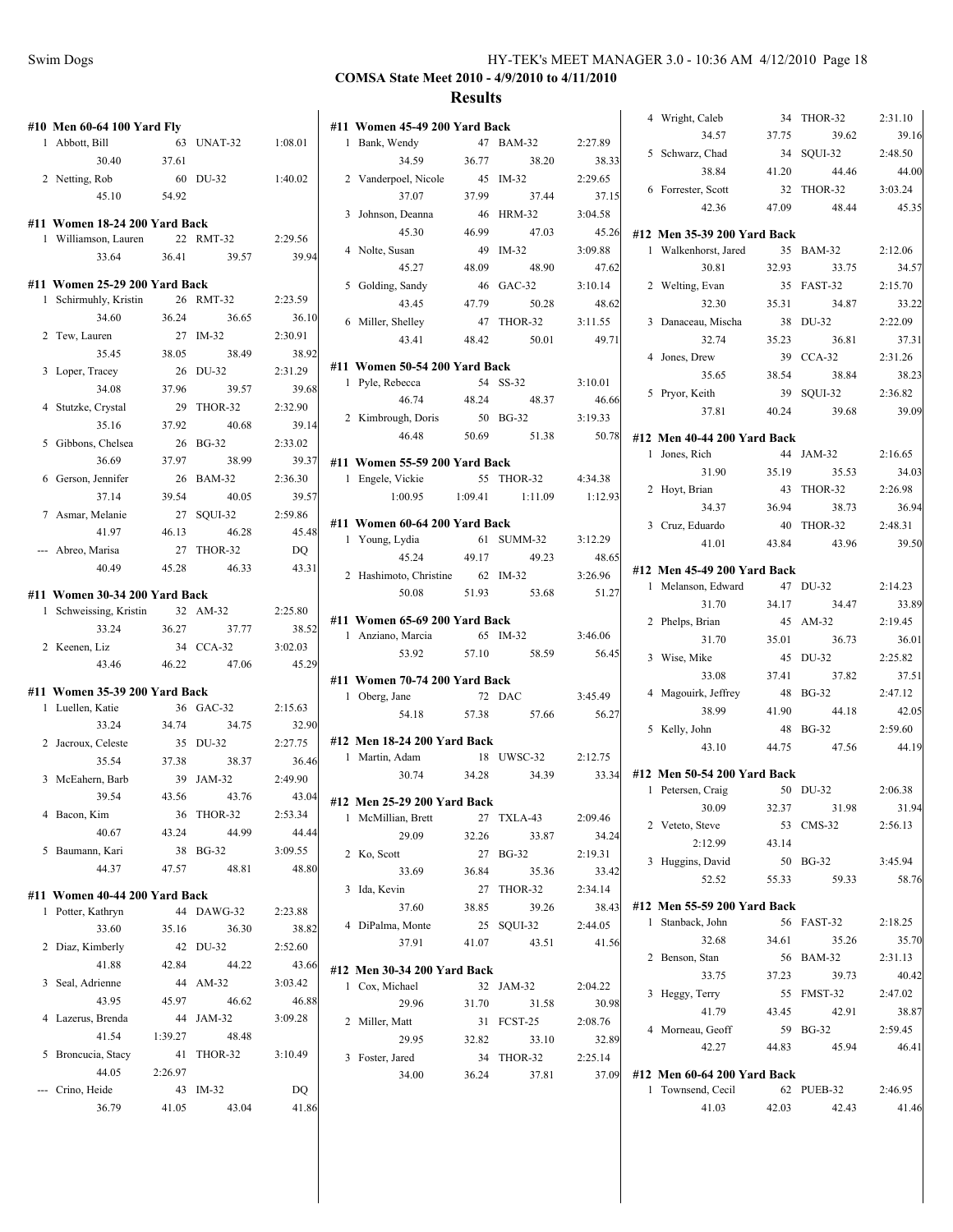|                                  |                    |                                               |                  |                             | mesuns  |            |         |                             |         |            |         |
|----------------------------------|--------------------|-----------------------------------------------|------------------|-----------------------------|---------|------------|---------|-----------------------------|---------|------------|---------|
| (#12 Men 60-64 200 Yard Back)    |                    |                                               |                  | 5 Richardson, Edie          |         | 20 DU-32   | 1:12.44 | 5 Clark, Denise             |         | 31 THOR-32 | 1:12.60 |
| 2 Netting, Rob                   |                    | 60 DU-32                                      | 3:40.04          | 33.78                       | 38.66   |            |         | 32.81                       | 39.79   |            |         |
| 3:40.01                          | 0.03               |                                               |                  | 6 Buser, Katlyn             |         | 19 HRM-32  | 1:12.60 | 6 Garner, Lindsay           |         | 31 RMT-32  | 1:16.19 |
| #12 Men 65-69 200 Yard Back      |                    |                                               |                  | 33.66                       | 38.94   |            |         | 34.82                       | 41.37   |            |         |
| 1 McDanal, Steven                |                    | 66 JAM-32                                     | 3:50.71          | 7 Johnson, Jenny            |         | 20 UNAT-32 | 1:13.69 | 7 Hillsten, Angela          |         | 34 AM-32   | 1:21.45 |
| 53.48                            | 2:01.01            | 58.60                                         |                  | 33.17                       | 40.52   |            |         | 37.26                       | 44.19   |            |         |
| 2 Reynolds, Bing                 |                    | 69 BAM-32                                     | 4:16.49          | 8 Roach, Stephanie          |         | 21 JAM-32  | 1:15.77 | 8 Fuller, Lacy              |         | 30 FAST-32 | 1:38.16 |
| 59.66                            | 1:06.81            | 1:06.36                                       | 1:03.66          | 35.17                       | 40.60   |            |         | 47.93                       | 50.23   |            |         |
|                                  |                    |                                               |                  | 9 Brody, Nicole             |         | 23 THOR-32 | 1:20.41 | 9 Wilson, Amanda            |         | 31 RMT-32  | 2:11.42 |
| #12 Men 70-74 200 Yard Back      |                    |                                               |                  | 36.06                       | 44.35   |            |         | #17 Women 35-39 100 Yard IM |         |            |         |
| 1 Wolfe, Artie                   |                    | 70 BG-32                                      | 2:46.77          | 10 Jellev, Sara             |         | 22 FAST-32 | 1:26.53 | 1 Speckman, Channa          |         | 35 IM-32   | 1:07.11 |
| 40.56                            | 42.04              | 42.45                                         | 41.72            | 42.73                       | 43.80   |            |         | 30.35                       | 36.76   |            |         |
| 2 Plummer, Mark                  |                    | 73 IM-32                                      | 3:44.52<br>57.72 | 11 Sala, Brenna             |         | 19 DU-32   | 1:56.08 | 2 Quaratino, Aimee          |         | 39 RIPT-32 | 1:08.15 |
| 52.37                            | 55.88              | 58.55                                         |                  | 54.00                       | 1:02.08 |            |         | 31.44                       | 36.71   |            |         |
| #12 Men 80-84 200 Yard Back      |                    |                                               |                  | 12 Foxworthy, Ashley        |         | 24 UNAT-32 | 2:41.99 | 3 Framke, Erin              |         | 36 DU-32   | 1:11.19 |
| 1 Hart, James                    |                    | 81 CMS-32                                     | 4:13.64          | 1:16.77                     | 1:25.22 |            |         | 34.18                       | 37.01   |            |         |
| 59.11                            | 1:03.50            | 1:07.26                                       | 1:03.77          | #17 Women 25-29 100 Yard IM |         |            |         | 4 Vowles, Nicole            |         | 39 THOR-32 | 1:14.71 |
| #12 Men 85-89 200 Yard Back      |                    |                                               |                  | 1 Linke, Lyndsey            |         | 29 FCC-32  | 59.67   | 34.98                       | 39.73   |            |         |
| 1 Wrenn, John                    |                    | 89 BAM-32                                     | 5:45.58          | 27.27                       | 32.40   |            |         | 5 Jones, Alana              |         | 38 DU-32   | 1:20.55 |
| 1:17.12                          | 1:29.10            | 1:32.28                                       | 1:27.08          | 2 Pederson, Kati            |         | 28 THOR-32 | 1:06.58 | 36.54                       | 44.01   |            |         |
|                                  |                    |                                               |                  | 30.81                       | 35.77   |            |         | 6 Melrose, Heather          |         | 36 THOR-32 | 1:22.69 |
| #13 Women 18+400 Yard Free Relay |                    |                                               |                  | 3 Gabehart, Kelsa           |         | 29 DU-32   | 1:09.80 | 40.98                       | 41.71   |            |         |
| 1 RMT-32                         |                    | $\mathbf{A}$                                  | 4:16.89          | 32.61                       | 37.19   |            |         | 7 Bacon, Kim                |         | 36 THOR-32 | 1:23.22 |
| Rugar, Lisa W47                  |                    | Garner, Lindsay W31<br>Williamson, Lauren W22 |                  | 4 Gibbons, Chelsea          |         | 26 BG-32   | 1:09.91 | 38.63                       | 44.59   |            |         |
| Schirmuhly, Kristin W26<br>30.19 |                    | 31.97                                         |                  | 34.22                       | 35.69   |            |         | 8 Baumann, Kari             |         | 38 BG-32   | 1:29.32 |
| 29.84                            | 1:04.02<br>1:02.77 |                                               | 1:07.39          | 5 Schirmuhly, Kristin       |         | 26 RMT-32  | 1:10.11 | 43.35                       | 45.97   |            |         |
|                                  |                    | 29.82                                         | 1:02.71          | 32.25                       | 37.86   |            |         | 9 Hodges, Jenny             |         | 35 PIER-54 | 1:31.37 |
| #13 Men 35+400 Yard Free Relay   |                    |                                               |                  | 6 Walker, Sarah             |         | 25 BG-32   | 1:11.03 | 43.44                       | 47.93   |            |         |
| 1 CCA-32                         |                    | $\mathbf{A}$                                  | 3:56.89          | 33.43                       | 37.60   |            |         | 10 Uriegas, Rachel          |         | 39 FAST-32 | 1:40.81 |
| Boyd, John M38                   |                    | Jones, Drew M39                               |                  | 7 Hoesing, Shannon          |         | 28 BG-32   | 1:11.34 | 49.94                       | 50.87   |            |         |
| Nestrud, Lon M45                 |                    | Olivere, Beau M41                             |                  | 34.06                       | 37.28   |            |         | --- Jorgensen, Mindy        |         | 36 PIER-54 | DQ      |
| 27.18                            | 57.04              | 27.31                                         | 55.79            | 8 Anstett, Denise           |         | 25 FAST-32 | 1:12.73 | 48.00                       | 1:04.76 |            |         |
| 29.94                            | 1:01.86            | 29.41                                         | 1:02.20          | 33.00                       | 39.73   |            |         | #17 Women 40-44 100 Yard IM |         |            |         |
| #13 Mixed 18+400 Yard Free Relay |                    |                                               |                  | 9 Abreo, Marisa             |         | 27 THOR-32 | 1:14.40 | 1 Von Der Lippe, Susan      |         | 44 BG-32   | 58.14   |
| 1 BAM-32                         |                    | $\mathbf{A}$                                  | 3:45.78          | 33.99                       | 40.41   |            |         | 27.62                       | 30.52   |            |         |
| Price, Victor M22                |                    | Walkenhorst, Jared M35                        |                  | 10 Griese, Stephanie        |         | 27 PIER-54 | 1:15.28 | 2 Seavall, Kelly            |         | 41 IM-32   | 1:06.85 |
| Romero, Ted M29                  |                    | Robertson, Matt M34                           |                  | 34.24                       | 41.04   |            |         | 30.71                       | 36.14   |            |         |
| 25.19                            | 51.82              | 25.94                                         | 55.07            | 11 Tew, Lauren              |         | 27 IM-32   | 1:16.47 | 3 Tobey, Stacey             |         | 41 BAM-32  | 1:07.28 |
| 27.13                            | 55.50              | 30.14                                         | 1:03.39          | 34.23                       | 42.24   |            |         | 31.86                       | 35.42   |            |         |
| #13 Mixed 35+400 Yard Free Relay |                    |                                               |                  | 12 Taylor, Alexandra        |         | 26 CMS-32  | 1:18.71 | 4 Forbes, Tiffany           |         | 43 BAM-32  | 1:10.46 |
| 1 BAM-32                         |                    | A                                             | 3:45.08          | 37.19                       | 41.52   |            |         | 34.41                       | 36.05   |            |         |
| Bank, Holden M50                 |                    | Tobey, Stacey W41                             |                  | 13 Pretz, Lisa              |         | 26 JAM-32  | 1:22.41 | 5 Richardson, Kim           |         | 41 FCC-32  | 1:11.49 |
| Benson, Stan M56                 |                    | McConnell, Patrick M48                        |                  | 40.05                       | 42.36   |            |         | 32.58                       | 38.91   |            |         |
| 25.76                            | 52.04              | 27.60                                         | 58.51            | 14 Weber, Teresa            |         | 27 AM-32   | 1:24.30 | 6 Crino, Heide              |         | 43 IM-32   | 1:13.85 |
| 26.18                            | 53.73              | 29.30                                         | 1:00.80          | 40.29                       | 44.01   |            |         | 33.48                       | 40.37   |            |         |
|                                  |                    |                                               |                  | --- Wild, Jennifer          |         | 29 DU-32   | DQ      | 7 Riner, Betsy              |         | 43 IM-32   | 1:14.08 |
| #17 Women 18-24 100 Yard IM      |                    |                                               |                  | 49.32                       | 51.08   |            |         | 32.83                       | 41.25   |            |         |
| 1 Jensen, Alicia                 |                    | 23 DU-32                                      | 1:02.78          | #17 Women 30-34 100 Yard IM |         |            |         | 8 Thilker, Lisa             |         | 44 IM-32   | 1:16.33 |
| 30.72                            | 32.06              |                                               |                  | 1 Lee, Jodi                 |         | 32 THOR-32 | 1:05.53 | 36.14                       | 40.19   |            |         |
| 2 Dawkins, Jessica               |                    | 24 IM-32                                      | 1:08.49          | 31.11                       | 34.42   |            |         | 9 Babson, Kristin           |         | 42 SDOG-32 | 1:17.52 |
| 32.03                            | 36.46              |                                               |                  | 2 Fostvedt, Alishia         |         | 33 AM-32   | 1:07.74 | 36.82                       | 40.70   |            |         |
| 3 Wong, Dara                     |                    | 22 DU-32                                      | 1:08.51          | 32.37                       | 35.37   |            |         | 10 White, LeighAnn          |         | 40 THOR-32 | 1:19.42 |
| 31.81                            | 36.70              |                                               |                  | 3 Schweissing, Kristin      |         | 32 AM-32   | 1:09.43 | 36.75                       | 42.67   |            |         |
| 4 Young, Lauren                  |                    | 23 BG-32                                      | 1:12.33          | 31.62                       | 37.81   |            |         | 11 Diaz, Kimberly           |         | 42 DU-32   | 1:20.80 |
| 33.77                            | 38.56              |                                               |                  | 4 Matlock, Annika           |         | 31 DU-32   | 1:09.75 | 38.77                       | 42.03   |            |         |
|                                  |                    |                                               |                  | 32.82                       | 36.93   |            |         |                             |         |            |         |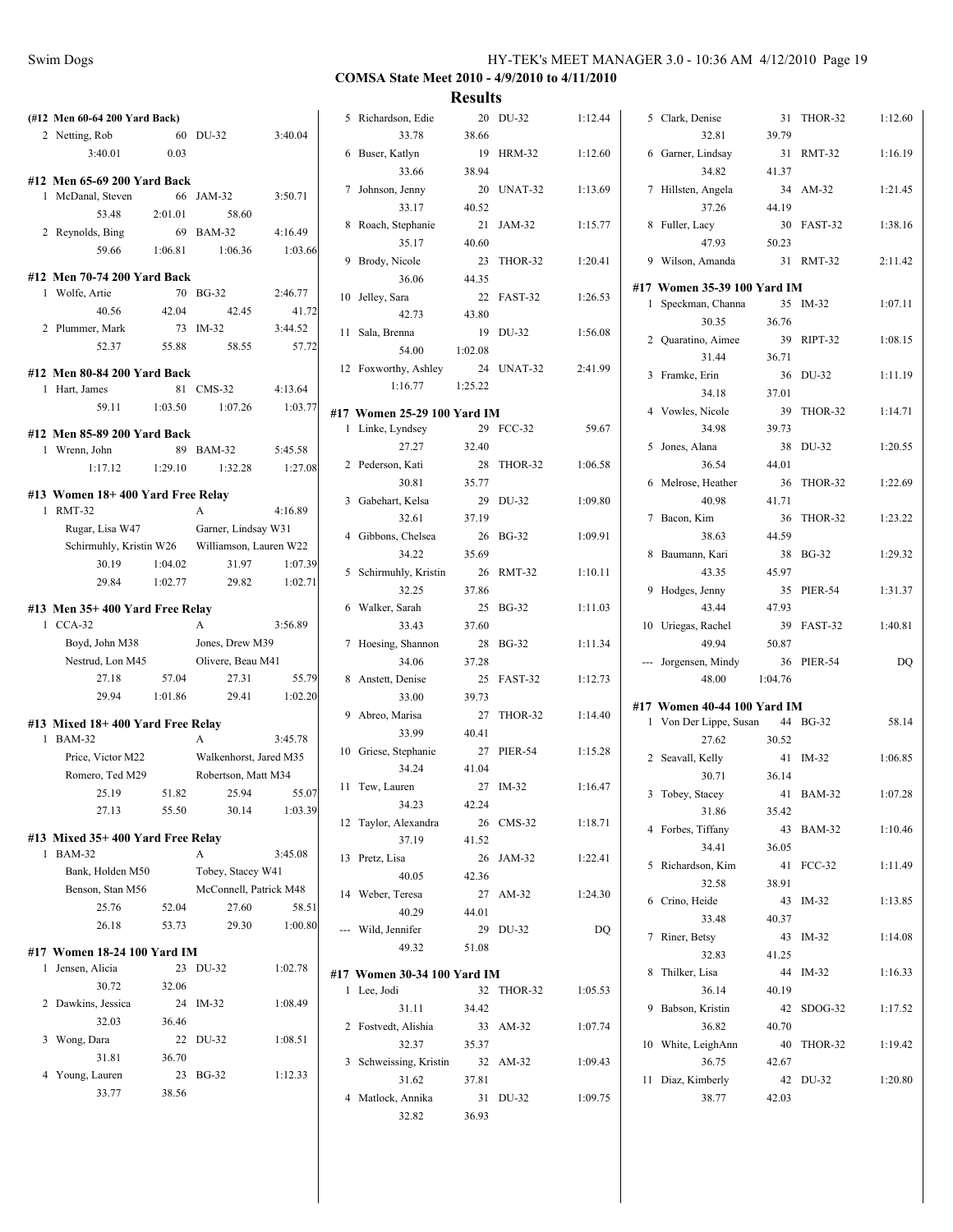$\overline{a}$ 

# **COMSA State Meet 2010 - 4/9/2010 to 4/11/2010**

|     | (#17 Women 40-44 100 Yard IM) |         |                |         |
|-----|-------------------------------|---------|----------------|---------|
| 12  | Lazerus, Brenda               | 44      | JAM-32         | 1:24.44 |
|     | 39.12                         | 45.32   |                |         |
| 13  | Kania, Regina                 | 41      | SDOG-32        | 1:25.23 |
|     | 37.73                         | 47.50   |                |         |
|     | 14 Johnson, Kristi            | 44      | FAST-32        | 1:26.95 |
|     | 42.06                         | 44.89   |                |         |
|     | 15 Clapp, Christine           | 43      | $IM-32$        | 1:38.74 |
|     | 48.02                         | 50.72   |                |         |
| --- | Nestrud, Wendy                | 44      | $CCA-32$       | DQ      |
|     | 44.00                         | 55.96   |                |         |
|     | #17 Women 45-49 100 Yard IM   |         |                |         |
| 1   | Crouch, Kim                   | 48      | <b>BG-32</b>   | 1:03.84 |
|     | 29.55                         | 34.29   |                |         |
|     | 2 Campbell, Ellen             | 47      | $IM-32$        | 1:10.46 |
|     | 33.42                         | 37.04   |                |         |
|     | 3 Vanderpoel, Nicole          | 45      | $IM-32$        | 1:13.09 |
|     | 33.78                         | 39.31   |                |         |
| 4   | Metzger, Anne                 | 49      | JAM-32         | 1:16.79 |
|     | 34.30                         | 42.49   |                |         |
|     | 5 Frost, Cindy                | 46      | <b>FCC-32</b>  | 1:17.29 |
|     | 37.18                         | 40.11   |                |         |
| 6   | Horn, Kris                    | 47      | DAWG-32        | 1:17.42 |
|     | 36.47                         | 40.95   |                |         |
| 7   | Rugar, Lisa                   | 47      | <b>RMT-32</b>  | 1:20.56 |
|     | 36.65                         | 43.91   |                |         |
| 8   | Bergen, Michelle              | 49      | DU-32          | 1:20.66 |
|     | 36.90                         | 43.76   |                |         |
|     | 9 Sauls, Catherine            | 45      | THOR-32        | 1:20.93 |
|     | 38.19                         | 42.74   |                |         |
| 10  | Fletcher, Lynne               | 49      | IM-32          | 1:25.09 |
|     | 39.09                         | 46.00   |                |         |
| 11  | Glauch, Missy                 | 47      | $CCA-32$       | 1:25.89 |
|     | 41.46                         | 44.43   |                |         |
|     | 12 Nolte, Susan               | 49      | $IM-32$        | 1:28.15 |
|     | 41.85                         | 46.30   |                |         |
|     | 13 Hanson, Betty              | 47      | <b>PIER-54</b> | 1:35.30 |
|     | 46.15                         | 49.15   |                |         |
|     | 14 Craft, Carol               | 48      | THOR-32        | 1:37.66 |
|     | 47.57                         | 50.09   |                |         |
| 15  | Casper, Dana                  | 46      | $CCA-32$       | 2:03.32 |
|     | 56.00                         | 1:07.32 |                |         |
| 16  | Harris, Abigail               | 48      | $CCA-32$       | 2:09.09 |
|     | 1:08.06                       | 1:01.03 |                |         |
|     | #17 Women 50-54 100 Yard IM   |         |                |         |
| 1   | Tatnall, Suzy                 | 50      | HRM-32         | 1:17.53 |
|     | 35.51                         | 42.02   |                |         |
| 2   | Weihenmayer, Ellen            | 51      | UNAT-32        | 1:27.99 |
|     | 43.91                         | 44.08   |                |         |
| 3   | Kimbrough, Doris              | 50      | <b>BG-32</b>   | 1:31.12 |
|     | 42.77                         | 48.35   |                |         |
| 4   | Gardner, Sue                  | 52      | CWW-32         | 1:33.75 |
|     | 42.09                         | 51.66   |                |         |
| 5   | Sortwell, Andrea              | 50      | <b>BG-32</b>   | 1:40.18 |
|     | 48.22                         | 51.96   |                |         |

|   | 6 True, Ann                     | 54      | THOR-32      | 1:42.53 |
|---|---------------------------------|---------|--------------|---------|
|   | 48.49                           | 54.04   |              |         |
|   | --- Mazzetta, Marcy 51 CCA-32   |         |              | DQ      |
|   | 49.25                           | 50.50   |              |         |
|   |                                 |         |              |         |
|   | #17 Women 55-59 100 Yard IM     |         |              |         |
|   | 1 Rosener, Karen                |         | 56 FCC-32    | 1:15.57 |
|   | 36.18                           | 39.39   |              |         |
|   | 2 Slavec, Deborah               |         | 56 HRM-32    | 1:37.11 |
|   | 44.60                           | 52.51   |              |         |
|   | 3 Leonard, Adrienne             |         | 56 IM-32     | 1:40.99 |
|   | 49.56                           | 51.43   |              |         |
|   | 4 Kane, Julie                   |         | 56 IM-32     | 1:48.84 |
|   | 53.18                           | 55.66   |              |         |
|   |                                 |         |              |         |
|   | #17 Women 60-64 100 Yard IM     |         |              |         |
|   | 1 Hashimoto, Christine 62 IM-32 |         |              | 1:35.73 |
|   | 44.46                           | 51.27   |              |         |
|   | 2 Prall, Winifred               |         | 62 DU-32     | 1:44.65 |
|   | 49.20                           | 55.45   |              |         |
|   | 3 England, Nancy                |         | 60 THOR-32   | 1:58.04 |
|   | 59.14                           | 58.90   |              |         |
|   | --- Noble, Ann                  |         | 62 CCA-32    | DQ      |
|   | 57.46                           | 1:11.19 |              |         |
|   | #17 Women 65-69 100 Yard IM     |         |              |         |
|   | 1 Reed, Judy                    |         | 66 CCA-32    | 1:31.54 |
|   | 39.88                           | 51.66   |              |         |
|   |                                 |         |              |         |
|   | #17 Women 70-74 100 Yard IM     |         |              |         |
|   | 1 Oberg, Jane                   |         | 72 DAC       | 1:41.91 |
|   | 49.36 52.55                     |         |              |         |
|   | #17 Women 75-79 100 Yard IM     |         |              |         |
|   | 1 Buchannan, Peggy              |         | 77 BG-32     | 2:06.47 |
|   | 1:01.03                         | 1:05.44 |              |         |
|   | 2 Hertzberg, Ruth               |         | 77 BG-32     | 3:06.18 |
|   | 1:27.59 1:38.59                 |         |              |         |
|   |                                 |         |              |         |
|   | #18 Men 18-24 100 Yard IM       |         |              |         |
|   | 1 Grassano, Andrew              |         | 20 DU-32     | 55.62   |
|   | 25.13                           | 30.49   |              |         |
|   | 2 Phelps, Michael               |         | 22 AM-32     | 55.63   |
|   | 25.56                           | 30.07   |              |         |
| 3 | Brown, Andrew                   | 23      | DU-32        | 56.91   |
|   | 26.33                           | 30.58   |              |         |
| 4 | Martin, Adam                    | 18      | UWSC-32      | 57.10   |
|   | 26.04                           | 31.06   |              |         |
| 5 | Abelein, Christopher            | 18      | <b>BG-32</b> | 1:04.26 |
|   |                                 |         |              |         |
|   | 28.47                           | 35.79   |              |         |
| 6 |                                 | 22      |              | 1:04.81 |
|   | Ganiyev, Doston                 |         | SQUI-32      |         |
| 7 | 30.21                           | 34.60   |              |         |
|   | Ford, Ryan                      | 23      | SQUI-32      | 1:05.16 |
|   | 30.05                           | 35.11   |              |         |
| 8 | Goodman, Nate                   | 24      | JAM-32       | 1:06.70 |
|   | 31.24                           | 35.46   |              |         |
| 9 | Bentley, Mike                   | 24      | UNAT-32      | 1:12.79 |
|   | 34.92                           | 37.87   |              |         |
|   |                                 |         |              |         |

|                | #18 Men 25-29 100 Yard IM  |             |              |         |
|----------------|----------------------------|-------------|--------------|---------|
| 1              | Rowenhorst, Topher         | 26          | <b>BG-32</b> | 54.75   |
|                | 24.62                      | 30.13       |              |         |
| 2              | Burleigh, Roger            | 26          | SQUI-32      | 55.32   |
|                | 25.22                      | 30.10       |              |         |
| 3              | Lang, Elliot               | 27          | DU-32        | 56.91   |
|                | 26.35                      | 30.56       |              |         |
| 4              | McMillian, Brett           | 27          | TXLA-43      | 57.47   |
|                | 25.51                      | 31.96       |              |         |
| 5              | McLachlan, Aaron           | 28          | JAM-32       | 58.20   |
|                | 26.45                      | 31.75       |              |         |
| 6              | Jackson, Keaka             | 29          | DU-32        | 58.47   |
|                | 27.36                      | 31.11       |              |         |
|                | 7 Gimlin, Matt             | 25          | <b>BG-32</b> | 58.79   |
|                | 27.80                      | 30.99       |              |         |
| 8              | Van Akkeren, David         | 26          | JAM-32       | 59.98   |
|                | 28.05                      | 31.93       |              |         |
| 9              | Herndon, Ryan              | 25          | $SS-32$      | 1:00.02 |
|                | 28.42                      | 31.60       |              |         |
| 10             | Farner, Andrew             | 25          | $SS-32$      | 1:01.89 |
|                | 28.74                      | 33.15       |              |         |
| 11             | Thompson, Gill             | 26          | $SS-32$      | 1:03.31 |
|                | 28.59                      | 34.72       |              |         |
| 12             | Carpenter, Dustin          | 28          | SQUI-32      | 1:04.47 |
|                | 29.95<br>13 Cooper, Carter | 34.52<br>27 | <b>BG-32</b> |         |
|                | 30.45                      |             |              | 1:05.07 |
| 14             |                            | 34.62       |              |         |
|                | Ida, Kevin<br>31.77        | 27<br>34.26 | THOR-32      | 1:06.03 |
| 15             | Levine, Nicholas           | 28          | $GAC-32$     | 1:08.08 |
|                | 31.82                      | 36.26       |              |         |
| 16             | Tuohy, Brian               | 27          | FAST-32      | 1:08.38 |
|                | 32.60                      | 35.78       |              |         |
| 17             | Beres, Matthew             | 26          | $CMS-32$     | 1:08.85 |
|                | 31.23                      | 37.62       |              |         |
| $\overline{a}$ | DiPalma, Monte             | 25          | SQUI-32      | DQ      |
|                | 35.08                      | 38.32       |              |         |
|                |                            |             |              |         |
|                | #18 Men 30-34 100 Yard IM  |             |              |         |
| 1              | Slouf, Erich               | 30          | DU-32        | 56.25   |
| 2              | 25.56<br>Miller, Matt      | 30.69<br>31 | FCST-25      | 58.31   |
|                | 26.55                      | 31.76       |              |         |
| 3              | Roth, Bill                 | 33          | THOR-32      | 1:01.51 |
|                | 27.26                      | 34.25       |              |         |
| 4              | Foster, Brendon            | 33          | FAST-32      | 1:02.40 |
|                | 29.63                      | 32.77       |              |         |
| 5              | Schwartzkopf, Jess         | 31          | AM-32        | 1:02.54 |
|                | 28.14                      | 34.40       |              |         |
| 6              | Treanor, Nate              | 32          | FAST-32      | 1:03.23 |
|                | 29.45                      | 33.78       |              |         |
| 7              | Clark, Jeremiah            | 34          | SQUI-32      | 1:05.51 |
|                | 29.46                      | 36.05       |              |         |
| 8              | Juliano, Kevin             | 30          | THOR-32      | 1:06.37 |
|                | 30.26                      | 36.11       |              |         |
| 9              | Salomonsen, John           | 31          | UNAT-32      | 1:06.77 |
|                | 30.19                      | 36.58       |              |         |
|                |                            |             |              |         |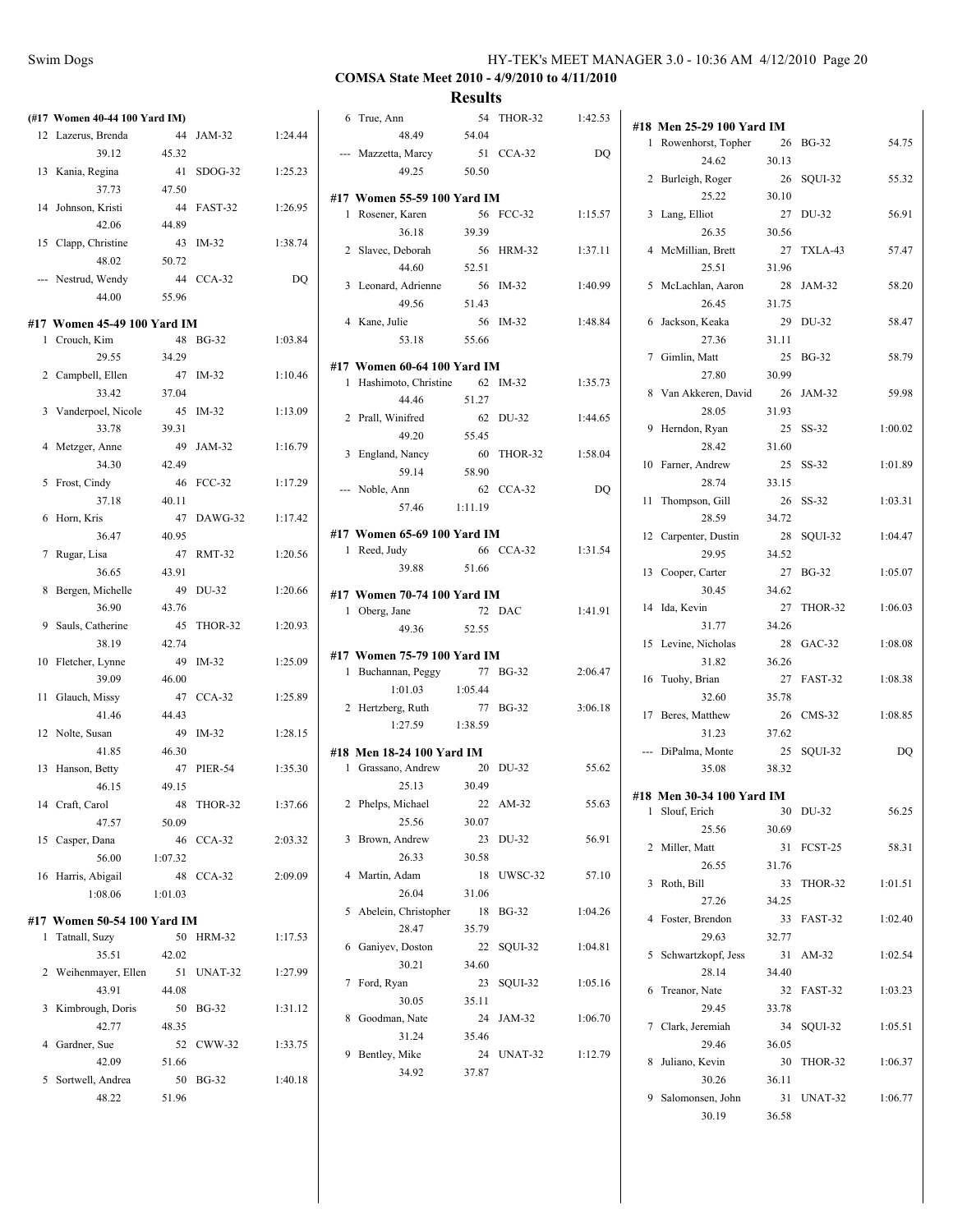| (#18 Men 30-34 100 Yard IM) |       |            |         | 7 Hoyt, Brian             |       | 43 THOR-32 | 1:06.50 |                                           |       |            |         |
|-----------------------------|-------|------------|---------|---------------------------|-------|------------|---------|-------------------------------------------|-------|------------|---------|
| 10 Krell, David             |       | 31 RMT-32  | 1:07.47 | 29.92                     | 36.58 |            |         | #18 Men 50-54 100 Yard IM<br>1 Fuller, Ed |       | 51 BG-32   | 58.17   |
| 32.02                       | 35.45 |            |         | 8 Just, AJ                |       | 40 IM-32   | 1:06.78 |                                           |       |            |         |
| 11 Wagner, Ryan             |       | 33 DU-32   | 1:12.51 | 30.83                     | 35.95 |            |         | 27.60                                     | 30.57 |            |         |
| 31.58                       | 40.93 |            |         | 9 Blum, Juri              |       | 43 SS-32   | 1:07.02 | 2 Bank, Holden                            |       | 50 BAM-32  | 58.89   |
| 12 Schwarz, Chad            |       |            |         |                           |       |            |         | 27.56                                     | 31.33 |            |         |
|                             |       | 34 SQUI-32 | 1:13.79 | 32.31                     | 34.71 |            |         | 3 Piszkin, Andy                           |       | 51 MIRA-32 | 1:01.58 |
| 33.61                       | 40.18 |            |         | 10 Acosta, Marty          |       | 44 AM-32   | 1:09.75 | 28.05                                     | 33.53 |            |         |
| 13 Hodges, Jeff             |       | 34 PIER-54 | 1:14.35 | 32.81                     | 36.94 |            |         | 4 McCarty, Dave                           |       | 51 MESA-32 | 1:04.31 |
| 35.33                       | 39.02 |            |         | 11 Isert, Tim             |       | 42 DU-32   | 1:12.49 | 31.30                                     | 33.01 |            |         |
| 14 Smith, Reuben            |       | 31 FAST-32 | 1:17.70 | 34.01                     | 38.48 |            |         | 5 Seymour, Dag                            |       | 51 JAM-32  | 1:08.05 |
| 35.41                       | 42.29 |            |         | 12 Sarche, Jon            |       | 41 SDOG-32 | 1:16.73 |                                           |       |            |         |
| 15 Weber, Tom               |       | 34 THOR-32 | 1:33.95 | 35.15                     | 41.58 |            |         | 31.43                                     | 36.62 |            |         |
| 48.41                       | 45.54 |            |         | 13 Smith, Doug            |       | 42 FMST-32 | 1:19.66 | 6 Leo, Mark                               |       | 50 THOR-32 | 1:10.64 |
|                             |       | 34 DU-32   | DQ      | 36.77                     | 42.89 |            |         | 32.66                                     | 37.98 |            |         |
| --- Vierling, Steve         |       |            |         |                           |       |            |         | 7 Lehrer, Mark                            |       | 52 IM-32   | 1:10.81 |
| 37.64                       | 44.64 |            |         | 14 Abelein, Nathan        |       | 43 BG-32   | 1:25.80 | 8 Chapman, Steve                          |       | 53 DU-32   | 1:11.08 |
| #18 Men 35-39 100 Yard IM   |       |            |         | 38.72                     | 47.08 |            |         | 31.86                                     | 39.22 |            |         |
| 1 Eisenhuth, Matthew        |       | 35 DU-32   | 54.42   | #18 Men 45-49 100 Yard IM |       |            |         | 9 Petrie, Stephen                         |       | 53 AM-32   | 1:12.89 |
| 25.04                       | 29.38 |            |         | 1 Mann, Jonathan          |       | 49 DU-32   | 59.27   | 31.69                                     | 41.20 |            |         |
|                             |       |            |         |                           |       |            |         |                                           |       |            |         |
| 2 O'Sullivan, Chris         |       | 35 DU-32   | 56.07   | 27.76                     | 31.51 |            |         | 10 Hawley, Gary                           |       | 50 AM-32   | 1:15.25 |
| 24.71                       | 31.36 |            |         | 2 Menezes, Ron            |       | 47 24HF-32 | 1:00.47 | 34.57                                     | 40.68 |            |         |
| 3 Walkenhorst, Jared        |       | 35 BAM-32  | 57.82   | 27.84                     | 32.63 |            |         | 11 Alvarado, Ray                          |       | 53 CMS-32  | 1:17.04 |
| 27.75                       | 30.07 |            |         | 3 Jordan, James           |       | 47 DU-32   | 1:00.54 | 35.56                                     | 41.48 |            |         |
| 4 Doherty, Kevin            |       | 36 SQUI-32 | 58.23   | 27.95                     | 32.59 |            |         | 12 Henderson, Jamie                       |       | 52 SQUI-32 | 1:18.28 |
| 27.33                       | 30.90 |            |         | 4 Johnston, Mark          |       | 49 SDOG-32 | 1:02.14 | 37.94                                     | 40.34 |            |         |
| 5 Edwards, Dan              |       | 36 BG-32   | 1:00.11 | 28.79                     | 33.35 |            |         | 13 Huggins, David                         |       | 50 BG-32   | 1:18.87 |
| 28.52                       | 31.59 |            |         | 5 Phelps, Brian           |       | 45 AM-32   | 1:02.61 | 38.15                                     | 40.72 |            |         |
|                             |       |            |         |                           |       |            |         |                                           |       |            |         |
| 6 Malec, Jason              |       | 38 DU-32   | 1:00.33 | 27.97                     | 34.64 |            |         | 14 Lenhart, Ed                            |       | 52 WAVE-32 | 1:21.93 |
| 27.52                       | 32.81 |            |         | 6 McConnell, Patrick      |       | 48 BAM-32  | 1:04.90 | 39.59                                     | 42.34 |            |         |
| 7 Gotto, Tony               |       | 38 AM-32   | 1:00.62 | 29.77                     | 35.13 |            |         | 15 Thorn, Kevin                           |       | 53 SQUI-32 | 1:32.23 |
| 28.23                       | 32.39 |            |         | 7 Burke, Pat              |       | 48 DU-32   | 1:07.83 | 47.01                                     | 45.22 |            |         |
| 8 Welting, Evan             |       | 35 FAST-32 | 1:01.99 | 33.01                     | 34.82 |            |         | 16 Andersen, Kurt                         |       | 52 THOR-32 | 1:45.18 |
| 27.58                       | 34.41 |            |         | 8 Huckins, Kent           |       | 45 PIER-54 | 1:10.70 | 50.73                                     | 54.45 |            |         |
| 9 Danaceau, Mischa          |       | 38 DU-32   | 1:03.47 | 33.45                     | 37.25 |            |         | --- Reetz, Eric                           |       | 50 BG-32   | DQ      |
| 29.29                       | 34.18 |            |         | 9 Newcomb, Scott          |       | 49 DAWG-32 | 1:12.17 | 38.97                                     | 57.44 |            |         |
| 10 Haag, Bret               |       |            |         | 33.92                     |       |            |         | --- Stehlin, Ed                           |       | 54 GJD-32  |         |
|                             |       | 38 MIRA-32 | 1:05.36 |                           | 38.25 |            |         |                                           |       |            | DQ      |
| 30.33                       | 35.03 |            |         | 10 Nestrud, Lon           |       | 45 CCA-32  | 1:13.21 | 29.48                                     | 35.61 |            |         |
| 11 Jones, Drew              |       | 39 CCA-32  | 1:06.81 | 35.47                     | 37.74 |            |         | #18 Men 55-59 100 Yard IM                 |       |            |         |
| 30.78                       | 36.03 |            |         | 11 Morton, Arthur         |       | 45 CCA-32  | 1:15.69 | 1 Hess, Richard                           |       | 55 BG-32   | 1:01.24 |
| 12 Dominguez, Sam           |       | 39 THOR-32 | 1:11.96 | 35.09                     | 40.60 |            |         | 28.45                                     | 32.79 |            |         |
| 34.65                       | 37.31 |            |         | 12 Carroll, Kevin         |       | 47 SQUI-32 | 1:18.85 |                                           |       |            |         |
| 13 Flynn, Shawn             |       | 39 JAM-32  | 1:22.80 | 37.50                     | 41.35 |            |         | 2 Wolff, Charles                          |       | 58 BG-32   | 1:03.94 |
| 36.96                       | 45.84 |            |         | 13 Hanson, Jim            |       | 47 CSST-32 | 1:18.93 | 29.25                                     | 34.69 |            |         |
|                             |       |            |         |                           |       |            |         | 3 Stanback, John                          |       | 56 FAST-32 | 1:06.85 |
| #18 Men 40-44 100 Yard IM   |       |            |         | 39.01                     | 39.92 |            |         | 30.50                                     | 36.35 |            |         |
| 1 Barringer, Rob            |       | 44 UNAT-32 | 1:01.36 | 14 Ramirez, Al            |       | 48 BG-32   | 1:19.43 | 4 Parkinson, Bruce                        |       | 59 FAST-32 | 1:13.29 |
| 28.04                       | 33.32 |            |         | 36.32                     | 43.11 |            |         | 35.54                                     | 37.75 |            |         |
| 2 Smith, Schuyler           |       | 41 DU-32   | 1:01.50 | 15 Kelly, John            |       | 48 BG-32   | 1:21.27 | 5 Morneau, Geoff                          |       | 59 BG-32   | 1:22.25 |
| 29.50                       | 32.00 |            |         | 37.22                     | 44.05 |            |         | 41.07                                     | 41.18 |            |         |
|                             |       |            |         | 16 Lund, Michael          |       | 47 SQUI-32 | 1:25.91 |                                           |       |            |         |
| 3 Remacle, Michael          |       | 42 BAM-32  | 1:02.70 | 40.47                     | 45.44 |            |         | 6 McElhinney, Tom                         |       | 56 BG-32   | 1:23.38 |
| 29.87                       | 32.83 |            |         | 17 Dickman, Jim           |       | 45 SDOG-32 | 1:26.89 | 39.33                                     | 44.05 |            |         |
| 4 Champlin, Pete            |       | 41 DU-32   | 1:03.12 |                           |       |            |         | --- Arrison, Tom                          |       | 59 SQUI-32 | DQ      |
| 29.84                       | 33.28 |            |         | 38.13                     | 48.76 |            |         | 47.61                                     | 55.99 |            |         |
| 5 Rosinski, Thomas          |       | 40 DU-32   | 1:03.57 | 18 Malloy, Glenn          |       | 49 SDOG-32 | 1:31.81 |                                           |       |            |         |
| 29.14                       | 34.43 |            |         | 44.90                     | 46.91 |            |         | #18 Men 60-64 100 Yard IM                 |       |            |         |
| 6 Bartuska, Jim             |       | 42 FMST-32 | 1:05.89 | --- Levi, Theodore        |       | 45 THOR-32 | DQ      | 1 Abbott, Bill                            |       | 63 UNAT-32 | 1:10.70 |
| 30.62                       | 35.27 |            |         | 51.13                     | 52.91 |            |         | 32.14                                     | 38.56 |            |         |
|                             |       |            |         |                           |       |            |         | 2 Harding, Peter                          |       | 62 UNAT-32 | 1:12.21 |
|                             |       |            |         |                           |       |            |         | 35.61                                     | 36.60 |            |         |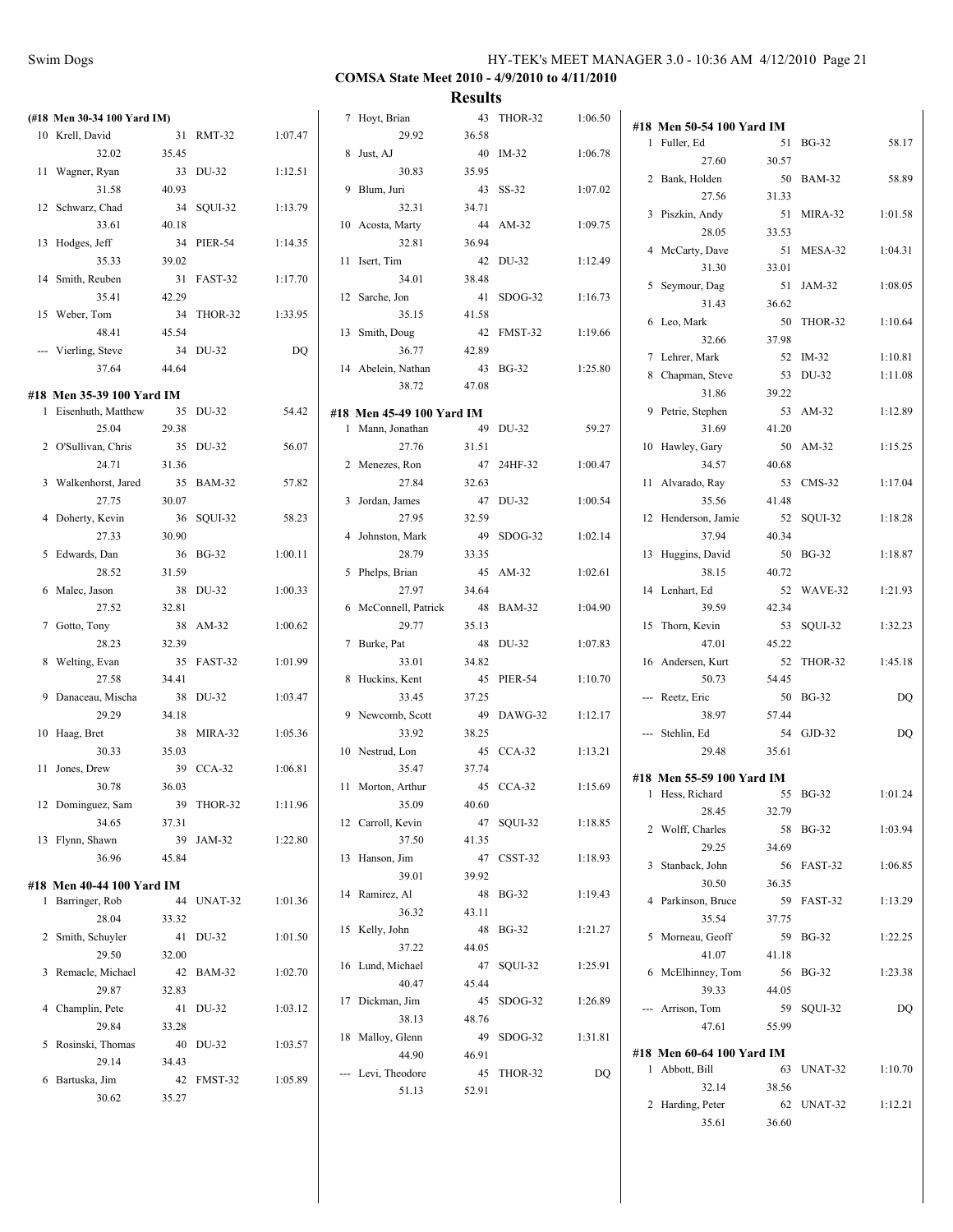|                               |         |            |         |                               | <b>IACOULLS</b> |            |         |                                               |         |                   |                  |
|-------------------------------|---------|------------|---------|-------------------------------|-----------------|------------|---------|-----------------------------------------------|---------|-------------------|------------------|
| (#18 Men 60-64 100 Yard IM)   |         |            |         | 7 Loper, Tracey               |                 | 26 DU-32   | 2:18.58 | 3 Dullea, Melanie                             |         | 48 SS-32          | 2:18.83          |
| 3 Carney, Kent                |         | 62 CMS-32  | 1:13.86 | 31.28                         | 34.88           | 35.72      | 36.70   | 31.63                                         | 34.24   | 36.43             | 36.53            |
| 33.77                         | 40.09   |            |         | 8 Gerson, Jennifer            |                 | 26 BAM-32  | 2:19.55 | 4 Derr, Kirsten                               |         | 45 DU-32          | 2:30.53          |
| 4 Townsend, Cecil             |         | 62 PUEB-32 | 1:15.84 | 33.27                         | 35.12           | 35.56      | 35.60   | 34.63                                         | 37.56   | 39.02             | 39.32            |
| 35.66                         | 40.18   |            |         | 9 Hoesing, Shannon            |                 | 28 BG-32   | 2:23.51 | 5 Metzger, Anne                               | 49      | JAM-32            | 2:32.16          |
| 5 Arnold, Tom                 |         | 62 DU-32   | 1:17.25 | 30.72                         | 35.48           | 38.49      | 38.82   | 32.89                                         | 36.58   | 40.66             | 42.03            |
| 37.03                         | 40.22   |            |         | 10 Picl, Arianne              |                 | 25 EBM-20  | 2:30.07 | 6 Craft, Carol                                |         | 48 THOR-32        | 3:00.82          |
| 6 Gleser, Robert              |         | 64 DU-32   | 1:25.20 | 33.36                         | 36.77           | 39.88      | 40.06   | 41.18                                         | 44.61   | 47.46             | 47.57            |
| 41.45                         | 43.75   |            |         | 11 Kline, Courtney            |                 | 27 FAST-32 | 2:38.56 | 7 Dilley, Brenda                              |         | 45 DAWG-32        | 3:02.38          |
| 7 Netting, Rob                |         | 60 DU-32   | 1:35.12 | 35.66                         | 2:03.19         |            |         | 39.80                                         | 45.36   | 48.72             | 48.50            |
| 44.42                         | 50.70   |            |         |                               |                 |            |         |                                               |         |                   |                  |
| 8 Pflum, Glenn                |         | 60 SQUI-32 | 1:52.89 | #19 Women 30-34 200 Yard Free |                 |            |         | #19 Women 50-54 200 Yard Free                 |         | 54 SS-32          |                  |
| 52.88                         | 1:00.01 |            |         | 1 Salomonsen, Summer          |                 | 31 UNAT-32 | 2:24.40 | 1 Pyle, Rebecca                               |         |                   | 2:33.18          |
|                               |         |            |         | 33.95                         | 36.71           | 37.00      | 36.74   | 35.83                                         | 39.48   | 40.05             | 37.82            |
| #18 Men 65-69 100 Yard IM     |         |            |         | 2 Schweissing, Kristin        |                 | 32 AM-32   | 2:25.85 | 2 Kimbrough, Doris                            |         | 50 BG-32          | 2:35.91          |
| 1 Abrahams, Richard           |         | 65 BG-32   | 1:02.47 | 31.20                         | 36.35           | 38.77      | 39.53   | 36.41                                         | 39.89   | 40.22             | 39.39            |
| 28.23                         | 34.24   |            |         | 3 Dubach, Daphne              |                 | 30 SQUI-32 | 2:44.76 | 3 Whittmore, Lisa                             |         | 52 CMS-32         | 2:37.44          |
| 2 Burson, Bill                |         | 65 SS-32   | 1:16.21 | 36.75                         | 41.82           | 43.08      | 43.11   | 35.71                                         | 39.83   | 41.11             | 40.79            |
| 36.79                         | 39.42   |            |         | #19 Women 35-39 200 Yard Free |                 |            |         | 4 Weihenmayer, Ellen                          |         | 51 UNAT-32        | 2:46.41          |
| 3 Burgess, Thom               |         | 67 BG-32   | 1:26.15 | 1 Luellen, Katie              |                 | 36 GAC-32  | 2:04.07 | 37.72                                         | 41.50   | 44.70             | 42.49            |
| 42.03                         | 44.12   |            |         | 29.20                         | 31.57           | 32.04      | 31.26   | 5 Madore, Laure                               |         | 53 DU-32          | 2:48.26          |
| 4 Cunningham, Allan           |         | 65 CMS-32  | 1:29.03 | 2 Jacroux, Celeste            |                 | 35 DU-32   | 2:27.50 | 36.92                                         | 42.74   | 44.86             | 43.74            |
| 42.78                         | 46.25   |            |         | 30.58                         | 37.54           | 44.96      | 34.42   | 6 Gardner, Sue                                |         | 52 CWW-32         | 3:08.78          |
| 5 McDanal, Steven             |         | 66 JAM-32  | 1:36.40 | 3 Bacon, Kim                  |                 | 36 THOR-32 | 2:34.62 | 41.62                                         | 46.15   | 50.20             | 50.81            |
| 46.26                         | 50.14   |            |         | 35.25                         | 37.69           | 40.32      | 41.36   | 7 Kaussner, Karen                             |         | 51 CWW-32         | 3:44.77          |
| #18 Men 70-74 100 Yard IM     |         |            |         | 4 Baumann, Kari               |                 | 38 BG-32   | 2:44.27 | 48.36                                         | 56.91   | 59.19             | 1:00.31          |
| 1 Wolfe, Artie                |         | 70 BG-32   | 1:11.58 | 36.59                         | 41.87           | 43.06      | 42.75   | 8 Andersen, Jan                               |         | 52 THOR-32        | 3:53.18          |
| 33.65                         | 37.93   |            |         | 5 Patel, Rachana              |                 | 36 CCA-32  | 3:41.51 | 49.13                                         | 58.51   | 1:03.59           | 1:01.95          |
| 2 King, William               |         | 70 DAWG-32 | 1:41.83 | 48.18                         | 54.86           | 59.31      | 59.16   | #19 Women 55-59 200 Yard Free                 |         |                   |                  |
| 51.17                         | 50.66   |            |         |                               |                 |            |         | 1 Sunie, Beverly                              |         | 57 THOR-32        | 2:54.77          |
|                               |         |            |         | #19 Women 40-44 200 Yard Free |                 |            |         | 37.17                                         | 42.82   | 46.88             | 47.90            |
| #18 Men 75-79 100 Yard IM     |         |            |         | 1 Moen, Teri                  |                 | 41 DU-32   | 2:02.81 | 2 Engele, Vickie                              |         | 55 THOR-32        | 4:04.37          |
| 1 Martin, Joe                 |         | 78 SS-32   | 2:08.24 | 28.57                         | 31.18           | 31.70      | 31.36   | 52.98                                         | 1:02.35 | 1:04.19           | 1:04.85          |
| 1:00.23                       | 1:08.01 |            |         | 2 Richardson, Kim             |                 | 41 FCC-32  | 2:05.71 | 3 Parry, Diana                                |         | 57 CCA-32         | 4:24.35          |
| #19 Women 18-24 200 Yard Free |         |            |         | 28.23                         | 31.64           | 33.07      | 32.77   | 58.24                                         | 1:05.58 | 1:10.07           | 1:10.46          |
| 1 Dawkins, Jessica            |         | 24 IM-32   | 2:09.17 | 3 Boris, Anne                 |                 | 40 DU-32   | 2:06.27 |                                               |         |                   |                  |
| 29.16                         | 32.36   | 33.76      | 33.89   | 29.97                         | 32.06           | 32.24      | 32.00   | #19 Women 60-64 200 Yard Free                 |         |                   |                  |
| 2 Wong, Dara                  |         | 22 DU-32   | 2:10.62 | 4 Seavall, Kelly              |                 | 41 IM-32   | 2:06.68 | 1 Prall, Winifred                             |         | 62 DU-32          | 3:06.97          |
| 30.36                         | 32.97   | 34.00      | 33.29   | 29.59                         | 31.91           | 32.67      | 32.51   | 42.40                                         | 48.58   | 49.01             | 46.98            |
| 3 Coyle, Jean                 |         | 19 DU-32   | 2:14.80 | 5 Potter, Kathryn             |                 | 44 DAWG-32 | 2:08.53 | 2 Lebsack, Linda                              |         | 63 DU-32          | 3:11.79          |
| 31.08                         | 34.96   | 35.31      | 33.45   | 29.95                         | 31.58           | 32.85      | 34.15   | 44.85                                         | 49.40   | 50.04             | 47.50            |
| 4 Brody, Nicole               |         | 23 THOR-32 | 2:29.88 | 6 Babson, Kristin             |                 | 42 SDOG-32 | 2:23.22 | #19 Women 65-69 200 Yard Free                 |         |                   |                  |
| 33.30                         | 37.76   | 39.61      | 39.21   | 31.54                         | 35.33           | 37.61      | 38.74   | 1 Anziano, Marcia                             |         | 65 IM-32          | 3:02.60          |
|                               |         |            |         | 7 Thilker, Lisa               |                 | 44 IM-32   | 2:23.65 | 42.25                                         | 46.32   | 47.21             | 46.82            |
| #19 Women 25-29 200 Yard Free |         |            |         | 32.63                         | 35.86           | 37.65      | 37.51   |                                               |         |                   |                  |
| 1 Linke, Lyndsey              |         | 29 FCC-32  | 2:00.62 | 8 Diaz, Kimberly              |                 | 42 DU-32   | 2:26.70 | #19 Women 70-74 200 Yard Free                 |         |                   |                  |
| 27.47                         | 30.43   | 31.19      | 31.53   | 33.92                         | 36.65           | 38.13      | 38.00   | 1 Oberg, Jane                                 |         | 72 DAC            | 3:17.67          |
| 2 Shuss, Audrey               |         | 26 RIPT-32 | 2:03.99 | 9 White, LeighAnn             |                 | 40 THOR-32 | 2:33.04 | 45.78                                         | 49.34   | 51.46             | 51.09            |
| 29.33                         | 31.43   | 31.90      | 31.33   | 35.82                         | 39.83           | 40.73      | 36.66   | #19 Women 75-79 200 Yard Free                 |         |                   |                  |
| 3 Schultz, Leah               |         | 26 DU-32   | 2:10.27 | 10 Broncucia, Stacy           |                 | 41 THOR-32 | 2:46.26 | 1 Hertzberg, Ruth                             |         | 77 BG-32          | 4:55.51          |
| 30.47                         | 32.61   | 32.86      | 34.33   | 34.60                         | 42.47           | 45.09      | 44.10   | 1:10.56                                       | 1:17.40 | 1:16.04           | 1:11.51          |
| 4 Walker, Sarah               |         | 25 BG-32   | 2:14.44 | #19 Women 45-49 200 Yard Free |                 |            |         |                                               |         |                   |                  |
| 31.52                         | 34.37   | 34.92      | 33.63   | 1 Garnier, Kathy              |                 | 49 IM-32   | 2:07.32 | #20 Men 18-24 200 Yard Free<br>1 Ellis, Kevin |         | 23 GAC-32         | 1:44.64          |
| 5 Stutzke, Crystal            |         | 29 THOR-32 | 2:14.97 | 28.80                         | 31.70           | 33.11      | 33.71   | 24.12                                         | 26.66   |                   | 26.49            |
| 30.88                         | 34.17   | 35.45      | 34.47   | 2 Bank, Wendy                 |                 | 47 BAM-32  | 2:17.21 |                                               |         | 27.37<br>23 DU-32 |                  |
| 6 Gabehart, Kelsa             |         | 29 DU-32   | 2:16.65 | 31.60                         | 34.66           | 35.86      | 35.09   | 2 Cowan, Brooks<br>25.46                      |         |                   | 1:50.72<br>28.45 |
| 29.80                         | 34.20   | 36.39      | 36.26   |                               |                 |            |         |                                               | 27.99   | 28.82             |                  |
|                               |         |            |         |                               |                 |            |         |                                               |         |                   |                  |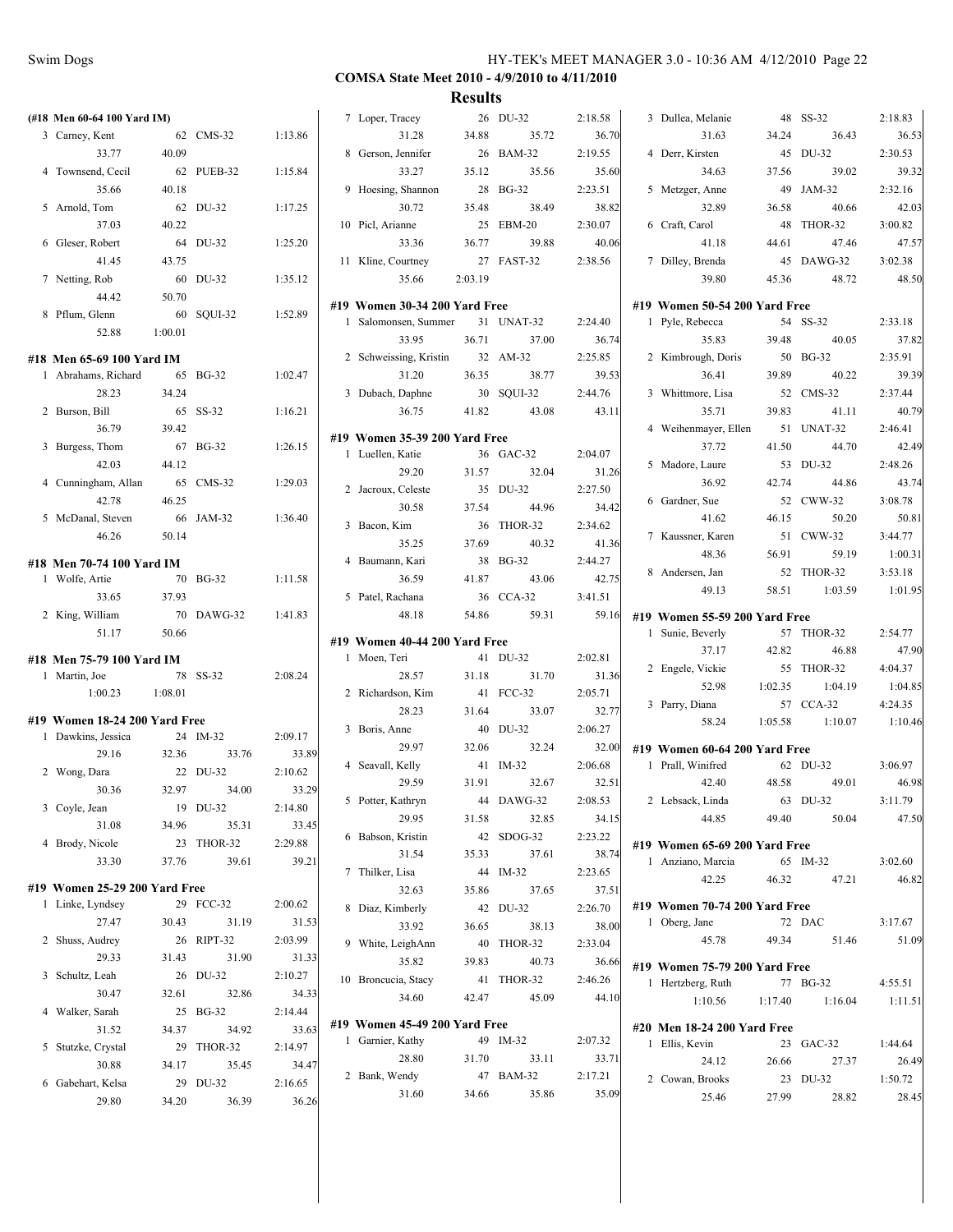# **COMSA State Meet 2010 - 4/9/2010 to 4/11/2010**

| (#20 Men 18-24 200 Yard Free)                |       |            |                  | 6 Boyd, John                                      |       | 38 CCA-32        | 2:05.77 | #20 Men 55-59 200 Yard Free     |         |            |         |
|----------------------------------------------|-------|------------|------------------|---------------------------------------------------|-------|------------------|---------|---------------------------------|---------|------------|---------|
| 3 Rady, Ben                                  |       | 19 UWSC-32 | 1:53.77          | 28.48                                             | 30.87 | 32.23            | 34.19   | 1 Mann, Michael                 |         | 55 DU-32   | 1:48.79 |
| 26.72                                        | 28.89 | 29.46      | 28.70            | 7 Shelles, Dave                                   |       | 36 UWSC-32       | 2:10.68 | 24.99                           | 26.99   | 27.88      | 28.93   |
| 4 Portillo, Christopher                      |       | 23 TXLA-43 | 2:00.43          | 30.90                                             | 33.86 | 33.58            | 32.34   | 2 Heggy, Terry                  |         | 55 FMST-32 | 2:12.40 |
| 28.54                                        | 30.25 | 31.20      | 30.44            | 8 Dominguez, Sam                                  |       | 39 THOR-32       | 2:25.16 | 32.13                           | 34.83   | 33.36      | 32.08   |
| 5 Ford, Ryan                                 |       | 23 SQUI-32 | 2:00.66          | 33.28                                             | 36.63 | 38.17            | 37.08   | 3 Morneau, Geoff                |         | 59 BG-32   | 2:30.86 |
| 28.05                                        | 30.28 | 30.69      | 31.64            | 9 Flynn, Shawn                                    |       | 39 JAM-32        | 2:33.22 | 35.93                           | 39.41   | 38.99      | 36.53   |
| 6 Price, Victor                              |       | 22 BAM-32  | 2:02.21          | 34.29                                             | 39.21 | 39.27            | 40.45   | 4 Lee, Wayne                    |         | 56 SQUI-32 | 2:52.81 |
| 26.71                                        | 30.79 | 33.39      | 31.32            |                                                   |       |                  |         | 36.43                           | 43.34   | 47.22      | 45.82   |
| 7 Smith, David                               |       | 22 SQUI-32 | 2:05.22          | #20 Men 40-44 200 Yard Free<br>1 Rosinski, Thomas |       | 40 DU-32         | 1:55.31 | 5 Arrison, Tom                  |         | 59 SQUI-32 | 3:14.67 |
| 29.76                                        | 32.62 | 32.41      | 30.43            | 26.05                                             | 28.76 | 30.34            | 30.16   | 44.60                           | 48.78   | 52.53      | 48.76   |
|                                              |       |            |                  | 2 Smith, Schuyler                                 |       | 41 DU-32         | 1:56.96 |                                 |         |            |         |
| #20 Men 25-29 200 Yard Free<br>1 Romero, Ted |       | 29 BAM-32  | 1:52.53          | 27.09                                             | 29.86 | 30.13            | 29.88   | #20 Men 60-64 200 Yard Free     |         |            |         |
| 27.00                                        | 28.85 | 28.57      | 28.11            | 3 Remacle, Michael                                |       | 42 BAM-32        | 1:58.37 | 1 Gleser, Robert                |         | 64 DU-32   | 2:36.51 |
| 2 Gimlin, Matt                               |       | 25 BG-32   | 1:55.46          | 27.60                                             | 30.06 | 30.90            | 29.81   | 36.81                           | 39.12   | 38.83      | 41.75   |
| 27.24                                        | 29.32 | 29.68      | 29.22            | 4 Pazmino, Jorge                                  |       | 40 AM-32         | 2:01.62 | 2 Netting, Rob                  |         | 60 DU-32   | 2:54.81 |
| 3 Zelie, Joel                                |       | 27 DU-32   | 1:56.17          | 27.63                                             | 30.14 | 31.89            | 31.96   | 39.20                           | 43.63   | 1:31.98    |         |
| 26.88                                        | 28.88 | 29.70      | 30.71            | 5 Cruz, Eduardo                                   |       | 40 THOR-32       | 2:13.84 | #20 Men 65-69 200 Yard Free     |         |            |         |
| 4 Jackson, Keaka                             |       | 29 DU-32   | 1:59.33          | 29.66                                             | 32.93 | 35.31            | 35.94   | 1 Burson, Bill                  |         | 65 SS-32   | 2:20.67 |
| 29.00                                        | 31.69 | 29.78      | 28.86            | 6 Meyer, Jay                                      |       | 41 PUEB-32       | 2:14.98 | 32.70                           | 35.89   | 36.29      | 35.79   |
|                                              |       | 27 BG-32   | 2:00.20          | 30.22                                             | 33.53 | 34.96            | 36.27   | 2 Kalstrom, Reynold             |         | 65 FMST-32 | 2:56.23 |
| 5 Ko, Scott<br>28.02                         |       | 30.62      |                  |                                                   |       |                  |         | 37.30                           | 42.71   | 43.96      | 52.26   |
|                                              | 31.03 | 28 GAC-32  | 30.53<br>2:01.70 | #20 Men 45-49 200 Yard Free                       |       |                  |         | 3 Johnson, David                |         | 68 SQUI-32 | 3:29.36 |
| 6 Levine, Nicholas<br>28.08                  | 30.20 | 31.60      | 31.82            | 1 Wise, Mike                                      |       | 45 DU-32         | 1:52.41 | 48.38                           | 53.59   | 55.20      | 52.19   |
| 7 Ida, Kevin                                 |       | 27 THOR-32 | 2:07.94          | 26.40                                             | 28.53 | 28.97            | 28.51   | 4 Reynolds, Bing                |         | 69 BAM-32  | 3:55.46 |
| 30.51                                        | 32.56 | 32.71      | 32.16            | 2 Powell, Scott                                   |       | 48 IM-32         | 1:54.75 | 50.34                           | 1:00.06 | 1:06.27    | 58.79   |
|                                              |       |            |                  | 26.41                                             | 28.74 | 29.70            | 29.90   | 5 Hutcheson, Kent               |         | 69 CCA-32  | 4:14.77 |
| #20 Men 30-34 200 Yard Free                  |       |            |                  | 3 Fuller, David                                   |       | 45 DU-32         | 1:56.27 | 56.13                           | 1:04.45 | 1:09.41    | 1:04.78 |
| 1 Foster, Jared                              |       | 34 THOR-32 | 1:56.57          | 26.69                                             | 28.97 | 29.91            | 30.70   |                                 |         |            |         |
| 26.81                                        | 29.56 | 30.13      | 30.07            | 4 Melanson, Edward                                |       | 47 DU-32         | 1:59.93 | #20 Men 70-74 200 Yard Free     |         |            |         |
| 2 Johnson, Brett                             |       | 30 DU-32   | 2:04.09          | 28.65                                             | 31.15 | 30.55            | 29.58   | 1 Plummer, Mark                 |         | 73 IM-32   | 2:55.84 |
| 27.84                                        | 31.68 | 32.04      | 32.53            | 5 Walker, Jerry                                   |       | 45 DU-32         | 2:04.72 | 37.98                           | 44.11   | 46.67      | 47.08   |
| 3 Robertson, Matt                            |       | 34 BAM-32  | 2:05.69          | 27.45                                             | 30.50 | 32.76            | 34.01   | 2 Malone, Mark                  |         | 71 JAM-32  | 3:08.83 |
| 27.75                                        | 30.91 | 33.00      | 34.03            | 6 Magouirk, Jeffrey                               |       | 48 BG-32         | 2:11.66 | 44.93                           | 47.66   | 49.97      | 46.27   |
| 4 Wright, Caleb                              |       | 34 THOR-32 | 2:15.80          | 31.76                                             | 33.96 | 34.07            | 31.87   | 3 King, William                 |         | 70 DAWG-32 | 3:20.01 |
| 29.26                                        | 33.42 | 36.37      | 36.75            | 7 Newcomb, Scott                                  |       | 49 DAWG-32       | 2:13.21 | 44.05                           | 50.77   | 52.15      | 53.04   |
| 5 Davison, Kris                              |       | 34 THOR-32 | 2:26.35          | 31.76                                             | 34.02 | 33.51            | 33.92   | #20 Men 85-89 200 Yard Free     |         |            |         |
| 33.15                                        | 36.77 | 38.75      | 37.68            | #20 Men 50-54 200 Yard Free                       |       |                  |         | 1 Wrenn, John                   |         | 89 BAM-32  | 4:57.10 |
| 6 Schwarz, Chad                              |       | 34 SQUI-32 | 2:30.48          | 1 Scott, Greg                                     |       | 50 DU-32 1:51.13 |         | $1:09.06$ $1:15.01$             |         | 1:17.33    | 1:15.70 |
| 32.41                                        | 36.90 | 40.15      | 41.02            | 25.99                                             | 28.28 | 28.54            | 28.32   | #21 Women 18-24 100 Yard Breast |         |            |         |
| 7 Weber, Tom                                 |       | 34 THOR-32 | 2:51.82          | 2 Nolte, Christopher                              |       | 53 IM-32         | 2:01.09 | 1 Jensen, Alicia                |         | 23 DU-32   | 1:08.40 |
| 34.29                                        | 41.87 | 48.09      | 47.57            | 27.87                                             | 30.92 | 31.14            | 31.16   | 32.73                           | 35.67   |            |         |
| 8 Forrester, Scott                           |       | 32 THOR-32 | 2:52.42          | 3 Seymour, Dag                                    |       | 51 JAM-32        | 2:09.56 | 2 Wong, Dara                    |         | 22 DU-32   | 1:15.95 |
| 39.24                                        | 43.93 | 46.08      | 43.17            | 30.70                                             | 32.81 | 33.61            | 32.44   | 36.21                           | 39.74   |            |         |
| #20 Men 35-39 200 Yard Free                  |       |            |                  | 4 Hawley, Gary                                    |       | 50 AM-32         | 2:25.15 | 3 Johnson, Jenny                |         | 20 UNAT-32 | 1:22.61 |
| 1 Doherty, Kevin                             |       | 36 SQUI-32 | 1:52.10          | 33.21                                             | 36.73 | 37.68            | 37.53   | 38.84                           | 43.77   |            |         |
| 26.46                                        | 27.96 | 28.43      | 29.25            | 5 Lenhart, Ed                                     |       | 52 WAVE-32       | 2:30.12 | 4 Sala, Brenna                  |         | 19 DU-32   | 2:00.95 |
| 2 Edwards, Dan                               |       | 36 BG-32   | 1:57.95          | 33.96                                             | 37.42 | 38.79            | 39.95   | 56.59                           | 1:04.36 |            |         |
| 27.42                                        | 29.97 | 29.99      | 30.57            | 6 Andersen, Kurt                                  |       | 52 THOR-32       | 3:26.64 |                                 |         |            |         |
| 3 Frisch, Jake                               |       | 37 BG-32   | 2:00.87          | 1:38.51                                           | 53.01 | 55.12            |         | #21 Women 25-29 100 Yard Breast |         |            |         |
| 28.18                                        | 30.55 | 30.28      | 31.86            | 7 Cattles, Steve                                  |       | 50 BG-32         | 3:47.05 | 1 Gibbons, Chelsea              |         | 26 BG-32   | 1:15.65 |
| 4 Malec, Jason                               |       | 38 DU-32   | 2:01.01          | 49.63                                             | 57.18 | 1:00.42          | 59.82   | 35.86                           | 39.79   |            |         |
| 28.08                                        | 30.05 | 30.71      | 32.17            | --- Petersen, Craig                               |       | 50 DU-32         | DQ      | 2 Pederson, Kati                |         | 28 THOR-32 | 1:15.77 |
| 5 Silva, Mario                               |       | 37 SQUI-32 | 2:03.04          | 25.52                                             | 28.00 | 28.21            | 28.51   | 36.20                           | 39.57   |            |         |
| 27.73                                        | 30.53 | 32.09      | 32.69            |                                                   |       |                  |         | 3 Hoesing, Shannon              |         | 28 BG-32   | 1:16.86 |
|                                              |       |            |                  |                                                   |       |                  |         | 36.11                           | 40.75   |            |         |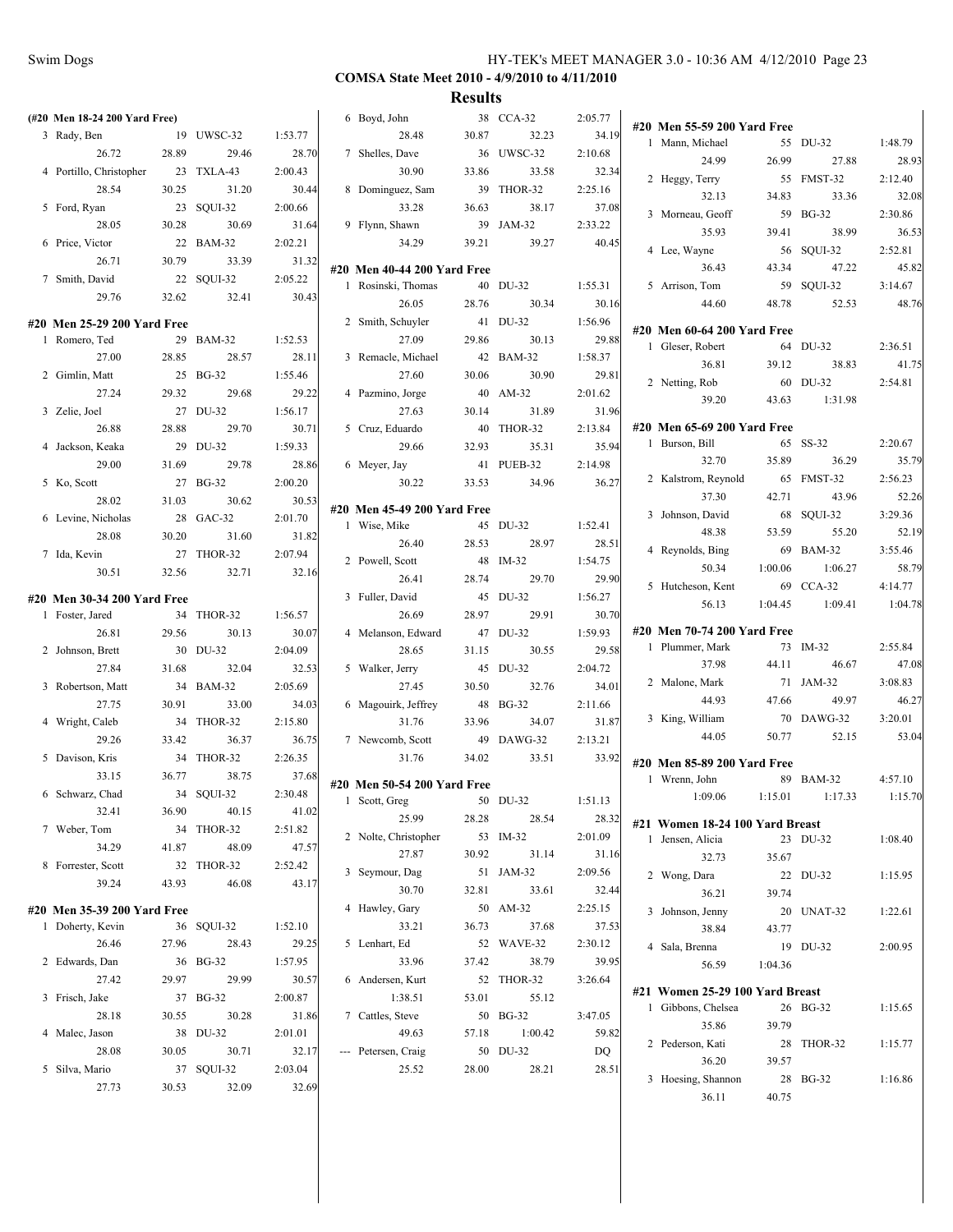|     | (#21 Women 25-29 100 Yard Breast) |         |              |         |
|-----|-----------------------------------|---------|--------------|---------|
|     | 4 Anstett, Denise                 | 25      | FAST-32      | 1:17.29 |
|     | 36.21                             | 41.08   |              |         |
| 5   | Taylor, Alexandra                 | 26      | $CMS-32$     | 1:27.16 |
|     | 40.63                             | 46.53   |              |         |
| 6   | Pretz, Lisa                       | 26      | JAM-32       | 1:28.64 |
|     | 41.49                             | 47.15   |              |         |
| 7   | Weber, Teresa                     | 27      | $AM-32$      | 1:33.31 |
|     | 44.52                             | 48.79   |              |         |
| --- | Wild, Jennifer                    | 29      | DU-32        | DO      |
|     | 56.49                             | 59.23   |              |         |
|     |                                   |         |              |         |
| 1   | #21 Women 30-34 100 Yard Breast   | 32      | THOR-32      | 1:11.60 |
|     | Lee, Jodi<br>33.42                | 38.18   |              |         |
|     | 2 Fostvedt, Alishia               | 33      | AM-32        | 1:15.02 |
|     | 35.82                             | 39.20   |              |         |
|     | 3 Matlock, Annika                 | 31      | DU-32        | 1:21.00 |
|     | 38.50                             | 42.50   |              |         |
|     | 4 Salomonsen, Summer              | 31      | UNAT-32      | 1:27.05 |
|     | 41.57                             | 45.48   |              |         |
| 5   | Wilson, Amanda                    | 31      | RMT-32       | 2:18.26 |
|     | 1:06.57                           | 1:11.69 |              |         |
|     |                                   |         |              |         |
|     | #21 Women 35-39 100 Yard Breast   |         |              |         |
| 1   | Good, Tricia                      | 38      | DU-32        | 1:15.05 |
|     | 35.33                             | 39.72   |              |         |
|     | 2 Framke, Erin                    | 36      | DU-32        | 1:17.81 |
|     | 38.09                             | 39.72   |              |         |
|     | 3 Vowles, Nicole                  | 39      | THOR-32      | 1:23.57 |
|     | 39.84                             | 43.73   |              |         |
| 4   | Melrose, Heather                  | 36      | THOR-32      | 1:28.75 |
|     | 42.35                             | 46.40   |              |         |
| 5   | Jones, Alana                      | 38      | DU-32        | 1:29.98 |
|     | 42.15                             | 47.83   |              |         |
|     | #21 Women 40-44 100 Yard Breast   |         |              |         |
| 1   | Von Der Lippe, Susan              | 44      | <b>BG-32</b> | 1:03.91 |
|     | 30.44                             | 33.47   |              |         |
|     | 2 Seavall, Kelly                  | 41      | IM-32        | 1:16.28 |
|     | 35.94                             | 40.34   |              |         |
|     | 3 Crino, Heide                    | 43      | $IM-32$      | 1:23.63 |
|     | 39.89                             | 43.74   |              |         |
| 4   | Lazerus, Brenda                   | 44      | JAM-32       | 1:31.88 |
|     | 42.90                             | 48.98   |              |         |
| 5   | Seal, Adrienne                    | 44      | AM-32        | 1:33.23 |
|     | 44.35                             | 48.88   |              |         |
|     | 6 Clapp, Christine                | 43      | $IM-32$      | 1:48.98 |
|     | 52.25                             | 56.73   |              |         |
|     | #21 Women 45-49 100 Yard Breast   |         |              |         |
| 1   | Campbell, Ellen                   | 47      | IM-32        | 1:17.09 |
|     | 36.65                             | 40.44   |              |         |
| 2   | Frost, Cindy                      | 46      | $FCC-32$     | 1:23.97 |
|     | 39.81                             | 44.16   |              |         |
| 3   | Horn, Kris                        | 47      | DAWG-32      | 1:24.42 |
|     | 41.39                             | 43.03   |              |         |
|     |                                   |         |              |         |

|   | 4 Johnson, Deanna<br>41.96                         | 44.52   | 46 HRM-32  | 1:26.48 |
|---|----------------------------------------------------|---------|------------|---------|
|   | 5 Sauls, Catherine                                 | 45      | THOR-32    | 1:28.05 |
|   | 41.64                                              | 46.41   |            |         |
|   | 6 Glauch, Missy<br>42.19                           | 47.14   | 47 CCA-32  | 1:29.33 |
|   | 7 Derr, Kirsten                                    | 45      | DU-32      | 1:30.82 |
|   | 43.55                                              | 47.27   |            |         |
|   | 8 Stokoe, Jeanne                                   | 48      | THOR-32    | 1:33.51 |
|   | 43.41                                              | 50.10   |            |         |
|   | 9 Nolte, Susan                                     |         | 49 IM-32   | 1:34.28 |
|   | 44.68                                              | 49.60   |            |         |
|   | 10 Harris, Abigail                                 |         | 48 CCA-32  | 2:10.94 |
|   | 1:05.55                                            | 1:05.39 |            |         |
|   | #21 Women 50-54 100 Yard Breast                    |         |            |         |
|   | 1 Sortwell, Andrea                                 |         | 50 BG-32   | 1:51.82 |
|   | 50.87                                              | 1:00.95 |            |         |
|   | 2 Kaussner, Karen                                  |         | 51 CWW-32  | 2:11.75 |
|   | 1:03.48                                            | 1:08.27 |            |         |
|   | #21 Women 55-59 100 Yard Breast                    |         |            |         |
|   | 1 Kane, Julie                                      |         | 56 IM-32   | 1:48.59 |
|   | 54.15                                              | 54.44   |            |         |
|   | #21 Women 60-64 100 Yard Breast                    |         |            |         |
|   | 1 Young, Lydia                                     |         | 61 SUMM-32 | 1:40.69 |
|   | 49.04                                              | 51.65   |            |         |
|   | 2 England, Nancy                                   |         | 60 THOR-32 | 2:04.73 |
|   | 58.17                                              | 1:06.56 |            |         |
|   | #21 Women 65-69 100 Yard Breast                    |         |            |         |
|   | 1 McKim, Penny                                     |         | 65 CCA-32  | 1:49.01 |
|   | 51.63                                              | 57.38   |            |         |
|   | #21 Women 75-79 100 Yard Breast                    |         |            |         |
|   | 1 Buchannan, Peggy                                 |         | 77 BG-32   | 2:16.90 |
|   | 1:06.07                                            | 1:10.83 |            |         |
|   |                                                    |         |            |         |
|   | #22 Men 18-24 100 Yard Breast<br>1 Phelps, Michael |         | 22 AM-32   | 1:01.70 |
|   | 28.42                                              | 33.28   |            |         |
|   |                                                    | 18      |            |         |
|   | 2 Martin, Adam<br>29.79                            |         | UWSC-32    | 1:04.33 |
|   |                                                    | 34.54   |            |         |
| 3 | Rady, Ben                                          | 19      | UWSC-32    | 1:06.09 |
|   | 30.63                                              | 35.46   |            |         |
| 4 | Ganiyev, Doston                                    |         | 22 SQUI-32 | 1:09.72 |
|   | 32.34                                              | 37.38   |            |         |
| 5 | Goodman, Nate                                      | 24      | JAM-32     | 1:12.66 |
|   | 33.80                                              | 38.86   |            |         |
| 6 | Smith, David                                       |         | 22 SQUI-32 | 1:15.80 |
|   | 35.70                                              | 40.10   |            |         |
| 7 | Bentley, Mike                                      | 24      | UNAT-32    | 1:18.69 |
|   | 36.45                                              | 42.24   |            |         |
|   | #22 Men 25-29 100 Yard Breast                      |         |            |         |
| 1 |                                                    | 27      | DU-32      | 59.49   |
|   |                                                    |         |            |         |
|   | Lang, Elliot                                       |         |            |         |
|   | 27.71                                              | 31.78   |            |         |
| 2 | Herndon, Ryan                                      |         | 25 SS-32   | 1:05.76 |
|   | 30.92                                              | 34.84   |            |         |

|   | 3 Van Akkeren, David          | 26    | JAM-32       | 1:08.65 |
|---|-------------------------------|-------|--------------|---------|
|   | 32.28                         | 36.37 |              |         |
|   | 4 Tuohy, Brian                | 27    | FAST-32      | 1:13.52 |
|   | 34.89                         | 38.63 |              |         |
| 5 | Ko, Scott                     | 27    | <b>BG-32</b> | 1:15.21 |
|   | 35.55                         | 39.66 |              |         |
|   | 6 DiPalma, Monte              | 25    | SQUI-32      | 1:20.50 |
|   | 38.39                         | 42.11 |              |         |
|   | #22 Men 30-34 100 Yard Breast |       |              |         |
|   | 1 Miller, Matt                | 31    | FCST-25      | 1:08.30 |
|   | 31.19                         | 37.11 |              |         |
|   | 2 Cox, Michael                | 32    | JAM-32       | 1:08.36 |
|   | 32.29                         | 36.07 |              |         |
|   | 3 Foster, Jared               | 34    | THOR-32      | 1:12.04 |
|   | 33.64                         | 38.40 |              |         |
|   | 4 Krell, David                | 31    | RMT-32       | 1:14.66 |
|   | 34.48                         | 40.18 |              |         |
|   | 5 Wright, Caleb               | 34    | THOR-32      | 1:16.02 |
|   | 35.53                         | 40.49 |              |         |
|   | 6 Davison, Kris               | 34    | THOR-32      | 1:19.21 |
|   | 37.66                         | 41.55 |              |         |
|   | 7 Weber, Tom                  | 34    | THOR-32      | 1:34.99 |
|   | 44.37                         | 50.62 |              |         |
|   | #22 Men 35-39 100 Yard Breast |       |              |         |
| 1 | Eisenhuth, Matthew            | 35    | DU-32        | 1:01.27 |
|   | 28.99                         | 32.28 |              |         |
|   | 2 Walkenhorst, Jared          | 35    | BAM-32       | 1:01.36 |
|   | 28.40                         | 32.96 |              |         |
|   | 3 Ruotsala, Lane              | 35    | UNAT-32      | 1:07.50 |
|   | 30.88                         | 36.62 |              |         |
|   | 4 Gotto, Tony                 | 38    | AM-32        | 1:08.83 |
|   | 32.45                         | 36.38 |              |         |
|   | 5 Jones, Drew                 | 39    | $CCA-32$     | 1:15.03 |
|   | 35.65                         | 39.38 |              |         |
|   | 6 Dominguez, Sam              | 39    | THOR-32      | 1:16.31 |
|   | 36.01                         | 40.30 |              |         |
|   | #22 Men 40-44 100 Yard Breast |       |              |         |
| 1 | Blum, Juri                    | 43    | $SS-32$      | 1:12.89 |
|   | 34.62                         | 38.27 |              |         |
|   | 2 Baker, Chris                | 44    | MINN-30      | 1:13.18 |
|   | 33.94                         | 39.24 |              |         |
|   | 3 Kjeseth, Thor               |       | 43 SQUI-32   | 1:17.15 |
|   | 36.86                         | 40.29 |              |         |
|   | 4 Cruz, Eduardo               | 40    | THOR-32      | 1:20.10 |
|   | 38.07                         | 42.03 |              |         |
|   | #22 Men 45-49 100 Yard Breast |       |              |         |
|   | 1 Johnston, Mark              | 49    | SDOG-32      | 1:07.96 |
|   | 31.85                         | 36.11 |              |         |
|   | 2 Phelps, Brian               | 45    | AM-32        | 1:12.16 |
|   | 33.20                         | 38.96 |              |         |
|   | 3 Huckins, Kent               | 45    | PIER-54      | 1:15.60 |
|   | 35.41                         | 40.19 |              |         |
|   | 4 Malloy, Glenn               | 49    | SDOG-32      | 1:21.83 |
|   | 37.60                         | 44.23 |              |         |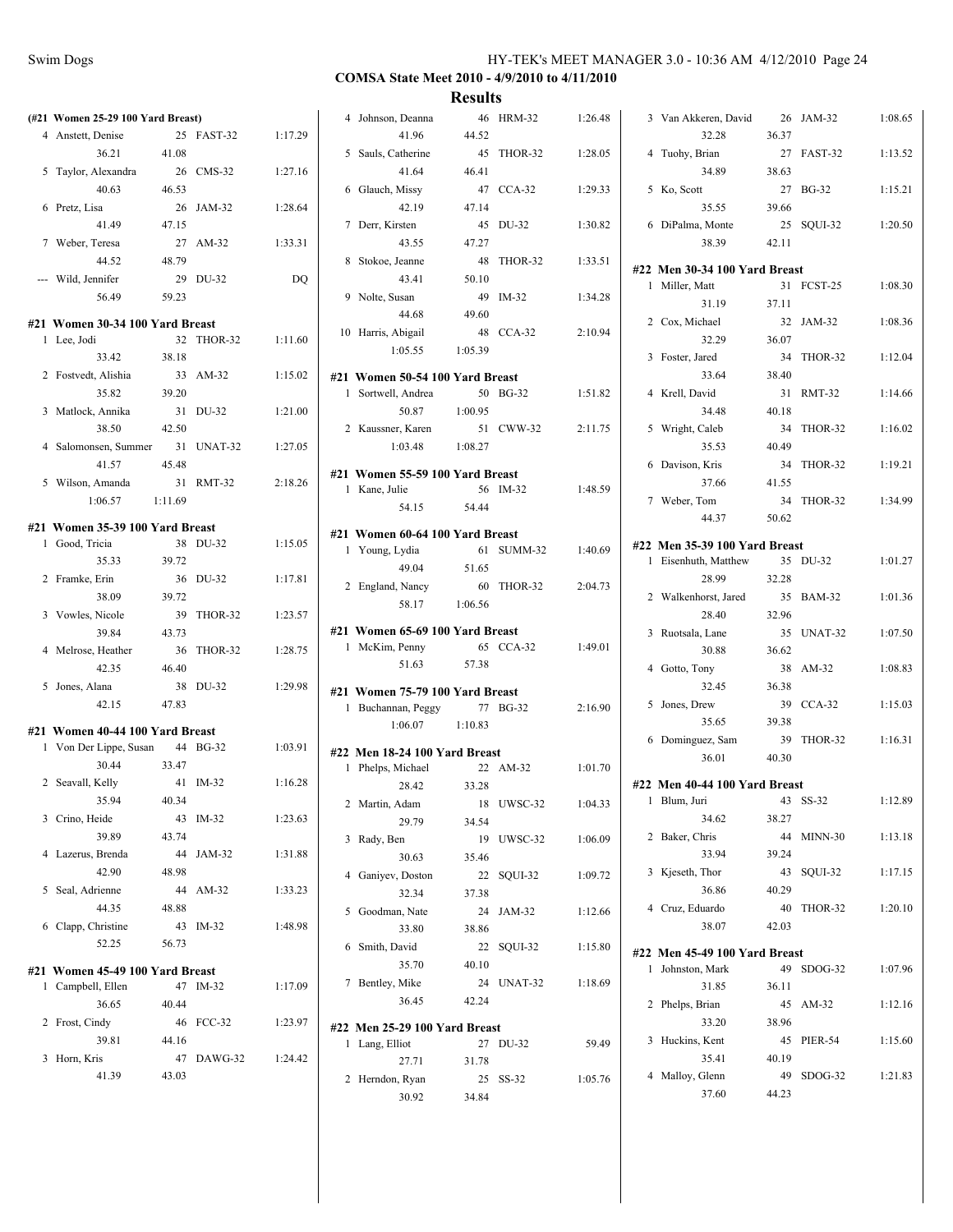|   | (#22 Men 45-49 100 Yard Breast) |         |                    |         |
|---|---------------------------------|---------|--------------------|---------|
|   | 5 Lund, Michael                 |         | 47 SQUI-32         | 1:30.71 |
|   | 41.15                           | 49.56   |                    |         |
|   | #22 Men 50-54 100 Yard Breast   |         |                    |         |
|   | 1 Scott, Greg                   | 50      | DU-32              | 1:02.50 |
|   | 29.13                           | 33.37   |                    |         |
|   | 2 Fuller, Ed                    | 51      | <b>BG-32</b>       | 1:03.81 |
|   | 29.84                           | 33.97   |                    |         |
| 3 | McCarty, Dave                   | 51      | MESA-32            | 1:10.95 |
|   | 33.39                           | 37.56   |                    |         |
|   | 4 Louie, Jamie                  | 53      | CSST-32            | 1:12.23 |
|   | 34.02                           | 38.21   |                    |         |
|   | 5 Stehlin, Ed                   | 54      | GJD-32             | 1:14.94 |
|   | 35.42                           | 39.52   |                    |         |
|   | 6 Huggins, David                | 50      | BG-32              | 1:16.43 |
|   | 35.99                           | 40.44   |                    |         |
| 7 | Henderson, Jamie                | 52      | SQUI-32            | 1:24.69 |
|   | 39.32                           | 45.37   |                    |         |
|   | 8 Lenhart, Ed                   | 52      | WAVE-32            | 1:31.36 |
|   | 43.27                           | 48.09   |                    |         |
|   | #22 Men 55-59 100 Yard Breast   |         |                    |         |
| 1 | Mann, Michael                   | 55      | DU-32              | 1:06.63 |
|   | 31.15                           | 35.48   |                    |         |
|   | 2 Parkinson, Bruce              | 59      | FAST-32            | 1:17.79 |
|   | 37.37                           | 40.42   |                    |         |
| 3 | Heggy, Terry                    |         | 55 FMST-32         | 1:23.75 |
|   | 40.95                           | 42.80   |                    |         |
|   | 4 McElhinney, Tom               | 56      | <b>BG-32</b>       | 1:27.45 |
|   | 41.00                           | 46.45   |                    |         |
|   | 5 Blodgett, Bob                 | 59      | IM-32              | 1:31.73 |
|   | 43.21                           | 48.52   |                    |         |
|   | #22 Men 60-64 100 Yard Breast   |         |                    |         |
| 1 | Harding, Peter                  |         | 62 UNAT-32         | 1:14.30 |
|   | 35.85                           | 38.45   |                    |         |
|   | 2 Arnold, Tom                   |         | 62 DU-32           | 1:25.25 |
|   | 40.88                           | 44.37   |                    |         |
|   | 3 Townsend, Cecil               |         | 62 PUEB-32         | 1:30.61 |
|   | 42.80                           | 47.81   |                    |         |
|   | #22 Men 65-69 100 Yard Breast   |         |                    |         |
| 1 | Burgess, Thom                   | 67      | BG-32              | 1:30.32 |
|   | 42.48                           | 47.84   |                    |         |
|   | 2 McDanal, Steven               | 66      | JAM-32             | 1:54.04 |
|   | 56.64                           | 57.40   |                    |         |
|   | 3 Johnson, David                |         | 68 SQUI-32         | 1:59.73 |
|   | 56.77                           | 1:02.96 |                    |         |
|   |                                 |         |                    |         |
|   | #22 Men 70-74 100 Yard Breast   |         |                    |         |
|   | 1 King, William                 |         | 70 DAWG-32 1:45.95 |         |
|   | 49.36                           | 56.59   |                    |         |
|   | #22 Men 85-89 100 Yard Breast   |         |                    |         |
|   | 1 Wrenn, John                   |         | 89 BAM-32          | 4:00.78 |
|   | 1:55.66                         | 2:05.12 |                    |         |
|   |                                 |         |                    |         |

|             | #23 Women 18-24 50 Yard Back            |          |                    |                |
|-------------|-----------------------------------------|----------|--------------------|----------------|
| 1           | Johnson, Jenny                          | 20       | UNAT-32            | 32.59          |
| 2           | Young, Lauren                           | 23       | BG-32              | 33.15          |
| 3           | Jelley, Sara                            | 22       | FAST-32            | 42.08          |
|             | 4 Foxworthy, Ashley                     | 24       | UNAT-32            | 1:06.89        |
|             | #23 Women 25-29 50 Yard Back            |          |                    |                |
| 1           | Stutzke, Crystal                        | 29       | THOR-32            | 31.13          |
|             | 2 Schirmuhly, Kristin                   | 26       | <b>RMT-32</b>      | 31.60          |
|             | 3 Shuss, Audrey                         | 26       | RIPT-32            | 31.87          |
|             | 4 Griese, Stephanie                     | 27       | PIER-54            | 32.90          |
| 5           | Tew, Lauren                             | 27       | IM-32              | 33.04          |
| 6           | Abreo, Marisa                           | 27       | THOR-32            | 35.54          |
| 7           | Taylor, Alexandra                       | 26       | $CMS-32$           | 37.40          |
| 8           | Picl, Arianne                           | 25       | EBM-20             | 38.15          |
| 9           | Pretz, Lisa                             | 26       | JAM-32             | 40.75          |
|             | #23 Women 30-34 50 Yard Back            |          |                    |                |
| 1           | Schweissing, Kristin                    | 32       | $AM-32$            | 31.67          |
|             | 2 Clark, Denise                         | 31       | THOR-32            | 33.14          |
|             | 3 Hillsten, Angela                      | 34       | AM-32              | 39.03          |
|             | 4 Fuller, Lacy                          | 30       | FAST-32            | 46.20          |
|             | 5 Wilson, Amanda                        | 31       | RMT-32             | 1:00.65        |
|             | #23 Women 35-39 50 Yard Back            |          |                    |                |
| 1           | Luellen, Katie                          | 36       | $GAC-32$           | 28.60          |
|             | 2 Quaratino, Aimee                      | 39       | RIPT-32            | 31.10          |
|             | 3 Bacon, Kim                            | 36       | THOR-32            | 38.08          |
|             | 4 Hodges, Jenny                         | 35       | <b>PIER-54</b>     | 42.34          |
|             | 5 Melrose, Heather                      | 36       | THOR-32            | 42.55          |
| 6           | Baumann, Kari                           | 38       | <b>BG-32</b>       | 44.58          |
| $7^{\circ}$ | Uriegas, Rachel                         | 39       | FAST-32            | 50.16          |
| 8           | Jorgensen, Mindy                        | 36       | <b>PIER-54</b>     | 51.89          |
|             | #23 Women 40-44 50 Yard Back            |          |                    |                |
| 1           | Von Der Lippe, Susan                    | 44       | <b>BG-32</b>       | 29.65          |
|             | 2 Seavall, Kelly                        | 41       | $IM-32$            | 31.45          |
| 3           | Richardson, Kim                         | 41       | $FCC-32$           | 31.50          |
|             | 4 Crino, Heide                          | 43       | $IM-32$            | 33.90          |
|             | 5 Riner, Betsy                          | 43       | $IM-32$            | 34.25          |
|             |                                         | 43       | <b>BAM-32</b>      | 34.35          |
|             | 6 Forbes, Tiffany                       |          |                    |                |
| 7<br>8      | Lazerus, Brenda                         | 44       | JAM-32             | 37.97          |
|             | Babson, Kristin                         | 42       | SDOG-32            | 38.65          |
| 9           | White, LeighAnn                         | 40       | THOR-32            | 38.88          |
| 10          | Broncucia, Stacy                        | 41       | THOR-32            | 38.95          |
| 11<br>12    | Kania, Regina<br>Johnson, Kristi        | 41<br>44 | SDOG-32<br>FAST-32 | 39.16<br>44.12 |
|             |                                         |          |                    |                |
| #23<br>1    | Women 45-49 50 Yard Back<br>Crouch, Kim | 48       | BG-32              | 30.92          |
| 2           | Hagadorn, Heather                       | 45       | DU-32              | 33.07          |
| 3           | Campbell, Ellen                         | 47       | IM-32              | 34.60          |
| 4           | Rugar, Lisa                             | 47       | <b>RMT-32</b>      | 37.88          |
| 5           | Bergen, Michelle                        | 49       | DU-32              | 38.46          |
| 6           | Golding, Sandy                          | 46       | $GAC-32$           | 38.82          |
|             |                                         |          |                    |                |
| 7           | Fletcher, Lynne                         | 49       | $IM-32$            | 39.28          |
| 8           | Miller, Shelley                         | 47       | THOR-32            | 39.74          |
| 9           | Hanson, Betty                           | 47       | <b>PIER-54</b>     | 46.80          |
| 10          | Harris, Abigail                         | 48       | $CCA-32$           | 1:00.85        |

| #23 | Women 50-54 50 Yard Back     |    |                |         |
|-----|------------------------------|----|----------------|---------|
| 1   | Tatnall, Suzy                | 50 | <b>HRM-32</b>  | 34.71   |
|     | 2 Weihenmayer, Ellen         | 51 | UNAT-32        | 40.95   |
|     | 3 Sortwell, Andrea           | 50 | <b>BG-32</b>   | 47.28   |
|     | 4 Townley, Antoinette        | 50 | THOR-32        | 50.70   |
| 5   | True, Ann                    | 54 | THOR-32        | 51.78   |
|     | #23 Women 55-59 50 Yard Back |    |                |         |
| 1   | Slavec, Deborah              | 56 | <b>HRM-32</b>  | 44.36   |
|     | 2 Sunie, Beverly             | 57 | THOR-32        | 48.92   |
|     | 3 Leonard, Adrienne          | 56 | IM-32          | 50.15   |
|     | 4 Engele, Vickie             | 55 | THOR-32        | 1:01.74 |
|     | #23 Women 60-64 50 Yard Back |    |                |         |
|     | 1 Hashimoto, Christine       | 62 | IM-32          | 41.94   |
|     | 2 Prall, Winifred            | 62 | DU-32          | 51.29   |
|     | 3 England, Nancy             | 60 | THOR-32        | 59.12   |
|     | #23 Women 65-69 50 Yard Back |    |                |         |
|     | 1 Anziano, Marcia            | 65 | $IM-32$        | 47.66   |
|     | 2 McKim, Penny               | 65 | $CCA-32$       | 57.82   |
|     | #23 Women 75-79 50 Yard Back |    |                |         |
| 1   | Hertzberg, Ruth              | 77 | <b>BG-32</b>   | 1:19.75 |
|     | #24 Men 18-24 50 Yard Back   |    |                |         |
|     | 1 Grassano, Andrew           | 20 | DU-32          | 25.38   |
|     | 2 Phelps, Michael            |    | 22 AM-32       | 26.72   |
|     | 3 Abelein, Christopher       | 18 | <b>BG-32</b>   | 29.64   |
|     | 4 Garrey, Ruslan             | 19 | DU-32          | 30.40   |
|     | 5 Ford, Ryan                 | 23 | SQUI-32        | 30.64   |
|     | 6 Ganiyev, Doston            | 22 | SQUI-32        | 33.34   |
|     | 7 Goodman, Nate              | 24 | JAM-32         | 34.73   |
|     | #24 Men 25-29 50 Yard Back   |    |                |         |
|     | 1 McMillian, Brett           | 27 | TXLA-43        | 26.02   |
|     | 2 Rowenhorst, Topher         | 26 | <b>BG-32</b>   | 26.19   |
|     | 3 Jackson, Keaka             | 29 | DU-32          | 27.49   |
|     | 4 Farner, Andrew             | 25 | SS-32          | 29.13   |
|     | 5 Cooper, Carter             | 27 | <b>BG-32</b>   | 30.46   |
|     | 6 Carpenter, Dustin          | 28 | SQUI-32        | 31.25   |
|     | 7 Ida, Kevin                 | 27 | THOR-32        | 31.46   |
| 8   | Tuohy, Brian                 | 27 | <b>FAST-32</b> | 33.60   |
| 9   | DiPalma, Monte               | 25 | SQUI-32        | 34.67   |
|     | #24 Men 30-34 50 Yard Back   |    |                |         |
| 1   | Slouf, Erich                 | 30 | DU-32          | 26.19   |
| 2   | Cox, Michael                 | 32 | JAM-32         | 26.90   |
| 3   | Schwartzkopf, Jess           | 31 | $AM-32$        | 27.25   |
| 4   | Foster, Brendon              | 33 | FAST-32        | 28.50   |
| 5   | Gorman, Geof                 | 30 | DU-32          | 28.82   |
| 6   | Roth, Bill                   | 33 | THOR-32        | 29.69   |
| 7   | Clark, Jeremiah              | 34 | SQUI-32        | 30.53   |
| 8   | Juliano, Kevin               | 30 | THOR-32        | 30.80   |
| 9   | Salomonsen, John             | 31 | UNAT-32        | 31.19   |
| 10  | Treanor, Nate                | 32 | FAST-32        | 31.47   |
| 11  | Krell, David                 | 31 | RMT-32         | 33.42   |
| 12  | Hodges, Jeff                 | 34 | PIER-54        | 36.12   |
| 13  | Smith, Reuben                | 31 | FAST-32        | 36.37   |
| 14  | Schwarz, Chad                | 34 | SQUI-32        | 36.68   |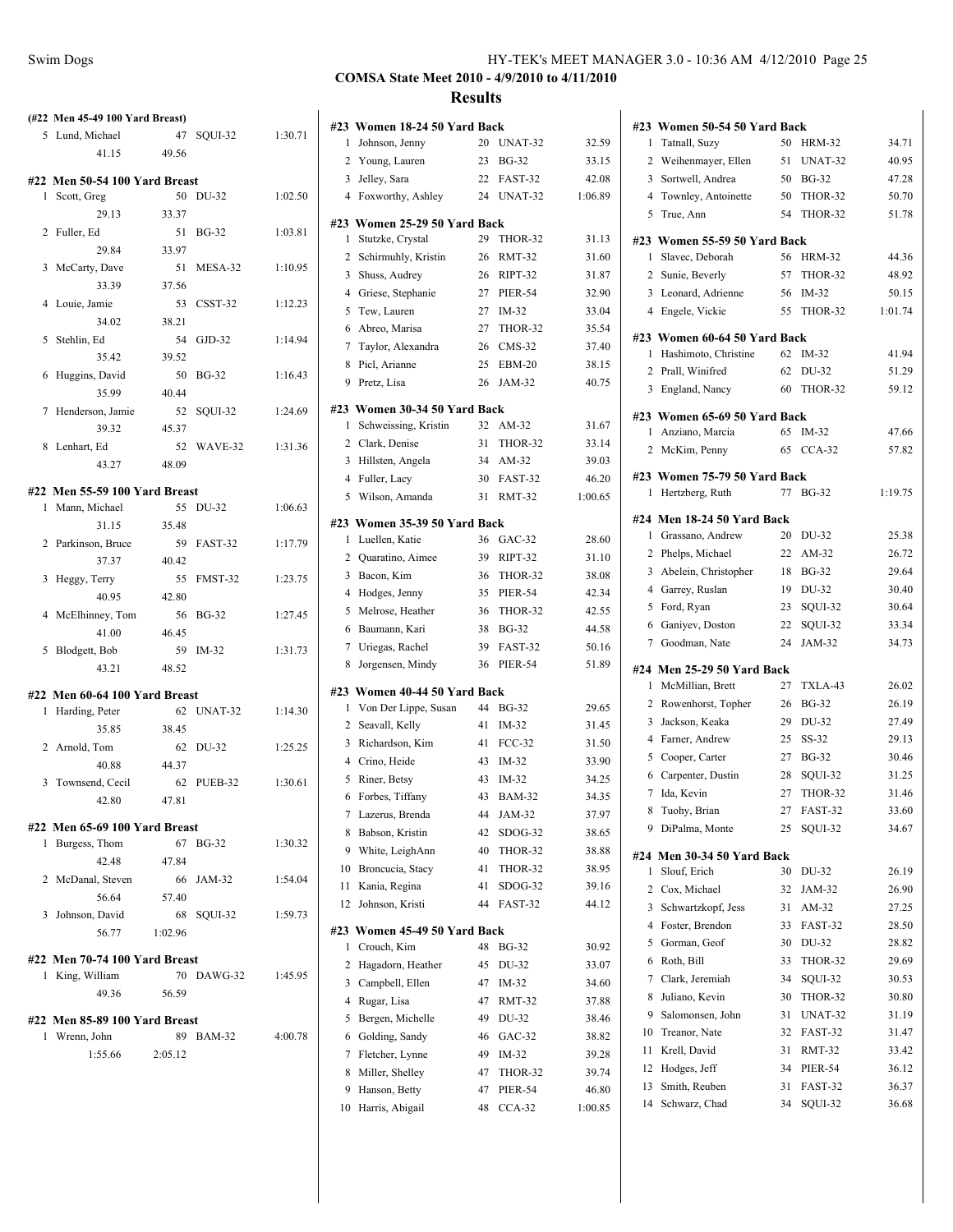| <b>Swim Dogs</b> | HY-TEK's MEET MANAGER 3.0 - 10:36 AM 4/12/2010 Page 26 |  |
|------------------|--------------------------------------------------------|--|
|                  |                                                        |  |

**Results**

|        | (#24 Men 30-34 50 Yard Back)                 |          |                       |                  |
|--------|----------------------------------------------|----------|-----------------------|------------------|
| 15     | Forrester, Scott                             | 32       | THOR-32               | 37.22            |
|        | 16 Vierling, Steve                           | 34       | DU-32                 | 40.39            |
|        | #24 Men 35-39 50 Yard Back                   |          |                       |                  |
| 1      | Eisenhuth, Matthew                           | 35       | DU-32                 | 27.09            |
|        | 2 Malec, Jason                               | 38       | DU-32                 | 28.46            |
|        | 3 Welting, Evan                              | 35       | FAST-32               | 28.52            |
|        | 4 Gotto, Tony                                | 38       | AM-32                 | 29.85            |
|        | 5 Haag, Bret                                 | 38       | MIRA-32               | 32.32            |
|        | 6 Dominguez, Sam                             | 39       | THOR-32               | 33.72            |
|        | 7 O'Neill, Sean                              | 39       | $IM-32$               | 34.45            |
|        | #24 Men 40-44 50 Yard Back                   |          |                       |                  |
| 1      | Barringer, Rob                               | 44       | UNAT-32               | 29.13            |
|        | 2 Hoyt, Brian                                | 43       | THOR-32               | 29.93            |
|        | 3 Elder, John                                | 44       | MIRA-32               | 30.15            |
|        | 4 Remacle, Michael                           | 42       | <b>BAM-32</b>         | 30.66            |
| 5      | Pazmino, Jorge                               | 40       | $AM-32$               | 30.80            |
| 6      | Bartuska, Jim                                | 42       | FMST-32               | 30.81            |
| 7      | Just, AJ                                     | 40       | $IM-32$               | 31.57            |
| 8      | Acosta, Marty                                | 44       | AM-32                 | 32.30            |
|        | 9 Bennett, Christopher                       | 44       | SQUI-32               | 33.80            |
| 10     | Sarche, Jon                                  | 41       | SDOG-32               | 36.53            |
|        | 11 Smith, Doug                               | 42       | FMST-32               | 36.56            |
|        | 12 Abelein, Nathan                           | 43       | <b>BG-32</b>          | 37.99            |
|        |                                              |          |                       |                  |
| 1      | #24 Men 45-49 50 Yard Back<br>Wise, Mike     | 45       | DU-32                 | 28.71            |
|        | 2 Phelps, Brian                              | 45       | AM-32                 | 28.76            |
|        | 3 Fuller, David                              | 45       | DU-32                 | 29.18            |
|        | 4 McConnell, Patrick                         | 48       | <b>BAM-32</b>         | 30.14            |
|        | 5 Powell, Scott                              | 48       | $IM-32$               | 30.39            |
| 6      | Goodwin, Rob                                 | 45       | JAM-32                | 31.04            |
|        | 7 Huckins, Kent                              | 45       | PIER-54               | 34.65            |
|        | 8 Kelly, John                                | 48       | <b>BG-32</b>          | 38.04            |
| 9      | Ramirez, Al                                  | 48       | <b>BG-32</b>          | 38.30            |
|        | 10 Dickman, Jim                              | 45       | SDOG-32               | 38.33            |
|        | 11 Hanson, Jim                               | 47       | $CSST-32$             | 44.21            |
|        | 12 Malloy, Glenn                             | 49       | $SDOG-32$             | 46.84            |
| 13     | Lund, Michael                                |          | 47 SQUI-32            | 49.70            |
|        | 14 Levi, Theodore                            | 45       | THOR-32               | 55.39            |
|        |                                              |          |                       |                  |
|        | #24 Men 50-54 50 Yard Back                   |          |                       |                  |
| 1      | Piszkin, Andy                                | 51       | MIRA-32               | 29.27            |
|        | 2 Nolte, Christopher                         | 53       | $IM-32$               | 29.52            |
|        | 3 Stehlin, Ed                                | 54       | $GJD-32$              | 30.46            |
|        | 4 Lehrer, Mark                               | 52       | $IM-32$               | 31.83            |
|        | 5 Chapman, Steve                             | 53       | DU-32                 | 32.15            |
| 6      | Petrie, Stephen<br>7 Leo, Mark               | 53<br>50 | AM-32                 | 33.17            |
|        |                                              |          | THOR-32               | 33.58<br>33.80   |
| 8<br>9 | McCarty, Dave                                | 51       | MESA-32<br>$CMS-32$   |                  |
| 10     | Veteto, Steve<br>Reetz, Eric                 | 53<br>50 | <b>BG-32</b>          | 36.61<br>40.10   |
| 11     |                                              |          |                       |                  |
|        | Huggins, David<br>12 Cattles, Steve          | 50<br>50 | <b>BG-32</b><br>BG-32 | 42.32<br>1:02.63 |
|        |                                              |          |                       |                  |
| 1      | #24 Men 55-59 50 Yard Back<br>Stanback, John | 56       | FAST-32               | 29.64            |

|                | 2 Wolff, Charles                          | 58    | <b>BG-32</b>         | 30.05          |
|----------------|-------------------------------------------|-------|----------------------|----------------|
| 3              | Benson, Stan                              | 56    | <b>BAM-32</b>        | 30.08          |
|                | 4 Fischer, Chuck                          | 58    | DU-32                | 30.94          |
|                | 5 Mainard, Tom                            | 58    | DAWG-32              | 36.98          |
|                | 6 Lee, Wayne                              | 56    | SQUI-32              | 40.91          |
|                |                                           |       |                      |                |
|                | #24 Men 60-64 50 Yard Back                | 62    |                      |                |
| 1              | Townsend, Cecil<br>2 Davidson, Birch      | 63    | PUEB-32<br>SS-32     | 36.55<br>40.82 |
|                | 3 Netting, Rob                            | 60    | DU-32                | 43.79          |
|                | 4 Pflum, Glenn                            | 60    | SQUI-32              | 48.72          |
|                |                                           |       |                      |                |
|                | #24 Men 65-69 50 Yard Back                |       |                      |                |
| 1              | Abrahams, Richard                         | 65    | <b>BG-32</b>         | 30.40          |
|                | 2 Cunningham, Allan                       | 65    | $CMS-32$             | 45.36          |
|                | 3 McDanal, Steven                         | 66    | JAM-32               | 49.28          |
|                | 4 Reynolds, Bing                          | 69    | <b>BAM-32</b>        | 51.03          |
| 5              | Johnson, David                            | 68    | SQUI-32              | 58.91          |
|                | #24 Men 70-74 50 Yard Back                |       |                      |                |
| 1              | Plummer, Mark                             | 73    | $IM-32$              | 44.85          |
|                |                                           |       |                      |                |
| 1              | #24 Men 75-79 50 Yard Back<br>Martin, Joe | 78    | SS-32                | 1:07.10        |
|                |                                           |       |                      |                |
|                | #24 Men 80-84 50 Yard Back                |       |                      |                |
| 1              | Hart, James                               | 81    | $CMS-32$             | 51.68          |
| 2              | Hertzberg, Martin                         | 80    | <b>BG-32</b>         | 1:20.12        |
|                | #24 Men 85-89 50 Yard Back                |       |                      |                |
| 1              | Wrenn, John                               | 89    | <b>BAM-32</b>        | 1:20.60        |
|                | #25 Mixed 18+200 Yard Free Relay          |       |                      |                |
| 1              | DU-32                                     |       | B                    | 1:41.92        |
|                | Garrey, Ruslan M19                        |       | Jensen, Alicia W23   |                |
|                | Coyle, Jean W19                           |       | Cowan, Brooks M23    |                |
|                | 24.76                                     | 25.91 | 28.71                | 22.54          |
| $\overline{2}$ | DU-32                                     |       | A                    | 1:42.44        |
|                | Johnson, Brett M30                        |       | Richardson, Edie W20 |                |
|                | Wong, Dara W22                            |       | Grassano, Andrew M20 |                |
|                | 25.26                                     | 28.60 | 26.37                | 22.21          |
| 3              | <b>BG-32</b>                              |       | A                    | 1:44.28        |
|                | Cooper, Carter M27                        |       | Young, Lauren W23    |                |
|                | Hoesing, Shannon W28                      |       | Gimlin, Matt M25     |                |
|                | 27.16                                     | 28.51 | 25.35                | 23.26          |
| 4              | THOR-32                                   |       | A                    | 1:44.86        |
|                | Foster, Jared M34                         |       | Lee, Jodi W32        |                |
|                | Brody, Nicole W23                         |       | Roth, Bill M33       |                |
|                | 23.53                                     | 31.51 | 26.54                | 23.28          |
| 5              | $GAC-32$                                  |       | A                    | 1:49.86        |
|                | Ellis, Kevin M23                          |       | Luellen, Katie W36   |                |
|                | Golding, Sandy W46                        |       | Erzinger, Martin M52 |                |
|                | 26.01                                     | 35.38 | 26.81                | 21.66          |
| 6              | DU-32                                     |       | C                    | 1:54.39        |
|                | Champlin, Pete M41                        |       | Lanz, Joanna W22     |                |
|                | Liane, Lokken W50                         |       | Zelie, Joel M27      |                |
|                | 26.32                                     | 28.05 | 36.01                | 24.01          |
| 7              | FAST-32                                   |       | В                    | 2:04.74        |
|                | Parkinson, Bruce M59                      |       | Fuller, Lacy W30     |                |
|                | Jelley, Sara W22                          |       | Stanback, John M56   |                |
|                | 30.12                                     | 33.99 | 34.08                | 26.55          |

|    |                                   |       | D                      |         |
|----|-----------------------------------|-------|------------------------|---------|
| 8  | DU-32                             |       |                        | 2:10.48 |
|    | Malec, Jason M38                  |       | Sala, Brenna W19       |         |
|    | Wild, Jennifer W29                |       | Le Vasseur, Andrew M46 |         |
|    | 24.27                             | 45.84 | 36.01                  | 24.36   |
| 9  | THOR-32                           |       | C                      | 2:16.60 |
|    | Stokoe, Jeanne W48                |       | Weber, Tom M34         |         |
|    | Forrester, Scott M32              |       | Craft, Carol W48       |         |
|    | 35.49                             | 38.23 | 33.22                  | 29.66   |
|    | #25 Mixed 25+ 200 Yard Free Relay |       |                        |         |
| 1  | DU-32                             |       | в                      | 1:39.74 |
|    | Smith, Schuyler M41               |       | Schultz, Leah W26      |         |
|    | Gabehart, Kelsa W29               |       | Slouf, Erich M30       |         |
|    | 22.85                             | 26.74 | 34.68                  | 15.47   |
| 2  | $AM-32$                           |       | A                      | 1:42.72 |
|    | Schweissing, Kristin W32          |       | Fostvedt, Alishia W33  |         |
|    | Schwartzkopf, Jess M31            |       | Gotto, Tony M38        |         |
|    | 27.10                             | 24.50 | 27.72                  | 23.40   |
| 3  | DU-32                             |       | A                      | 1:42.90 |
|    | Lang, Elliot M27                  |       | Loper, Tracey W26      |         |
|    | Matlock, Annika W31               |       | Jackson, Keaka M29     |         |
|    | 23.53                             | 28.28 | 27.33                  | 23.76   |
| 4  | <b>BG-32</b>                      |       | A                      | 1:43.08 |
|    | Ko, Scott M27                     |       | Gibbons, Chelsea W26   |         |
|    | Walker, Sarah W25                 |       | Rowenhorst, Topher M26 |         |
|    | 28.05                             | 28.69 | 24.07                  | 22.27   |
| 5  | THOR-32                           |       | A                      | 1:45.73 |
|    |                                   |       |                        |         |
|    | Juliano, Kevin M30                |       | Stutzke, Crystal W29   |         |
|    | Pederson, Kati W28                |       | Wright, Caleb M34      |         |
|    | 25.59                             | 27.09 | 27.44                  | 25.61   |
|    | 6 FAST-32                         |       | A                      | 1:46.34 |
|    | Kline, Courtney W27               |       | Treanor, Nate M32      |         |
|    | Anstett, Denise W25               |       | Foster, Brendon M33    |         |
|    | 30.33                             | 24.76 | 28.69                  | 22.56   |
| 7  | THOR-32                           |       | B                      | 1:52.44 |
|    | Davison, Kris M34                 |       | Clark, Denise W31      |         |
|    | Abreo, Marisa W27                 |       | Ida, Kevin M27         |         |
|    | 27.69                             | 29.85 | 29.31                  | 25.59   |
| 8  | AM-32                             |       | B                      | 1:52.49 |
|    | Acosta, Marty M44                 |       | Greenleaf, Kristin W31 |         |
|    | Despain, Christina W32            |       | Pazmino, Jorge M40     |         |
|    | 26.72                             | 32.53 | 28.71                  | 24.53   |
| 9  | $CCA-32$                          |       | B                      | 2:03.87 |
|    | Keenen, Liz W34                   |       | Jones, Drew M39        |         |
|    | Boyd, John M38                    |       | Patel, Rachana W36     |         |
|    | 47.30                             | 19.53 | 29.71                  | 27.33   |
| 10 | FAST-32                           |       | C                      | 2:09.82 |
|    | Uriegas, Rachel W39               |       | Smith, Reuben M31      |         |
|    | Johnson, Kristi W44               |       | Tuohy, Brian M27       |         |
|    | 41.03                             | 28.76 | 32.66                  | 27.37   |
|    | #25 Mixed 35+ 200 Yard Free Relay |       |                        |         |
| 1  | DU-32                             |       | A                      | 1:38.54 |
|    | Fuller, David M45                 |       | Boris, Anne W40        |         |
|    | Moen, Teri W41                    |       | Eisenhuth, Matthew M35 |         |
|    | 24.42                             | 26.01 | 26.12                  | 21.99   |
|    | 2 IM-32                           |       | A                      | 1:40.46 |
|    |                                   |       |                        |         |

Just, AJ M40 O'Neill, Sean M39 Speckman, Channa W35 Seavall, Kelly W41 24.40 24.29 26.24 25.53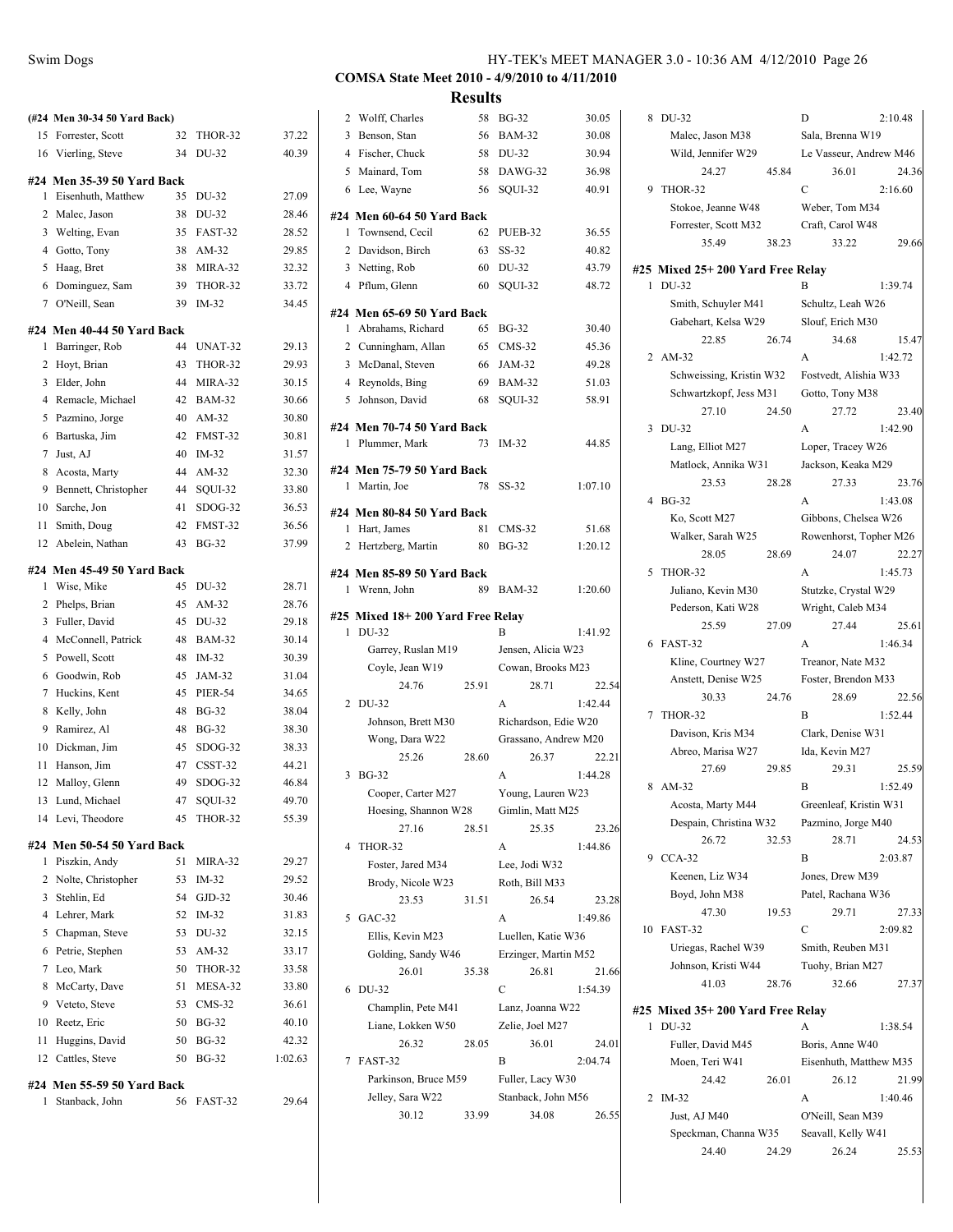| (#25 Mixed 35+200 Yard Free Relay) |                          |         |                                             |       |                       |         | 11 Wild, Jennifer             |       | 29 DU-32   | 8:23.72 |
|------------------------------------|--------------------------|---------|---------------------------------------------|-------|-----------------------|---------|-------------------------------|-------|------------|---------|
| $3$ BG-32                          | A                        | 1:45.23 | #25 Mixed 65+200 Yard Free Relay<br>1 BG-32 |       |                       |         | 45.42                         | 48.32 | 49.86      | 51.06   |
| Hess, Richard M55                  | Von Der Lippe, Susan W44 |         |                                             |       | A                     | 4:00.37 | 51.80                         | 52.16 | 52.20      | 53.36   |
| Baumann, Kari W38                  | Frisch, Jake M37         |         |                                             |       | Hertzberg, Martin M80 |         | 52.02                         | 47.52 |            |         |
| 24.13<br>24.09                     | 23.09                    | 33.92   | Hertzberg, Ruth W77                         |       | Buchannan, Peggy W77  |         |                               |       |            |         |
| 4 DU-32                            | B                        | 1:46.93 | 2:01.01                                     | 53.30 | 1:06.22               |         | #27 Women 30-34 500 Yard Free |       |            |         |
| Petersen, Craig M50                | Good, Tricia W38         |         | #27 Women 18-24 500 Yard Free               |       |                       |         | 1 Matlock, Annika             |       | 31 DU-32   | 5:56.25 |
| Jones, Alana W38                   | Scott, Greg M50          |         | 1 Coyle, Jean                               |       | 19 DU-32              | 6:09.15 | 32.24                         | 34.57 | 35.40      | 35.50   |
| 30.97<br>23.69                     | 28.70                    | 23.57   | 33.45                                       | 36.29 | 36.75                 | 37.00   | 36.07                         | 36.32 | 36.48      | 36.67   |
| 5 SDOG-32                          | A                        | 1:52.59 | 37.52                                       | 37.59 | 37.05                 | 38.21   | 36.89                         | 36.11 |            |         |
| Johnston, Mark M49                 | Sarche, Jon M41          |         | 38.06                                       | 37.23 |                       |         | 2 Greenleaf, Kristin          |       | 31 AM-32   | 6:24.39 |
| Babson, Kristin W42                | Kania, Regina W41        |         | 2 Brody, Nicole                             |       | 23 THOR-32            | 6:39.91 | 35.57                         | 37.58 | 38.45      | 39.10   |
| 23.68<br>27.38                     | 29.95                    | 31.58   | 33.74                                       | 38.66 | 40.65                 | 40.91   | 39.27                         | 39.60 | 39.29      | 39.14   |
| 6 THOR-32                          | A                        | 1:54.82 | 40.76                                       | 40.93 | 41.39                 | 42.29   | 38.91                         | 37.48 |            |         |
| White, LeighAnn W40                | Broncucia, Stacy W41     |         | 40.60                                       | 39.98 |                       |         | 3 Baxter, Melanie             |       | 31 UNAT-32 | 6:48.39 |
|                                    |                          |         |                                             |       |                       |         | 36.40                         | 39.65 | 40.59      | 42.19   |
| Hoyt, Brian M43                    | Cruz, Eduardo M40        |         | #27 Women 25-29 500 Yard Free               |       |                       |         | 42.78                         | 42.34 | 42.15      | 41.96   |
| 30.66<br>25.72                     | 31.79                    | 26.65   | 1 Fries, Carolyn                            |       | 27 FAST-32            | 5:30.29 | 41.44                         | 38.89 |            |         |
| 7 THOR-32                          | B                        | 2:03.14 | 29.56                                       | 32.40 | 33.17                 | 33.85   | 4 Connely, Hayley             |       | 31 THOR-32 | 7:07.64 |
| Levi, Theodore M45                 | Vowles, Nicole W39       |         | 33.44                                       | 33.41 | 34.39                 | 34.51   | 37.89                         | 41.19 | 42.09      | 41.98   |
| Bacon, Kim W36                     | Dominguez, Sam M39       |         | 33.66                                       | 31.90 |                       |         | 42.87                         | 43.01 | 44.33      | 45.14   |
| 30.19<br>33.98                     | 28.06                    | 30.91   | 2 Shuss, Audrey                             |       | 26 RIPT-32            | 5:45.64 | 45.24                         | 43.90 |            |         |
| 8 CCA-32                           | A                        | 2:09.24 | 31.06                                       | 34.74 | 35.07                 | 35.29   | 5 Dubach, Daphne              |       | 30 SQUI-32 | 7:35.52 |
| Nestrud, Wendy W44                 | Glauch, Missy W47        |         | 35.22                                       | 35.84 | 34.49                 | 34.96   | 38.86                         | 43.36 | 45.42      | 46.00   |
| Olivere, Beau M41                  | Nestrud, Lon M45         |         | 35.26                                       | 33.71 |                       |         | 47.47                         | 47.44 | 47.04      | 46.95   |
| 44.51<br>32.33                     | 26.77                    | 25.63   | 3 Gabehart, Kelsa                           |       | 29 DU-32              | 5:49.45 | 47.30                         | 45.68 |            |         |
| #25 Mixed 45+ 200 Yard Free Relay  |                          |         | 30.61                                       | 33.92 | 34.54                 | 35.38   |                               |       |            |         |
| $1$ IM-32                          | A                        | 1:43.27 | 35.84                                       | 35.96 | 36.38                 | 36.63   | #27 Women 35-39 500 Yard Free |       |            |         |
| Powell, Scott M48                  | Nolte, Christopher M53   |         | 36.49                                       | 33.70 |                       |         | 1 Jacroux, Celeste            |       | 35 DU-32   | 5:50.03 |
| Garnier, Kathy W49                 | Campbell, Ellen W47      |         | 4 Walker, Sarah                             |       | 25 BG-32              | 6:02.13 | 32.41                         | 34.96 | 35.41      | 35.45   |
| 27.50<br>26.49                     | 25.40                    | 23.88   | 32.36                                       | 35.21 | 36.39                 | 37.12   | 35.71                         | 35.92 | 35.79      | 35.73   |
| 2 DU-32                            | A                        | 1:47.73 | 36.97                                       | 37.51 | 37.24                 | 37.52   | 35.15                         | 33.50 |            |         |
| Wise, Mike M45                     | Derr, Kirsten W45        |         | 37.04                                       | 34.77 |                       |         | 2 Good, Tricia                |       | 38 DU-32   | 6:00.54 |
| Hagadorn, Heather W45              | Jordan, James M47        |         | 5 Gerson, Jennifer                          |       | 26 BAM-32             | 6:07.64 | 32.81                         | 35.15 | 35.51      | 35.75   |
| 31.91<br>24.08                     | 27.73                    | 24.01   | 34.02                                       | 35.69 | 36.68                 | 37.07   | 36.19                         | 36.79 | 37.00      | 37.35   |
| 3 BG-32                            | A                        | 1:52.28 | 36.77                                       | 36.95 | 37.41                 | 38.19   | 37.89                         | 36.10 |            |         |
| Fuller, Ed M51                     | Crouch, Kim W48          |         | 37.27                                       | 37.59 |                       |         | 3 Dudden, Kendra              |       | 39 THOR-32 | 6:31.96 |
| Sortwell, Andrea W50               | Magouirk, Jeffrey M48    |         | 6 Loper, Tracey                             |       | 26 DU-32              | 6:10.22 | 34.63                         | 36.82 | 38.88      | 40.14   |
| 23.33<br>25.43                     | 35.12                    | 28.40   | 31.50                                       | 35.69 | 36.88                 | 37.45   | 40.81                         | 41.09 | 41.13      | 41.57   |
| 4 THOR-32                          | A                        | 2:17.86 | 37.22                                       | 37.67 | 38.24                 | 38.80   | 40.44                         | 36.45 |            |         |
| Andersen, Kurt M52                 | Leo, Mark M50            |         | 38.63                                       | 38.14 |                       |         | 4 Penington, Pam              | 39    | THOR-32    | 6:55.51 |
| Miller, Shelley W47                | Sauls, Catherine W45     |         | 7 Stutzke, Crystal                          |       | 29 THOR-32            | 6:14.61 | 36.19                         | 39.90 | 41.02      | 41.56   |
| 43.70<br>31.89                     | 35.11                    | 27.16   | 32.15                                       | 35.66 | 37.00                 | 37.86   | 42.45                         | 42.24 | 42.73      | 43.31   |
| 5 CCA-32                           | A                        | 2:52.38 | 38.26                                       | 38.42 | 38.92                 | 39.36   | 42.97                         | 43.14 |            |         |
|                                    |                          |         | 39.52                                       | 37.46 |                       |         | 5 Bacon, Kim                  |       | 36 THOR-32 | 7:12.24 |
| Casper, Dana W46                   | McKim, Penny W65         |         | 8 Gibbons, Chelsea                          |       | 26 BG-32              | 6:14.84 | 37.81                         | 41.50 | 42.87      | 43.85   |
| Morton, Arthur M45                 | Hutcheson, Kent M69      |         | 32.96                                       | 35.92 | 37.85                 | 38.58   | 44.24                         | 45.14 | 45.24      | 44.10   |
| 37.17<br>33.97                     | 26.80                    | 1:14.44 | 39.46                                       | 39.45 | 39.25                 | 38.72   | 44.50                         | 42.99 |            |         |
| #25 Mixed 55+200 Yard Free Relay   |                          |         | 38.19                                       | 34.46 |                       |         | 6 Hodges, Jenny               |       | 35 PIER-54 | 7:13.10 |
| 1 DU-32                            | A                        | 2:11.65 | 9 Picl, Arianne                             |       | 25 EBM-20             | 6:50.85 | 38.86                         | 42.60 | 43.47      | 44.32   |
| Arnold, Tom M62                    | Prall, Winifred W62      |         | 35.54                                       | 39.01 | 40.58                 | 41.30   | 44.51                         | 44.70 | 44.46      | 45.03   |
| Lebsack, Linda W63                 | Mann, Michael M55        |         | 42.22                                       | 42.37 | 42.96                 |         | 44.20                         | 40.95 |            |         |
| 31.92<br>37.26                     | 38.34                    | 24.13   | 42.79                                       | 41.06 |                       | 43.02   | 7 Copeland-Welp, Jenni        |       | 39 CSST-32 | 7:43.59 |
| 2 IM-32                            | A                        | 2:17.01 |                                             |       |                       |         | 38.14                         | 42.59 | 45.80      | 47.22   |
| Anziano, Marcia W65                | Hashimoto, Christine W62 |         | 10 Asmar, Melanie                           |       | 27 SQUI-32            | 7:22.82 | 47.82                         | 47.82 | 48.42      | 48.41   |
| Blodgett, Bob M59                  | Plummer, Mark M73        |         | 38.18                                       | 42.90 | 44.10                 | 44.82   | 49.19                         | 48.18 |            |         |
| 34.30<br>36.94                     | 35.52                    | 30.25   | 45.71                                       | 46.45 | 45.48                 | 46.34   |                               |       |            |         |
|                                    |                          |         | 45.44                                       | 43.40 |                       |         |                               |       |            |         |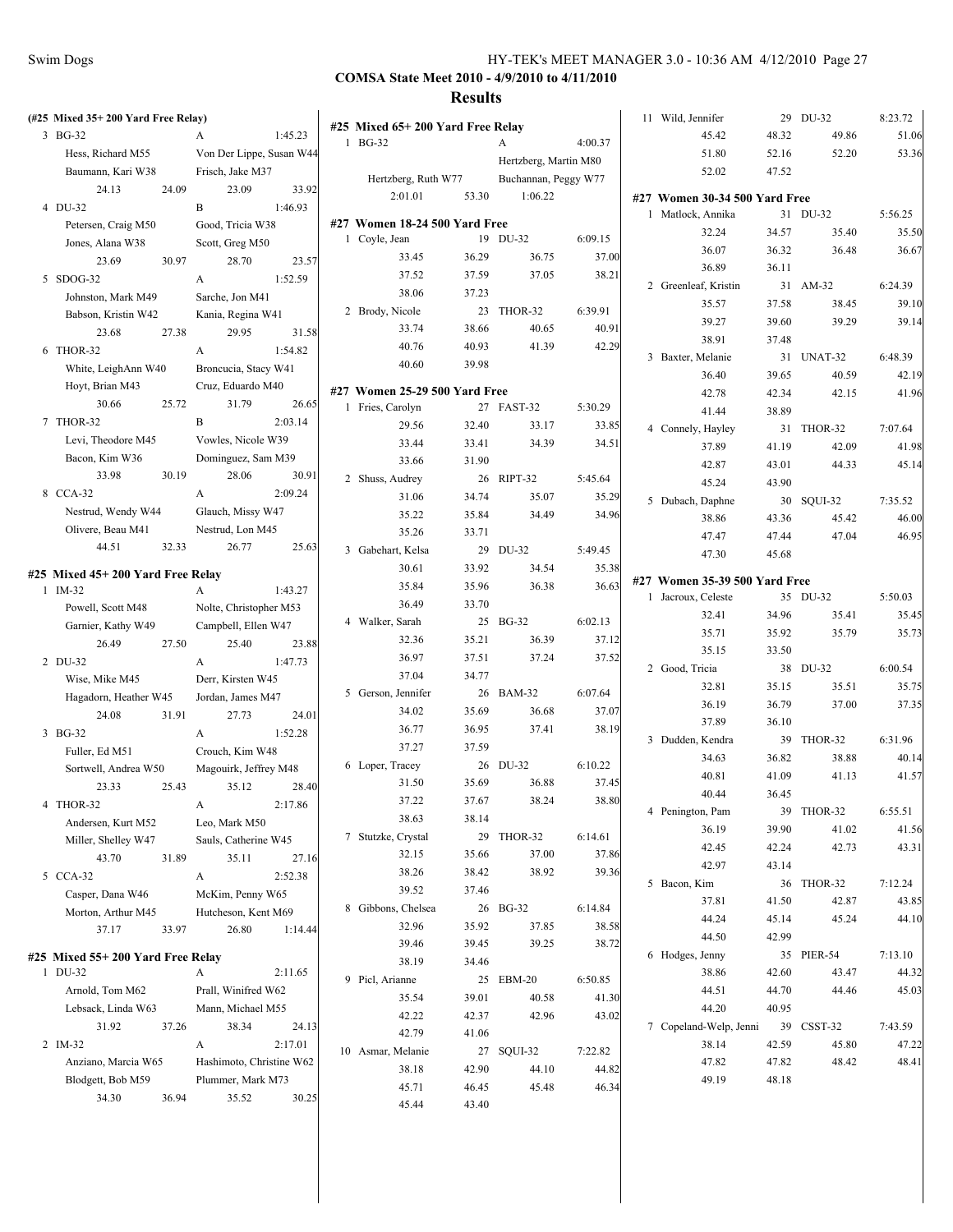**COMSA State Meet 2010 - 4/9/2010 to 4/11/2010**

|                               |         |            |         | 6 Derr, Kirsten                                 |         | 45 DU-32   | 6:41.66  |                               |         |            |          |
|-------------------------------|---------|------------|---------|-------------------------------------------------|---------|------------|----------|-------------------------------|---------|------------|----------|
| #27 Women 40-44 500 Yard Free |         |            |         | 37.23                                           | 39.19   | 39.97      | 40.58    | #27 Women 75-79 500 Yard Free |         |            |          |
| 1 Moen, Teri                  |         | 41 DU-32   | 5:31.85 | 40.94                                           | 41.12   | 42.08      | 41.23    | 1 Buchannan, Peggy            |         | 77 BG-32   | 10:37.84 |
| 29.93                         | 32.82   | 33.65      | 33.98   | 40.94                                           | 38.38   |            |          | 54.16                         | 1:02.79 | 1:04.68    | 1:05.28  |
| 33.62                         | 33.42   | 33.60      | 34.20   |                                                 |         |            |          | 1:05.35                       | 1:06.50 | 1:05.51    | 1:05.06  |
| 34.32                         | 32.31   |            |         | #27 Women 50-54 500 Yard Free                   |         |            |          | 1:04.75                       | 1:03.76 |            |          |
| 2 Richardson, Kim             |         | 41 FCC-32  | 5:51.33 | 1 Kimbrough, Doris                              |         | 50 BG-32   | 6:50.55  | #28 Men 18-24 500 Yard Free   |         |            |          |
| 31.15                         | 33.73   | 35.14      | 35.05   | 37.28                                           | 40.32   | 41.97      | 41.76    | 1 Ellis, Kevin                |         | 23 GAC-32  | 4:45.64  |
| 36.20                         | 36.49   | 36.32      | 36.03   | 42.20                                           | 41.78   | 42.54      | 41.31    | 25.28                         | 27.98   | 28.78      | 28.93    |
| 36.33                         | 34.89   |            |         | 41.42                                           | 39.97   |            |          | 28.89                         | 29.16   | 29.52      | 29.72    |
| 3 Potter, Kathryn             |         | 44 DAWG-32 | 5:51.61 | 2 Kaussner, Karen                               |         | 51 CWW-32  | 9:43.43  | 29.59                         | 27.79   |            |          |
| 31.39                         | 33.78   | 34.27      | 34.63   | 49.39                                           | 56.14   | 59.43      | 59.77    | 2 Rady, Ben                   |         | 19 UWSC-32 | 5:20.89  |
| 34.98                         | 35.60   | 35.76      | 36.83   | 59.37                                           | 1:00.34 | 58.72      | 59.90    | 27.76                         | 31.89   | 33.25      | 33.70    |
| 37.57                         | 36.80   |            |         | 1:02.02                                         | 58.35   |            |          | 32.55                         | 32.28   | 32.78      | 32.33    |
| 4 Hinton, Stephanie           |         | 43 DU-32   | 6:33.49 | 3 Townley, Antoinette                           |         | 50 THOR-32 | 9:46.64  | 32.42                         | 31.93   |            |          |
| 34.41                         | 38.23   | 39.28      | 40.23   | 48.69                                           | 57.30   | 58.20      | 1:02.26  | 3 Ford, Ryan                  |         | 23 SQUI-32 | 5:35.22  |
| 40.40                         | 40.87   | 41.73      | 40.98   | 59.77                                           | 1:01.21 | 1:00.57    | 1:03.12  | 29.80                         | 33.18   | 33.90      | 34.10    |
| 39.72                         | 37.64   |            |         | 1:00.34                                         | 55.18   |            |          | 34.88                         | 35.20   | 34.18      | 33.87    |
| 5 White, LeighAnn             |         | 40 THOR-32 | 6:45.65 | 4 Andersen, Jan                                 |         | 52 THOR-32 | 10:14.34 | 33.62                         | 32.49   |            |          |
| 37.04                         | 41.47   | 42.38      | 41.93   | 51.93                                           | 1:00.60 | 1:00.87    | 1:02.85  | 4 Smith, David                |         | 22 SQUI-32 | 5:37.67  |
| 41.76                         | 42.21   | 41.85      | 39.52   | 1:03.23                                         | 1:03.11 | 1:03.83    | 1:03.30  | 31.20                         | 33.92   | 34.42      | 34.63    |
| 39.31                         | 38.18   |            |         | 1:03.65                                         | 1:00.97 |            |          | 34.72                         | 34.65   | 34.52      | 34.09    |
| 6 Seal, Adrienne              |         | 44 AM-32   | 6:52.35 |                                                 |         |            |          | 33.88                         | 31.64   |            |          |
| 37.31                         | 40.17   | 41.75      | 42.07   | #27 Women 55-59 500 Yard Free<br>1 Fouts, Susan |         | 59 IM-32   | 6:47.49  |                               |         | 23 TXLA-43 |          |
| 42.41                         | 42.28   | 41.93      | 42.08   |                                                 |         |            |          | 5 Portillo, Christopher       |         |            | 5:47.09  |
| 42.16                         | 40.19   |            |         | 36.93                                           | 39.40   | 40.94      | 41.70    | 29.78                         | 33.42   | 33.89      | 34.32    |
| 7 Sills, Marion               |         | 44 SQUI-32 | 7:26.07 | 41.89                                           | 42.15   | 41.92      | 41.93    | 34.47                         | 34.85   | 35.79      | 35.98    |
| 37.72                         | 42.15   | 44.22      | 45.49   | 41.30                                           | 39.33   |            |          | 37.52                         | 37.07   |            |          |
| 45.97                         | 46.32   | 46.65      | 46.49   | #27 Women 60-64 500 Yard Free                   |         |            |          | 6 Ganiyev, Doston             |         | 22 SQUI-32 | 6:20.67  |
| 46.07                         | 44.99   |            |         | 1 Prall, Winifred                               |         | 62 DU-32   | 8:10.07  | 32.05                         | 36.50   | 37.40      | 38.90    |
| 8 Nestrud, Wendy              |         | 44 CCA-32  | 9:30.29 | 43.41                                           | 50.22   | 51.77      | 50.44    | 39.00                         | 38.48   | 40.20      | 40.77    |
| 47.49                         | 53.42   | 57.75      | 56.94   | 49.88                                           | 50.43   | 49.99      | 48.96    | 40.48                         | 36.89   |            |          |
| 1:00.49                       | 1:00.28 | 1:00.54    | 59.34   | 49.16                                           | 45.81   |            |          | #28 Men 25-29 500 Yard Free   |         |            |          |
| 59.75                         | 54.29   |            |         | 2 Hashimoto, Christine                          |         | 62 IM-32   | 8:23.88  | 1 Zelie, Joel                 |         | 27 DU-32   | 5:16.67  |
|                               |         |            |         | 42.03                                           | 48.12   | 51.01      | 51.33    | 28.70                         | 30.48   | 31.18      | 31.67    |
| #27 Women 45-49 500 Yard Free |         |            |         | 51.36                                           | 51.37   | 52.63      | 53.07    | 31.85                         | 32.13   | 32.47      | 33.08    |
| 1 Hagadorn, Heather           |         | 45 DU-32   | 5:43.85 | 52.49                                           | 50.47   |            |          | 33.04                         | 32.07   |            |          |
| 32.12                         | 34.07   | 34.44      | 34.39   | 3 Lebsack, Linda                                |         | 63 DU-32   | 8:44.52  | 2 Gimlin, Matt                |         | 25 BG-32   | 5:22.51  |
| 34.34                         | 34.31   | 34.56      | 34.95   | 48.15                                           | 52.87   | 53.94      | 54.07    | 29.50                         | 31.77   | 32.52      | 32.46    |
| 35.16                         | 35.51   |            |         | 53.23                                           | 53.58   | 53.27      | 53.34    | 32.29                         | 33.01   | 32.83      | 32.75    |
| 2 Steffe, Kathleen            |         | 47 IM-32   | 5:46.65 | 51.95                                           | 50.12   |            |          | 32.96                         | 32.42   |            |          |
| 32.65                         | 34.60   | 34.75      | 35.08   | 4 Noble, Ann                                    |         | 62 CCA-32  | 9:56.10  | 3 Romero, Ted                 |         | 29 BAM-32  | 5:23.94  |
| 35.04                         | 34.96   | 34.82      | 35.09   | 50.50                                           | 1:03.55 | 1:00.97    | 1:01.66  | 27.82                         | 30.94   | 31.41      | 31.41    |
| 35.03                         | 34.63   |            |         | 1:01.61                                         | 1:01.88 | 1:00.19    | 58.86    | 31.70                         | 32.73   | 33.99      | 34.49    |
| 3 Vanderpoel, Nicole          |         | 45 IM-32   | 5:49.93 | 1:01.14                                         | 55.74   |            |          | 34.83                         | 34.62   |            |          |
| 32.27                         | 34.05   | 34.78      | 34.77   |                                                 |         |            |          | 4 Carpenter, Dustin           |         | 28 SQUI-32 | 5:51.91  |
| 35.01                         | 35.30   | 35.33      | 35.89   | #27 Women 65-69 500 Yard Free                   |         |            |          | 28.70                         | 32.77   | 34.65      | 35.79    |
| 35.89                         | 36.64   |            |         | 1 Anziano, Marcia                               |         | 65 IM-32   | 7:58.17  | 36.32                         | 37.09   | 36.93      | 37.22    |
| 4 Bank, Wendy                 |         | 47 BAM-32  | 6:12.85 | 43.78                                           | 47.68   | 48.79      | 48.96    | 37.01                         | 35.43   |            |          |
| 31.84                         | 35.48   | 36.78      | 37.42   | 48.84                                           | 48.96   | 48.76      | 48.65    | 5 Levine, Nicholas            |         | 28 GAC-32  | 5:53.67  |
| 37.68                         | 38.22   | 38.45      | 39.22   | 47.76                                           | 45.99   |            |          | 32.57                         | 34.08   | 35.09      | 35.63    |
| 39.49                         | 38.27   |            |         | 2 McKim, Penny                                  |         | 65 CCA-32  | 9:09.97  | 35.80                         | 36.31   | 36.43      | 36.34    |
| 5 Dullea, Melanie             |         | 48 SS-32   | 6:24.91 | 48.17                                           | 53.36   | 54.19      | 55.80    | 36.02                         | 35.40   |            |          |
| 33.78                         | 37.36   | 38.63      | 39.30   | 56.39                                           | 56.79   | 57.49      | 57.52    | 6 Ida, Kevin                  |         | 27 THOR-32 | 6:01.22  |
| 39.27                         | 39.46   | 39.83      | 39.87   | 56.44                                           | 53.82   |            |          | 32.58                         | 35.35   | 36.68      | 37.27    |
| 39.06                         | 38.35   |            |         |                                                 |         |            |          | 37.78                         | 37.82   | 36.67      | 35.27    |
|                               |         |            |         |                                                 |         |            |          | 36.56                         | 35.24   |            |          |
|                               |         |            |         |                                                 |         |            |          |                               |         |            |          |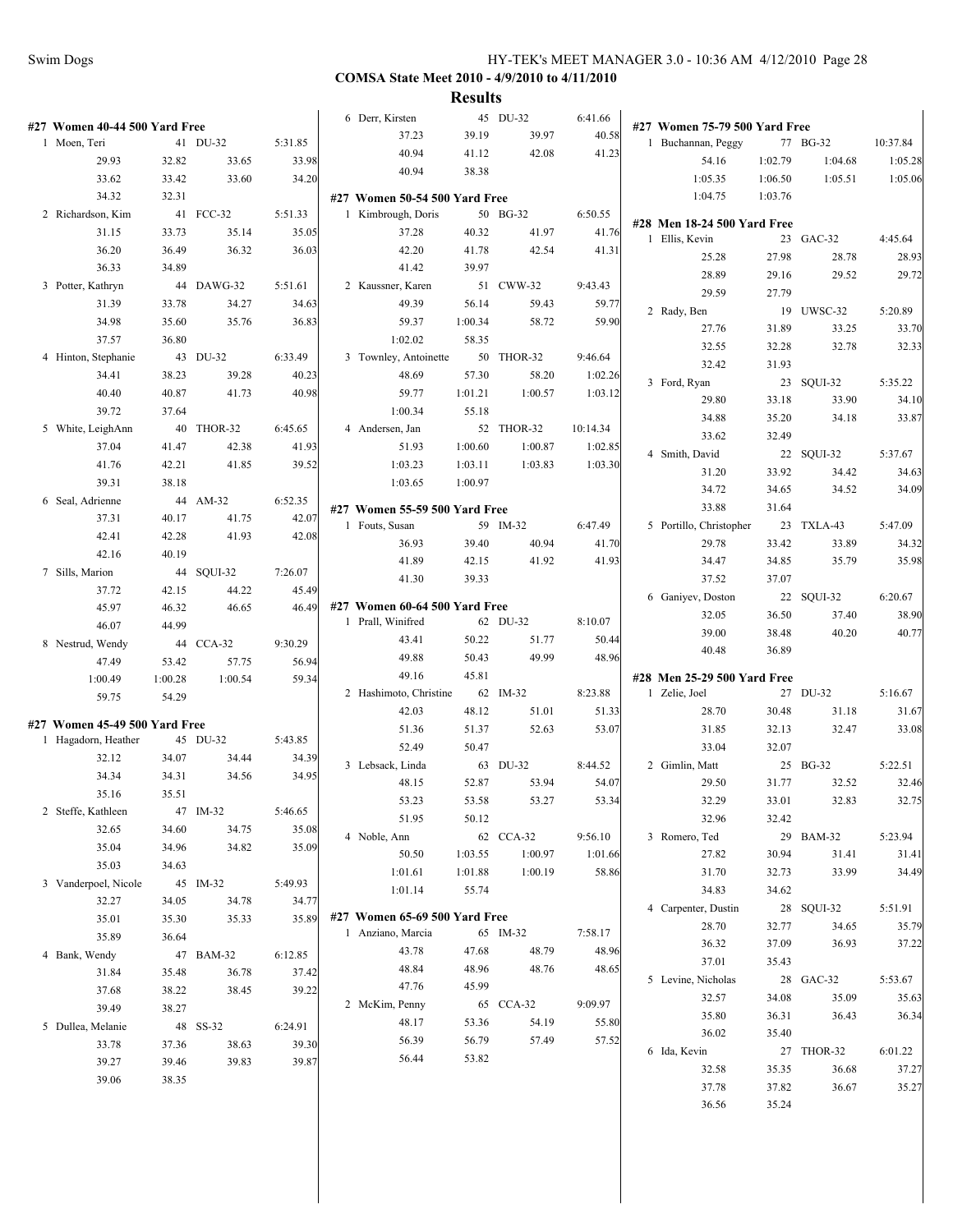| (#28 Men 25-29 500 Yard Free) |            |         | 5 Haji, Salim               |       | 38 DU-32   | 6:09.20 |                             |       |            |         |
|-------------------------------|------------|---------|-----------------------------|-------|------------|---------|-----------------------------|-------|------------|---------|
| 7 Ko, Scott                   | 27 BG-32   | 6:03.43 | 30.64                       | 35.04 | 36.98      | 37.81   | #28 Men 45-49 500 Yard Free |       |            |         |
| 32.62<br>36.88                | 38.09      | 38.63   | 37.88                       | 38.97 | 38.84      | 38.59   | 1 Wise, Mike                |       | 45 DU-32   | 5:09.25 |
| 37.74<br>36.48                | 36.60      | 36.65   | 38.58                       | 35.87 |            |         | 28.16                       | 30.89 | 31.26      | 31.23   |
| 36.95<br>32.79                |            |         | 6 Shelles, Dave             |       | 36 UWSC-32 | 6:11.66 | 31.28                       | 31.52 | 31.06      | 31.32   |
|                               |            |         | 32.41                       | 36.32 | 37.64      | 38.31   | 31.65                       | 30.88 |            |         |
| #28 Men 30-34 500 Yard Free   |            |         | 39.31                       | 39.22 | 38.80      | 37.75   | 2 Dittrich, Wolfgang        |       | 48 BAM-32  | 5:16.01 |
| 1 Foster, Jared               | 34 THOR-32 | 5:31.38 | 37.27                       | 34.63 |            |         | 29.05                       | 31.51 | 32.15      | 32.35   |
| 27.42<br>31.44                | 32.93      | 34.09   | 7 Myers, Jason              |       | 36 BG-32   | 7:01.55 | 32.74                       | 32.44 | 31.75      | 32.13   |
| 34.95<br>33.00                | 34.95      | 34.85   | 37.22                       | 40.25 | 42.09      | 43.09   | 32.29                       | 29.60 |            |         |
| 35.71<br>32.04                |            |         | 43.18                       | 44.07 | 43.64      | 43.81   | 3 Melanson, Edward          |       | 47 DU-32   | 5:16.08 |
| 2 Wright, Caleb               | 34 THOR-32 | 5:53.14 | 43.39                       | 40.81 |            |         | 29.85                       | 32.15 | 32.16      | 32.11   |
| 29.82<br>33.83                | 35.72      | 36.61   |                             |       |            |         | 31.60                       | 31.55 | 31.72      | 31.80   |
| 35.84<br>36.03                | 36.88      | 36.73   | #28 Men 40-44 500 Yard Free |       |            |         | 31.97                       | 31.17 |            |         |
| 36.74<br>34.94                |            |         | 1 Remacle, Michael          |       | 42 BAM-32  | 5:22.66 | 4 Fuller, David             |       | 45 DU-32   | 5:24.52 |
| 3 Hodges, Jeff                | 34 PIER-54 | 6:53.93 | 28.79                       | 31.96 | 32.93      | 33.28   | 30.00                       | 33.02 | 33.76      | 33.88   |
| 34.79<br>38.18                | 39.87      | 41.44   | 32.98                       | 33.05 | 33.04      | 33.17   | 33.32                       | 32.73 | 32.60      | 33.10   |
| 42.94<br>43.73                | 44.08      | 44.49   | 33.12                       | 30.34 |            |         | 31.82                       | 30.29 |            |         |
| 44.93<br>39.48                |            |         | 2 Smith, Schuyler           |       | 41 DU-32   | 5:32.99 | 5 Johnston, Mark            |       | 49 SDOG-32 | 5:35.26 |
| 4 Giron, Marcus               | 34 THOR-32 | 7:01.68 | 29.17                       | 32.15 | 34.10      | 34.64   | 29.54                       | 32.18 | 33.72      | 34.61   |
| 32.54<br>36.71                | 40.14      | 43.77   | 34.41                       | 34.44 | 33.95      | 34.28   | 34.92                       | 34.65 | 34.64      | 34.22   |
| 43.81<br>45.67                | 46.66      | 46.48   | 34.05                       | 31.80 |            |         | 33.24                       | 33.54 |            |         |
| 45.02<br>40.88                |            |         | 3 Pazmino, Jorge            |       | 40 AM-32   | 5:47.23 | 6 Phelps, Brian             |       | 45 AM-32   | 5:41.09 |
| 5 Davison, Kris               | 34 THOR-32 | 7:08.62 | 30.49                       | 32.66 | 34.14      | 34.13   | 29.84                       | 32.00 | 32.71      | 34.85   |
| 36.54<br>40.00                | 42.74      | 44.47   | 33.75                       | 34.26 | 35.25      | 37.15   | 35.53                       | 35.20 | 34.81      | 34.94   |
| 45.58<br>45.92                | 45.63      | 44.76   | 38.29                       | 37.11 |            |         | 36.08                       | 35.13 |            |         |
| 44.75<br>38.23                |            |         | 4 Sheanin, Dave             |       | 41 BG-32   | 5:47.91 | 7 Newcomb, Scott            |       | 49 DAWG-32 | 5:57.25 |
| 6 Schwarz, Chad               | 34 SQUI-32 | 7:11.26 | 30.27                       | 33.04 | 33.92      | 35.45   | 33.89                       | 36.53 | 36.68      | 36.54   |
| 34.44<br>38.11                | 40.15      | 42.61   | 36.00                       | 35.63 | 36.28      | 36.32   | 35.76                       | 35.91 | 35.69      | 35.63   |
| 45.08<br>45.22                | 45.64      | 46.62   | 35.77                       | 35.23 |            |         | 35.20                       | 35.42 |            |         |
| 46.67<br>46.72                |            |         | 5 Dolan, Dan                |       | 43 UNAT-32 | 5:54.20 | 8 Magouirk, Jeffrey         |       | 48 BG-32   | 5:57.99 |
| 7 Forrester, Scott            | 32 THOR-32 | 7:34.20 | 31.55                       | 35.78 | 36.21      | 37.05   | 32.63                       | 35.28 | 35.26      | 36.07   |
| 39.69<br>43.51                | 45.87      | 47.34   | 36.72                       | 36.62 | 35.67      | 35.54   | 36.90                       | 36.99 | 36.85      | 37.05   |
| 46.27<br>47.15                | 46.80      | 47.27   | 35.08                       | 33.98 |            |         | 36.27                       | 34.69 |            |         |
| 46.10<br>44.20                |            |         | 6 Martin, Troy              |       | 41 UNAT-32 | 6:01.67 | 9 Roush, Stephen            |       | 47 W3C-32  | 6:04.95 |
| 8 Vierling, Steve             | 34 DU-32   | 8:15.17 | 32.03                       | 35.89 | 36.82      | 37.38   | 30.95                       | 33.77 | 34.50      | 36.10   |
| 37.53<br>43.46                | 46.66      | 49.38   | 38.02                       | 36.86 | 36.33      | 36.71   | 37.27                       | 37.83 | 38.72      | 39.89   |
| 51.09<br>52.35                | 52.82      | 54.14   | 36.41                       | 35.22 |            |         | 39.12                       | 36.80 |            |         |
| 54.59<br>53.15                |            |         | 7 Cruz, Eduardo             |       | 40 THOR-32 | 6:08.28 | 10 Dauksher, Walter         |       | 45 FAST-32 | 6:09.77 |
| #28 Men 35-39 500 Yard Free   |            |         | 34.43                       | 37.71 | 37.23      | 36.80   | 32.79                       | 36.11 | 37.41      | 37.29   |
| 1 Doherty, Kevin              | 36 SQUI-32 | 5:01.16 | 36.39                       | 36.84 | 37.75      | 37.78   | 38.06                       | 38.06 | 38.95      | 37.93   |
| 27.99<br>30.23                | 30.41      | 30.59   | 38.63                       | 34.72 |            |         | 38.07                       | 35.10 |            |         |
| 30.35<br>30.32                | 30.33      | 30.48   | 8 Hoyt, Brian               |       | 43 THOR-32 | 6:11.16 | 11 Wohlgenant, Tim          |       | 45 CCA-32  | 7:16.31 |
| 30.25<br>30.21                |            |         | 31.68                       | 36.15 | 37.83      | 38.33   | 36.15                       | 39.66 | 42.65      | 44.18   |
| 2 Ellefson, Carl              | 35 DU-32   | 5:28.02 | 38.62                       | 38.62 | 37.82      | 38.61   | 44.95                       | 45.36 | 46.20      | 46.83   |
| 30.44<br>31.95                | 32.29      | 32.33   | 38.32                       | 35.18 |            |         | 46.50                       | 43.83 |            |         |
| 32.86<br>33.31                | 33.99      | 34.06   | 9 Kjeseth, Thor             |       | 43 SQUI-32 | 6:35.09 | 12 Carroll, Kevin           |       | 47 SQUI-32 | 7:32.50 |
| 33.75<br>33.04                |            |         | 33.87                       | 37.42 | 39.32      | 39.27   | 38.05                       | 41.78 | 43.22      | 45.80   |
| 3 Frisch, Jake                | 37 BG-32   | 5:45.74 | 39.94                       | 40.42 | 40.53      | 41.70   | 46.50                       | 46.75 | 46.93      | 47.95   |
| 31.06<br>34.21                | 35.00      | 35.79   | 41.60                       | 41.02 |            |         | 49.00                       | 46.52 |            |         |
| 35.25<br>35.54                | 33.93      | 34.44   | 10 Francavilla, Anthony     |       | 43 THOR-32 | 7:44.93 | 13 Razzaghi, Hamid          |       | 48 CCA-32  | 9:15.97 |
| 35.11<br>35.41                |            |         | 40.04                       | 45.65 | 46.61      | 46.80   | 47.99                       | 53.06 | 57.16      | 58.27   |
| 4 Hoftiezer, Scott            | 39 DU-32   | 5:58.61 | 47.16                       | 46.93 | 47.41      | 48.53   | 59.04                       | 58.46 | 58.91      | 1:58.30 |
| 33.03<br>34.83                | 35.70      | 36.17   | 47.96                       | 47.84 |            |         | 45.87                       |       |            |         |
| 36.17<br>36.39                | 36.14      | 36.75   |                             |       |            |         |                             |       |            |         |
| 37.44<br>35.99                |            |         |                             |       |            |         |                             |       |            |         |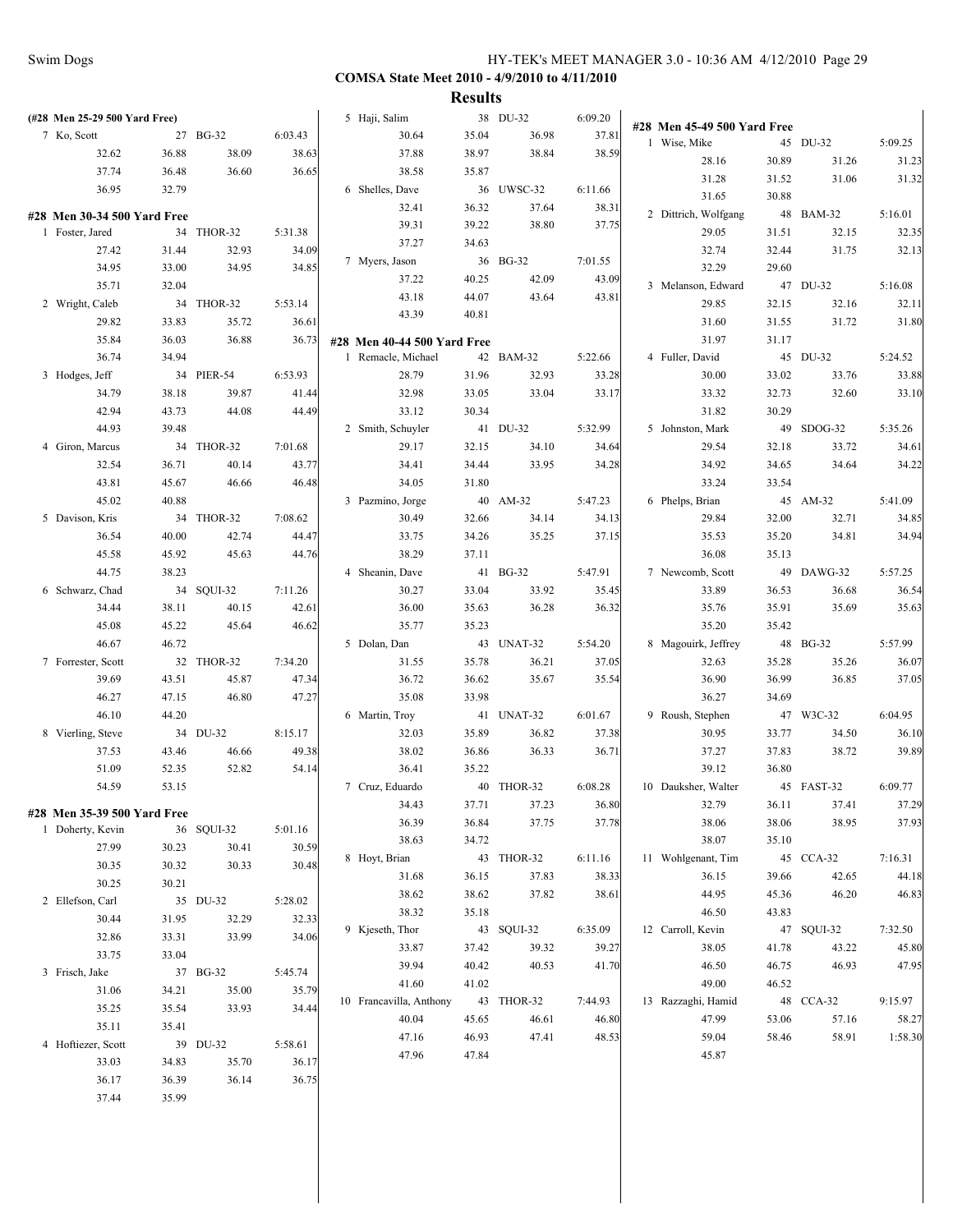|                             |         |            |          |                                    | Treative |                      |          |                                    |       |                       |         |
|-----------------------------|---------|------------|----------|------------------------------------|----------|----------------------|----------|------------------------------------|-------|-----------------------|---------|
| #28 Men 50-54 500 Yard Free |         |            |          | 4 Netting, Rob                     |          | 60 DU-32             | 7:37.07  | 5 FAST-32                          |       | A                     | 2:04.28 |
| 1 Petersen, Craig           |         | 50 DU-32   | 5:04.37  | 39.54                              | 45.56    | 47.85                | 46.90    | Fries, Carolyn W27                 |       | Jelley, Sara W22      |         |
| 27.53                       | 30.54   | 30.46      | 30.03    | 47.66                              | 47.98    | 46.53                | 46.73    | Zupancic, Joe M34                  |       | Dauksher, Walter M45  |         |
| 30.16                       | 30.29   | 30.83      | 31.57    | 46.02                              | 42.30    |                      |          | 29.13                              | 40.76 | 26.53                 | 27.86   |
| 31.64                       | 31.32   |            |          | 5 Cooper, Bob                      |          | 61 THOR-32           | 12:14.60 | 6 BG-32                            |       | A                     | 2:05.67 |
| 2 Nolte, Christopher        |         | 53 IM-32   | 5:32.96  | 58.27                              | 1:10.40  | 1:14.11              | 1:17.23  | Young, Lauren W23                  |       | Ko, Scott M27         |         |
| 29.40                       | 32.93   | 33.36      | 33.77    | 1:18.07                            | 1:20.60  | 1:18.17              | 1:16.22  | Gimlin, Matt M25                   |       | Sortwell, Andrea W50  |         |
| 33.91                       | 34.09   | 34.29      | 34.20    | 1:12.98                            | 1:08.55  |                      |          | 27.89                              | 36.17 | 25.27                 | 36.34   |
| 34.15                       | 32.86   |            |          | #28 Men 65-69 500 Yard Free        |          |                      |          | 7 SOUI-32                          |       | A                     | 2:10.89 |
| 3 Piszkin, Andy             |         | 51 MIRA-32 | 5:35.08  | 1 Burson, Bill                     |          | 65 SS-32             | 6:26.00  | Asmar, Melanie W27                 |       | Ganiyev, Doston M22   |         |
| 30.19                       | 34.27   | 35.33      | 35.29    | 33.86                              | 36.83    | 38.06                | 38.66    | Smith, David M22                   |       | Dubach, Daphne W30    |         |
| 35.60                       | 34.85   | 33.24      | 32.84    | 39.81                              | 40.25    | 40.50                | 40.05    | 40.13                              | 30.69 | 27.23                 | 32.84   |
| 32.87                       | 30.60   |            |          | 40.29                              | 37.69    |                      |          | 8 GAC-32                           |       | A                     | 2:11.31 |
| 4 Culp, Michael             |         | 54 SS-32   | 6:09.96  | 2 Kalstrom, Reynold                |          | 65 FMST-32           | 7:14.07  | Golding, Sandy W46                 |       | Luellen, Katie W36    |         |
| 34.93                       | 38.71   | 38.05      | 38.32    | 38.07                              | 42.76    | 45.25                | 45.02    | Levine, Nicholas M28               |       | Thurman, Josh M43     |         |
|                             |         |            |          |                                    |          | 45.29                |          | 1:13.84                            | 29.76 | 27.75                 |         |
| 37.76                       | 37.29   | 36.61      | 36.39    | 45.21                              | 44.20    |                      | 44.17    | 9 FAST-32                          |       | B                     | 2:14.00 |
| 35.97                       | 35.93   |            |          | 44.51                              | 39.59    |                      |          | Dierking, Tamara W20               |       | Tuohy, Brian M27      |         |
| 5 Hawley, Gary              |         | 50 AM-32   | 6:51.56  | 3 Reynolds, Bing                   |          | 69 BAM-32            | 11:00.56 | Johnson, Kristi W44                |       | Smith, Reuben M31     |         |
| 34.27                       | 38.19   | 40.05      | 42.11    | 55.78                              | 1:08.14  | 1:09.39              | 1:09.12  | 36.23                              | 32.89 | 37.11                 | 27.77   |
| 42.69                       | 42.53   | 42.06      | 44.36    | 1:04.74                            | 1:08.22  | 1:08.11              | 1:10.54  | 10 DU-32                           |       | $\mathcal{C}$         | 2:29.59 |
| 44.33                       | 40.97   |            |          | 1:02.25                            | 1:04.27  |                      |          | Danaceau, Mischa M38               |       | Sala, Brenna W19      |         |
| 6 Andersen, Kurt            |         | 52 THOR-32 | 8:57.49  | 4 Hutcheson, Kent                  |          | 69 CCA-32            | 11:14.88 | Johnson, Brett M30                 |       | Wild, Jennifer W29    |         |
| 46.03                       | 50.67   | 50.43      | 51.90    | 1:01.28                            | 1:07.18  | 1:09.69              | 1:09.55  | 29.47                              | 54.19 | 29.91                 | 36.02   |
| 53.30                       | 52.82   | 1:50.03    | 55.12    | 1:10.39                            | 1:09.93  | 1:08.91              | 1:09.17  |                                    |       |                       |         |
| 52.50                       | 14.69   |            |          | 1:08.76                            | 1:00.02  |                      |          | #29 Mixed 25+200 Yard Medley Relay |       |                       |         |
| 7 Cattles, Steve            |         | 50 BG-32   | 11:53.43 | #28 Men 70-74 500 Yard Free        |          |                      |          | 1 DU-32                            |       | $\mathbf{A}$          | 1:52.11 |
| 1:00.64                     | 1:11.31 | 1:13.72    | 1:12.44  | 1 Malone, Mark                     |          | 71 JAM-32            | 8:29.76  | Loper, Tracey W26                  |       | Bell, Levi M25        |         |
| 1:13.41                     | 1:13.22 | 1:13.44    | 1:12.87  | 47.24                              | 51.02    | 50.52                | 52.12    | Lang, Elliot M27                   |       | Gabehart, Kelsa W29   |         |
| 1:12.48                     | 1:09.90 |            |          | 52.16                              | 52.19    | 52.94                | 52.51    | 31.79                              | 28.11 | 26.00                 | 26.21   |
| #28 Men 55-59 500 Yard Free |         |            |          | 50.63                              | 48.43    |                      |          | 2 DU-32                            |       | B                     | 1:53.78 |
| 1 Mann, Michael             |         | 55 DU-32   | 4:56.82  | 2 Plummer, Mark                    |          | 73 IM-32             | 8:39.18  | Wise, Mike M45                     |       | Matlock, Annika W31   |         |
| 27.92                       | 29.88   | 29.79      | 29.65    | 41.40                              | 47.17    | 50.97                | 53.63    | Slouf, Erich M30                   |       | Schultz, Leah W26     |         |
| 29.83                       | 29.70   | 30.01      | 30.22    | 53.77                              | 55.78    | 54.84                | 54.74    | 27.78                              | 35.94 | 23.59                 | 26.47   |
| 30.16                       | 29.66   |            |          | 53.99                              | 52.89    |                      |          | 3 THOR-32                          |       | $\mathbf{A}$          | 1:54.80 |
| 2 Heggy, Terry              |         | 55 FMST-32 | 6:00.50  | 3 Hoogstrate, Harvey               |          | 73 DU-32             | 10:28.50 | Stutzke, Crystal W29               |       | Roth, Bill M33        |         |
| 32.73                       | 37.09   | 37.63      | 37.62    | 52.12                              | 1:04.24  | 1:07.80              | 1:04.68  | Pederson, Kati W28                 |       | Foster, Jared M34     |         |
| 37.28                       | 36.75   | 36.95      | 36.62    | 1:04.34                            | 1:04.79  | 1:02.82              | 1:04.31  | 31.66                              | 30.92 | 29.37                 | 22.85   |
| 35.09                       | 32.74   |            |          | 1:03.54                            | 59.86    |                      |          | 4 AM-32                            |       | A                     | 1:55.33 |
| 3 Morneau, Geoff            |         | 59 BG-32   | 7:13.42  |                                    |          |                      |          | Schweissing, Kristin W32           |       | Fostvedt, Alishia W33 |         |
| 39.20                       | 43.53   | 45.29      | 44.51    | #29 Mixed 18+200 Yard Medley Relay |          |                      |          | Schwartzkopf, Jess M31             |       | Gotto, Tony M38       |         |
| 44.16                       | 45.03   | 43.37      | 44.29    | 1 DU-32                            |          | A                    | 1:48.86  | 32.08                              | 34.39 | 25.53                 | 23.33   |
| 44.17                       | 39.87   |            |          | Jensen, Alicia W23                 |          | Brown, Andrew M23    |          | 5 JAM-32                           |       | A                     | 1:58.28 |
|                             |         |            |          | Grassano, Andrew M20               |          | Richardson, Edie W20 |          | Stolz, Jolene W26                  |       | Cox, Michael M32      |         |
| #28 Men 60-64 500 Yard Free |         |            |          | 29.22                              | 28.05    | 23.12                | 28.47    | McLachlan, Aaron M28               |       | McEahern, Barb W39    |         |
| 1 McCormick, Paul           |         | 63 BAM-32  | 5:55.57  | 2 THOR-32                          |          | A                    | 2:01.11  | 33.83                              | 31.14 | 24.05                 | 29.26   |
| 32.05                       | 35.16   | 35.82      | 36.20    | Hoyt, Brian M43                    |          | Lee, Jodi W32        |          | 6 AM-32                            |       | $\, {\bf B}$          | 2:10.93 |
| 36.34                       | 35.78   | 35.80      | 36.03    | Juliano, Kevin M30                 |          | Brody, Nicole W23    |          | Pazmino, Jorge M40                 |       | Weber, Teresa W27     |         |
| 36.54                       | 35.85   |            |          | 30.53                              | 32.95    | 26.30                | 31.33    | Despain, Christina W32             |       | Acosta, Marty M44     |         |
| 2 Carney, Kent              |         | 62 CMS-32  | 6:33.04  | 3 DU-32                            |          | $\, {\bf B}$         | 2:01.49  | 31.65                              | 41.71 | 31.54                 | 26.03   |
| 34.39                       | 38.25   | 40.56      | 40.79    | Cowan, Brooks M23                  |          | Lanz, Joanna W22     |          | 7 THOR-32                          |       | $\mathbf C$           | 2:17.53 |
| 38.78                       | 39.51   | 41.96      | 41.83    | Ellefson, Carl M35                 |          | Coyle, Jean W19      |          | Vogt, Amy W33                      |       | Davison, Kris M34     |         |
| 39.14                       | 37.83   |            |          | 27.86                              | 37.70    | 28.05                | 27.88    | Forrester, Scott M32               |       | Connely, Hayley W31   |         |
| 3 Davidson, Birch           |         | 63 SS-32   | 6:38.27  | 4 JAM-32                           |          | A                    | 2:03.79  | 33.06                              | 35.36 | 37.83                 | 31.28   |
| 36.54                       | 39.59   | 40.63      | 40.94    | Lazerus, Brenda W44                |          | Goodman, Nate M24    |          | 8 AM-32                            |       | $\mathbf C$           | 2:23.84 |
| 40.83                       | 40.50   | 41.16      | 41.04    | Goodwin, Rob M45                   |          | Roach, Stephanie W21 |          | Hawley, Gary M50                   |       | Seal, Adrienne W44    |         |
| 39.78                       | 37.26   |            |          | 37.12                              | 30.77    | 27.43                | 28.47    | Hillsten, Angela W34               |       | Gragg, Russ M66       |         |
|                             |         |            |          |                                    |          |                      |          | 37.28                              | 42.56 | 32.55                 | 31.45   |
|                             |         |            |          |                                    |          |                      |          |                                    |       |                       |         |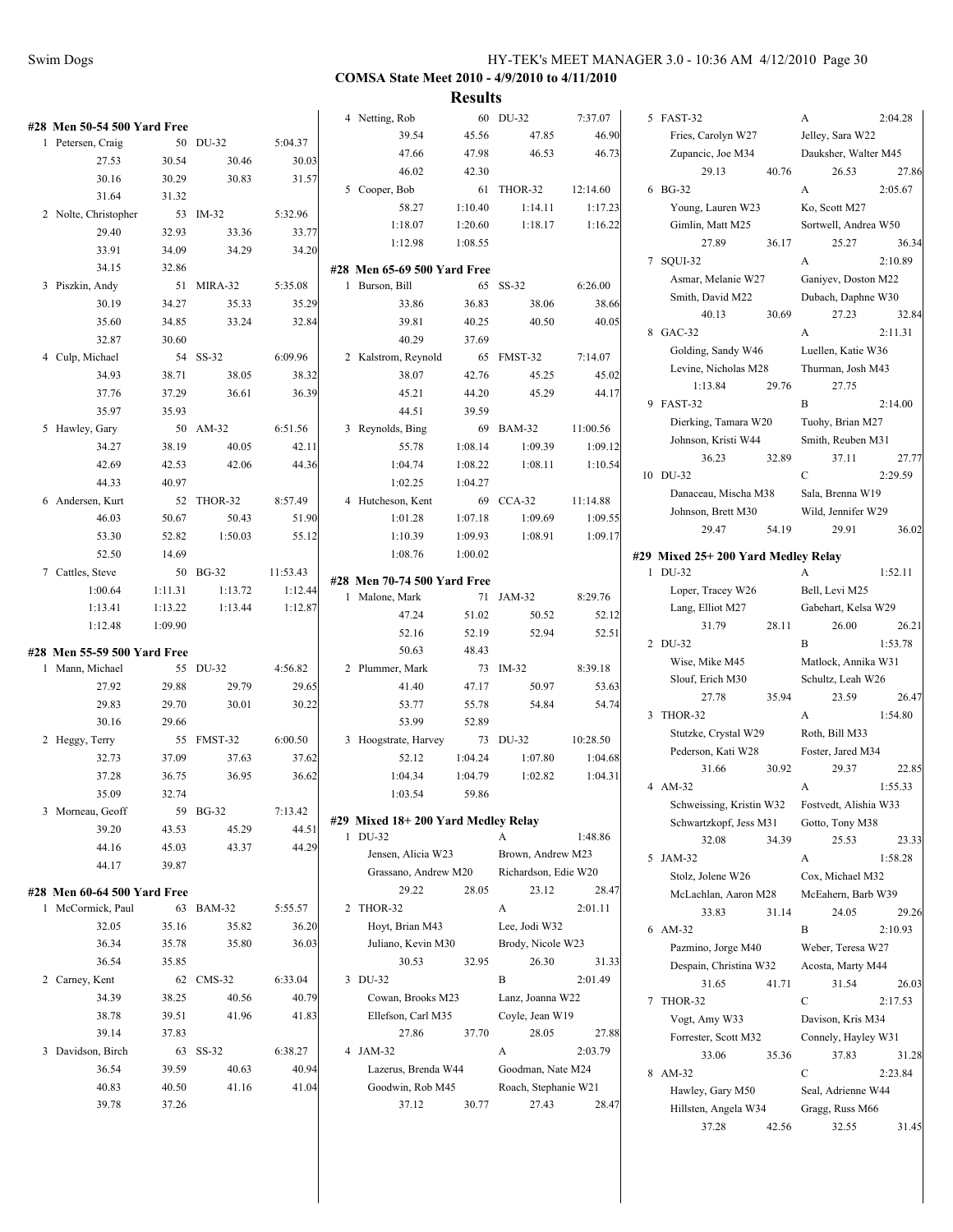$41.23$ 

45.44

34.29

 $40.85$ 

 $43.15$ 

 $45.65$ 

 $41.52$ 

 $42.45$ 

47.56

43.52

49.95

49.73 52.03

 $1:03.60\,$ 

49.02 52.78 56.07

 $1:45.93$ 

# **COMSA State Meet 2010 - 4/9/2010 to 4/11/2010**

#### **Results**

|                                                |       |                                           |                          |   |                                               | <b>Results</b> |                  |
|------------------------------------------------|-------|-------------------------------------------|--------------------------|---|-----------------------------------------------|----------------|------------------|
| (#29 Mixed 25+200 Yard Medley Relay)           |       |                                           |                          |   | 2 DU-32                                       |                | A                |
| 9 FAST-32                                      |       | C                                         | 2:26.47                  |   | Petersen, Craig M50                           |                | Derr, Kir.       |
| Uriegas, Rachel W39                            |       | Treanor, Nate M32                         |                          |   | Fuller, David M45                             |                | Hagadorr         |
| Stanback, John M56                             |       | Fuller, Lacy W30                          |                          |   | 29.14                                         | 42.37          | 26               |
| 52.60                                          | 32.70 | 1:01.28                                   |                          |   | 3 SS-32                                       |                | A                |
| 10 THOR-32                                     |       | D                                         | 2:27.29                  |   | Culp, Michael M54                             |                | Burson, E        |
| Broncucia, Stacy W41                           |       | Melrose, Heather W36                      |                          |   | Pyle, Rebecca W54                             |                | Dullea, M        |
| Weber, Tom M34                                 |       | Giron, Marcus M34                         |                          |   | 34.16                                         | 39.54          | 34               |
| 40.94                                          | 40.44 | 37.81                                     | 28.10                    |   | 4 THOR-32                                     |                | B                |
| <b>BG-32</b>                                   |       | A                                         | DQ                       |   | Leo, Mark M50                                 |                | Stokoe, J        |
| Rowenhorst, Topher M26                         |       | Fuller, Ed M51                            |                          |   | Sauls, Catherine W45                          |                | Andersen         |
| Walker, Sarah W25                              |       | Gibbons, Chelsea W26                      |                          |   | 34.17                                         | 41.99          | 35               |
| 34.55                                          | 28.27 | 31.23                                     | 21.88                    |   | 5 THOR-32                                     |                | C                |
| THOR-32                                        |       | B                                         | DQ                       |   | Levi, Theodore M45                            |                | Sunie, Be        |
| Abreo, Marisa W27                              |       | Clark, Denise W31                         |                          |   | True, Ann W54                                 |                | Cooper, I        |
| Wright, Caleb M34                              |       | Ida, Kevin M27                            |                          |   | 57.37                                         | 49.55          | 44               |
| 36.17                                          | 36.96 | 28.07                                     | 26.04                    |   | 6 CCA-32                                      |                | B                |
|                                                |       |                                           |                          |   | McKim, Penny W65                              |                | Razzaghi         |
| #29 Mixed 35+ 200 Yard Medley Relay<br>1 DU-32 |       | A                                         | 1:50.33                  |   | Noble, Ann W62                                |                | Hutcheso         |
| O'Sullivan, Chris M35                          |       | Eisenhuth, Matthew M35                    |                          |   | 1:00.22                                       | 50.09          | 57               |
| Hinton, Stephanie W43                          |       | Moen, Teri W41                            |                          |   |                                               |                |                  |
| 24.62                                          | 28.58 | 31.06                                     | 26.07                    |   | #29 Mixed 55+200 Yard Medley Relay<br>1 DU-32 |                | A                |
| 2 BG-32                                        |       | A                                         | 1:55.31                  |   | Mann, Michael M55                             |                | Arnold, T        |
| Sheanin, Dave M41                              |       |                                           | Von Der Lippe, Susan W44 |   |                                               |                |                  |
|                                                |       |                                           |                          |   | Lebsack, Linda W63<br>29.05                   | 38.17          | Prall, Wii<br>47 |
| Hess, Richard M55<br>28.01                     | 29.12 | Kimbrough, Doris W50<br>25.30             | 32.88                    |   | 2 IM-32                                       |                | A                |
| 3 IM-32                                        |       | A                                         | 2:01.89                  |   | Hashimoto, Christine W62                      |                | Blodgett,        |
| Seavall, Kelly W41                             |       | Crino, Heide W43                          |                          |   |                                               |                | Fouts, Su        |
| Reifel, Ric M44                                |       | Just, AJ M40                              |                          |   | Plummer, Mark M73<br>41.55                    | 40.74          | 41               |
| 30.91                                          | 36.18 | 30.64                                     | 24.16                    |   |                                               |                |                  |
| 4 DU-32                                        |       | B                                         | 2:15.33                  |   | #31 Women 18-24 50 Yard Breast                |                |                  |
| Liane, Lokken W50                              |       | Scott, Greg M50                           |                          |   | 1 Jensen, Alicia                              |                | 23 DU-32         |
| Mann, Jonathan M49                             |       | Jones, Alana W38                          |                          |   | 2 Young, Lauren                               |                | 23 BG-32         |
| 49.23                                          | 29.42 | 25.80                                     | 30.88                    |   | 3 Richardson, Edie                            |                | 20 DU-32         |
| 5 SDOG-32                                      |       | A                                         | 2:17.10                  |   | 4 Johnson, Jenny                              |                | 20 UNAT-32       |
| Kania, Regina W41                              |       | Malloy, Glenn M49                         |                          |   | 5 Coyle, Jean                                 |                | 19 DU-32         |
| Babson, Kristin W42                            |       | Sarche, Jon M41                           |                          |   | 6 Roach, Stephanie                            |                | 21 JAM-32        |
| 39.24                                          | 36.63 | 33.77                                     | 27.46                    |   | 7 Dierking, Tamara                            |                | 20 FAST-32       |
| 6 THOR-32                                      |       | A                                         | 2:22.51                  |   | 8 Jelley, Sara                                | 22             | FAST-32          |
| Dudden, Kendra W39                             |       | Penington, Pam W39                        |                          |   | 9 Foxworthy, Ashley                           | 24             | UNAT-32          |
| Cruz, Eduardo M40                              |       | Francavilla, Anthony M43                  |                          |   | #31 Women 25-29 50 Yard Breast                |                |                  |
| 34.70                                          | 45.02 | 30.25                                     | 32.54                    | 1 | Gibbons, Chelsea                              |                | 26 BG-32         |
| 7 CCA-32                                       |       | A                                         | 2:24.64                  |   | 2 Pederson, Kati                              | 28             | THOR-32          |
| Nestrud, Wendy W44                             |       | Glauch, Missy W47                         |                          |   | 3 Schultz, Leah                               |                | 26 DU-32         |
| Nestrud, Lon M45                               |       | Wohlgenant, Tim M45                       |                          |   | 4 Taylor, Alexandra                           |                | 26 CMS-32        |
| 43.59                                          | 41.48 | 30.41                                     | 29.16                    | 5 | Griese, Stephanie                             | 27             | <b>PIER-54</b>   |
| 8 SQUI-32                                      |       | A                                         | 2:38.02                  |   | 6 Weber, Teresa                               | 27             | $AM-32$          |
|                                                |       |                                           |                          |   | 7 Wild, Jennifer                              | 29             | DU-32            |
| Kjeseth, Thor M43<br>Henderson, Jamie M52      |       | Sills, Marion W44<br>Prosser, Lynette W44 |                          |   |                                               |                |                  |
| 38.87                                          | 46.45 | 33.94                                     | 38.76                    |   | #31 Women 30-34 50 Yard Breast                |                |                  |
|                                                |       |                                           |                          |   | 1 Lee, Jodi                                   |                | 32 THOR-32       |
| #29 Mixed 45+ 200 Yard Medley Relay            |       |                                           |                          |   | 2 Fostvedt, Alishia                           | 33             | AM-32            |
| $1$ IM-32                                      |       |                                           | 1:59.92                  |   | 3 Schweissing, Kristin                        |                | 32 AM-32         |

| Sheanin, Dave M41              |       | Von Der Lippe, Susan W44 |         |              | Lebsack, Linda W63             |       | Prall, Winifred W62 |         |
|--------------------------------|-------|--------------------------|---------|--------------|--------------------------------|-------|---------------------|---------|
| Hess, Richard M55              |       | Kimbrough, Doris W50     |         |              | 29.05                          | 38.17 | 47.06               | 39.00   |
| 28.01                          | 29.12 | 25.30                    | 32.88   |              | 2 IM-32                        |       | A                   | 2:38.59 |
| M-32                           |       | A                        | 2:01.89 |              | Hashimoto, Christine W62       |       | Blodgett, Bob M59   |         |
| Seavall, Kelly W41             |       | Crino, Heide W43         |         |              | Plummer, Mark M73              |       | Fouts, Susan W59    |         |
| Reifel, Ric M44                |       | Just, AJ M40             |         |              | 41.55                          | 40.74 | 41.15               | 35.15   |
| 30.91                          | 36.18 | 30.64                    | 24.16   |              | #31 Women 18-24 50 Yard Breast |       |                     |         |
| JU-32                          |       | B                        | 2:15.33 | $\mathbf{1}$ | Jensen, Alicia                 |       | 23 DU-32            | 31.10   |
| Liane, Lokken W50              |       | Scott, Greg M50          |         |              | 2 Young, Lauren                | 23    | <b>BG-32</b>        | 35.67   |
| Mann, Jonathan M49             |       | Jones, Alana W38         |         |              | 3 Richardson, Edie             | 20    | DU-32               | 37.21   |
| 49.23                          | 29.42 | 25.80                    | 30.88   |              | 4 Johnson, Jenny               |       | 20 UNAT-32          | 37.27   |
| <b>DOG-32</b>                  |       | A                        | 2:17.10 | 5            | Coyle, Jean                    |       | 19 DU-32            | 37.47   |
| Kania, Regina W41              |       | Malloy, Glenn M49        |         | 6            | Roach, Stephanie               | 21    | JAM-32              | 39.08   |
| Babson, Kristin W42            |       | Sarche, Jon M41          |         |              | 7 Dierking, Tamara             | 20    | FAST-32             | 41.58   |
| 39.24                          | 36.63 | 33.77                    | 27.46   |              | 8 Jelley, Sara                 | 22    | FAST-32             | 42.23   |
| <b>HOR-32</b>                  |       | A                        | 2:22.51 |              | 9 Foxworthy, Ashley            | 24    | UNAT-32             | 1:30.09 |
| Dudden, Kendra W39             |       | Penington, Pam W39       |         |              |                                |       |                     |         |
| Cruz, Eduardo M40              |       | Francavilla, Anthony M43 |         |              | #31 Women 25-29 50 Yard Breast |       |                     |         |
| 34.70                          | 45.02 | 30.25                    | 32.54   | 1            | Gibbons, Chelsea               |       | 26 BG-32            | 34.60   |
| 'CA-32                         |       | A                        | 2:24.64 |              | 2 Pederson, Kati               | 28    | THOR-32             | 35.29   |
| Nestrud, Wendy W44             |       | Glauch, Missy W47        |         | 3            | Schultz, Leah                  | 26    | DU-32               | 35.30   |
| Nestrud, Lon M45               |       | Wohlgenant, Tim M45      |         | 4            | Taylor, Alexandra              |       | 26 CMS-32           | 39.20   |
| 43.59                          | 41.48 | 30.41                    | 29.16   |              | 5 Griese, Stephanie            | 27    | <b>PIER-54</b>      | 39.46   |
| QUI-32                         |       | A                        | 2:38.02 |              | 6 Weber, Teresa                | 27    | AM-32               | 43.14   |
| Kjeseth, Thor M43              |       | Sills, Marion W44        |         |              | 7 Wild, Jennifer               | 29    | DU-32               | 55.93   |
| Henderson, Jamie M52           |       | Prosser, Lynette W44     |         |              | #31 Women 30-34 50 Yard Breast |       |                     |         |
| 38.87                          | 46.45 | 33.94                    | 38.76   |              | 1 Lee, Jodi                    | 32    | THOR-32             | 32.76   |
|                                |       |                          |         |              | 2 Fostvedt, Alishia            | 33    | AM-32               | 35.02   |
| lixed 45+200 Yard Medley Relay |       |                          |         | 3            | Schweissing, Kristin           | 32    | $AM-32$             | 36.24   |
| $M-32$                         |       | A                        | 1:59.92 |              | 4 Vogt, Amy                    |       | 33 THOR-32          | 37.60   |
| Nolte, Christopher M53         |       | Campbell, Ellen W47      |         |              | 5 Connely, Hayley              | 31    | THOR-32             | 44.19   |
| Steffe, Kathleen W47           |       | Lehrer, Mark M52         |         |              | 6 Hillsten, Angela             |       | 34 AM-32            | 45.22   |
| 29.80                          | 34.50 | 31.08                    | 24.54   |              | 7 Fuller, Lacy                 | 30    | FAST-32             | 48.31   |
|                                |       |                          |         |              | 8 Wilson, Amanda               | 31    | <b>RMT-32</b>       | 1:02.70 |
|                                |       |                          |         |              |                                |       |                     |         |
|                                |       |                          |         |              |                                |       |                     |         |

|                                                   | rcəunə |                       |         |    |                                |    |                |         |
|---------------------------------------------------|--------|-----------------------|---------|----|--------------------------------|----|----------------|---------|
| 2 DU-32                                           |        | A                     | 2:07.61 |    | #31 Women 35-39 50 Yard Breast |    |                |         |
| Petersen, Craig M50                               |        | Derr, Kirsten W45     |         |    | 1 Good, Tricia                 |    | 38 DU-32       | 34.98   |
| Fuller, David M45                                 |        | Hagadorn, Heather W45 |         |    | 2 Vowles, Nicole               | 39 | THOR-32        | 37.99   |
| 29.14                                             | 42.37  | 26.32                 | 29.78   |    |                                | 39 | JAM-32         |         |
| 3 SS-32                                           |        | A                     | 2:17.89 |    | 3 McEahern, Barb               |    |                | 39.31   |
| Culp, Michael M54                                 |        | Burson, Bill M65      |         |    | 4 Bacon, Kim                   | 36 | THOR-32        | 41.23   |
| Pyle, Rebecca W54                                 |        | Dullea, Melanie W48   |         |    | 5 Melrose, Heather             | 36 | THOR-32        | 41.52   |
| 34.16                                             | 39.54  | 34.86                 | 29.33   |    | 6 Jones, Alana                 | 38 | DU-32          | 42.06   |
| 4 THOR-32                                         |        | B                     | 2:35.09 |    | 7 Penington, Pam               | 39 | THOR-32        | 45.44   |
| Leo, Mark M50                                     |        | Stokoe, Jeanne W48    |         |    | 8 Hodges, Jenny                | 35 | <b>PIER-54</b> | 45.71   |
| Sauls, Catherine W45                              |        | Andersen, Kurt M52    |         | 9  | Uriegas, Rachel                | 39 | FAST-32        | 48.27   |
| 34.17                                             | 41.99  | 35.85                 | 43.08   |    | Jorgensen, Mindy               |    | 36 PIER-54     | DQ      |
| 5 THOR-32                                         |        | C                     | 3:20.51 |    | #31 Women 40-44 50 Yard Breast |    |                |         |
| Levi, Theodore M45                                |        | Sunie, Beverly W57    |         |    | 1 Von Der Lippe, Susan         |    | 44 BG-32       | 29.83   |
| True, Ann W54                                     |        | Cooper, Bob M61       |         |    | 2 Seavall, Kelly               | 41 | IM-32          | 34.29   |
| 57.37                                             | 49.55  | 44.76                 | 48.83   |    | 3 Crino, Heide                 | 43 | IM-32          | 36.43   |
| 6 CCA-32                                          |        | B                     | 3:35.77 |    | 4 Richardson, Kim              | 41 | FCC-32         | 38.17   |
| McKim, Penny W65                                  |        | Razzaghi, Hamid M48   |         |    | 5 Babson, Kristin              | 42 | SDOG-32        | 40.85   |
| Noble, Ann W62                                    |        | Hutcheson, Kent M69   |         |    | 6 Lazerus, Brenda              | 44 | $JAM-32$       | 42.09   |
| 1:00.22                                           | 50.09  | 57.29                 | 48.17   |    | 7 Kania, Regina                | 41 | $SDOG-32$      | 42.68   |
|                                                   |        |                       |         | 8  | White, LeighAnn                | 40 | THOR-32        | 43.15   |
| 9 Mixed 55+ 200 Yard Medley Relay                 |        |                       |         | 9  | Johnson, Kristi                | 44 | FAST-32        | 45.10   |
| 1 DU-32                                           |        | A                     | 2:33.28 | 10 | Sills, Marion                  | 44 | SQUI-32        | 45.65   |
| Mann, Michael M55                                 |        | Arnold, Tom M62       |         | 11 | Broncucia, Stacy               | 41 | THOR-32        | 46.52   |
| Lebsack, Linda W63                                |        | Prall, Winifred W62   |         | 12 | Clapp, Christine               | 43 | $IM-32$        | 49.03   |
| 29.05                                             | 38.17  | 47.06                 | 39.00   |    | 13 Prosser, Lynette            | 44 | SQUI-32        | 52.37   |
| 2 IM-32                                           |        | A                     | 2:38.59 |    |                                |    |                |         |
| Hashimoto, Christine W62                          |        | Blodgett, Bob M59     |         |    | #31 Women 45-49 50 Yard Breast |    |                |         |
| Plummer, Mark M73                                 |        | Fouts, Susan W59      |         |    | 1 Campbell, Ellen              |    | 47 IM-32       | 34.90   |
| 41.55                                             | 40.74  | 41.15                 | 35.15   |    | 2 Sauls, Catherine             | 45 | THOR-32        | 40.54   |
|                                                   |        |                       |         |    | 3 Contrino, Kathleen           |    | 49 BG-32       | 41.52   |
| 11 Women 18-24 50 Yard Breast<br>1 Jensen, Alicia |        | 23 DU-32              | 31.10   |    | 4 Witter, Roxana               | 47 | SQUI-32        | 41.57   |
|                                                   |        | 23 BG-32              | 35.67   |    | 5 Derr, Kirsten                | 45 | DU-32          | 41.89   |
| 2 Young, Lauren<br>3 Richardson, Edie             |        | 20 DU-32              | 37.21   |    | 6 Stokoe, Jeanne               | 48 | THOR-32        | 42.45   |
|                                                   |        | 20 UNAT-32            |         |    | 7 Nolte, Susan                 | 49 | $IM-32$        | 42.67   |
| 4 Johnson, Jenny                                  | 19     | DU-32                 | 37.27   |    | 8 Hanson, Betty                |    | 47 PIER-54     | 47.56   |
| 5 Coyle, Jean                                     |        | <b>JAM-32</b>         | 37.47   |    | #31 Women 50-54 50 Yard Breast |    |                |         |
| 6 Roach, Stephanie                                | 21     | 20 FAST-32            | 39.08   |    | 1 Weihenmayer, Ellen           |    | 51 UNAT-32     | 43.52   |
| 7 Dierking, Tamara                                |        |                       | 41.58   |    | 2 Madore, Laure                |    | 53 DU-32       | 44.17   |
| 8 Jelley, Sara                                    | 22     | FAST-32               | 42.23   |    | 3 Sortwell, Andrea             |    | 50 BG-32       | 49.95   |
| 9 Foxworthy, Ashley                               |        | 24 UNAT-32            | 1:30.09 |    | 4 True, Ann                    | 54 | THOR-32        | 50.90   |
| 11 Women 25-29 50 Yard Breast                     |        |                       |         |    | 5 Kaussner, Karen              | 51 | CWW-32         | 56.25   |
| 1 Gibbons, Chelsea                                |        | 26 BG-32              | 34.60   |    |                                |    |                |         |
| 2 Pederson, Kati                                  | 28     | THOR-32               | 35.29   |    | #31 Women 55-59 50 Yard Breast |    |                |         |
| 3 Schultz, Leah                                   | 26     | DU-32                 | 35.30   |    | 1 Rosener, Karen               |    | 56 FCC-32      | 38.02   |
| 4 Taylor, Alexandra                               | 26     | $CMS-32$              | 39.20   |    | 2 Slavec, Deborah              |    | 56 HRM-32      | 44.86   |
| 5 Griese, Stephanie                               | 27     | <b>PIER-54</b>        | 39.46   |    | 3 Sunie, Beverly               | 57 | THOR-32        | 49.73   |
| 6 Weber, Teresa                                   | 27     | AM-32                 | 43.14   |    | 4 Leonard, Adrienne            | 56 | $IM-32$        | 52.03   |
| 7 Wild, Jennifer                                  | 29     | DU-32                 | 55.93   |    | 5 Kane, Julie                  | 56 | $IM-32$        | 52.38   |
| 11 Women 30-34 50 Yard Breast                     |        |                       |         |    | 6 Engele, Vickie               | 55 | THOR-32        | 1:03.60 |
| 1 Lee, Jodi                                       | 32     | THOR-32               | 32.76   |    | #31 Women 60-64 50 Yard Breast |    |                |         |
| 2 Fostvedt, Alishia                               | 33     | $AM-32$               | 35.02   |    | 1 Hashimoto, Christine         |    | 62 IM-32       | 49.02   |
| 3 Schweissing, Kristin                            |        | 32 AM-32              | 36.24   |    | 2 Prall, Winifred              | 62 | DU-32          | 52.78   |
| 4 Vogt, Amy                                       | 33     | THOR-32               | 37.60   |    | 3 England, Nancy               | 60 | THOR-32        | 56.07   |
| 5 Connely, Hayley                                 | 31     | THOR-32               | 44.19   |    |                                |    |                |         |
| 6 Hillsten, Angela                                | 34     | AM-32                 | 45.22   |    | #31 Women 75-79 50 Yard Breast |    |                |         |
| 7 Fuller, Lacy                                    |        | 30 FAST-32            | 48.31   |    | 1 Hertzberg, Ruth              |    | 77 BG-32       | 1:45.93 |
| 8 Wilson, Amanda                                  |        | 31 RMT-32             | 1:02.70 |    |                                |    |                |         |
|                                                   |        |                       |         |    |                                |    |                |         |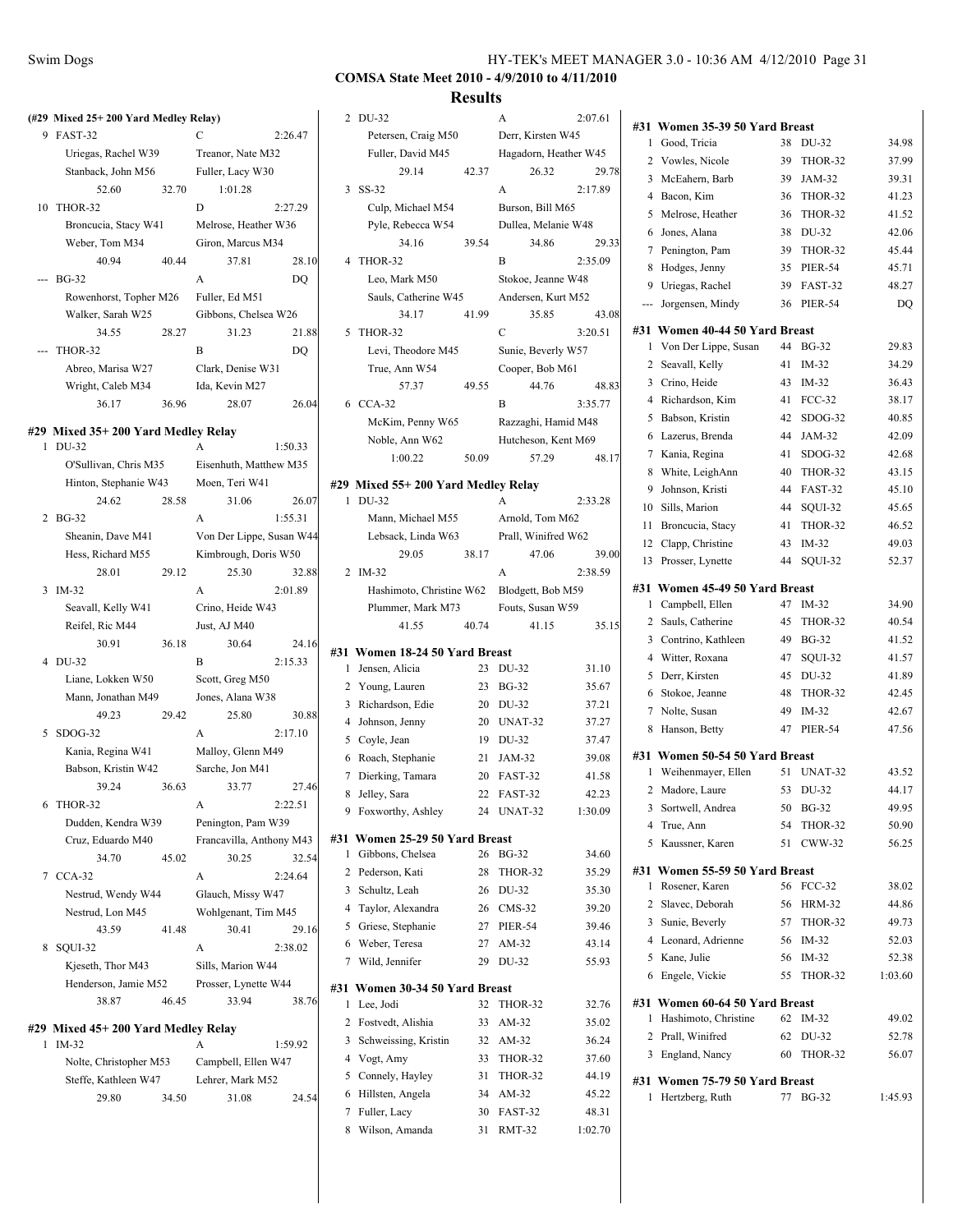| #32            | Men 18-24 50 Yard Breast     |    |                |       |
|----------------|------------------------------|----|----------------|-------|
| 1              | Phelps, Michael              | 22 | AM-32          | 28.17 |
| 2              | Brown, Andrew                | 23 | DU-32          | 29.33 |
| 3              | Ganiyev, Doston              | 22 | SQUI-32        | 31.23 |
|                | 4 Goodman, Nate              | 24 | JAM-32         | 31.85 |
| 5              | Ford, Ryan                   | 23 | SQUI-32        | 35.36 |
| 6              | Bentley, Mike                | 24 | UNAT-32        | 36.25 |
| 7              | Abelein, Christopher         | 18 | <b>BG-32</b>   | 37.18 |
| #32            | Men 25-29 50 Yard Breast     |    |                |       |
| 1              | Bell, Levi                   | 25 | DU-32          | 27.56 |
| 2              | Lang, Elliot                 | 27 | DU-32          | 27.91 |
| 3              | Rowenhorst, Topher           | 26 | <b>BG-32</b>   | 27.95 |
| 4              | McMillian, Brett             | 27 | TXLA-43        | 29.56 |
| 5              | Jackson, Keaka               | 29 | DU-32          | 29.93 |
| 6              | Farner, Andrew               | 25 | SS-32          | 30.89 |
| 7              | Cooper, Carter               | 27 | <b>BG-32</b>   | 32.67 |
| 8              | Tuohy, Brian                 | 27 | FAST-32        | 33.06 |
| 9              | Carpenter, Dustin            | 28 | SOUI-32        | 33.47 |
| 10             | Ida, Kevin                   | 27 | THOR-32        | 34.17 |
| #32            | Men 30-34 50 Yard Breast     |    |                |       |
| 1              | Slouf, Erich                 | 30 | DU-32          | 29.12 |
| 2              | Roth, Bill                   | 33 | THOR-32        | 31.08 |
| 3              | Treanor, Nate                | 32 | FAST-32        | 32.54 |
| 4              | Krell, David                 | 31 | <b>RMT-32</b>  | 32.98 |
| 5              | Juliano, Kevin               | 30 | THOR-32        | 34.09 |
| 6              | Clark, Jeremiah              | 34 | SQUI-32        | 34.34 |
| 7              | Davison, Kris                | 34 | THOR-32        | 34.82 |
| 8              | Hodges, Jeff                 | 34 | <b>PIER-54</b> | 38.02 |
| 9              | Vierling, Steve              | 34 | DU-32          | 42.60 |
| ---            | Smith, Reuben                | 31 | FAST-32        | DQ    |
|                | #32 Men 35-39 50 Yard Breast |    |                |       |
| 1              | Eisenhuth, Matthew           | 35 | DU-32          | 27.05 |
| 2              | Walkenhorst, Jared           | 35 | <b>BAM-32</b>  | 27.85 |
| 3              | Ruotsala, Lane               | 35 | UNAT-32        | 29.99 |
| $\overline{4}$ | Gotto, Tony                  | 38 | AM-32          | 30.88 |
| 5              | Haag, Bret                   | 38 | MIRA-32        | 33.22 |
|                | #32 Men 40-44 50 Yard Breast |    |                |       |
| 1              | Grotke, Greg                 | 41 | DAC            | 29.51 |
| 2              | Remacle, Michael             | 42 | <b>BAM-32</b>  | 31.90 |
| 3              | Rosinski, Thomas             | 40 | DU-32          | 33.32 |
|                | 4 Blum, Juri                 | 43 | SS-32          | 33.68 |
| 5              | Just, AJ                     | 40 | IM-32          | 34.17 |
| 6              | Bartuska, Jim                | 42 | FMST-32        | 34.45 |
| 7              | Kjeseth, Thor                | 43 | SQUI-32        | 36.45 |
| 8              | Thurman, Josh                | 43 | $GAC-32$       | 37.41 |
| 9              | Smith, Doug                  | 42 | FMST-32        | 37.69 |
| 10             | Reifel, Ric                  | 44 | IM-32          | 38.96 |
| 11             | Sarche, Jon                  | 41 | SDOG-32        | 39.05 |
| 12             | Abelein, Nathan              | 43 | <b>BG-32</b>   | 41.00 |
| 13             | Bennett, Dean                | 43 | SS-32          | 43.81 |
| 14             | Harper, Charles              | 43 | DU-32          | 46.30 |
| #32            | Men 45-49 50 Yard Breast     |    |                |       |
| 1              | Johnston, Mark               | 49 | SDOG-32        | 30.65 |
| $\overline{a}$ | Chaiyaroj, Pattanachai       | 46 | SQUI-32        | 30.91 |

| 3              | Kahl, Steve                                 | 47       | DU-32              | 31.54          |
|----------------|---------------------------------------------|----------|--------------------|----------------|
| $\overline{4}$ | Goodwin, Rob                                | 45       | JAM-32             | 31.55          |
| 5              | Phelps, Brian                               | 45       | $AM-32$            | 32.97          |
| 6              | Huckins, Kent                               | 45       | <b>PIER-54</b>     | 33.77          |
| 7              | Malloy, Glenn                               | 49       | SDOG-32            | 36.51          |
| 8              | Nestrud, Lon                                | 45       | $CCA-32$           | 36.92          |
| 9              | Carroll, Kevin                              | 47       | SQUI-32            | 37.55          |
| 10             | Dauksher, Walter                            | 45       | FAST-32            | 37.72          |
| 11             | Hanson, Jim                                 | 47       | CSST-32            | 40.66          |
| 12             | Ramirez, Al                                 | 48       | <b>BG-32</b>       | 41.39          |
| 13             | Dickman, Jim                                | 45       | SDOG-32            | 42.09          |
| ---            | Lund, Michael                               | 47       | SQUI-32            | DQ             |
|                |                                             |          |                    |                |
| 1              | #32 Men 50-54 50 Yard Breast<br>Scott, Greg | 50       | DU-32              | 29.34          |
| 2              | McCarty, Dave                               | 51       | MESA-32            | 32.06          |
| 3              | Louie, Jamie                                | 53       | CSST-32            | 32.43          |
| 4              | Huggins, David                              | 50       | <b>BG-32</b>       | 33.72          |
| 5              | Piszkin, Andy                               | 51       | MIRA-32            | 33.90          |
| 6              | Leo, Mark                                   | 50       | THOR-32            | 36.75          |
| $\tau$         | Henderson, Jamie                            | 52       | SQUI-32            | 38.56          |
| 8              |                                             | 52       | WAVE-32            |                |
| 9              | Lenhart, Ed                                 |          |                    | 40.08<br>40.96 |
| 10             | Petrie, Stephen<br>Ellefsen, Karl           | 53<br>54 | AM-32<br>$DAWG-32$ | 42.45          |
|                |                                             |          |                    |                |
|                | #32 Men 55-59 50 Yard Breast                |          |                    |                |
| 1              | Hess, Richard                               | 55       | <b>BG-32</b>       | 31.65          |
| 2              | Wolff, Charles                              | 58       | <b>BG-32</b>       | 32.38          |
| 3              | Benson, Stan                                | 56       | <b>BAM-32</b>      | 34.71          |
| $\overline{4}$ | Parkinson, Bruce                            | 59       | FAST-32            | 35.59          |
| 5              | McElhinney, Tom                             | 56       | <b>BG-32</b>       | 37.89          |
| 6              | Blodgett, Bob                               | 59       | IM-32              | 40.31          |
| 7              | Lee, Wayne                                  | 56       | SQUI-32            | 41.70          |
| 8              | Maxson, Ric                                 | 58       | UNAT-32            | 42.65          |
|                | #32 Men 60-64 50 Yard Breast                |          |                    |                |
| 1              | Harding, Peter                              | 62       | UNAT-32            | 32.38          |
| 2              | Abbott, Bill                                | 63       | UNAT-32            | 33.80          |
| 3              | Arnold, Tom                                 | 62       | DU-32              | 38.72          |
| $\overline{4}$ | Davidson, Birch                             | 63       | SS-32              | 38.81          |
|                |                                             |          |                    |                |
|                | #32 Men 65-69 50 Yard Breast                |          |                    |                |
|                | 1 Abrahams, Richard                         |          | 65 BG-32           | 31.91          |
|                | 2 Burgess, Thom<br>3 McDanal, Steven        |          | 67 BG-32           | 37.44          |
|                |                                             |          | 66 JAM-32          | 42.86          |
|                | 4 Gragg, Russ                               |          | 66 AM-32           | 45.08          |
|                | #32 Men 70-74 50 Yard Breast                |          |                    |                |
|                | 1 King, William                             |          | 70 DAWG-32         | 41.97          |
|                | 2 Malone, Mark                              | 71       | JAM-32             | 46.23          |
|                | 3 Plummer, Mark                             | 73       | $IM-32$            | 50.39          |
|                | #32 Men 75-79 50 Yard Breast                |          |                    |                |
| 1              | Martin, Joe                                 | 78       | $SS-32$            | 55.70          |
|                |                                             |          |                    |                |
|                | #32 Men 85-89 50 Yard Breast                |          |                    |                |
|                | 1 Wrenn, John                               | 89       | BAM-32             | 1:32.57        |
|                | #33 Women 25-29 200 Yard Fly                |          |                    |                |
| 1              | Walker, Sarah                               |          | 25 BG-32           | 2:42.70        |
|                | 34.32                                       | 41.77    | 44.25              | 42.36          |

|   | 2 Gibbons, Chelsea             | 26    | <b>BG-32</b> | 3:01.47 |
|---|--------------------------------|-------|--------------|---------|
|   | 39.10                          | 44.42 | 46.99        | 50.96   |
|   |                                |       |              |         |
|   | #33 Women 30-34 200 Yard Fly   |       | 32 THOR-32   | 2:28.76 |
|   | 1 Lee, Jodi<br>32.91           | 37.56 | 39.02        | 39.27   |
|   | 2 Matlock, Annika              |       | 31 DU-32     | 2:40.95 |
|   | 35.37                          | 41.09 | 42.71        | 41.78   |
|   | 3 Clark, Denise                |       | 31 THOR-32   | 2:52.72 |
|   | 37.57                          | 42.77 | 45.04        | 47.34   |
|   |                                |       |              |         |
|   | #33 Women 35-39 200 Yard Fly   |       |              |         |
|   | 1 McEahern, Barb               |       | 39 JAM-32    | 2:50.47 |
|   | 36.96                          | 42.85 | 44.86        | 45.80   |
|   | #33 Women 45-49 200 Yard Fly   |       |              |         |
|   | 1 Vanderpoel, Nicole 45 IM-32  |       |              | 2:28.02 |
|   | 35.22                          | 38.29 | 37.94        | 36.57   |
|   | 2 Steffe, Kathleen             |       | 47 IM-32     | 2:34.07 |
|   | 33.43                          | 37.74 | 39.64        | 43.26   |
|   | 3 Clendenen, Karen             |       | 47 CCA-32    | 5:05.26 |
|   | $1:09.64$ $1:15.94$            |       | 1:24.99      | 1:14.69 |
|   |                                |       |              |         |
|   | #33 Women 50-54 200 Yard Fly   |       |              |         |
| 1 | Pyle, Rebecca                  |       | 54 SS-32     | 3:05.95 |
|   | 40.69                          | 47.16 | 48.89        | 49.21   |
|   | 2 Kimbrough, Doris 50 BG-32    |       |              | 3:41.87 |
|   | 49.53                          | 57.85 | 58.85        | 55.64   |
|   | #33 Women 60-64 200 Yard Fly   |       |              |         |
|   | 1 Young, Lydia                 |       | 61 SUMM-32   | 3:53.17 |
|   | 51.67                          | 58.79 | 1:01.88      | 1:00.83 |
|   | #34 Men 18-24 200 Yard Fly     |       |              |         |
|   | 1 Cowan, Brooks                | 23    | DU-32        | 2:01.76 |
|   | 27.38                          | 30.86 | 31.42        | 32.10   |
|   | 2 Smith, David                 |       | 22 SQUI-32   | 2:12.94 |
|   | 28.69                          | 32.47 | 34.47        | 37.31   |
|   |                                |       |              |         |
|   | #34 Men 25-29 200 Yard Fly     |       |              |         |
|   | 1 Burleigh, Roger              |       | 26 SQUI-32   | 1:56.75 |
|   | 25.89                          | 29.19 | 30.27        | 31.40   |
|   | 2 Christianson, Jon 28 SQUI-32 |       |              | 2:01.36 |
|   | 26.77                          | 30.16 | 31.33        | 33.10   |
|   | 3 Gimlin, Matt                 | 25    | BG-32        | 2:12.75 |
|   | 28.57                          | 32.69 | 33.93        | 37.56   |
|   | 4 Ko, Scott                    | 27    | $BG-32$      | 2:33.28 |
|   | 34.42                          | 39.97 | 40.90        | 37.99   |
|   | #34 Men 30-34 200 Yard Fly     |       |              |         |
| 1 | Miller, Matt                   | 31    | FCST-25      | 2:03.95 |
|   | 27.57                          | 31.46 | 32.70        | 32.22   |
|   | 2 Cox, Michael                 | 32    | JAM-32       | 2:17.28 |
|   | 30.18                          | 33.14 | 34.51        | 39.45   |
| 3 | Schwartzkopf, Jess             | 31    | $AM-32$      | 2:17.49 |
|   | 30.42                          | 34.89 | 36.30        | 35.88   |
|   | 4 Zupancic, Joe                | 34    | FAST-32      | 2:22.18 |
|   | 32.78                          | 35.81 | 35.88        | 37.71   |
| 5 | Wright, Caleb                  |       | 34 THOR-32   | 2:25.01 |
|   | 30.27                          | 37.54 | 37.66        | 39.54   |
|   |                                |       |              |         |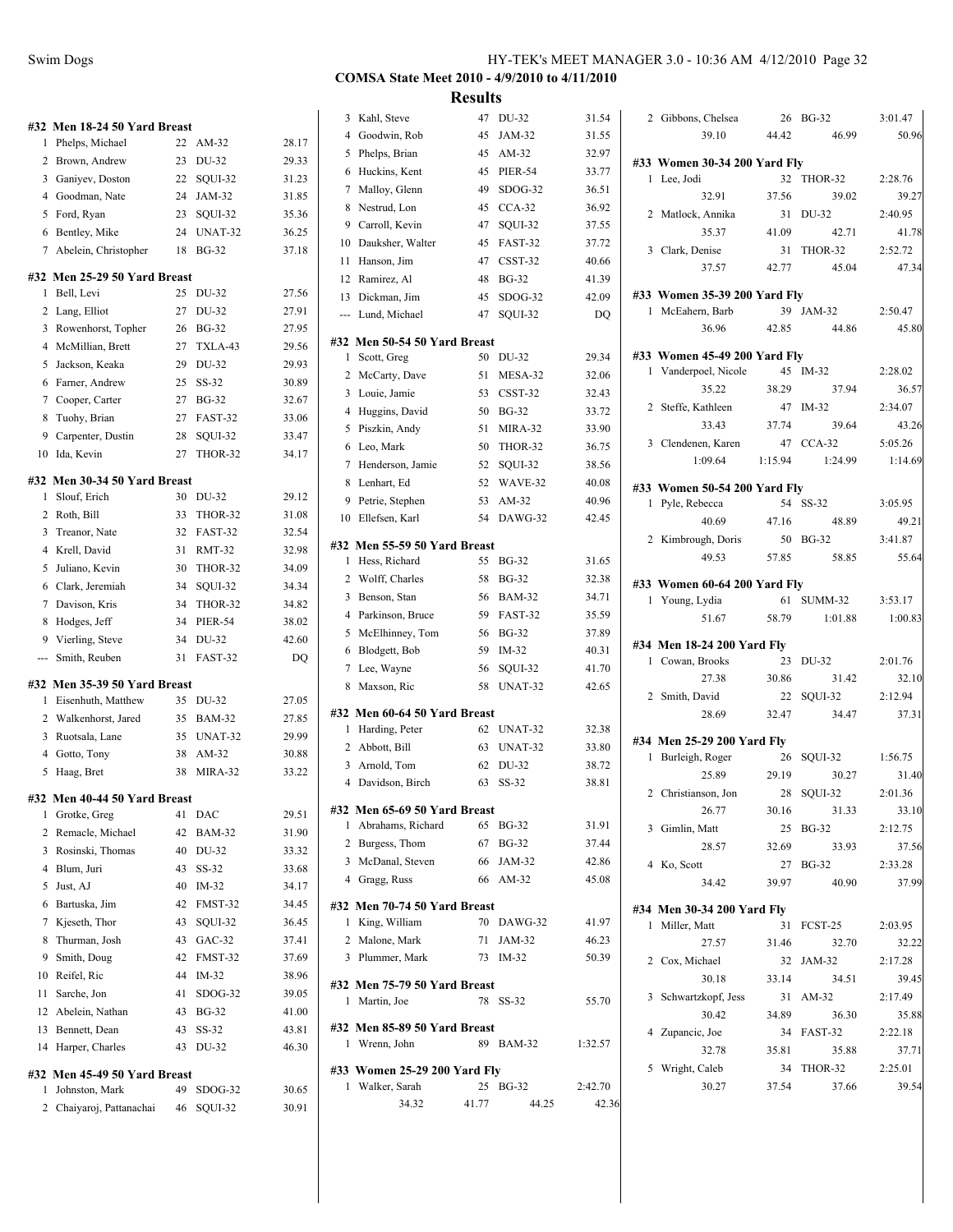| (#34 Men 30-34 200 Yard Fly) |         |                               |         |
|------------------------------|---------|-------------------------------|---------|
| 6 Foster, Jared              | 34      | THOR-32                       | 2:52.11 |
| 34.60                        | 42.43   | 46.27                         | 48.81   |
| 7 Forrester, Scott           | 32      | THOR-32                       | 3:27.49 |
| 46.10                        | 54.09   | 55.05                         | 52.25   |
|                              |         |                               |         |
| #34 Men 35-39 200 Yard Fly   |         |                               |         |
| 1 Edwards, Dan               | 36      | <b>BG-32</b>                  | 2:08.72 |
| 28.61                        | 33.07   | 34.18                         | 32.86   |
| 2 Pryor, Keith               | 39      | SQUI-32                       | 2:42.16 |
| 33.79                        | 39.97   | 42.99                         | 45.41   |
| Hoftiezer, Scott             | 39      | DU-32                         | DQ      |
| 34.55                        | 40.17   | 59.28                         |         |
| #34 Men 40-44 200 Yard Fly   |         |                               |         |
| 1 Champlin, Pete             | 41      | DU-32                         | 2:12.48 |
| 29.56                        | 32.96   | 34.40                         | 35.56   |
| 2 Remacle, Michael           | 42      | <b>BAM-32</b>                 | 2:19.53 |
| 29.07                        | 33.50   | 36.89                         | 40.07   |
| 3 Cruz, Eduardo              |         | 40 THOR-32                    | 2:57.97 |
| 38.95                        | 45.44   | 48.22                         | 45.36   |
| 4 Francavilla, Anthony       | 43      | THOR-32                       | 4:09.49 |
| 52.05                        | 1:03.30 | 1:07.82                       | 1:06.32 |
|                              |         |                               |         |
| #34 Men 45-49 200 Yard Fly   |         |                               |         |
| 1 Mann, Jonathan             | 49      | DU-32                         | 2:09.90 |
| 28.73                        | 31.93   | 33.32                         | 35.92   |
| 2 Crozier, Cliff             | 49      | FMST-32                       | 2:51.15 |
| 35.25                        | 42.97   | 46.13                         | 46.80   |
| 3 Magouirk, Jeffrey          | 48      | <b>BG-32</b>                  | 3:14.97 |
| 36.67                        | 53.43   | 54.74                         | 50.13   |
| 4 Ramirez, Al                | 48      | <b>BG-32</b>                  | 3:56.59 |
| 47.33                        | 57.43   | 1:00.88                       | 1:10.95 |
| 5 Kelly, John                | 48      | <b>BG-32</b>                  | 4:07.89 |
| 46.26                        | 59.63   | 1:05.44                       | 1:16.56 |
| Razzaghi, Hamid              | 48      | $CCA-32$                      | $DQ$    |
| 56.11                        | 1:05.63 | 1:16.47                       | 1:06.96 |
| #34 Men 50-54 200 Yard Fly   |         |                               |         |
| 1 Lehrer, Mark               | 52      | IM-32                         | 3:06.12 |
| 35.37                        | 41.97   | 48.96                         | 59.82   |
| 2 Andersen, Kurt             |         | 52 THOR-32 5:07.15            |         |
| $1:01.22$ $1:16.70$          |         | 1:25.62                       | 1:23.61 |
|                              |         |                               |         |
| #34 Men 55-59 200 Yard Fly   |         |                               |         |
| 1 Heggy, Terry               |         | 55 FMST-32 2:53.69            |         |
| 38.83 47.25                  |         | 47.38                         | 40.23   |
| 2 Morneau, Geoff             |         | 59 BG-32                      | 3:15.71 |
| 44.96                        | 49.92   | 51.36                         | 49.47   |
| #34 Men 70-74 200 Yard Fly   |         |                               |         |
| 1 Wolfe, Artie               |         | 70 BG-32                      | 3:00.64 |
| 39.20                        | 44.93   | 46.79                         | 49.72   |
|                              |         |                               |         |
| #34 Men 75-79 200 Yard Fly   |         |                               |         |
| 1 Martin, Joe                |         | 78 SS-32                      | 5:28.71 |
|                              |         | $1:09.21$ $1:23.38$ $1:28.60$ | 1:27.52 |
|                              |         |                               |         |
|                              |         |                               |         |

| 1 | #35 Women 18-24 100 Yard Back<br>Williamson, Lauren | 22      | <b>RMT-32</b> | 1:06.64 |
|---|-----------------------------------------------------|---------|---------------|---------|
|   | 31.37                                               | 35.27   |               |         |
|   | 2 Johnson, Jenny                                    |         | 20 UNAT-32    | 1:12.83 |
|   | 35.02                                               | 37.81   |               |         |
|   | 3 Dierking, Tamara                                  |         | 20 FAST-32    | 1:21.83 |
|   | 40.28                                               | 41.55   |               |         |
|   | #35 Women 25-29 100 Yard Back                       |         |               |         |
| 1 | Fries, Carolyn                                      | 27      | FAST-32       | 1:01.16 |
|   | 29.93                                               | 31.23   |               |         |
|   | 2 Schirmuhly, Kristin                               |         | 26 RMT-32     | 1:06.74 |
|   | 32.65                                               | 34.09   |               |         |
|   | 3 Stutzke, Crystal                                  | 29      | THOR-32       | 1:09.21 |
|   | 33.21                                               | 36.00   |               |         |
|   | 4 Loper, Tracey                                     | 26      | DU-32         | 1:09.28 |
|   | 33.70                                               | 35.58   |               |         |
|   | 5 Schultz, Leah                                     | 26      | DU-32         | 1:09.37 |
|   | 34.80                                               | 34.57   |               |         |
|   | 6 Griese, Stephanie                                 | 27      | PIER-54       | 1:11.27 |
|   | 34.49                                               | 36.78   |               |         |
|   | 7 Abreo, Marisa                                     | 27      | THOR-32       | 1:17.54 |
|   | 36.79                                               | 40.75   |               |         |
|   | 8 Asmar, Melanie                                    |         | 27 SQUI-32    | 1:24.31 |
|   | 41.38                                               | 42.93   |               |         |
|   | #35 Women 30-34 100 Yard Back                       |         |               |         |
|   | 1 Schweissing, Kristin                              |         | 32 AM-32      | 1:07.99 |
|   | 32.92                                               | 35.07   |               |         |
|   | 2 Fostvedt, Alishia                                 |         | 33 AM-32      | 1:09.60 |
|   | 34.40                                               | 35.20   |               |         |
|   | 3 Vogt, Amy                                         | 33      | THOR-32       | 1:09.93 |
|   | 34.39                                               | 35.54   |               |         |
|   | 4 Keenen, Liz                                       | 34      | $CCA-32$      | 1:23.61 |
|   | 40.84                                               | 42.77   |               |         |
|   | 5 Wilson, Amanda                                    |         | 31 RMT-32     | 2:09.13 |
|   | 1:01.37                                             | 1:07.76 |               |         |
|   | #35 Women 35-39 100 Yard Back                       |         |               |         |
|   | 1 Luellen, Katie                                    | 36      | $GAC-32$      | 1:01.48 |
|   | 30.33                                               | 31.15   |               |         |
|   | 2 Quaratino, Aimee                                  | 39      | RIPT-32       | 1:11.31 |
|   | 33.29                                               | 38.02   |               |         |
| 3 | Dudden, Kendra                                      | 39      | THOR-32       | 1:14.15 |
|   | 36.44                                               | 37.71   |               |         |
|   | 4 McEahern, Barb                                    |         | 39 JAM-32     | 1:19.64 |
|   | 37.74                                               | 41.90   |               |         |
|   | 5 Bacon, Kim                                        | 36      | THOR-32       | 1:21.70 |
|   | 39.37                                               | 42.33   |               |         |
|   | 6 Copeland-Welp, Jenni 39 CSST-32                   |         |               | 1:24.67 |
|   | 40.52                                               | 44.15   |               |         |
|   | #35 Women 40-44 100 Yard Back                       |         |               |         |
| 1 | Potter, Kathryn                                     | 44      | DAWG-32       | 1:05.37 |
|   | 31.33                                               | 34.04   |               |         |
|   | 2 Seavall, Kelly                                    |         | 41 IM-32      | 1:07.63 |
|   | 32.23                                               | 35.40   |               |         |
|   | 3 Crino, Heide                                      |         | 43 IM-32      | 1:12.94 |
|   | 35.02                                               | 37.92   |               |         |
|   |                                                     |         |               |         |

| 4              | Riner, Betsy                  | 43      | IM-32      | 1:13.69 |
|----------------|-------------------------------|---------|------------|---------|
|                | 35.22                         | 38.47   |            |         |
| 5              | Hinton, Stephanie             | 43      | DU-32      | 1:14.31 |
|                | 36.66                         | 37.65   |            |         |
| 6              | Lazerus, Brenda               | 44      | JAM-32     | 1:24.04 |
|                | 41.50                         | 42.54   |            |         |
|                | 7 Seal, Adrienne              | 44      | AM-32      | 1:26.90 |
|                | 42.71                         | 44.19   |            |         |
|                |                               | 44      |            |         |
| 8              | Nestrud, Wendy                |         | $CCA-32$   | 1:44.59 |
|                | 51.27                         | 53.32   |            |         |
|                | #35 Women 45-49 100 Yard Back |         |            |         |
|                | 1 Vanderpoel, Nicole          | 45      | $IM-32$    | 1:11.98 |
|                | 35.52                         | 36.46   |            |         |
| 2              | Hagadorn, Heather             | 45      | DU-32      | 1:15.45 |
|                | 36.59                         | 38.86   |            |         |
|                | 3 Golding, Sandy              | 46      | $GAC-32$   | 1:25.74 |
|                | 40.41                         | 45.33   |            |         |
|                |                               |         |            |         |
| 4              | Miller, Shelley               | 47      | THOR-32    | 1:28.42 |
|                | 42.80                         | 45.62   |            |         |
|                | 5 Nolte, Susan                | 49      | $IM-32$    | 1:30.96 |
|                | 44.07                         | 46.89   |            |         |
|                | 6 Casper, Dana                | 46      | $CCA-32$   | 2:03.75 |
|                | 59.88                         | 1:03.87 |            |         |
|                | 7 Clendenen, Karen            | 47      | $CCA-32$   | 2:15.02 |
|                | 1:06.34                       | 1:08.68 |            |         |
|                | #35 Women 50-54 100 Yard Back |         |            |         |
|                | 1 Bennett, Aimee              |         | 53 SS-32   | 1:56.31 |
|                | 58.10                         | 58.21   |            |         |
|                |                               |         |            |         |
|                | #35 Women 55-59 100 Yard Back |         |            |         |
|                | 1 Engele, Vickie              | 55      | THOR-32    | 2:09.14 |
|                | 1:01.06                       | 1:08.08 |            |         |
|                |                               |         |            |         |
|                | #35 Women 60-64 100 Yard Back |         | 62 IM-32   | 1:30.86 |
|                | 1 Hashimoto, Christine        |         |            |         |
|                | 45.35                         | 45.51   |            |         |
| 2              | England, Nancy                | 60      | THOR-32    | 2:06.74 |
|                | 1:03.27 1:03.47               |         |            |         |
|                | #35 Women 65-69 100 Yard Back |         |            |         |
|                | l Anziano, Marcia             |         | 65 IM-32   | 1:45.43 |
|                | 51.01                         | 54.42   |            |         |
|                |                               |         |            |         |
|                | #35 Women 75-79 100 Yard Back |         |            |         |
| 1              | Buchannan, Peggy              | 77      | BG-32      | 2:15.65 |
|                | 1:06.12                       | 1:09.53 |            |         |
|                | #36 Men 18-24 100 Yard Back   |         |            |         |
|                | 1 Martin, Adam                | 18      | UWSC-32    | 57.65   |
|                | 28.22                         | 29.43   |            |         |
| $\overline{c}$ | Phelps, Michael               | 22      | AM-32      | 57.68   |
|                | 27.51                         | 30.17   |            |         |
|                | 3 Portillo, Christopher       |         | 23 TXLA-43 | 59.74   |
|                | 28.89                         | 30.85   |            |         |
| 4              | Bentley, Mike                 |         | 24 UNAT-32 | 1:17.82 |
|                | 37.53                         | 40.29   |            |         |
|                |                               |         |            |         |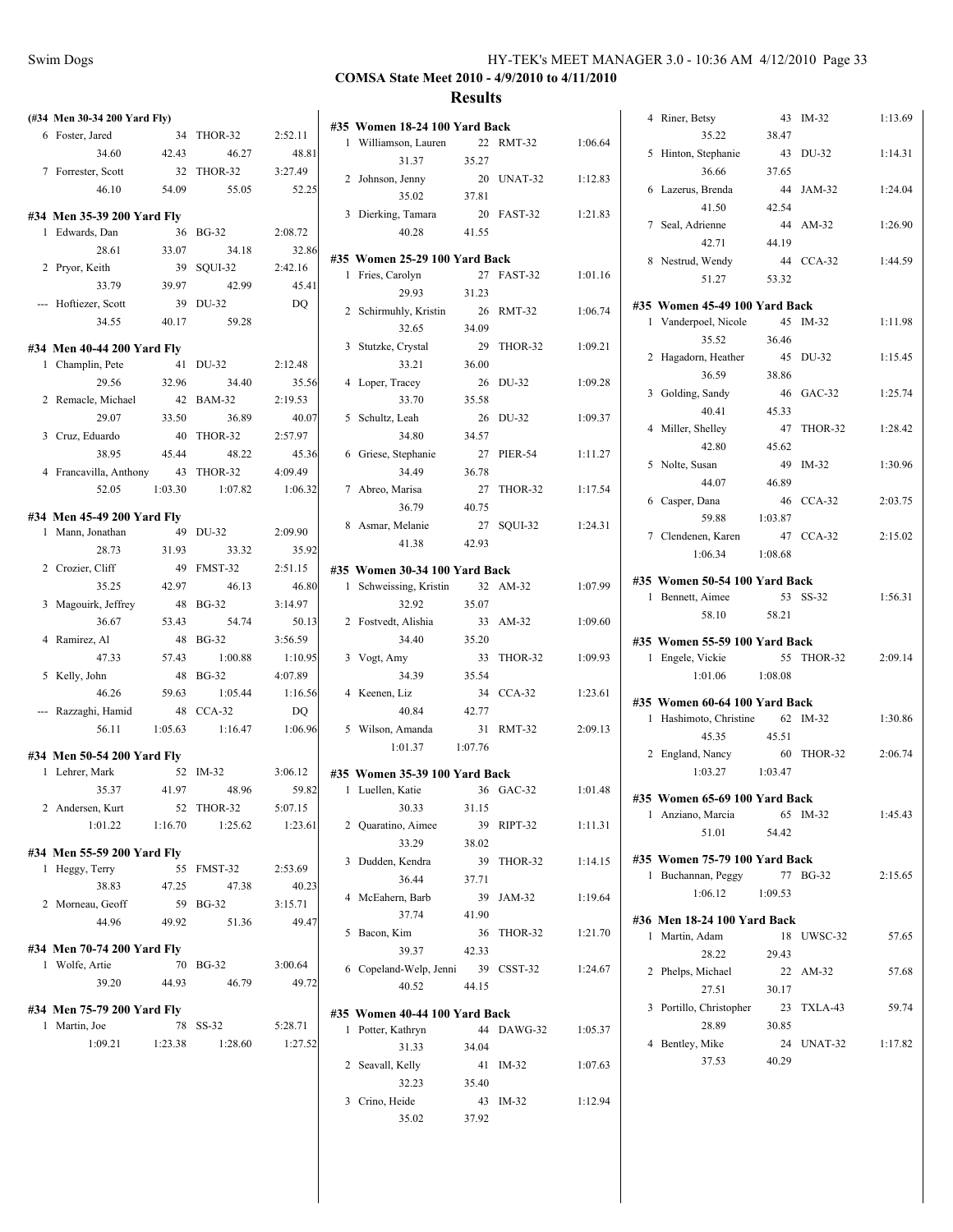| Swim Dogs | HY-TEK's MEET MANAGER 3.0 - 10:36 AM 4/12/2010 Page 34 |  |
|-----------|--------------------------------------------------------|--|
|           |                                                        |  |

|   | #36 Men 25-29 100 Yard Back                       |             |            |         |
|---|---------------------------------------------------|-------------|------------|---------|
|   | 1 McMillian, Brett                                |             | 27 TXLA-43 | 56.33   |
|   | 26.99                                             | 29.34       |            |         |
|   | 2 Ko, Scott                                       | 27          | BG-32      | 58.76   |
|   | 28.65                                             | 30.11       |            |         |
|   | 3 Jackson, Keaka                                  | 29          | DU-32      | 59.46   |
|   | 29.17                                             | 30.29       |            |         |
|   | #36 Men 30-34 100 Yard Back                       |             |            |         |
|   | 1 Cox, Michael                                    | 32          | JAM-32     | 56.91   |
|   | 28.21                                             | 28.70       |            |         |
|   | 2 Miller, Matt                                    | 31          | FCST-25    | 59.45   |
|   | 29.00                                             | 30.45       |            |         |
|   | 3 Clark, Jeremiah                                 | 34          | SQUI-32    | 1:05.59 |
|   | 32.50                                             | 33.09       |            |         |
|   | 4 Foster, Jared                                   | 34          | THOR-32    | 1:06.02 |
|   | 31.89<br>5 Wright, Caleb                          | 34.13<br>34 | THOR-32    | 1:10.77 |
|   | 33.37                                             | 37.40       |            |         |
|   | 6 Krell, David                                    | 31          | RMT-32     | 1:11.85 |
|   | 34.44                                             | 37.41       |            |         |
| 7 | Schwarz, Chad                                     | 34          | SQUI-32    | 1:18.97 |
|   | 38.57                                             | 40.40       |            |         |
|   | 8 Forrester, Scott                                | 32          | THOR-32    | 1:21.19 |
|   | 39.86                                             | 41.33       |            |         |
|   |                                                   |             |            |         |
| 1 | #36 Men 35-39 100 Yard Back<br>Walkenhorst, Jared |             | 35 BAM-32  | 1:00.48 |
|   | 29.65                                             | 30.83       |            |         |
|   | 2 Silva, Mario                                    | 37          | SQUI-32    | 1:04.29 |
|   | 31.86                                             | 32.43       |            |         |
|   | #36 Men 40-44 100 Yard Back                       |             |            |         |
| 1 | Hoyt, Brian                                       | 43          | THOR-32    | 1:04.99 |
|   | 31.70                                             | 33.29       |            |         |
|   | 2 Elder, John                                     | -44         | MIRA-32    | 1:05.98 |
|   | 31.85                                             | 34.13       |            |         |
|   | 3 Pazmino, Jorge                                  | 40          | AM-32      | 1:07.31 |
|   | 33.11                                             | 34.20       |            |         |
|   | 4 Sheanin, Dave                                   |             | 41 BG-32   | 1:09.27 |
|   | 33.26                                             | 36.01       |            |         |
|   | 5 Acosta, Marty                                   | 44          | AM-32      | 1:10.03 |
|   | 33.77                                             | 36.26       |            |         |
| 6 | Cruz, Eduardo                                     | 40          | THOR-32    | 1:20.14 |
|   | 41.46                                             | 38.68       |            |         |
| 7 | Bennett, Dean<br>46.61                            | 43<br>49.03 | SS-32      | 1:35.64 |
|   | --- Smith, Doug                                   | 42          | FMST-32    | DQ      |
|   | 39.13                                             | 42.33       |            |         |
|   |                                                   |             |            |         |
|   | #36 Men 45-49 100 Yard Back                       |             |            | 1:00.62 |
|   | 1 Wise, Mike<br>29.45                             | 45<br>31.17 | DU-32      |         |
|   | 2 Fuller, David                                   | 45          | DU-32      | 1:01.83 |
|   | 30.89                                             | 30.94       |            |         |
| 3 | Phelps, Brian                                     | 45          | AM-32      | 1:02.43 |
|   | 29.62                                             | 32.81       |            |         |
|   | 4 Chaiyaroj, Pattanachai 46                       |             | SQUI-32    | 1:02.87 |
|   | 30.82                                             | 32.05       |            |         |
|   |                                                   |             |            |         |

|   |                                        | www.co                 |               |         |
|---|----------------------------------------|------------------------|---------------|---------|
| 5 | Melanson, Edward<br>31.21              | 47<br>31.78            | DU-32         | 1:02.99 |
| 6 | Carroll, Kevin                         | 47                     | SQUI-32       | 1:26.56 |
| 7 | 41.40<br>Razzaghi, Hamid               | 45.16<br>48            | $CCA-32$      | 2:01.03 |
|   | 1:02.05<br>8 Levi, Theodore<br>1:00.51 | 58.98<br>45<br>1:11.55 | THOR-32       | 2:12.06 |
|   |                                        |                        |               |         |
|   | #36 Men 50-54 100 Yard Back            |                        |               |         |
| 1 | Piszkin, Andy                          | 51                     | MIRA-32       | 1:04.08 |
|   | 31.03                                  | 33.05                  |               |         |
|   | 2 Stehlin, Ed                          | 54                     | $GJD-32$      | 1:04.65 |
|   | 31.56                                  | 33.09                  |               |         |
| 3 | Chapman, Steve                         | 53                     | DU-32         | 1:11.06 |
|   | 33.45                                  | 37.61                  |               |         |
| 4 | Hawley, Gary<br>41.12                  | 50<br>42.04            | $AM-32$       | 1:23.16 |
|   |                                        |                        |               |         |
| 5 | Ellefsen, Karl<br>42.34                | 54<br>44.12            | DAWG-32       | 1:26.46 |
|   | 6 Cattles, Steve                       | 50                     | <b>BG-32</b>  | 2:22.34 |
|   | 2:27.54                                |                        |               |         |
|   |                                        |                        |               |         |
|   | #36 Men 55-59 100 Yard Back            |                        |               |         |
| 1 | Stanback, John                         | 56                     | FAST-32       | 1:03.02 |
|   | 30.92                                  | 32.10                  |               |         |
|   | 2 Wolff, Charles                       | 58                     | <b>BG-32</b>  | 1:04.14 |
|   | 31.77                                  | 32.37                  |               |         |
| 3 | Benson, Stan<br>32.00                  | 56<br>34.15            | <b>BAM-32</b> | 1:06.15 |
| 4 | Mainard, Tom                           | 58                     | DAWG-32       | 1:18.76 |
|   | 38.53                                  | 40.23                  |               |         |
| 5 | Heggy, Terry                           | 55                     | FMST-32       | 1:18.85 |
|   | 39.95                                  | 38.90                  |               |         |
| 6 | Lee, Wayne                             | 56                     | SQUI-32       | 1:29.62 |
|   | 41.45                                  | 48.17                  |               |         |
| 7 | Maxson, Ric                            | 58                     | UNAT-32       | 1:34.09 |
|   | 44.02                                  | 50.07                  |               |         |
|   | #36 Men 60-64 100 Yard Back            |                        |               |         |
|   | 1 Netting, Rob                         |                        | 60 DU-32      | 1:40.08 |
|   |                                        |                        |               |         |
|   | #36 Men 65-69 100 Yard Back            |                        |               |         |
|   | 1 Burgess, Thom<br>46.09               | 46.81                  | 67 BG-32      | 1:32.90 |
|   |                                        |                        | 69 BAM-32     | 2:00.52 |
|   | 2 Reynolds, Bing<br>57.64 1:02.88      |                        |               |         |
|   |                                        |                        |               |         |
|   | #36 Men 70-74 100 Yard Back            |                        |               |         |
|   | 1 Plummer, Mark                        |                        | 73 IM-32      | 1:38.75 |
|   | 48.46                                  | 50.29                  |               |         |
|   | #36 Men 80-84 100 Yard Back            |                        |               |         |
|   | 1 Hertzberg, Martin                    |                        | 80 BG-32      | 2:58.51 |
|   | 1:26.27                                | 1:32.24                |               |         |
|   | #36 Men 85-89 100 Yard Back            |                        |               |         |
|   | 1 Wrenn, John                          |                        | 89 BAM-32     | 2:44.04 |
|   | 1:17.78 1:26.26                        |                        |               |         |
|   |                                        |                        |               |         |
|   |                                        |                        |               |         |
|   |                                        |                        |               |         |

| #37 Women 18-24 200 Yard IM                      |       |         |              |         |  |  |  |  |  |
|--------------------------------------------------|-------|---------|--------------|---------|--|--|--|--|--|
| Jensen, Alicia<br>1                              |       |         | 23 DU-32     | 2:15.74 |  |  |  |  |  |
|                                                  | 29.57 | 35.80   | 37.38        | 32.99   |  |  |  |  |  |
| 2 Dawkins, Jessica                               |       | -24     | $IM-32$      | 2:29.60 |  |  |  |  |  |
|                                                  | 29.99 | 39.79   | 45.55        | 34.27   |  |  |  |  |  |
| 3 Brody, Nicole                                  |       | 23      | THOR-32      | 2:53.16 |  |  |  |  |  |
|                                                  | 37.54 | 43.76   | 54.03        | 37.83   |  |  |  |  |  |
| 4 Dierking, Tamara                               |       |         | 20 FAST-32   | 2:55.49 |  |  |  |  |  |
|                                                  | 35.55 | 45.40   | 50.97        | 43.57   |  |  |  |  |  |
| 5 Sala, Brenna                                   |       |         | 19 DU-32     | 4:14.04 |  |  |  |  |  |
|                                                  | 57.39 | 1:10.05 | 1:07.60      | 59.00   |  |  |  |  |  |
| #37 Women 25-29 200 Yard IM                      |       |         |              |         |  |  |  |  |  |
| 1 Fries, Carolyn                                 |       |         | 27 FAST-32   | 2:22.95 |  |  |  |  |  |
|                                                  | 30.99 | 36.10   | 43.70        | 32.16   |  |  |  |  |  |
| 2 Pederson, Kati                                 |       | 28      | THOR-32      | 2:25.31 |  |  |  |  |  |
|                                                  | 30.87 | 37.17   | 42.78        | 34.49   |  |  |  |  |  |
| 3 Shuss, Audrey                                  |       | -26     | RIPT-32      | 2:26.93 |  |  |  |  |  |
|                                                  | 30.71 | 37.47   | 44.55        | 34.20   |  |  |  |  |  |
| 4 Gibbons, Chelsea                               |       | 26      | <b>BG-32</b> | 2:30.57 |  |  |  |  |  |
|                                                  | 33.68 | 39.17   | 43.00        | 34.72   |  |  |  |  |  |
| 5 Walker, Sarah                                  |       |         | 25 BG-32     | 2:33.25 |  |  |  |  |  |
|                                                  | 32.56 | 41.33   | 45.29        | 34.07   |  |  |  |  |  |
| 6 Stolz, Jolene                                  |       | 26      | JAM-32       | 2:38.52 |  |  |  |  |  |
|                                                  | 30.84 | 39.95   | 49.26        | 38.47   |  |  |  |  |  |
| 7 Abreo, Marisa                                  |       |         | 27 THOR-32   | 2:47.15 |  |  |  |  |  |
|                                                  | 34.74 | 44.99   | 49.46        | 37.96   |  |  |  |  |  |
| #37 Women 30-34 200 Yard IM                      |       |         |              |         |  |  |  |  |  |
| 1 Lee, Jodi                                      |       | 32      | THOR-32      | 2:21.88 |  |  |  |  |  |
|                                                  | 29.86 | 37.30   | 39.25        | 35.47   |  |  |  |  |  |
| 2 Matlock, Annika                                |       |         | 31 DU-32     | 2:29.43 |  |  |  |  |  |
|                                                  | 33.52 | 39.31   | 43.94        | 32.66   |  |  |  |  |  |
| 3 Schweissing, Kristin                           |       |         | 32 AM-32     | 2:35.18 |  |  |  |  |  |
|                                                  | 33.93 | 39.30   | 44.60        | 37.35   |  |  |  |  |  |
| 4 Clark, Denise                                  |       | 31      | THOR-32      | 2:38.25 |  |  |  |  |  |
|                                                  | 33.85 | 38.55   | 46.93        | 38.92   |  |  |  |  |  |
| 5<br>Vogt, Amy                                   |       |         | 33 THOR-32   | 2:44.76 |  |  |  |  |  |
|                                                  | 35.31 | 40.68   | 46.82        | 41.95   |  |  |  |  |  |
| 6 Hillsten, Angela                               |       |         | 34 AM-32     | 3:07.00 |  |  |  |  |  |
|                                                  | 35.59 | 48.35   | 58.80        | 44.26   |  |  |  |  |  |
|                                                  |       |         |              |         |  |  |  |  |  |
| #37 Women 35-39 200 Yard IM<br>Framke, Erin<br>1 |       |         | 36 DU-32     | 2:31.37 |  |  |  |  |  |
|                                                  | 33.20 | 38.60   | 43.08        | 36.49   |  |  |  |  |  |
| 2 Vowles, Nicole                                 |       | 39      | THOR-32      | 2:42.01 |  |  |  |  |  |
|                                                  | 34.15 | 42.48   | 46.83        | 38.55   |  |  |  |  |  |
| 3 Melrose, Heather                               |       | 36      | THOR-32      | 2:58.99 |  |  |  |  |  |
|                                                  | 43.37 | 49.97   | 46.51        | 39.14   |  |  |  |  |  |
| 4 Jones, Alana                                   |       | 38      | DU-32        | 2:59.20 |  |  |  |  |  |
|                                                  | 38.69 | 45.32   | 52.76        | 42.43   |  |  |  |  |  |
| 5 Penington, Pam                                 |       | 39      | THOR-32      | 3:04.53 |  |  |  |  |  |
|                                                  | 40.35 | 49.82   | 53.31        | 41.05   |  |  |  |  |  |
| --- Copeland-Welp, Jenni 39 CSST-32              |       |         |              | DQ      |  |  |  |  |  |
|                                                  | 43.40 | 48.29   | 53.70        | 45.21   |  |  |  |  |  |
|                                                  |       |         |              |         |  |  |  |  |  |
| #37 Women 40-44 200 Yard IM                      |       |         |              |         |  |  |  |  |  |
| Von Der Lippe, Susan 44 BG-32<br>1               |       |         |              | 2:08.29 |  |  |  |  |  |
|                                                  | 27.75 | 34.19   | 35.60        | 30.75   |  |  |  |  |  |
|                                                  |       |         |              |         |  |  |  |  |  |

J.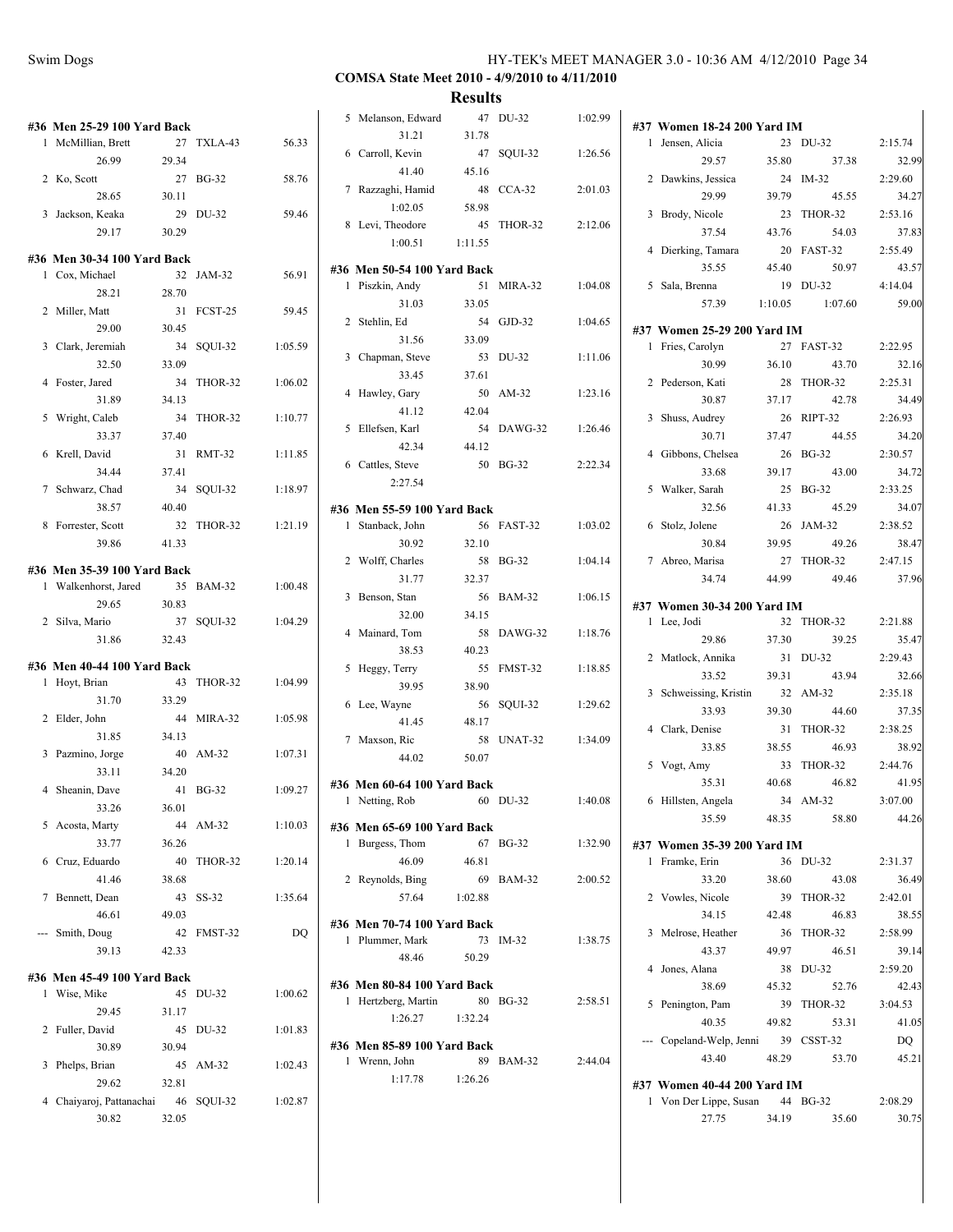| (#37 Women 40-44 200 Yard IM) |          |            |         | 3 Portillo, Christopher   |       | 23 TXLA-43          | 2:15.37          | 7 Prvor, Keith                               |         | 39 SQUI-32 | 2:32.29 |
|-------------------------------|----------|------------|---------|---------------------------|-------|---------------------|------------------|----------------------------------------------|---------|------------|---------|
| 2 Thilker, Lisa               |          | 44 IM-32   | 2:46.63 | 28.09                     | 34.16 | 41.68               | 31.44            | 32.66                                        | 40.22   | 44.60      | 34.81   |
| 36.17                         | 44.92    | 48.57      | 36.97   | 4 Smith, David            |       | 22 SQUI-32          | 2:22.18          |                                              |         |            |         |
| 3 White, LeighAnn             |          | 40 THOR-32 | 2:49.76 | 30.00                     | 38.27 | 41.26               | 32.65            | #38 Men 40-44 200 Yard IM                    |         |            |         |
| 35.37                         | 44.91    | 50.63      | 38.85   | 5 Ganiyev, Doston         |       | 22 SQUI-32          | 2:29.55          | 1 Champlin, Pete                             |         | 41 DU-32   | 2:16.01 |
| 4 Seal, Adrienne              |          | 44 AM-32   | 2:57.10 | 29.10                     | 42.02 | 43.38               | 35.05            | 28.60                                        | 36.40   | 39.19      | 31.82   |
| 38.54                         | 47.65    | 50.94      | 39.97   | 6 Bentley, Mike           |       | 24 UNAT-32          | 2:44.00          | 2 Barringer, Rob                             |         | 44 UNAT-32 | 2:17.77 |
| 5 Broncucia, Stacy            |          | 41 THOR-32 | 3:09.62 | 34.47                     | 41.90 | 50.19               | 37.44            | 27.69                                        | 34.60   | 42.48      | 33.00   |
| 39.37                         | 50.60    | 57.12      | 42.53   |                           |       |                     |                  | 3 Blum, Juri                                 |         | 43 SS-32   | 2:27.26 |
| 6 Lazerus, Brenda             |          | 44 JAM-32  | 3:12.23 | #38 Men 25-29 200 Yard IM |       |                     |                  | 31.82                                        | 38.52   | 41.75      | 35.17   |
| 42.20                         | 47.70    | 54.95      | 47.38   | 1 Christianson, Jon       |       | 28 SQUI-32          | 2:01.56          | 4 Cruz, Eduardo                              |         | 40 THOR-32 | 2:33.01 |
| 7 Clapp, Christine            |          | 43 IM-32   | 3:32.66 | 25.94                     | 31.38 | 35.29               | 28.95            | 31.52                                        | 40.30   | 45.47      | 35.72   |
| 1:47.87                       | 59.24    | 45.55      |         | 2 Burleigh, Roger         |       | 26 SQUI-32          | 2:04.97          | 5 Hoyt, Brian                                |         | 43 THOR-32 | 2:33.57 |
| 8 Nestrud, Wendy              |          | 44 CCA-32  | 3:55.81 | 24.99                     | 33.06 | 37.06               | 29.86            | 33.77                                        | 38.18   | 45.37      | 36.25   |
| 51.30                         | 56.57    | 1:15.59    | 52.35   | 3 Romero, Ted             | 29    | <b>BAM-32</b>       | 2:10.10          | 6 Kjeseth, Thor                              |         | 43 SQUI-32 | 2:49.73 |
|                               |          |            |         | 27.71                     | 34.38 | 39.74               | 28.27            | 35.59                                        | 47.45   | 46.99      | 39.70   |
| #37 Women 45-49 200 Yard IM   |          |            |         | 4 Jackson, Keaka          |       | 29 DU-32            | 2:10.36          | 7 Francavilla, Anthony                       |         | 43 THOR-32 | 3:27.19 |
| 1 Steffe, Kathleen            |          | 47 IM-32   | 2:28.08 | 28.11                     | 34.51 | 38.75               | 28.99            | 46.67                                        | 59.47   | 56.92      | 44.13   |
| 31.30                         | 39.24    | 43.50      | 34.04   | 5 Gimlin, Matt            |       | 25 BG-32            | 2:10.65          | #38 Men 45-49 200 Yard IM                    |         |            |         |
| 2 Vanderpoel, Nicole          |          | 45 IM-32   | 2:32.89 | 27.48                     | 34.11 | 38.14               | 30.92            | 1 Mann, Jonathan                             |         | 49 DU-32   | 2:08.80 |
| 32.72                         | 38.57    | 47.74      | 33.86   | 6 Ida, Kevin              |       | 27 THOR-32          | 2:24.45          | 27.70                                        | 33.20   | 37.80      | 30.10   |
| 3 Witter, Roxana              |          | 47 SQUI-32 | 3:01.29 | 31.07                     | 38.84 | 41.57               | 32.97            | 2 Johnston, Mark                             |         | 49 SDOG-32 | 2:14.34 |
| 40.19                         | 47.54    | 51.07      | 42.49   | 7 Ko, Scott               |       | 27 BG-32            | 2:30.97          | 27.39                                        | 35.50   | 39.14      | 32.31   |
| 4 Sauls, Catherine            |          | 45 THOR-32 | 3:01.64 | 28.20                     | 35.60 | 48.36               | 38.81            | 3 Melanson, Edward                           |         | 47 DU-32   | 2:14.85 |
| 38.60                         | 49.17    | 51.48      | 42.39   | #38 Men 30-34 200 Yard IM |       |                     |                  | 28.91                                        | 34.82   | 41.06      | 30.06   |
| 5 Glauch, Missy               |          | 47 CCA-32  | 3:10.35 | 1 Miller, Matt            |       | 31 FCST-25          | 2:09.00          | 4 Roush, Stephen                             |         | 47 W3C-32  | 2:23.89 |
| 42.67                         | 52.32    | 49.83      | 45.53   | 27.11                     | 32.68 | 38.74               | 30.47            | 30.14                                        | 36.29   | 42.91      | 34.55   |
| 6 Casper, Dana                |          | 46 CCA-32  | 4:25.28 | 2 Cox, Michael            |       | 32 JAM-32           | 2:11.25          | 5 Newcomb, Scott                             |         | 49 DAWG-32 | 2:33.75 |
| 58.82                         | 1:09.26  | 1:16.26    | 1:00.94 | 28.52                     | 32.48 | 38.42               | 31.83            | 32.44                                        | 41.81   | 45.69      | 33.81   |
| #37 Women 50-54 200 Yard IM   |          |            |         | 3 Zupancic, Joe           |       | 34 FAST-32          | 2:12.41          | 6 Razzaghi, Hamid                            |         | 48 CCA-32  | 4:02.22 |
| 1 Kimbrough, Doris            |          | 50 BG-32   | 3:32.77 | 28.70                     | 34.65 | 37.36               | 31.70            | 56.14                                        | 1:06.86 | 1:12.49    | 46.73   |
| 47.23                         | 54.62    | 1:03.05    | 47.87   | 4 Johnson, Brett          |       | 30 DU-32            | 2:25.52          |                                              |         |            |         |
| 2 True, Ann                   |          | 54 THOR-32 | 3:44.88 | 29.58                     | 38.56 | 45.24               | 32.14            | #38 Men 50-54 200 Yard IM                    |         |            |         |
| 45.19                         | 1:04.32  | 1:01.88    | 53.49   | 5 Wright, Caleb           |       | 34 THOR-32          | 2:27.77          | 1 Fuller, Ed                                 |         | 51 BG-32   | 2:08.32 |
|                               |          |            |         | 29.74                     | 39.80 | 44.40               | 33.83            | 27.15                                        | 33.17   | 37.30      | 30.70   |
| #37 Women 60-64 200 Yard IM   |          |            |         | 6 Schwarz, Chad           |       | 34 SQUI-32          | 2:45.13          | 2 Petersen, Craig                            |         | 50 DU-32   | 2:09.13 |
| 1 Young, Lydia                |          | 61 SUMM-32 | 3:18.47 | 32.78                     | 43.60 | 50.34               | 38.41            | 27.96                                        | 32.81   | 39.15      | 29.21   |
| 44.87                         | 49.72    | 56.12      | 47.76   |                           |       | 33 DU-32            | 2:45.36          | 3 Bank, Holden                               |         | 50 BAM-32  | 2:17.45 |
| 2 Prall, Winifred             |          | 62 DU-32   | 3:36.45 | 7 Wagner, Ryan<br>32.95   | 41.24 | 52.12               | 39.05            | 27.39                                        | 36.37   | 41.87      | 31.82   |
| 1:51.92                       | 58.84    | 45.69      |         | 8 Davison, Kris           |       |                     |                  | 4 McCarty, Dave                              |         | 51 MESA-32 | 2:24.00 |
| 3 Lebsack, Linda              |          | 63 DU-32   | 3:49.55 | 35.13                     | 45.32 | 34 THOR-32<br>49.40 | 2:47.53          | 30.11                                        | 39.94   | 40.47      | 33.48   |
| 50.56                         | 1:02.62  | 1:07.19    | 49.18   | 9 Forrester, Scott        |       | 32 THOR-32          | 37.68<br>3:15.10 | 5 Louie, Jamie                               |         | 53 CSST-32 | 2:25.46 |
| 4 Noble, Ann                  |          | 62 CCA-32  | 4:36.82 |                           |       |                     |                  | 33.00                                        | 38.91   | 39.38      | 34.17   |
| 1:04.08                       | 1:11.96  | 1:26.65    | 54.13   | 43.89                     | 46.84 | 1:00.34             | 44.03            | 6 Leo, Mark                                  |         | 50 THOR-32 | 2:38.76 |
| #37 Women 65-69 200 Yard IM   |          |            |         | #38 Men 35-39 200 Yard IM |       |                     |                  | 35.02                                        | 40.28   | 45.34      | 38.12   |
| 1 McKim, Penny                |          | 65 CCA-32  | 4:11.23 | 1 Doherty, Kevin          |       | 36 SQUI-32          | 2:03.50          | 7 Henderson, Jamie                           |         | 52 SQUI-32 | 2:53.67 |
| 58.01                         | 1:13.88  | 1:06.89    | 52.45   | 26.58                     | 31.04 | 35.08               | 30.80            | 35.34                                        | 47.15   | 48.64      | 42.54   |
|                               |          |            |         | 2 Walkenhorst, Jared      |       | 35 BAM-32           | 2:08.49          | 8 Lenhart, Ed                                |         | 52 WAVE-32 | 3:08.36 |
| #37 Women 75-79 200 Yard IM   |          |            |         | 27.29                     | 34.57 | 36.11               | 30.52            | 38.85                                        | 54.18   | 53.99      | 41.34   |
| --- Hertzberg, Ruth           | 77 BG-32 |            | DQ      | 3 Frisch, Jake            |       | 37 BG-32            | 2:17.93          | 9 Andersen, Kurt                             |         | 52 THOR-32 | 3:57.43 |
| 1:55.00                       | 1:39.42  | 2:11.71    | 1:13.64 | 28.21                     | 35.84 | 42.08               | 31.80            | 55.30                                        | 1:06.63 | 1:01.99    | 53.51   |
| #38 Men 18-24 200 Yard IM     |          |            |         | 4 Danaceau, Mischa        |       | 38 DU-32            | 2:22.12          | --- Stehlin, Ed                              |         | 54 GJD-32  | DQ      |
| 1 Brown, Andrew               |          | 23 DU-32   | 2:05.96 | 29.47                     | 36.51 | 42.88               | 33.26            | 29.19                                        | 37.75   | 41.98      | 33.61   |
| 25.35                         | 32.03    | 37.99      | 30.59   | 5 Haag, Bret              |       | 38 MIRA-32          | 2:25.31          |                                              |         |            |         |
| 2 Phelps, Michael             |          | 22 AM-32   | 2:07.31 | 30.05                     | 37.40 | 44.45               | 33.41            | #38 Men 55-59 200 Yard IM<br>1 Mann, Michael |         | 55 DU-32   | 2:05.89 |
| 26.73                         | 31.75    | 37.91      | 30.92   | 6 Shelles, Dave           |       | 36 UWSC-32          | 2:29.41          | 26.76                                        |         | 36.98      | 29.87   |
|                               |          |            |         | 32.26                     | 41.37 | 41.65               | 34.13            |                                              | 32.28   |            |         |
|                               |          |            |         |                           |       |                     |                  |                                              |         |            |         |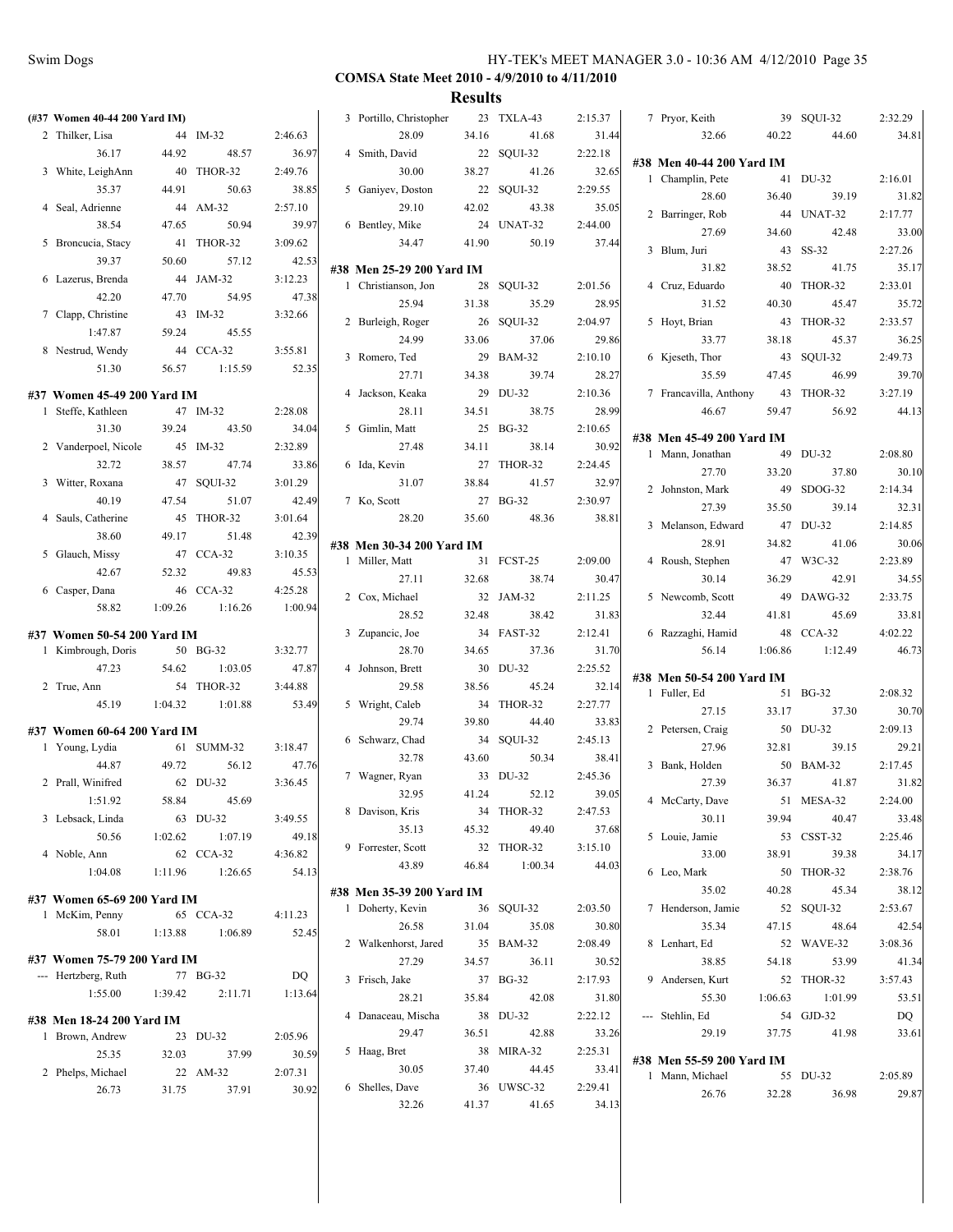|                               |         |            |         |                               | results |            |         |                               |         |            |         |
|-------------------------------|---------|------------|---------|-------------------------------|---------|------------|---------|-------------------------------|---------|------------|---------|
| (#38 Men 55-59 200 Yard IM)   |         |            |         | 7 Walker, Sarah               |         | 25 BG-32   | 1:01.49 | 4 Richardson, Kim             |         | 41 FCC-32  | 59.21   |
| 2 Stanback, John              |         | 56 FAST-32 | 2:23.20 | 29.56                         | 31.93   |            |         | 27.95                         | 31.26   |            |         |
| 31.87                         | 36.00   | 43.10      | 32.23   | 8 Stolz, Jolene               |         | 26 JAM-32  | 1:02.11 | 5 Babson, Kristin             |         | 42 SDOG-32 | 1:03.49 |
| 3 Heggy, Terry                |         | 55 FMST-32 | 2:43.76 | 29.34                         | 32.77   |            |         | 30.15                         | 33.34   |            |         |
| 35.89                         | 46.61   | 48.57      | 32.69   | 9 Gabehart, Kelsa             |         | 29 DU-32   | 1:03.06 | 6 White, LeighAnn             |         | 40 THOR-32 | 1:07.66 |
| 4 Parkinson, Bruce            |         | 59 FAST-32 | 2:45.11 | 30.49                         | 32.57   |            |         | 33.15                         | 34.51   |            |         |
| 36.94                         | 44.40   | 45.03      | 38.74   | 10 Griese, Stephanie          |         | 27 PIER-54 | 1:04.04 | 7 Broncucia, Stacy            |         | 41 THOR-32 | 1:11.80 |
| 5 Morneau, Geoff              |         | 59 BG-32   | 2:55.37 | 30.53                         | 33.51   |            |         | 33.42                         | 38.38   |            |         |
| 37.36                         | 44.12   | 53.71      | 40.18   | 11 Picl, Arianne              |         | 25 EBM-20  | 1:06.59 | 8 Johnson, Kristi             |         | 44 FAST-32 | 1:13.27 |
| 6 De Seguin, Michael          |         | 56 DU-32   | 3:06.31 | 31.61                         | 34.98   |            |         | 35.51                         | 37.76   |            |         |
| 40.31                         | 51.05   | 54.58      | 40.37   | 12 Kline, Courtney            |         | 27 FAST-32 | 1:10.33 | 9 Lazerus, Brenda             |         | 44 JAM-32  | 1:15.32 |
|                               |         | 56 BG-32   | 3:16.19 | 33.85                         | 36.48   |            |         | 36.24                         | 39.08   |            |         |
| 7 McElhinney, Tom             |         | 55.65      |         |                               |         |            |         |                               |         |            |         |
| 37.68                         | 55.19   |            | 47.67   | 13 Wild, Jennifer             |         | 29 DU-32   | 1:22.02 | 10 Clapp, Christine           |         | 43 IM-32   | 1:22.22 |
| #38 Men 60-64 200 Yard IM     |         |            |         | 38.47                         | 43.55   |            |         | 39.45                         | 42.77   |            |         |
| 1 Harding, Peter              |         | 62 UNAT-32 | 2:45.36 | #41 Women 30-34 100 Yard Free |         |            |         | #41 Women 45-49 100 Yard Free |         |            |         |
| 37.92                         | 44.76   | 45.51      | 37.17   | 1 Fostvedt, Alishia           |         | 33 AM-32   | 58.74   | 1 Garnier, Kathy              |         | 49 IM-32   | 57.07   |
| 2 Arnold, Tom                 |         | 62 DU-32   | 2:55.15 | 28.15                         | 30.59   |            |         | 27.46                         | 29.61   |            |         |
| 36.74                         | 49.10   | 48.64      | 40.67   | 2 Despain, Christina          |         | 32 AM-32   | 1:03.56 | 2 Steffe, Kathleen            |         | 47 IM-32   | 1:00.55 |
| 3 Netting, Rob                |         | 60 DU-32   | 3:34.94 | 30.89                         | 32.67   |            |         | 29.18                         | 31.37   |            |         |
| 44.12                         | 57.37   | 1:10.31    | 43.14   | 3 Vogt, Amy                   |         | 33 THOR-32 | 1:05.02 | 3 Hagadorn, Heather           |         | 45 DU-32   | 1:00.58 |
|                               |         |            |         | 31.13                         | 33.89   |            |         | 29.57                         | 31.01   |            |         |
| #38 Men 70-74 200 Yard IM     |         |            |         | 4 Clark, Denise               |         | 31 THOR-32 | 1:05.67 | 4 Bank, Wendy                 |         | 47 BAM-32  | 1:01.33 |
| 1 Wolfe, Artie                |         | 70 BG-32   | 2:34.47 | 30.22                         | 35.45   |            |         | 28.94                         | 32.39   |            |         |
| 31.77                         | 40.64   | 45.20      | 36.86   | 5 Connely, Hayley             |         | 31 THOR-32 | 1:10.13 | 5 Dullea, Melanie             |         | 48 SS-32   | 1:03.35 |
| 2 King, William               |         | 70 DAWG-32 | 3:47.84 | 32.98                         | 37.15   |            |         | 30.21                         | 33.14   |            |         |
| 55.57                         | 1:02.45 | 59.93      | 49.89   | 6 Fuller, Lacy                |         | 30 FAST-32 | 1:16.38 | 6 Horn, Kris                  |         | 47 DAWG-32 | 1:05.98 |
| #41 Women 18-24 100 Yard Free |         |            |         | 37.75                         | 38.63   |            |         | 31.89                         | 34.09   |            |         |
| 1 Dawkins, Jessica            |         | 24 IM-32   | 57.47   | 7 Wilson, Amanda              |         | 31 RMT-32  | 1:47.75 | 7 Glauch, Missy               |         | 47 CCA-32  | 1:17.36 |
| 27.62                         | 29.85   |            |         | 52.02                         | 55.73   |            |         | 35.86                         | 41.50   |            |         |
| 2 Williamson, Lauren          |         | 22 RMT-32  | 1:00.23 |                               |         |            |         | 8 Stokoe, Jeanne              |         | 48 THOR-32 | 1:21.81 |
| 29.35                         | 30.88   |            |         | #41 Women 35-39 100 Yard Free |         |            |         | 38.13                         | 43.68   |            |         |
| 3 Lanz, Joanna                |         | 22 DU-32   | 1:01.86 | 1 Luellen, Katie              |         | 36 GAC-32  | 55.76   | 9 Dilley, Brenda              |         | 45 DAWG-32 | 1:24.21 |
| 29.48                         | 32.38   |            |         | 27.46                         | 28.30   |            |         | 39.26                         | 44.95   |            |         |
| 4 Richardson, Edie            |         | 20 DU-32   | 1:02.48 | 2 Speckman, Channa            |         | 35 IM-32   | 57.11   |                               |         | 46 CCA-32  |         |
| 29.88                         | 32.60   |            |         | 27.29                         | 29.82   |            |         | 10 Casper, Dana               |         |            | 2:02.15 |
| 5 Roach, Stephanie            |         | 21 JAM-32  | 1:04.58 | 3 Quaratino, Aimee            |         | 39 RIPT-32 | 59.25   | 55.97                         | 1:06.18 |            |         |
| 30.58                         | 34.00   |            |         | 28.55                         | 30.70   |            |         | #41 Women 50-54 100 Yard Free |         |            |         |
| 6 Brody, Nicole               |         | 23 THOR-32 | 1:08.47 | 4 Dudden, Kendra              |         | 39 THOR-32 | 1:03.36 | 1 Pyle, Rebecca               |         | 54 SS-32   | 1:09.45 |
| 32.70                         | 35.77   |            |         | 30.71                         | 32.65   |            |         | 33.47                         | 35.98   |            |         |
| 7 Dierking, Tamara            |         | 20 FAST-32 | 1:10.17 | 5 Vowles, Nicole              |         | 39 THOR-32 | 1:05.68 | 2 Weihenmayer, Ellen          |         | 51 UNAT-32 | 1:11.79 |
| 34.04                         | 36.13   |            |         | 31.37                         | 34.31   |            |         | 34.49                         | 37.30   |            |         |
|                               |         |            |         | 6 Jones, Alana                |         | 38 DU-32   | 1:10.53 | 3 Kimbrough, Doris            |         | 50 BG-32   | 1:14.21 |
| #41 Women 25-29 100 Yard Free |         |            |         | 33.44                         | 37.09   |            |         | 35.59                         | 38.62   |            |         |
| 1 Linke, Lyndsey              |         | 29 FCC-32  | 52.77   | 7 Penington, Pam              |         | 39 THOR-32 | 1:11.19 | 4 Madore, Laure               |         | 53 DU-32   | 1:14.46 |
| 24.96                         | 27.81   |            |         | 34.17                         | 37.02   |            |         | 35.30                         | 39.16   |            |         |
| 2 Fries, Carolyn              |         | 27 FAST-32 | 55.90   | 8 Swain, Kristan              |         | 36 CCA-32  | 1:18.61 | 5 Sortwell, Andrea            |         | 50 BG-32   | 1:22.20 |
| 26.72                         | 29.18   |            |         | 36.62                         | 41.99   |            |         | 37.90                         | 44.30   |            |         |
| 3 Shuss, Audrey               |         | 26 RIPT-32 | 57.59   | 9 Uriegas, Rachel             |         | 39 FAST-32 | 1:28.02 | 6 Andersen, Jan               |         | 52 THOR-32 | 1:44.60 |
| 27.84                         | 29.75   |            |         | 41.53                         | 46.49   |            |         | 48.31                         | 56.29   |            |         |
| 4 Schultz, Leah               |         | 26 DU-32   | 59.33   |                               |         |            |         |                               |         |            |         |
| 28.28                         | 31.05   |            |         | #41 Women 40-44 100 Yard Free |         |            |         | #41 Women 55-59 100 Yard Free |         |            |         |
| 5 Schirmuhly, Kristin         |         | 26 RMT-32  | 59.87   | 1 Moen, Teri                  |         | 41 DU-32   | 56.95   | 1 Rosener, Karen              |         | 56 FCC-32  | 1:01.88 |
| 28.85                         | 31.02   |            |         | 26.94                         | 30.01   |            |         | 29.54                         | 32.34   |            |         |
| 6 Stutzke, Crystal            |         | 29 THOR-32 | 1:00.07 | 2 Potter, Kathryn             |         | 44 DAWG-32 | 57.14   | 2 Engele, Vickie              |         | 55 THOR-32 | 1:50.28 |
| 28.60                         | 31.47   |            |         | 27.46                         | 29.68   |            |         | 50.61                         | 59.67   |            |         |
|                               |         |            |         | 3 Seavall, Kelly              |         | 41 IM-32   | 57.54   |                               |         |            |         |
|                               |         |            |         | 27.80                         | 29.74   |            |         |                               |         |            |         |
|                               |         |            |         |                               |         |            |         |                               |         |            |         |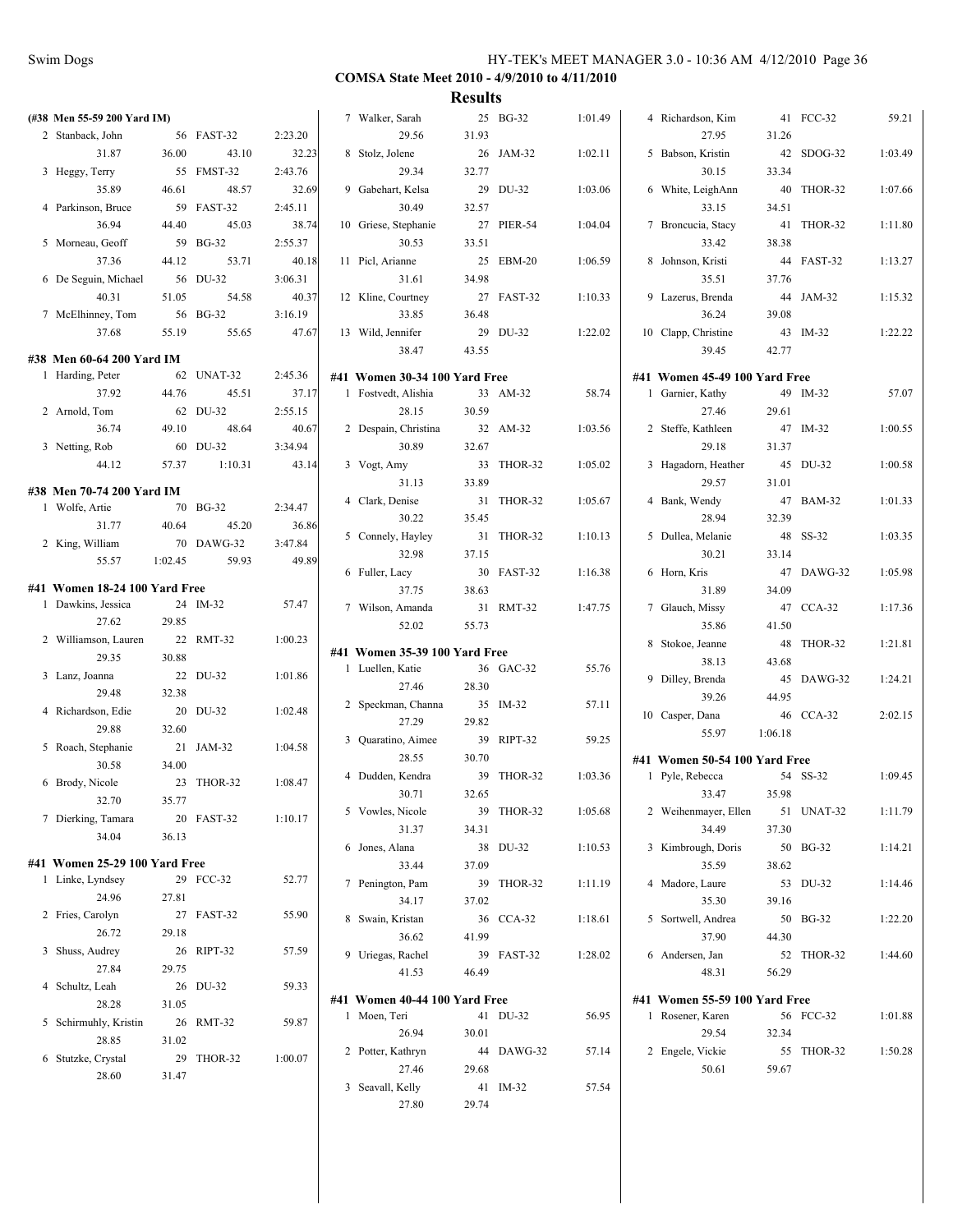| #41 Women 60-64 100 Yard Free |         |            |         | #42 Men 30-34 100 Yard Free |       |            |         | 9 Bartuska, Jim<br>28.51    | 29.53 | 42 FMST-32 | 58.04   |
|-------------------------------|---------|------------|---------|-----------------------------|-------|------------|---------|-----------------------------|-------|------------|---------|
| 1 Young, Lydia                |         | 61 SUMM-32 | 1:16.15 | 1 Foster, Jared             |       | 34 THOR-32 | 52.08   | 10 Acosta, Marty            |       | 44 AM-32   | 58.23   |
| 36.06                         | 40.09   |            |         | 24.39                       | 27.69 |            |         | 28.20                       | 30.03 |            |         |
| 2 Noble, Ann                  |         | 62 CCA-32  | 1:40.95 | 2 Zupancic, Joe             |       | 34 FAST-32 | 53.84   | 11 Thurman, Josh            |       | 43 GAC-32  | 1:02.82 |
| 48.63                         | 52.32   |            |         | 25.69                       | 28.15 |            |         | 30.49                       | 32.33 |            |         |
| 3 England, Nancy              |         | 60 THOR-32 | 1:46.77 | 3 Gorman, Geof              |       | 30 DU-32   | 54.65   | 12 Smith, Doug              |       | 42 FMST-32 | 1:04.22 |
| 48.61                         | 58.16   |            |         | 26.16                       | 28.49 |            |         | 31.12                       | 33.10 |            |         |
| #41 Women 65-69 100 Yard Free |         |            |         | 4 Johnson, Brett            |       | 30 DU-32   | 56.31   | 13 Reifel, Ric              |       | 44 IM-32   | 1:04.88 |
| 1 Anziano, Marcia             |         | 65 IM-32   | 1:27.39 | 26.87                       | 29.44 |            |         | 30.94                       | 33.94 |            |         |
| 42.18                         | 45.21   |            |         | 5 Krell, David              |       | 31 RMT-32  | 57.51   | 14 Pazmino, Jorge           |       | 40 AM-32   | 1:22.80 |
|                               |         |            |         | 27.14                       | 30.37 |            |         | 51.59                       | 31.21 |            |         |
| #41 Women 75-79 100 Yard Free |         |            |         | 6 Redfern, Andrew           |       | 31 JAM-32  | 1:03.75 |                             |       |            |         |
| 1 Hertzberg, Ruth             |         | 77 BG-32   | 2:19.29 | 28.93                       | 34.82 |            |         | #42 Men 45-49 100 Yard Free |       |            |         |
| 1:07.38                       | 1:11.91 |            |         | 7 Smith, Reuben             |       | 31 FAST-32 | 1:05.28 | 1 Wise, Mike                |       | 45 DU-32   | 51.91   |
| #42 Men 18-24 100 Yard Free   |         |            |         | 32.28                       | 33.00 |            |         | 25.09                       | 26.82 |            |         |
| 1 Grassano, Andrew            |         | 20 DU-32   | 47.90   | 8 Giron, Marcus             |       | 34 THOR-32 | 1:08.08 | 2 Fuller, David             |       | 45 DU-32   | 52.29   |
| 22.59                         | 25.31   |            |         | 31.45                       | 36.63 |            |         | 25.51                       | 26.78 |            |         |
| 2 Phelps, Michael             |         | 22 AM-32   | 49.85   | 9 Vierling, Steve           |       | 34 DU-32   | 1:12.32 | 3 Chaiyaroj, Pattanachai    |       | 46 SQUI-32 | 53.35   |
| 24.04                         | 25.81   |            |         | 33.84                       | 38.48 |            |         | 25.34                       | 28.01 |            |         |
| 3 Martin, Adam                |         | 18 UWSC-32 | 51.40   | #42 Men 35-39 100 Yard Free |       |            |         | 4 Phelps, Brian             |       | 45 AM-32   | 54.06   |
| 24.30                         | 27.10   |            |         | 1 Eisenhuth, Matthew        |       | 35 DU-32   | 47.15   | 25.72                       | 28.34 |            |         |
| 4 Rady, Ben                   |         | 19 UWSC-32 | 51.43   | 22.69                       | 24.46 |            |         | 5 Walker, Jerry             |       | 45 DU-32   | 54.95   |
| 24.70                         | 26.73   |            |         | 2 Sheldon, Paul             |       | 39 UNAT-32 | 50.49   | 26.20                       | 28.75 |            |         |
| 5 Price, Victor               |         | 22 BAM-32  | 52.04   | 23.85                       | 26.64 |            |         | 6 Nestrud, Lon              |       | 45 CCA-32  | 59.71   |
| 24.98                         | 27.06   |            |         | 3 Edwards, Dan              |       | 36 BG-32   | 52.76   | 29.18                       | 30.53 |            |         |
| 6 Ford, Ryan                  |         | 23 SQUI-32 | 53.70   | 25.01                       | 27.75 |            |         | 7 Dauksher, Walter          |       | 45 FAST-32 | 1:00.33 |
| 25.42                         | 28.28   |            |         | 4 Frisch, Jake              |       | 37 BG-32   | 53.24   | 29.43                       | 30.90 |            |         |
| 7 Portillo, Christopher       |         | 23 TXLA-43 | 53.82   | 25.89                       | 27.35 |            |         | 8 Magouirk, Jeffrey         |       | 48 BG-32   | 1:01.48 |
| 25.75                         | 28.07   |            |         | 5 Gotto, Tony               |       | 38 AM-32   | 53.46   | 29.96                       | 31.52 |            |         |
| 8 Smith, David                |         | 22 SQUI-32 | 56.39   | 25.86                       | 27.60 |            |         | 9 Newcomb, Scott            |       | 49 DAWG-32 | 1:01.55 |
| 27.16                         | 29.23   |            |         | 6 Silva, Mario              |       | 37 SQUI-32 | 54.00   | 30.13                       | 31.42 |            |         |
| 9 Goodman, Nate               |         | 24 JAM-32  | 1:00.06 | 25.98                       | 28.02 |            |         | 10 Hanson, Jim              |       | 47 CSST-32 | 1:02.07 |
| 26.80                         | 33.26   |            |         | 7 Haag, Bret                |       | 38 MIRA-32 | 55.78   | 29.94                       | 32.13 |            |         |
| #42 Men 25-29 100 Yard Free   |         |            |         | 8 Danaceau, Mischa          |       | 38 DU-32   | 55.86   | 11 Kelly, John              |       | 48 BG-32   | 1:08.48 |
| 1 Christianson, Jon           |         | 28 SQUI-32 | 49.41   | 26.80                       | 29.06 |            |         | 32.59                       | 35.89 |            |         |
| 24.25                         | 25.16   |            |         | 9 Shelles, Dave             |       | 36 UWSC-32 | 57.61   | 12 Levi, Theodore           |       | 45 THOR-32 | 1:18.81 |
| 2 Romero, Ted                 |         | 29 BAM-32  | 51.03   | 28.56                       | 29.05 |            |         | 36.35                       | 42.46 |            |         |
| 24.74                         | 26.29   |            |         | 10 Haji, Salim              |       | 38 DU-32   | 59.11   | 13 Lund, Michael            |       | 47 SQUI-32 | 1:19.76 |
| 3 McMillian, Brett            |         | 27 TXLA-43 | 51.07   | 29.20                       | 29.91 |            |         | 37.61                       | 42.15 |            |         |
| 23.98                         | 27.09   |            |         |                             |       |            |         | #42 Men 50-54 100 Yard Free |       |            |         |
| 4 Farner, Andrew              |         | 25 SS-32   | 51.15   | #42 Men 40-44 100 Yard Free |       |            | 49.42   | 1 Piszkin, Andy             |       | 51 MIRA-32 | 51.00   |
| 24.34                         | 26.81   |            |         | 1 Smith, Schuyler<br>23.87  |       | 41 DU-32   |         | 24.59                       | 26.41 |            |         |
| 5 McLachlan, Aaron            |         | 28 JAM-32  | 51.51   | 2 Rosinski, Thomas          | 25.55 | 40 DU-32   | 50.80   | 2 Scott, Greg               |       | 50 DU-32   | 51.07   |
| 24.08                         | 27.43   |            |         | 24.31                       | 26.49 |            |         | 24.58                       | 26.49 |            |         |
| 6 Gimlin, Matt                |         | 25 BG-32   | 51.89   | 3 Olivere, Beau             |       | 41 CCA-32  | 53.76   | 3 Nolte, Christopher        |       | 53 IM-32   | 53.97   |
| 25.57                         | 26.32   |            |         | 26.11                       |       |            |         | 25.90                       | 28.07 |            |         |
| 7 Jackson, Keaka              |         | 29 DU-32   | 52.47   | 4 Barringer, Rob            | 27.65 | 44 UNAT-32 | 53.82   | 4 Stehlin, Ed               |       | 54 GJD-32  | 56.17   |
| 25.92                         | 26.55   |            |         | 25.49                       | 28.33 |            |         | 26.99                       | 29.18 |            |         |
| 8 Thompson, Gill              |         | 26 SS-32   | 52.99   | 5 Remacle, Michael          |       | 42 BAM-32  | 54.01   | 5 McCarty, Dave             |       | 51 MESA-32 | 56.26   |
| 25.51                         | 27.48   |            |         | 25.17                       | 28.84 |            |         | 26.68                       | 29.58 |            |         |
| 9 Carpenter, Dustin           |         | 28 SQUI-32 | 57.00   | 6 Just, AJ                  |       | 40 IM-32   | 55.07   | 6 Petrie, Stephen           |       | 53 AM-32   | 56.76   |
| 27.00                         | 30.00   |            |         | 26.50                       | 28.57 |            |         | 26.95                       | 29.81 |            |         |
| 10 Beres, Matthew             |         | 26 CMS-32  | 59.57   | 7 Sheanin, Dave             |       | 41 BG-32   | 55.45   | 7 Lehrer, Mark              |       | 52 IM-32   | 58.49   |
| 28.70                         | 30.87   |            |         | 26.45                       | 29.00 |            |         | 27.77                       | 30.72 |            |         |
| 11 Tuohy, Brian               |         | 27 FAST-32 | 1:00.44 | 8 Elder, John               |       | 44 MIRA-32 | 55.75   | 8 Hawley, Gary              |       | 50 AM-32   | 1:04.77 |
| 29.13                         | 31.31   |            |         | 26.63                       | 29.12 |            |         | 30.88                       | 33.89 |            |         |
|                               |         |            |         |                             |       |            |         |                             |       |            |         |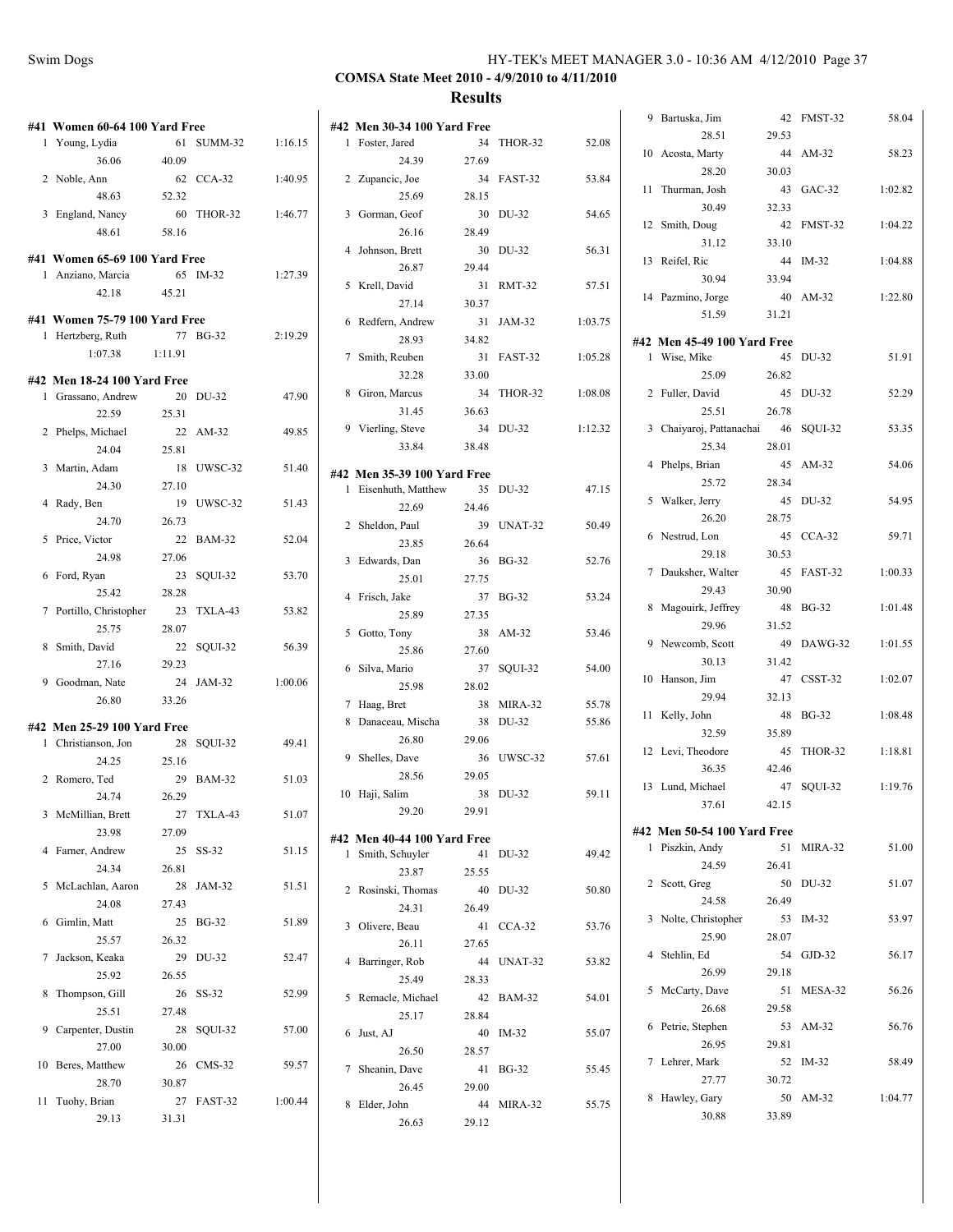# **COMSA State Meet 2010 - 4/9/2010 to 4/11/2010**

|                | (#42 Men 50-54 100 Yard Free)                    |         |               |         |
|----------------|--------------------------------------------------|---------|---------------|---------|
|                | 9 Lenhart, Ed                                    | 52      | WAVE-32       | 1:07.08 |
|                | 32.11                                            | 34.97   |               |         |
|                | 10 Ellefsen, Karl                                | 54      | DAWG-32       | 1:17.67 |
|                | 36.95                                            | 40.72   |               |         |
| 11             | Cattles, Steve                                   | 50      | <b>BG-32</b>  | 1:34.86 |
|                | 42.07                                            | 52.79   |               |         |
|                | #42 Men 55-59 100 Yard Free                      |         |               |         |
| 1              | Mann, Michael                                    | 55      | DU-32         | 50.59   |
|                | 24.66                                            | 25.93   |               |         |
| 2              | Hess, Richard                                    | 55      | <b>BG-32</b>  | 54.09   |
|                | 26.08                                            | 28.01   |               |         |
| 3              | Benson, Stan                                     | 56      | <b>BAM-32</b> | 59.10   |
|                | 28.73                                            | 30.37   |               |         |
| 4              | Mainard, Tom                                     | 58      | DAWG-32       | 1:03.35 |
|                | 29.71                                            | 33.64   |               |         |
| 5              | Morneau, Geoff                                   | 59      | <b>BG-32</b>  | 1:05.15 |
|                | 31.32                                            | 33.83   |               |         |
| 6              | Blodgett, Bob                                    | 59      | $IM-32$       | 1:08.67 |
|                | 33.20                                            | 35.47   |               |         |
| 7              | Lee, Wayne                                       | 56      | SQUI-32       | 1:12.11 |
|                | 33.57                                            | 38.54   |               |         |
| 8              | Maxson, Ric                                      | 58      | UNAT-32       | 1:23.85 |
|                | 37.95                                            | 45.90   |               |         |
| 9              | Arrison, Tom                                     | 59      | SQUI-32       | 1:25.69 |
|                | 40.88                                            | 44.81   |               |         |
|                | #42 Men 60-64 100 Yard Free                      |         |               |         |
| 1              | Abbott, Bill                                     | 63      | UNAT-32       | 1:00.75 |
|                | 28.68                                            | 32.07   |               |         |
| 2              | Gleser, Robert                                   | 64      | DU-32         | 1:07.01 |
|                | 32.81                                            | 34.20   |               |         |
| $\overline{3}$ | Harding, Peter                                   | 62      | UNAT-32       | 1:09.76 |
|                | 32.86                                            | 36.90   |               |         |
| 4              | Netting, Rob                                     | 60      | DU-32         | 1:16.61 |
|                |                                                  |         |               |         |
| 1              | #42 Men 65-69 100 Yard Free<br>Abrahams, Richard | 65      | <b>BG-32</b>  | 50.92   |
|                | 24.20                                            | 26.72   |               |         |
|                | 2 Burson, Bill                                   |         | 65 SS-32      | 1:04.48 |
|                | 31.01                                            | 33.47   |               |         |
| 3              | Burgess, Thom                                    | 67      | <b>BG-32</b>  | 1:08.35 |
|                | 33.25                                            | 35.10   |               |         |
| 4              | Kalstrom, Reynold                                | 65      | FMST-32       | 1:13.40 |
|                | 35.32                                            | 38.08   |               |         |
| 5              | McDanal, Steven                                  | 66      | JAM-32        | 1:27.01 |
|                | 43.20                                            | 43.81   |               |         |
| 6              | Hutcheson, Kent                                  | 69      | $CCA-32$      | 1:52.33 |
|                | 53.32                                            | 59.01   |               |         |
|                | 7 Reynolds, Bing                                 | 69      | BAM-32        | 1:56.72 |
|                | 55.25                                            | 1:01.47 |               |         |
|                |                                                  |         |               |         |
| 1              | #42 Men 70-74 100 Yard Free<br>Plummer, Mark     | 73      | $IM-32$       | 1:16.69 |
|                | 36.06                                            | 40.63   |               |         |
| 2              | King, William                                    | 70      | DAWG-32       | 1:21.05 |
|                | 39.05                                            | 42.00   |               |         |
|                |                                                  |         |               |         |

|   | 3 Malone, Mark<br>41.44 40.09   |         | 71 JAM-32             | 1:21.53 |
|---|---------------------------------|---------|-----------------------|---------|
|   | #42 Men 85-89 100 Yard Free     |         |                       |         |
|   | 1 Wrenn, John                   |         | 89 BAM-32             | 2:19.93 |
|   | 1:07.33                         | 1:12.60 |                       |         |
|   | #43 Women 18-24 200 Yard Breast |         |                       |         |
|   | 1 Jensen, Alicia                |         | 23 DU-32              | 2:26.68 |
|   | 33.59                           | 37.32   | 37.98                 | 37.79   |
|   | #43 Women 25-29 200 Yard Breast |         |                       |         |
|   | 1 Gibbons, Chelsea              |         | 26 BG-32              | 2:47.73 |
|   | 37.83                           | 42.56   | 44.36                 | 42.98   |
|   | 2 Stutzke, Crystal              |         | 29 THOR-32            | 2:58.53 |
|   | 40.10                           | 45.46   | 47.51                 | 45.46   |
|   | 3 Abreo, Marisa                 |         | 27 THOR-32            | 3:09.15 |
|   | 44.33                           | 49.10   | 49.09                 | 46.63   |
|   | --- Wild, Jennifer              |         | 29 DU-32              | DQ      |
|   |                                 |         | 56.25 1:00.82 2:04.79 |         |
|   | #43 Women 30-34 200 Yard Breast |         |                       |         |
|   | 1 Lee, Jodi                     |         | 32 THOR-32            | 2:35.08 |
|   | 35.33                           | 39.34   | 40.08                 | 40.33   |
|   | 2 Fostvedt, Alishia             |         | 33 AM-32              | 2:47.15 |
|   | 38.34                           | 42.36   | 43.08                 | 43.37   |
|   | #43 Women 35-39 200 Yard Breast |         |                       |         |
|   | 1 Good, Tricia                  |         | 38 DU-32              | 2:44.63 |
|   | 36.53                           | 40.68   | 42.82                 | 44.60   |
|   | 2 Framke, Erin                  |         | 36 DU-32              | 2:46.10 |
|   | 37.60                           | 42.07   | 42.10                 | 44.33   |
|   | 3 Vowles, Nicole                | 39      | THOR-32               | 3:00.31 |
|   | 41.30                           | 45.97   | 47.04                 | 46.00   |
|   | 4 Melrose, Heather              |         | 36 THOR-32            | 3:08.55 |
|   | 43.13                           | 48.46   | 48.98                 | 47.98   |
|   | 5 Bacon, Kim                    |         | 36 THOR-32            | 3:16.75 |
|   | 44.22                           | 49.67   | 52.57                 | 50.29   |
|   | #43 Women 40-44 200 Yard Breast |         |                       |         |
| 1 | Seal, Adrienne                  |         | 44 AM-32              | 3:19.61 |
|   | 45.80                           | 51.10   | 51.25                 | 51.46   |
|   | #43 Women 45-49 200 Yard Breast |         |                       |         |
| 1 | Campbell, Ellen                 | 47      | $IM-32$               | 2:45.01 |
|   | 37.66                           | 41.86   | 42.86                 | 42.63   |
|   | 2 Sauls, Catherine              | 45      | THOR-32               | 3:15.16 |
|   | 43.49                           | 49.82   | 51.30                 | 50.55   |
|   | 3 Nolte, Susan                  |         | 49 IM-32              | 3:25.60 |
|   | 46.64                           | 52.01   | 53.11                 | 53.84   |
|   | 4 Stokoe, Jeanne                |         | 48 THOR-32            | 3:35.92 |
|   | 47.16                           | 54.57   | 59.56                 | 54.63   |
|   | #43 Women 50-54 200 Yard Breast |         |                       |         |
| 1 | Kimbrough, Doris                |         | 50 BG-32              | 3:57.81 |
|   | 54.24                           | 1:01.20 | 1:01.85               | 1:00.52 |
|   | #43 Women 55-59 200 Yard Breast |         |                       |         |
|   | 1 Kane, Julie                   |         | 56 IM-32              | 3:53.43 |
|   | 54.58                           | 1:00.02 | 1:00.91               | 57.92   |
|   |                                 |         |                       |         |
|   |                                 |         |                       |         |

|                | #43 Women 60-64 200 Yard Breast                              |       |                                 |                   |
|----------------|--------------------------------------------------------------|-------|---------------------------------|-------------------|
|                | 1 Young, Lydia                                               |       | 61 SUMM-32                      | 3:38.63           |
|                | 49.90 55.37                                                  |       | 56.57                           | 56.79             |
|                | 2 England, Nancy                                             |       | 60 THOR-32                      | 4:38.31           |
|                |                                                              |       | 1:03.46 1:10.63 1:13.46 1:10.76 |                   |
|                | #43 Women 65-69 200 Yard Breast                              |       |                                 |                   |
|                | 1 McKim, Penny                                               |       | 65 CCA-32 4:17.46               |                   |
|                |                                                              |       | 58.29 1:04.60 1:09.40           | 1:05.17           |
|                |                                                              |       |                                 |                   |
|                | #44 Men 18-24 200 Yard Breast                                |       |                                 |                   |
|                | 1 Martin, Adam                                               |       | 18 UWSC-32                      | 2:23.16           |
|                | 30.03                                                        | 36.57 | 37.69                           | 38.87             |
|                | 2 Rady, Ben                                                  |       | 19 UWSC-32                      | 2:26.18           |
|                | 32.37<br>3 Ganiyev, Doston $22$<br>3 Caniyev, Doston $40.85$ | 37.53 | 37.52                           | 38.76             |
|                |                                                              |       | 22 SQUI-32                      | 2:38.43           |
|                |                                                              |       | 42.71                           | 40.13             |
|                | --- Smith, David<br>38.36                                    | 41.72 | 22 SQUI-32                      | DQ<br>42.42 41.00 |
|                |                                                              |       |                                 |                   |
|                | #44 Men 25-29 200 Yard Breast                                |       |                                 |                   |
|                | 1 Tuohy, Brian                                               |       | 27 FAST-32                      | 2:41.77           |
|                | 37.21                                                        | 42.34 | 42.70                           | 39.52             |
|                | 2 Ko, Scott                                                  |       | 27 BG-32                        | 2:47.58           |
|                | 37.15                                                        | 44.12 | 43.48                           | 42.83             |
|                | 3 Ida, Kevin                                                 |       | 27 THOR-32                      | 2:47.93           |
|                | 40.26                                                        | 44.21 | 43.49                           | 39.97             |
|                | #44 Men 30-34 200 Yard Breast                                |       |                                 |                   |
|                | 1 Cox, Michael                                               |       | 32 JAM-32                       | 2:30.24           |
|                | 33.70                                                        | 38.01 | 38.80                           | 39.73             |
|                | 2 Miller, Matt                                               |       | 31 FCST-25                      | 2:31.73           |
|                | 32.98                                                        | 39.01 | 40.01                           | 39.73             |
|                | 3 Foster, Jared                                              |       | 34 THOR-32                      | 2:43.71           |
|                | 35.88                                                        | 41.96 | 43.92                           | 41.95             |
|                | 4 Wright, Caleb                                              |       | 34 THOR-32                      | 2:45.55           |
|                | 36.72                                                        | 41.81 | 43.32                           | 43.70             |
|                | --- Davison, Kris                                            |       | 34 THOR-32                      | DQ                |
|                | 41.23                                                        | 46.25 | 47.26                           | 45.15             |
|                | #44 Men 35-39 200 Yard Breast                                |       |                                 |                   |
| $\mathbf{1}$   | Walkenhorst, Jared                                           |       | 35 BAM-32                       | 2:20.34           |
|                | 31.13                                                        | 35.68 | 36.15                           | 37.38             |
|                | --- Pryor, Keith                                             | 39    | SOUI-32                         | DQ                |
|                | 38.82                                                        | 43.68 | 43.05                           | 42.76             |
|                |                                                              |       |                                 |                   |
|                | #44 Men 40-44 200 Yard Breast<br>1 Blum, Juri                | 43    | $SS-32$                         | 2:39.23           |
|                | 36.19                                                        | 40.16 | 41.43                           | 41.45             |
|                | 2 Kjeseth, Thor                                              | 43    | SQUI-32                         | 2:51.16           |
|                | 37.92                                                        | 43.26 | 45.12                           | 44.86             |
|                | 3 Cruz, Eduardo                                              | 40    | THOR-32                         | 2:55.68           |
|                | 39.82                                                        | 44.29 | 45.50                           | 46.07             |
| $\overline{4}$ | Hoyt, Brian                                                  | 43    | THOR-32                         | 2:57.42           |
|                | 40.24                                                        | 45.30 | 46.08                           | 45.80             |
|                | 5 Francavilla, Anthony                                       | 43    | THOR-32                         | 3:30.89           |
|                | 48.47                                                        | 52.58 | 56.00                           | 53.84             |
| ---            | Bennett, Dean                                                | 43    | SS-32                           | DQ                |
|                | 50.87                                                        | 53.90 | 57.66                           | 56.14             |
|                |                                                              |       |                                 |                   |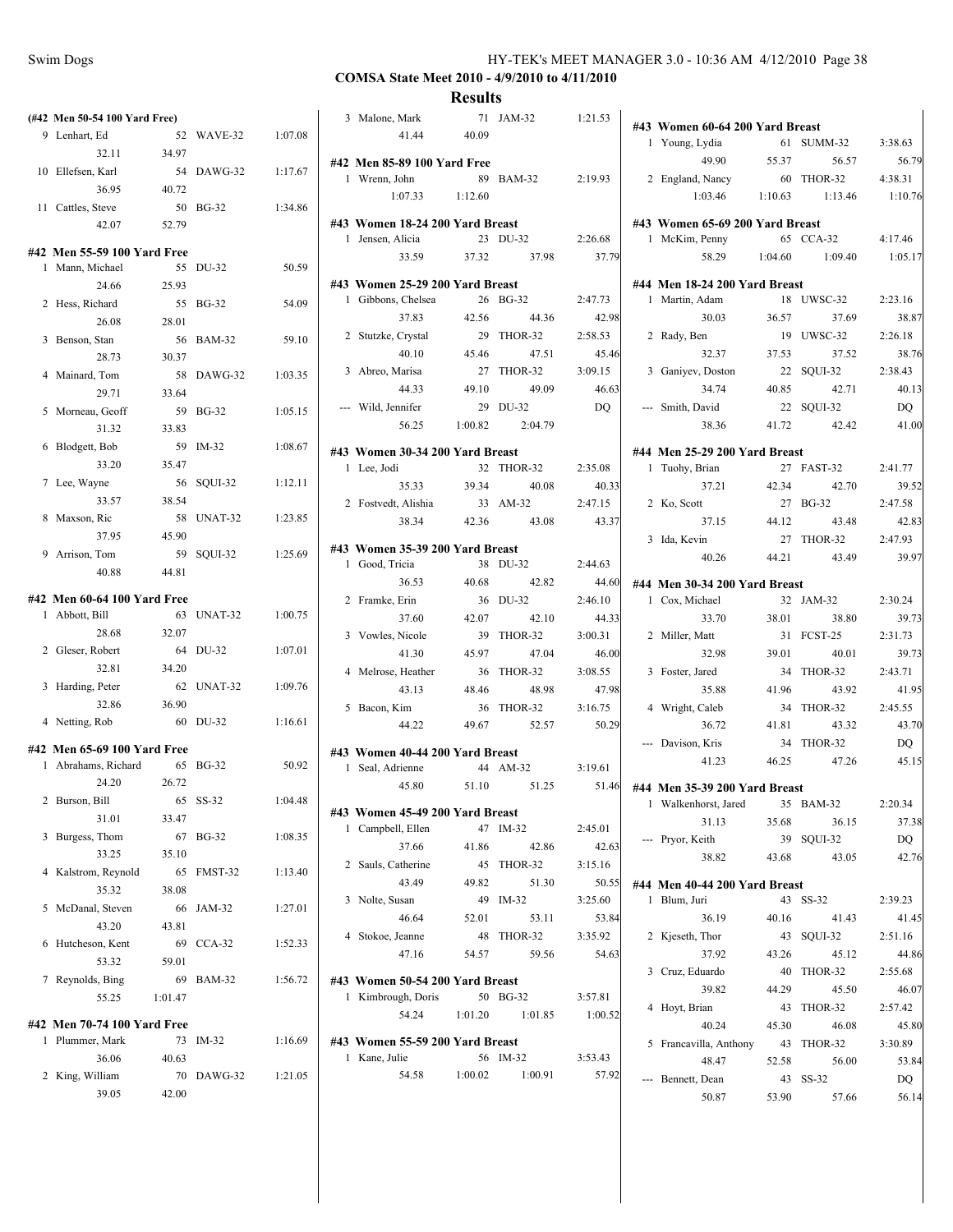|        | #44 Men 45-49 200 Yard Breast |             |                |                  |
|--------|-------------------------------|-------------|----------------|------------------|
| 1      | Roush, Stephen                | 47          | W3C-32         | 2:49.94          |
|        | 39.05                         | 42.93       | 43.98          | 43.98            |
|        | 2 Huckins, Kent               | 45          | <b>PIER-54</b> | 2:51.10          |
|        | 39.42                         | 44.00       | 43.92          | 43.76            |
| 3      | Malloy, Glenn                 | 49          | $SDOG-32$      | 3:10.85          |
|        | 42.04                         | 50.43       | 52.12          | 46.26            |
|        | 4 Razzaghi, Hamid             | 48          | $CCA-32$       | 4:27.67          |
|        | 58.17                         | 1:07.97     | 1:15.91        | 1:05.62          |
|        | #44 Men 50-54 200 Yard Breast |             |                |                  |
| 1      | Scott, Greg                   | 50          | DU-32          | 2:20.80          |
|        | 32.56                         | 35.64       | 36.08          | 36.52            |
|        | 2 Louie, Jamie                | 53          | CSST-32        | 2:39.05          |
|        | 37.60                         | 41.84       | 39.47          | 40.14            |
| 3      | Huggins, David                | 50          | $BG-32$        | 3:00.37          |
|        | 40.28                         | 46.26       | 48.20          | 45.63            |
|        | #44 Men 55-59 200 Yard Breast |             |                |                  |
| 1      | Mann, Michael                 | 55          | DU-32          | 2:24.71          |
|        | 32.99                         | 36.86       | 37.07          | 37.79            |
| 2      | Parkinson, Bruce              | 59          | FAST-32        | 2:52.29          |
|        | 39.18                         | 44.00       | 45.22          | 43.89            |
| 3      | Heggy, Terry                  | 55          | FMST-32        | 3:01.40          |
|        | 41.16                         | 48.03       | 47.75          | 44.46            |
| 4      | Morneau, Geoff                | 59          | <b>BG-32</b>   | 3:24.64          |
|        | 48.68                         | 53.21       | 52.87          | 49.88            |
| 5      | Blodgett, Bob                 | 59          | IM-32          | 3:30.25          |
|        | 48.25                         | 55.21       | 56.92          | 49.87            |
|        |                               |             |                |                  |
| 1      | #44 Men 60-64 200 Yard Breast | 62          | $CMS-32$       |                  |
|        | Carney, Kent<br>39.09         | 44.19       | 45.49          | 2:52.91<br>44.14 |
| 2      |                               | 62          | UNAT-32        | 2:52.95          |
|        | Harding, Peter<br>39.44       | 44.25       | 44.83          | 44.43            |
|        | 3 Davidson, Birch             | 63          | SS-32          | 3:03.50          |
|        | 41.76                         | 46.92       | 48.50          | 46.32            |
|        |                               |             |                |                  |
|        | #44 Men 65-69 200 Yard Breast |             |                |                  |
| 1      | Burgess, Thom                 | 67<br>52.39 | <b>BG-32</b>   | 3:23.66          |
|        | 47.12                         |             | 52.53          | 51.62            |
|        | #44 Men 70-74 200 Yard Breast |             |                |                  |
| 1      | King, William                 | 70          | DAWG-32        | 3:44.92          |
|        | 49.79                         | 58.67       | 59.72          | 56.74            |
|        | #44 Men 85-89 200 Yard Breast |             |                |                  |
| 1      | Wrenn, John                   | 89          | <b>BAM-32</b>  | 8:13.10          |
|        | 1:55.96                       | 2:05.15     | 2:04.69        | 2:07.30          |
|        | #45 Women 18-24 50 Yard Fly   |             |                |                  |
| 1      | Dawkins, Jessica              | 24          | $IM-32$        | 28.79            |
|        | 2 Richardson, Edie            | 20          | DU-32          | 30.10            |
|        | 3 Johnson, Jenny              | 20          | UNAT-32        | 31.15            |
|        | 4 Young, Lauren               |             | 23 BG-32       | 32.05            |
| 5      | Dierking, Tamara              |             | 20 FAST-32     | 34.17            |
|        | 6 Jelley, Sara                |             | 22 FAST-32     | 40.18            |
| $\tau$ | Foxworthy, Ashley             |             | 24 UNAT-32     | 1:34.71          |
|        |                               |             |                |                  |

|                | #45 Women 25-29 50 Yard Fly                         |    |                |       |
|----------------|-----------------------------------------------------|----|----------------|-------|
| 1              | Fries, Carolyn                                      | 27 | FAST-32        | 28.20 |
| 2              | Pederson, Kati                                      | 28 | THOR-32        | 28.49 |
| 3              | Shuss, Audrey                                       | 26 | RIPT-32        | 28.94 |
| 4              | Stolz, Jolene                                       | 26 | JAM-32         | 29.83 |
| 5              | Schirmuhly, Kristin                                 | 26 | <b>RMT-32</b>  | 30.37 |
| 6              | Walker, Sarah                                       | 25 | <b>BG-32</b>   | 31.03 |
| 7              | Abreo, Marisa                                       | 27 | THOR-32        | 32.44 |
| 8              | Taylor, Alexandra                                   | 26 | $CMS-32$       | 33.18 |
| 9              | Griese, Stephanie                                   | 27 | <b>PIER-54</b> | 34.36 |
| ---            | Linke, Lyndsey                                      | 29 | $FCC-32$       | DQ    |
|                | #45 Women 30-34 50 Yard Fly                         |    |                |       |
| 1              | Lee, Jodi                                           | 32 | THOR-32        | 29.29 |
| 2              | Despain, Christina                                  | 32 | AM-32          | 31.32 |
|                | 3 Fostvedt, Alishia                                 |    | 33 AM-32       | 31.39 |
| 4              | Schweissing, Kristin                                | 32 | $AM-32$        | 31.61 |
| 5              | Clark, Denise                                       | 31 | THOR-32        | 31.93 |
| 6              | Hillsten, Angela                                    | 34 | AM-32          | 32.81 |
| 7              | Connely, Hayley                                     | 31 | THOR-32        | 39.05 |
| 8              | Keenen, Liz                                         | 34 | $CCA-32$       | 40.20 |
| 9              | Fuller, Lacy                                        | 30 | FAST-32        | 46.37 |
|                | #45 Women 35-39 50 Yard Fly                         |    |                |       |
| 1              | Luellen, Katie                                      | 36 | $GAC-32$       | 28.08 |
| 2              | Speckman, Channa                                    | 35 | $IM-32$        | 28.15 |
| 3              | Quaratino, Aimee                                    | 39 | RIPT-32        | 30.33 |
| $\overline{4}$ | Dudden, Kendra                                      | 39 | THOR-32        | 33.17 |
| 5              | Jones, Alana                                        | 38 | DU-32          | 36.31 |
| 6              | Bacon, Kim                                          | 36 | THOR-32        | 39.44 |
| 7              | Hodges, Jenny                                       | 35 | PIER-54        | 43.79 |
| 8              | Swain, Kristan                                      | 36 | $CCA-32$       | 44.43 |
| 9              | Jorgensen, Mindy                                    | 36 | PIER-54        | 51.27 |
| 10             | Uriegas, Rachel                                     | 39 | FAST-32        | 55.74 |
|                |                                                     |    |                |       |
| $\mathbf{1}$   | #45 Women 40-44 50 Yard Fly<br>Von Der Lippe, Susan | 44 | <b>BG-32</b>   | 25.61 |
| 2              | Moen, Teri                                          | 41 | DU-32          | 28.43 |
| 3              | Potter, Kathryn                                     | 44 | DAWG-32        | 28.81 |
| $\overline{4}$ | Seavall, Kelly                                      | 41 | $IM-32$        | 29.33 |
| 5              | Riner, Betsy                                        | 43 | IM-32          | 31.07 |
| 6              | Richardson, Kim                                     | 41 | <b>FCC-32</b>  | 31.61 |
| 7              | Hinton, Stephanie                                   | 43 | DU-32          | 32.43 |
| 8              | White, LeighAnn                                     | 40 | THOR-32        | 32.93 |
| 9              | Babson, Kristin                                     | 42 | $SDOG-32$      | 33.59 |
| 10             | Seal, Adrienne                                      | 44 | AM-32          | 35.38 |
| 11             | Johnson, Kristi                                     | 44 | FAST-32        | 37.22 |
| 12             | Broncucia, Stacy                                    | 41 | THOR-32        | 37.48 |
| 13             | Kania, Regina                                       | 41 | SDOG-32        | 37.65 |
| 14             | Clapp, Christine                                    | 43 | IM-32          | 44.70 |
|                |                                                     |    |                |       |
| #45            | Women 45-49 50 Yard Fly                             |    |                |       |
| 1              | Campbell, Ellen                                     | 47 | IM-32          | 30.82 |
| 2              | Garnier, Kathy                                      | 49 | IM-32          | 32.72 |
| 3              | Horn, Kris                                          | 47 | DAWG-32        | 33.47 |
| 4              | Sauls, Catherine                                    | 45 | THOR-32        | 36.81 |
| 5              | Witter, Roxana                                      | 47 | SQUI-32        | 40.73 |
| 6              | Miller, Shelley                                     | 47 | THOR-32        | 40.94 |
| 7              | Hanson, Betty                                       | 47 | <b>PIER-54</b> | 42.10 |

|    | #45 Women 50-54 50 Yard Flv                  |    |                |         |
|----|----------------------------------------------|----|----------------|---------|
| 1  | Pyle, Rebecca                                | 54 | SS-32          | 35.38   |
|    | 2 Weihenmayer, Ellen                         | 51 | UNAT-32        | 38.62   |
| 3  | Liane, Lokken                                | 50 | DU-32          | 41.38   |
|    | 4 True, Ann                                  | 54 | THOR-32        | 44.03   |
|    | #45 Women 55-59 50 Yard Fly                  |    |                |         |
| 1  | Rosener, Karen                               | 56 | <b>FCC-32</b>  | 31.17   |
| 2  | Slavec, Deborah                              | 56 | <b>HRM-32</b>  | 44.37   |
| 3  | Leonard, Adrienne                            | 56 | IM-32          | 49.23   |
|    | #45 Women 60-64 50 Yard Fly                  |    |                |         |
| 1  | Young, Lydia                                 | 61 | SUMM-32        | 40.52   |
| 2  | Hashimoto, Christine                         | 62 | IM-32          | 46.54   |
|    | 3 Lebsack, Linda                             | 63 | DU-32          | 47.08   |
|    | 4 Prall, Winifred                            | 62 | DU-32          | 49.29   |
|    | #45 Women 75-79 50 Yard Fly                  |    |                |         |
| 1  | Hertzberg, Ruth                              | 77 | <b>BG-32</b>   | 1:51.14 |
|    | #46 Men 18-24 50 Yard Fly                    |    |                |         |
| 1  | Grassano, Andrew                             | 20 | DU-32          | 23.28   |
| 2  | Brown, Andrew                                | 23 | DU-32          | 23.72   |
| 3  | Phelps, Michael                              | 22 | AM-32          | 25.29   |
| 4  | Abelein, Christopher                         | 18 | <b>BG-32</b>   | 26.55   |
| 5  | Ganiyev, Doston                              | 22 | SQUI-32        | 27.70   |
| 6  | Ford, Ryan                                   | 23 | SQUI-32        | 28.93   |
| 7  | Goodman, Nate                                | 24 | JAM-32         | 29.38   |
|    |                                              |    |                |         |
| 1  | #46 Men 25-29 50 Yard Fly<br>Burleigh, Roger | 26 | SQUI-32        | 23.66   |
| 2  | Rowenhorst, Topher                           | 26 | <b>BG-32</b>   | 24.23   |
| 3  | McMillian, Brett                             | 27 | TXLA-43        | 24.62   |
| 4  | Jackson, Keaka                               | 29 | DU-32          | 24.65   |
| 5  | Gimlin, Matt                                 | 25 | <b>BG-32</b>   | 25.74   |
| 6  | Thompson, Gill                               | 26 | $SS-32$        | 26.41   |
| 7  | Cooper, Carter                               | 27 | <b>BG-32</b>   | 26.48   |
| 8  | Farner, Andrew                               | 25 | SS-32          | 27.35   |
| 9  | Carpenter, Dustin                            | 28 | SOUI-32        | 27.76   |
| 10 | Ida, Kevin                                   | 27 | THOR-32        | 28.65   |
| 11 | Beres, Matthew                               | 26 | $CMS-32$       | 30.38   |
| 12 | Tuohy, Brian                                 | 27 | <b>FAST-32</b> | 30.68   |
|    |                                              |    |                |         |
| 1  | #46 Men 30-34 50 Yard Fly<br>Slouf, Erich    | 30 | DU-32          | 23.45   |
| 2  | Roth, Bill                                   | 33 | THOR-32        | 25.33   |
| 3  | Schwartzkopf, Jess                           | 31 | AM-32          | 25.40   |
| 4  | Miller, Matt                                 | 31 | FCST-25        | 25.62   |
| 5  | Cox, Michael                                 | 32 | JAM-32         | 25.76   |
| 6  | Zupancic, Joe                                | 34 | FAST-32        | 25.97   |
| 7  | Juliano, Kevin                               | 30 | THOR-32        | 26.75   |
| 8  | Clark. Jeremiah                              | 34 | SOUI-32        | 27.17   |
| 9  | Treanor, Nate                                | 32 | FAST-32        | 27.19   |
| 10 | Johnson, Brett                               | 30 | DU-32          | 28.32   |
| 11 | Davison, Kris                                | 34 | THOR-32        | 29.61   |
| 12 | Krell, David                                 | 31 | RMT-32         | 29.64   |
| 13 | Schwarz, Chad                                | 34 | SQUI-32        | 31.28   |
| 14 | Smith, Reuben                                | 31 | FAST-32        | 31.35   |
| 15 | Redfern, Andrew                              | 31 | JAM-32         | 32.18   |
|    |                                              |    |                |         |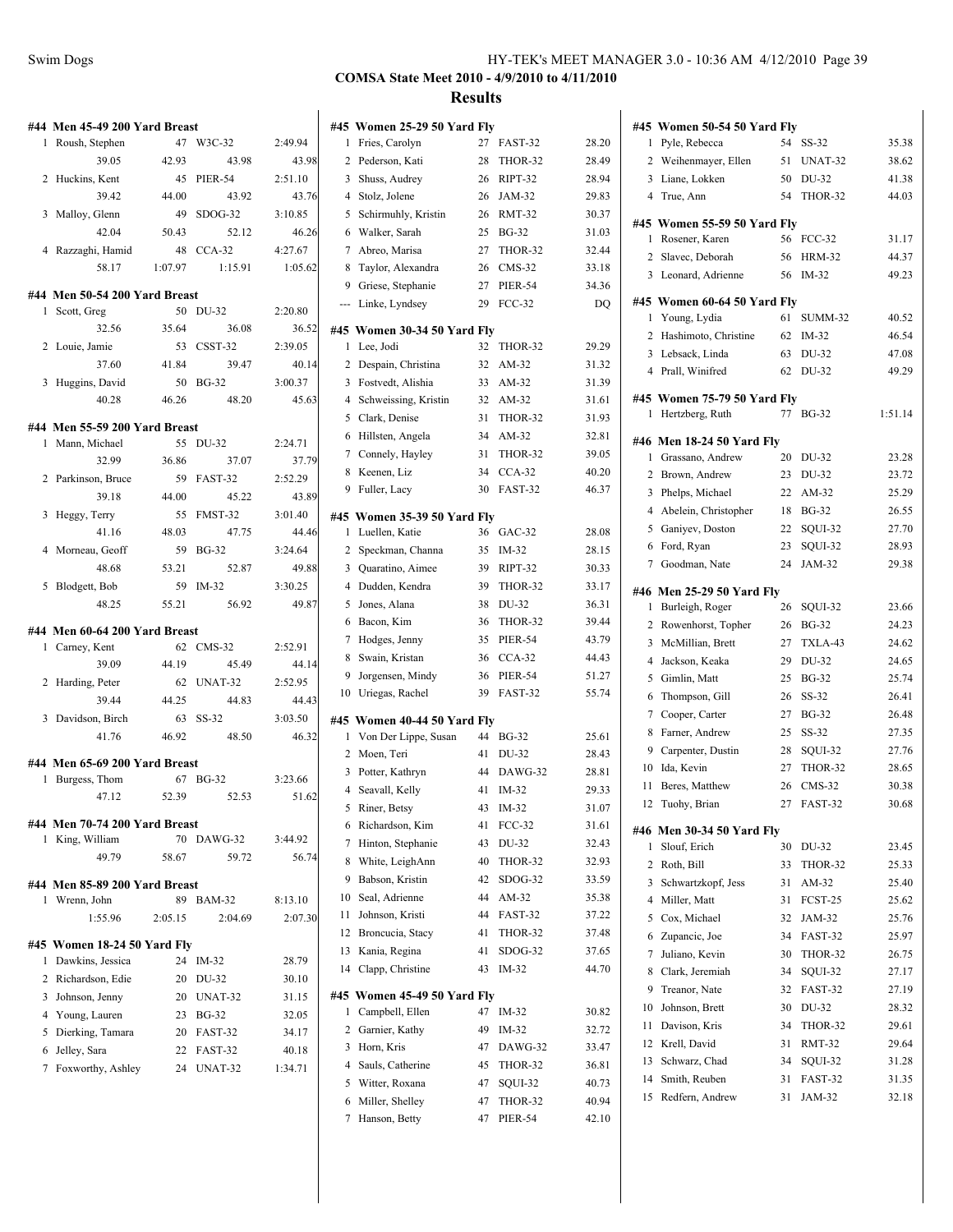|     | (#46 Men 30-34 50 Yard Fly) |    |                |       |
|-----|-----------------------------|----|----------------|-------|
| 16  | Hodges, Jeff                | 34 | <b>PIER-54</b> | 32.34 |
|     | 17 Vierling, Steve          | 34 | DU-32          | 36.19 |
| 18  | Forrester, Scott            | 32 | THOR-32        | 41.22 |
|     | #46 Men 35-39 50 Yard Fly   |    |                |       |
| 1   | Eisenhuth, Matthew          | 35 | DU-32          | 23.42 |
| 2   | O'Sullivan, Chris           | 35 | DU-32          | 23.73 |
|     | 3 Edwards, Dan              | 36 | <b>BG-32</b>   | 25.35 |
|     | 4 Frisch, Jake              | 37 | $BG-32$        | 26.38 |
|     | 5 Gotto, Tony               | 38 | $AM-32$        | 27.03 |
| 6   | Haag, Bret                  | 38 | MIRA-32        | 27.09 |
|     |                             |    |                |       |
|     | #46 Men 40-44 50 Yard Fly   |    |                |       |
| 1   | Remacle, Michael            | 42 | <b>BAM-32</b>  | 25.16 |
|     | 2 Olivere, Beau             | 41 | $CCA-32$       | 26.32 |
| 3   | Smith, Schuyler             | 41 | DU-32          | 26.36 |
|     | 4 Grotke, Greg              | 41 | DAC            | 26.72 |
| 5   | Bartuska, Jim               | 42 | FMST-32        | 27.85 |
| 6   | Just, AJ                    | 40 | $IM-32$        | 27.86 |
|     | 7 Martin, Trov              | 41 | UNAT-32        | 28.35 |
| 8   | Hoyt, Brian                 | 43 | THOR-32        | 28.77 |
| 9   | Dolan, Dan                  | 43 | UNAT-32        | 28.79 |
| 10  | Thurman, Josh               | 43 | $GAC-32$       | 29.76 |
| 11  | Acosta, Marty               | 44 | AM-32          | 31.12 |
|     | 12 Reifel, Ric              | 44 | $IM-32$        | 31.30 |
| 13  | Bennett, Christopher        | 44 | SOUI-32        | 32.07 |
|     | 14 Smith, Doug              | 42 | FMST-32        | 34.86 |
|     | 15 Sarche, Jon              | 41 | SDOG-32        | 36.00 |
| 16  | Abelein, Nathan             | 43 | <b>BG-32</b>   | 38.76 |
| --- | Elder, John                 | 44 | MIRA-32        | DQ    |
|     | #46 Men 45-49 50 Yard Fly   |    |                |       |
| 1   | Phelps, Brian               | 45 | AM-32          | 25.23 |
| 2   | Johnston, Mark              | 49 | SDOG-32        | 25.64 |
|     | 3 Kahl, Steve               | 47 | DU-32          | 26.14 |
|     | 4 Le Vasseur, Andrew        | 46 | DU-32          | 26.31 |
|     | 5 Fuller, David             | 45 | DU-32          | 26.87 |
| 6   | Chaiyaroj, Pattanachai      | 46 | SQUI-32        | 26.93 |
|     | 7 Goodwin, Rob              | 45 | JAM-32         | 27.52 |
| 8   | Walker, Jerry               | 45 | DU-32          | 29.01 |
| 9   | Huckins, Kent               | 45 | <b>PIER-54</b> | 30.40 |
| 10  | Dauksher, Walter            | 45 | FAST-32        | 34.04 |
| 11  | Hanson, Jim                 | 47 | CSST-32        | 34.70 |
| 12  | Kelly, John                 | 48 | <b>BG-32</b>   | 36.38 |
| 13  | Ramirez, Al                 | 48 | <b>BG-32</b>   | 36.57 |
|     | 14 Dickman, Jim             | 45 | SDOG-32        | 38.60 |
| 15  | Malloy, Glenn               | 49 | SDOG-32        | 42.46 |
| 16  | Levi, Theodore              | 45 | THOR-32        | 48.18 |
|     |                             |    |                |       |
|     | #46 Men 50-54 50 Yard Fly   |    |                |       |
| 1   | Fuller, Ed                  | 51 | <b>BG-32</b>   | 24.68 |
| 2   | Bank, Holden                | 50 | <b>BAM-32</b>  | 25.75 |
| 3   | Piszkin, Andy               | 51 | MIRA-32        | 25.95 |
|     | 4 Stehlin, Ed               | 54 | $GJD-32$       | 27.22 |
| 5   | Nolte, Christopher          | 53 | $IM-32$        | 27.37 |
| 6   | Lehrer, Mark                | 52 | $IM-32$        | 28.44 |
| 7   | Erzinger, Martin            | 52 | $GAC-32$       | 28.51 |
|     |                             |    |                |       |

**Results**

| 8  | McCarty, Dave                                    | 51    | MESA-32                  | 29.03   |
|----|--------------------------------------------------|-------|--------------------------|---------|
| 9  | Chapman, Steve                                   | 53    | DU-32                    | 29.26   |
| 10 | Petrie, Stephen                                  | 53    | AM-32                    | 29.58   |
| 11 | Leo, Mark                                        |       | 50 THOR-32               | 30.83   |
|    | 12 Hawley, Gary                                  | 50    | $AM-32$                  | 31.65   |
|    | 13 Huggins, David                                |       | 50 BG-32                 | 34.00   |
|    | 14 Henderson, Jamie                              | 52    | SQUI-32                  | 34.02   |
|    | 15 Lenhart, Ed                                   | 52    | WAVE-32                  | 36.79   |
|    | 16 Andersen, Kurt                                | 52    | THOR-32                  | 53.46   |
|    | #46 Men 55-59 50 Yard Fly                        |       |                          |         |
| 1  | Hess, Richard                                    | 55    | <b>BG-32</b>             | 26.09   |
|    | 2 Mainard, Tom                                   |       | 58 DAWG-32               | 33.40   |
|    | 3 McElhinney, Tom                                | 56    | <b>BG-32</b>             | 34.55   |
|    | 4 Arrison, Tom                                   | 59    | SQUI-32                  | 47.66   |
|    | #46 Men 60-64 50 Yard Fly                        |       |                          |         |
|    | 1 Abbott, Bill                                   | 63    | UNAT-32                  | 29.91   |
|    | 2 Netting, Rob                                   | 60    | DU-32                    | 40.27   |
|    |                                                  |       |                          |         |
|    | #46 Men 65-69 50 Yard Fly                        |       |                          |         |
|    | 1 Abrahams, Richard                              | 65    | BG-32                    | 25.48   |
|    | 2 McDanal, Steven                                | 66    | JAM-32                   | 38.38   |
|    | #46 Men 70-74 50 Yard Fly                        |       |                          |         |
| 1  | Plummer, Mark                                    | 73    | $IM-32$                  | 51.23   |
|    | #46 Men 75-79 50 Yard Fly                        |       |                          |         |
| 1  | Martin, Joe                                      | 78    | $SS-32$                  | 58.95   |
|    |                                                  |       |                          |         |
| 1  | #47 Women 18+200 Yard Free Relay<br><b>BG-32</b> |       | A                        | 1:48.12 |
|    | Young, Lauren W23                                |       | Gibbons, Chelsea W26     |         |
|    | Walker, Sarah W25                                |       | Von Der Lippe, Susan W44 |         |
|    | 27.23                                            | 28.57 | 28.31                    | 24.01   |
|    | 2 IM-32                                          |       | A                        | 1:51.83 |
|    | Dawkins, Jessica W24                             |       | Riner, Betsy W43         |         |
|    | Thilker, Lisa W44                                |       | Vanderpoel, Nicole W45   |         |
|    | 26.62                                            | 28.47 | 28.92                    | 27.82   |
| 3  | THOR-32                                          |       | A                        | 1:53.98 |
|    | Stutzke, Crystal W29                             |       | Brody, Nicole W23        |         |
|    | Pederson, Kati W28                               |       | Lee, Jodi W32            |         |
|    | 27.46                                            | 31.87 | 27.92                    | 26.73   |
| 4  | DU-32                                            |       | А                        | 1:58.62 |
|    | Jensen, Alicia W23                               |       | Lanz, Joanna W22         |         |
|    | Richardson, Edie W20                             |       | Liane, Lokken W50        |         |
|    | 26.14                                            | 27.75 | 1:04.73                  |         |
| 5  | FAST-32                                          |       | A                        | 2:00.27 |
|    | Fries, Carolyn W27                               |       | Kline, Courtney W27      |         |
|    | Dierking, Tamara W20                             |       | Jelley, Sara W22         |         |
|    | 26.28                                            | 33.46 | 30.46                    | 30.07   |
| 6  | DU-32                                            |       | B                        | 2:15.96 |
|    | Loper, Tracey W26                                |       | Sala, Brenna W19         |         |
|    | Wild, Jennifer W29                               |       | Schultz, Leah W26        |         |
|    | 28.83                                            | 44.74 | 36.12                    | 26.27   |
|    | #47 Women 25+ 200 Yard Free Relay                |       |                          |         |
| 1  |                                                  |       |                          |         |
|    | DU-32                                            |       | A                        | 1:55.08 |
|    | Hinton, Stephanie W43                            |       | Matlock, Annika W31      |         |

30.75 27.16 31.17 26.00

| 2 | THOR-32                                     |       | B                           | 2:01.10 |
|---|---------------------------------------------|-------|-----------------------------|---------|
|   | Dudden, Kendra W39                          |       | Clark, Denise W31           |         |
|   | Broncucia, Stacy W41                        |       | White, LeighAnn W40         |         |
|   | 29.54                                       | 30.32 | 31.65                       | 29.59   |
| 3 | THOR-32                                     |       | A                           | 2:01.47 |
|   | Vowles, Nicole W39                          |       | Vogt, Amy W33               |         |
|   | Abreo, Marisa W27                           |       | Penington, Pam W39          |         |
|   | 32.72                                       | 30.09 | 29.98                       | 28.68   |
|   | 4 AM-32                                     |       | A                           | 2:03.69 |
|   | Greenleaf, Kristin W31                      |       | Seal, Adrienne W44          |         |
|   | Weber, Teresa W27                           |       | Despain, Christina W32      |         |
|   | 34.33                                       | 33.43 | 28.88                       | 27.05   |
| 5 | $CCA-32$                                    |       | A                           | 2:27.69 |
|   | Nestrud, Wendy W44                          |       | Keenen, Liz W34             |         |
|   | Noble, Ann W62                              |       | Swain, Kristan W36          |         |
|   | 1:54.90                                     | 32.79 |                             |         |
|   |                                             |       |                             |         |
| 1 | #47 Women 35+200 Yard Free Relay<br>$IM-32$ |       | A                           | 1:44.90 |
|   | Steffe, Kathleen W47                        |       | Seavall, Kelly W41          |         |
|   | Speckman, Channa W35                        |       | Campbell, Ellen W47         |         |
|   | 26.08                                       | 27.62 | 25.89                       | 25.31   |
| 2 | THOR-32                                     |       | A                           | 2:14.27 |
|   | Stokoe, Jeanne W48                          |       | Miller, Shelley W47         |         |
|   | Bacon, Kim W36                              |       | Sauls, Catherine W45        |         |
|   | 32.66                                       | 37.23 | 33.03                       | 31.35   |
|   |                                             |       |                             |         |
|   | #47 Women 45+ 200 Yard Free Relay           |       |                             |         |
| 1 | DU-32                                       |       | A                           | 2:18.16 |
|   | Madore, Laure W53                           |       | Lebsack, Linda W63          |         |
|   | Prall, Winifred W62                         |       | Hagadorn, Heather W45       |         |
|   | 33.75                                       | 39.42 | 36.85                       | 28.14   |
| 2 | THOR-32                                     |       | A                           | 3:01.35 |
|   | Andersen, Jan W52                           |       | England, Nancy W60          |         |
|   | True, Ann W54<br>46.22                      | 17.93 | Engele, Vickie W55<br>28.89 | 1:28.31 |
|   |                                             |       |                             |         |
|   | #47 Women 55+ 200 Yard Free Relay           |       |                             |         |
| 1 | $IM-32$                                     |       | A                           | 2:35.45 |
|   | Anziano, Marcia W65                         |       | Hashimoto, Christine W62    |         |
|   | Leonard, Adrienne W56                       |       | Kane, Julie W56             |         |
|   | 41.14                                       | 35.19 | 42.91                       | 36.21   |
|   | #48 Men 18+200 Yard Free Relay              |       |                             |         |
| 1 | DU-32                                       |       | A                           | 1:30.41 |
|   | Brown, Andrew M23                           |       | Jackson, Keaka M29          |         |
|   | Slouf, Erich M30                            |       | Grassano, Andrew M20        |         |
|   | 23.38                                       | 23.55 | 21.70                       | 21.78   |
| 2 | $AM-32$                                     |       | A                           | 1:34.38 |
|   | Phelps, Brian M45                           |       | Schwartzkopf, Jess M31      |         |
|   | Gotto, Tony M38                             |       | Phelps, Michael M22         |         |
|   | 23.92                                       | 24.54 | 23.41                       | 22.51   |
| 3 | SOUI-32                                     |       | A                           | 1:35.33 |
|   | Burleigh, Roger M26                         |       | Smith, David M22            |         |
|   | Ford, Ryan M23                              |       | Christianson, Jon M28       |         |
|   | 23.01                                       | 25.61 | 23.78                       | 22.93   |
| 4 | SQUI-32                                     |       | B                           | 1:46.51 |
|   | Ganiyev, Doston M22                         |       | Davidson, Ryan M24          |         |
|   | Clark, Jeremiah M34                         |       | Carpenter, Dustin M28       |         |
|   | 26.71                                       | 28.50 | 25.37                       | 25.93   |
|   |                                             |       |                             |         |